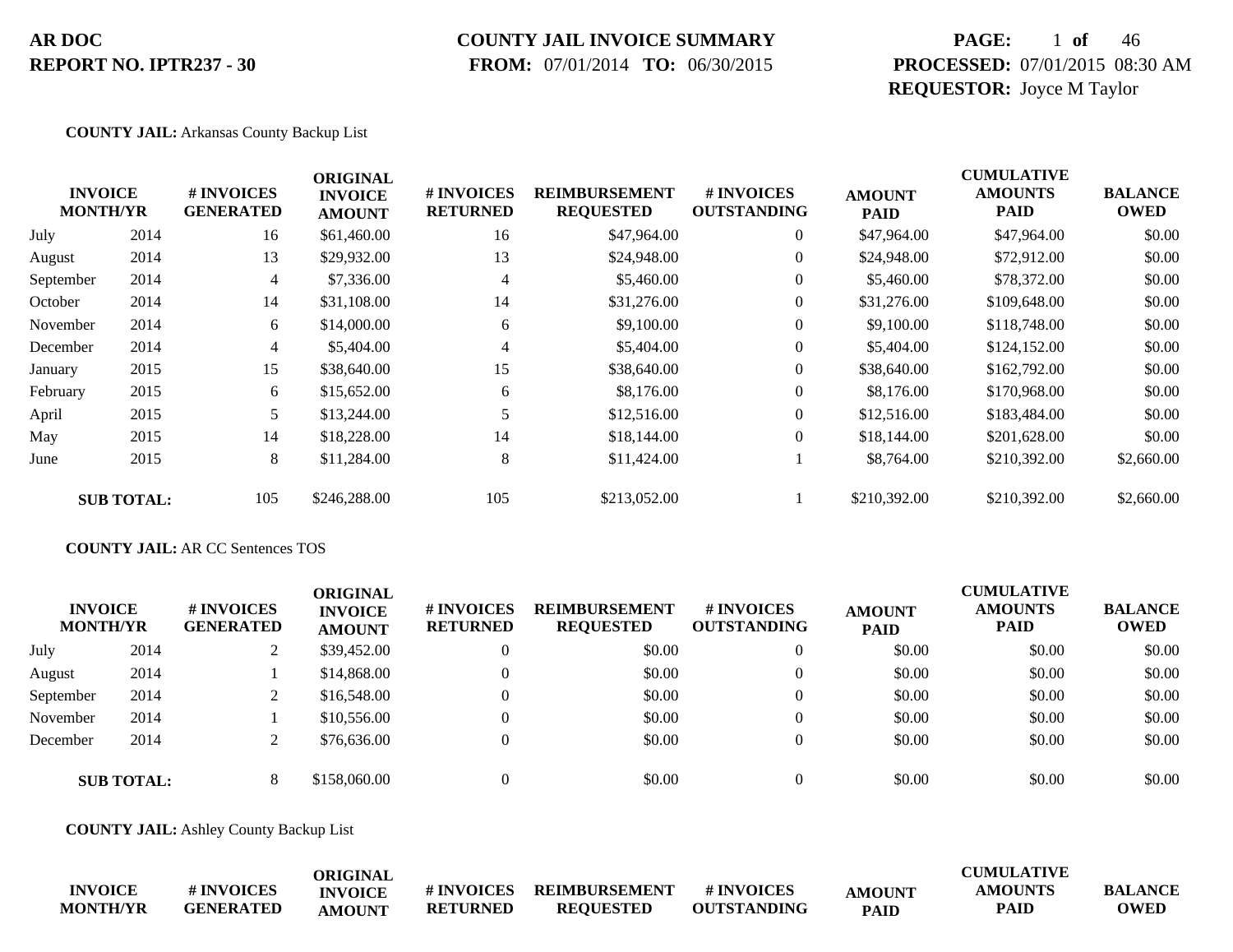### **COUNTY JAIL INVOICE SUMMARY**

 **FROM:** 07/01/2014 **TO:** 06/30/2015

### **PAGE:** 2 **of** 46 **PROCESSED:** 07/01/2015 08:30 AM **REQUESTOR:** Joyce M Taylor

**COUNTY JAIL:** Ashley County Backup List

|          |                                   |                                | <b>ORIGINAL</b>                 |                               |                                          |                                  |                              | <b>CUMULATIVE</b>             |                               |
|----------|-----------------------------------|--------------------------------|---------------------------------|-------------------------------|------------------------------------------|----------------------------------|------------------------------|-------------------------------|-------------------------------|
|          | <b>INVOICE</b><br><b>MONTH/YR</b> | # INVOICES<br><b>GENERATED</b> | <b>INVOICE</b><br><b>AMOUNT</b> | # INVOICES<br><b>RETURNED</b> | <b>REIMBURSEMENT</b><br><b>REQUESTED</b> | # INVOICES<br><b>OUTSTANDING</b> | <b>AMOUNT</b><br><b>PAID</b> | <b>AMOUNTS</b><br><b>PAID</b> | <b>BALANCE</b><br><b>OWED</b> |
| July     | 2014                              | 12                             | \$32,032.00                     | 12                            | \$28,448.00                              | $\overline{0}$                   | \$28,448.00                  | \$28,448.00                   | \$0.00                        |
| August   | 2014                              | 15                             | \$32,060.00                     | 15                            | \$32,060.00                              | $\boldsymbol{0}$                 | \$32,060.00                  | \$60,508.00                   | \$0.00                        |
| October  | 2014                              | 17                             | \$69,636.00                     | 17                            | \$64,624.00                              | $\overline{0}$                   | \$64,624.00                  | \$125,132.00                  | \$0.00                        |
| November | 2014                              | 13                             | \$47,600.00                     | 13                            | \$41,048.00                              | 0                                | \$41,048.00                  | \$166,180.00                  | \$0.00                        |
| December | 2014                              |                                | \$17,136.00                     |                               | \$15,792.00                              | $\overline{0}$                   | \$15,792.00                  | \$181,972.00                  | \$0.00                        |
| January  | 2015                              | 8                              | \$25,956.00                     | 8                             | \$23,884.00                              | $\overline{0}$                   | \$23,884.00                  | \$205,856.00                  | \$0.00                        |
| February | 2015                              | 12                             | \$41,860.00                     | 12                            | \$41,076.00                              | $\overline{0}$                   | \$41,076.00                  | \$246,932.00                  | \$0.00                        |
| March    | 2015                              | 6                              | \$23,744.00                     | 6                             | \$21,588.00                              | $\overline{0}$                   | \$21,588.00                  | \$268,520.00                  | \$0.00                        |
| April    | 2015                              | 27                             | \$90,244.00                     | 27                            | \$84,952.00                              | $\overline{0}$                   | \$84,952.00                  | \$353,472.00                  | \$0.00                        |
| May      | 2015                              | 10                             | \$20,496.00                     | 10                            | \$20,496.00                              | $\overline{0}$                   | \$20,496.00                  | \$373,968.00                  | \$0.00                        |
| June     | 2015                              | 9                              | \$23,996.00                     | 9                             | \$11,676.00                              | $\overline{0}$                   | \$11,676.00                  | \$385,644.00                  | \$0.00                        |
|          | <b>SUB TOTAL:</b>                 | 136                            | \$424,760.00                    | 136                           | \$385,644.00                             | $\theta$                         | \$385,644.00                 | \$385,644.00                  | \$0.00                        |

**COUNTY JAIL:** Baxter County Backup List

| <b>INVOICE</b><br><b>MONTH/YR</b> | # INVOICES<br><b>GENERATED</b> | <b>ORIGINAL</b><br><b>INVOICE</b><br><b>AMOUNT</b> | # INVOICES<br><b>RETURNED</b> | <b>REIMBURSEMENT</b><br><b>REQUESTED</b> | <b>#INVOICES</b><br><b>OUTSTANDING</b> | <b>AMOUNT</b><br><b>PAID</b> | <b>CUMULATIVE</b><br><b>AMOUNTS</b><br><b>PAID</b> | <b>BALANCE</b><br><b>OWED</b> |
|-----------------------------------|--------------------------------|----------------------------------------------------|-------------------------------|------------------------------------------|----------------------------------------|------------------------------|----------------------------------------------------|-------------------------------|
| 2014                              | 17                             | \$69,888.00                                        | 17                            | \$62,384.00                              | $\overline{0}$                         | \$62,384.00                  | \$62,384.00                                        | \$0.00                        |
| 2014                              | 5.                             | \$6,664.00                                         |                               | \$6,664.00                               | $\overline{0}$                         | \$6,664.00                   | \$69,048.00                                        | \$0.00                        |
| 2014                              |                                | \$26,824.00                                        |                               | \$26,824.00                              | $\overline{0}$                         | \$26,824.00                  | \$95,872.00                                        | \$0.00                        |
| 2014                              |                                | \$19,600.00                                        |                               | \$18,620.00                              | $\overline{0}$                         | \$18,620.00                  | \$114,492.00                                       | \$0.00                        |
| 2014                              | 6                              | \$11,564.00                                        | 6                             | \$7,672.00                               | $\overline{0}$                         | \$7,672.00                   | \$122,164.00                                       | \$0.00                        |
| 2014                              | 11                             | \$35,616.00                                        | 11                            | \$30,744.00                              | $\overline{0}$                         | \$30,744.00                  | \$152,908.00                                       | \$0.00                        |
| 2015                              | 10                             | \$34,356.00                                        | 10                            | \$25,116.00                              | $\overline{0}$                         | \$25,116.00                  | \$178,024.00                                       | \$0.00                        |
| 2015                              | 3                              | \$5,040.00                                         | 3                             | \$5,040.00                               | $\overline{0}$                         | \$5,040.00                   | \$183,064.00                                       | \$0.00                        |
| 2015                              | 6                              | \$21,280.00                                        | 6                             | \$21,280.00                              | $\Omega$                               | \$21,280.00                  | \$204,344.00                                       | \$0.00                        |
| 2015                              | 11                             | \$37,380.00                                        | 11                            | \$34,916.00                              | $\overline{0}$                         | \$34,916.00                  | \$239,260.00                                       | \$0.00                        |
| 2015                              | 12                             | \$33,768.00                                        | 12                            | \$33,712.00                              | $\overline{0}$                         | \$33,712.00                  | \$272,972.00                                       | \$0.00                        |
| 2015                              |                                | \$9,716.00                                         |                               | \$9,296.00                               |                                        | \$9,212.00                   | \$282,184.00                                       | \$84.00                       |
|                                   |                                |                                                    |                               |                                          |                                        |                              |                                                    |                               |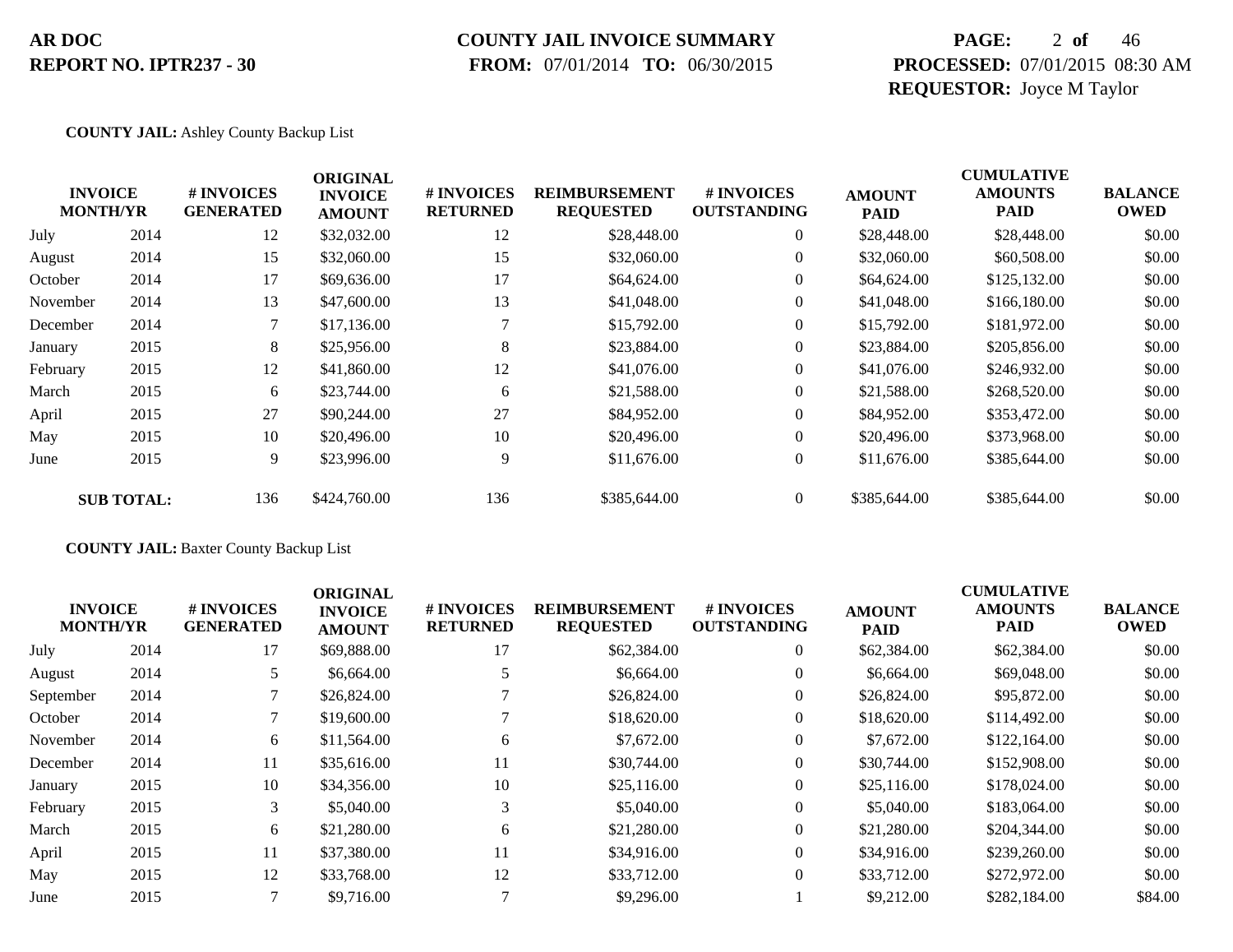### **PAGE:** 3 **of** 46 **PROCESSED:** 07/01/2015 08:30 AM **REQUESTOR:** Joyce M Taylor

**COUNTY JAIL:** Baxter County Backup List

| <b>INVOICE</b><br><b>MONTH/YR</b> | # INVOICES<br><b>GENERATED</b> | ORIGINAL<br><b>INVOICE</b><br><b>AMOUNT</b> | # INVOICES<br>RETURNED | <b>REIMBURSEMENT</b><br><b>REOUESTED</b> | <b>#INVOICES</b><br><b>OUTSTANDING</b> | <b>AMOUNT</b><br><b>PAID</b> | <b>CUMULATIVE</b><br><b>AMOUNTS</b><br>PAID | <b>BALANCE</b><br><b>OWED</b> |
|-----------------------------------|--------------------------------|---------------------------------------------|------------------------|------------------------------------------|----------------------------------------|------------------------------|---------------------------------------------|-------------------------------|
| <b>SUB TOTAL:</b>                 | 102                            | \$311,696.00                                | 102                    | \$282,268.00                             |                                        | \$282,184.00                 | \$282,184.00                                | \$84.00                       |

**COUNTY JAIL:** Benton County Backup List

|           | <b>INVOICE</b><br><b>MONTH/YR</b> | # INVOICES<br><b>GENERATED</b> | <b>ORIGINAL</b><br><b>INVOICE</b><br><b>AMOUNT</b> | # INVOICES<br><b>RETURNED</b> | <b>REIMBURSEMENT</b><br><b>REQUESTED</b> | # INVOICES<br><b>OUTSTANDING</b> | <b>AMOUNT</b><br><b>PAID</b> | <b>CUMULATIVE</b><br><b>AMOUNTS</b><br><b>PAID</b> | <b>BALANCE</b><br><b>OWED</b> |
|-----------|-----------------------------------|--------------------------------|----------------------------------------------------|-------------------------------|------------------------------------------|----------------------------------|------------------------------|----------------------------------------------------|-------------------------------|
| July      | 2014                              | 37                             | \$117,488.00                                       | 37                            | \$117,488.00                             | $\boldsymbol{0}$                 | \$117,488.00                 | \$117,488.00                                       | \$0.00                        |
| August    | 2014                              | 55                             | \$136,696.00                                       | 55                            | \$134,680.00                             | $\overline{0}$                   | \$134,680.00                 | \$252,168.00                                       | \$0.00                        |
| September | 2014                              | 24                             | \$45,780.00                                        | 24                            | \$42,868.00                              | $\overline{0}$                   | \$42,868.00                  | \$295,036.00                                       | \$0.00                        |
| October   | 2014                              | 31                             | \$130,592.00                                       | 31                            | \$123,816.00                             | $\boldsymbol{0}$                 | \$123,816.00                 | \$418,852.00                                       | \$0.00                        |
| November  | 2014                              | 11                             | \$13,524.00                                        | 11                            | \$13,524.00                              | $\boldsymbol{0}$                 | \$13,524.00                  | \$432,376.00                                       | \$0.00                        |
| December  | 2014                              | 20                             | \$90,076.00                                        | 20                            | \$83,384.00                              | $\boldsymbol{0}$                 | \$83,384.00                  | \$515,760.00                                       | \$0.00                        |
| January   | 2015                              | 35                             | \$152,152.00                                       | 35                            | \$150,304.00                             | $\overline{0}$                   | \$150,304.00                 | \$666,064.00                                       | \$0.00                        |
| February  | 2015                              | 41                             | \$208,656.00                                       | 41                            | \$197,568.00                             | $\boldsymbol{0}$                 | \$197,568.00                 | \$863,632.00                                       | \$0.00                        |
| March     | 2015                              | 48                             | \$220,248.00                                       | 48                            | \$219,660.00                             | $\overline{0}$                   | \$219,660.00                 | \$1,083,292.00                                     | \$0.00                        |
| April     | 2015                              | 34                             | \$145,712.00                                       | 34                            | \$145,432.00                             | $\overline{0}$                   | \$145,432.00                 | \$1,228,724.00                                     | \$0.00                        |
| May       | 2015                              | 74                             | \$320,544.00                                       | 74                            | \$320,432.00                             | $\boldsymbol{0}$                 | \$320,432.00                 | \$1,549,156.00                                     | \$0.00                        |
| June      | 2015                              | 40                             | \$189,028.00                                       | 40                            | \$174,692.00                             | $\mathbf{0}$                     | \$174,692.00                 | \$1,723,848.00                                     | \$0.00                        |
|           | <b>SUB TOTAL:</b>                 | 450                            | \$1,770,496.00                                     | 450                           | \$1,723,848.00                           | $\overline{0}$                   | \$1,723,848.00               | \$1,723,848.00                                     | \$0.00                        |

**COUNTY JAIL:** Boone County Backup List

|                                   |      |                                | ORIGINAL                        |                                      |                                          |                                         |                              | <b>CUMULATIVE</b>             |                               |
|-----------------------------------|------|--------------------------------|---------------------------------|--------------------------------------|------------------------------------------|-----------------------------------------|------------------------------|-------------------------------|-------------------------------|
| <b>INVOICE</b><br><b>MONTH/YR</b> |      | # INVOICES<br><b>GENERATED</b> | <b>INVOICE</b><br><b>AMOUNT</b> | <b># INVOICES</b><br><b>RETURNED</b> | <b>REIMBURSEMENT</b><br><b>REOUESTED</b> | <b># INVOICES</b><br><b>OUTSTANDING</b> | <b>AMOUNT</b><br><b>PAID</b> | <b>AMOUNTS</b><br><b>PAID</b> | <b>BALANCE</b><br><b>OWED</b> |
| July                              | 2014 | 12                             | \$51,492.00                     | 12                                   | \$45,248.00                              |                                         | \$45,248.00                  | \$45,248,00                   | \$0.00                        |
| August                            | 2014 |                                | \$25,816.00                     |                                      | \$19,348.00                              |                                         | \$19,348.00                  | \$64,596.00                   | \$0.00                        |
| September                         | 2014 |                                | \$33,264.00                     |                                      | \$33,264.00                              |                                         | \$33,264.00                  | \$97,860.00                   | \$0.00                        |
| October                           | 2014 |                                | \$28,980.00                     |                                      | \$28,980.00                              |                                         | \$28,980.00                  | \$126,840.00                  | \$0.00                        |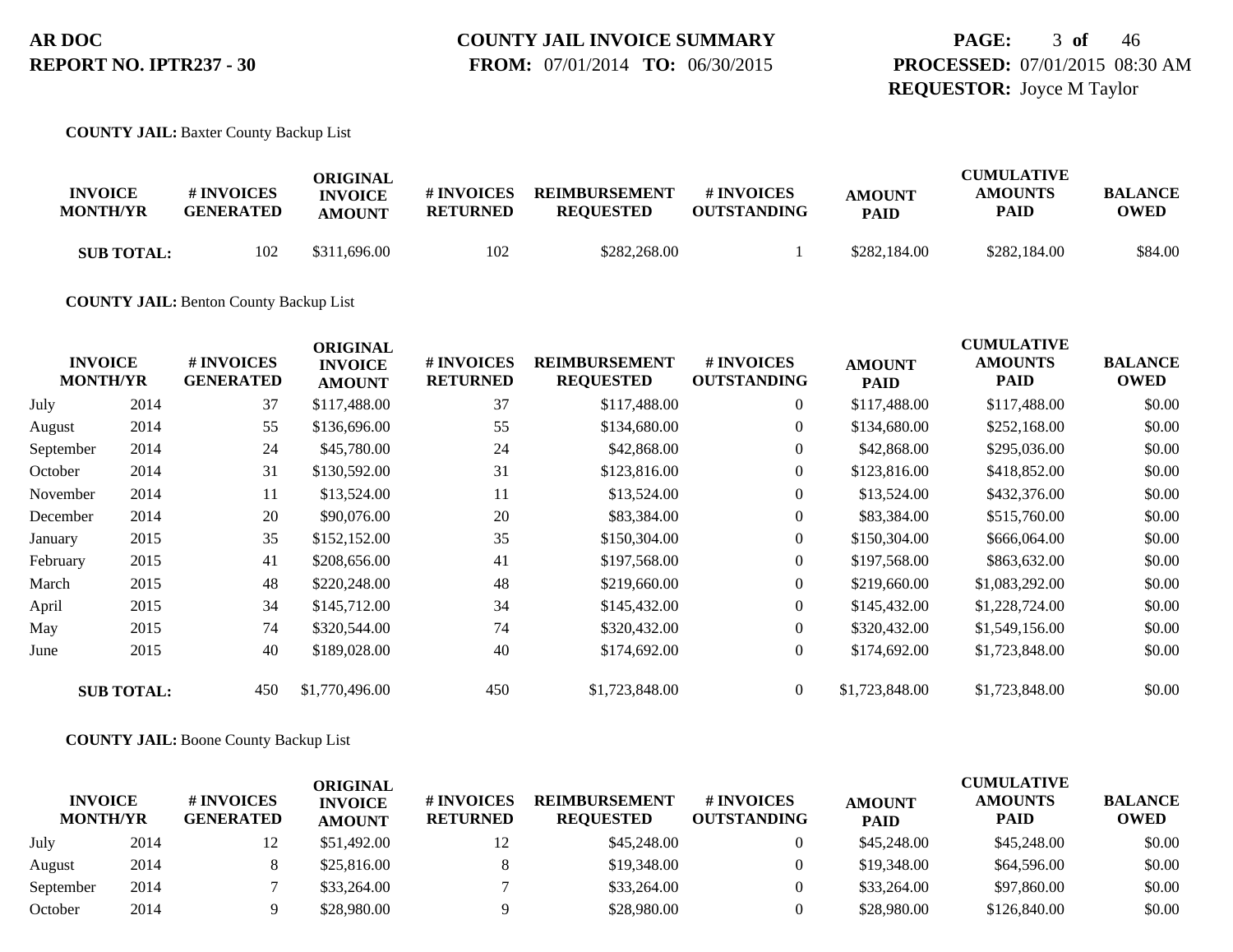# **COUNTY JAIL INVOICE SUMMARY**

 **FROM:** 07/01/2014 **TO:** 06/30/2015

### **PAGE:** 4 **of** 46 **PROCESSED:** 07/01/2015 08:30 AM **REQUESTOR:** Joyce M Taylor

#### **COUNTY JAIL:** Boone County Backup List

|          | <b>INVOICE</b><br><b>MONTH/YR</b> | # INVOICES<br><b>GENERATED</b> | <b>ORIGINAL</b><br><b>INVOICE</b><br><b>AMOUNT</b> | # INVOICES<br><b>RETURNED</b> | <b>REIMBURSEMENT</b><br><b>REQUESTED</b> | # INVOICES<br><b>OUTSTANDING</b> | <b>AMOUNT</b><br><b>PAID</b> | <b>CUMULATIVE</b><br><b>AMOUNTS</b><br><b>PAID</b> | <b>BALANCE</b><br><b>OWED</b> |
|----------|-----------------------------------|--------------------------------|----------------------------------------------------|-------------------------------|------------------------------------------|----------------------------------|------------------------------|----------------------------------------------------|-------------------------------|
| November | 2014                              | 3                              | \$1,764.00                                         | 3                             | \$1,764.00                               | $\theta$                         | \$1,764.00                   | \$128,604.00                                       | \$0.00                        |
| December | 2014                              | 9.                             | \$22,008.00                                        | 9                             | \$22,008.00                              | $\theta$                         | \$22,008.00                  | \$150,612.00                                       | \$0.00                        |
| January  | 2015                              | 9.                             | \$23,492.00                                        | Q                             | \$18,648.00                              | 0                                | \$18,648.00                  | \$169,260.00                                       | \$0.00                        |
| February | 2015                              | 2                              | \$1,232.00                                         | $\bigcap$                     | \$1,232.00                               | $\theta$                         | \$1,232.00                   | \$170,492.00                                       | \$0.00                        |
| March    | 2015                              | 2                              | \$4,340.00                                         | $\sim$                        | \$3,556.00                               | $\theta$                         | \$3,556.00                   | \$174,048.00                                       | \$0.00                        |
| April    | 2015                              | 16                             | \$61,264.00                                        | 16                            | \$62,468.00                              | $\boldsymbol{0}$                 | \$62,468.00                  | \$236,516.00                                       | \$0.00                        |
| May      | 2015                              |                                | \$896.00                                           |                               | \$896.00                                 | $\overline{0}$                   | \$896.00                     | \$237,412.00                                       | \$0.00                        |
| June     | 2015                              |                                | \$112.00                                           | $\Omega$                      | \$0.00                                   | $\overline{0}$                   | \$0.00                       | \$237,412.00                                       | \$0.00                        |
|          | <b>SUB TOTAL:</b>                 | 79                             | \$254,660.00                                       | 78                            | \$237,412.00                             | 0                                | \$237,412,00                 | \$237,412.00                                       | \$0.00                        |

**COUNTY JAIL:** Bradley County Backup List

| <b>INVOICE</b><br><b>MONTH/YR</b> |                   | # INVOICES<br><b>GENERATED</b> | <b>ORIGINAL</b><br><b>INVOICE</b><br><b>AMOUNT</b> | <b># INVOICES</b><br><b>RETURNED</b> | <b>REIMBURSEMENT</b><br><b>REQUESTED</b> | # INVOICES<br><b>OUTSTANDING</b> | <b>AMOUNT</b><br><b>PAID</b> | <b>CUMULATIVE</b><br><b>AMOUNTS</b><br><b>PAID</b> | <b>BALANCE</b><br><b>OWED</b> |
|-----------------------------------|-------------------|--------------------------------|----------------------------------------------------|--------------------------------------|------------------------------------------|----------------------------------|------------------------------|----------------------------------------------------|-------------------------------|
| July                              | 2014              |                                | \$3,528.00                                         |                                      | \$0.00                                   | $\overline{0}$                   | \$0.00                       | \$0.00                                             | \$0.00                        |
| October                           | 2014              |                                | \$1,876.00                                         |                                      | \$1,876.00                               | $\overline{0}$                   | \$1,876.00                   | \$1,876.00                                         | \$0.00                        |
| December                          | 2014              | ◠<br>∠                         | \$3,752.00                                         |                                      | \$3,752.00                               | $\overline{0}$                   | \$3,752.00                   | \$5,628.00                                         | \$0.00                        |
| March                             | 2015              |                                | \$504.00                                           |                                      | \$504.00                                 | $\overline{0}$                   | \$504.00                     | \$6,132.00                                         | \$0.00                        |
| April                             | 2015              | 4                              | \$9,576.00                                         | 4                                    | \$9,576.00                               |                                  | \$9,576.00                   | \$15,708.00                                        | \$0.00                        |
| June                              | 2015              |                                | \$840.00                                           |                                      | \$392.00                                 | $\overline{0}$                   | \$392.00                     | \$16,100.00                                        | \$0.00                        |
|                                   | <b>SUB TOTAL:</b> |                                | \$20,076.00                                        | 11                                   | \$16,100.00                              |                                  | \$16,100.00                  | \$16,100.00                                        | \$0.00                        |

**COUNTY JAIL:** Brinkley Police Department Backup

| <b>INVOICE</b><br><b>MONTH/YR</b> |      | # INVOICES<br><b>GENERATED</b> | ORIGINAL<br><b>INVOICE</b><br><b>AMOUNT</b> | # INVOICES<br><b>RETURNED</b> | <b>REIMBURSEMENT</b><br><b>REOUESTED</b> | <b>#INVOICES</b><br><b>OUTSTANDING</b> | <b>AMOUNT</b><br><b>PAID</b> | <b>CUMULATIVE</b><br><b>AMOUNTS</b><br><b>PAID</b> | <b>BALANCE</b><br><b>OWED</b> |
|-----------------------------------|------|--------------------------------|---------------------------------------------|-------------------------------|------------------------------------------|----------------------------------------|------------------------------|----------------------------------------------------|-------------------------------|
| July                              | 2014 |                                | \$2,296.00                                  |                               | \$2,296.00                               |                                        | \$2,296.00                   | \$2,296.00                                         | \$0.00                        |
| October                           | 2014 |                                | \$224.00                                    |                               | \$224.00                                 |                                        | \$224.00                     | \$2,520.00                                         | \$0.00                        |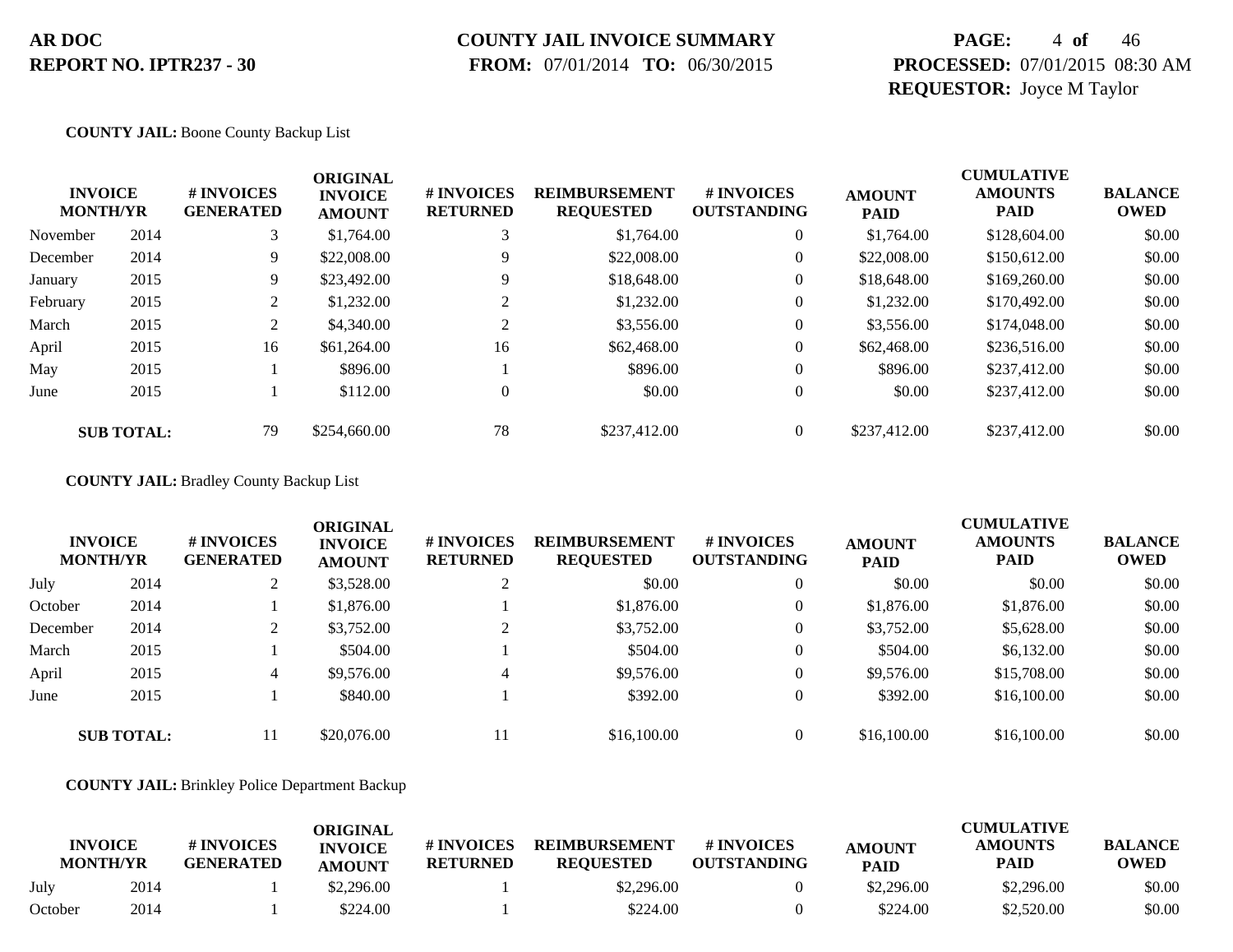#### **COUNTY JAIL INVOICE SUMMARY FROM:** 07/01/2014 **TO:** 06/30/2015

### **PAGE:** 5 **of** 46 **PROCESSED:** 07/01/2015 08:30 AM **REQUESTOR:** Joyce M Taylor

#### **COUNTY JAIL:** Brinkley Police Department Backup

| <b>INVOICE</b><br><b>MONTH/YR</b> | # INVOICES<br><b>GENERATED</b> | ORIGINAL<br><b>INVOICE</b><br><b>AMOUNT</b> | <b># INVOICES</b><br><b>RETURNED</b> | <b>REIMBURSEMENT</b><br><b>REOUESTED</b> | # INVOICES<br><b>OUTSTANDING</b> | <b>AMOUNT</b><br><b>PAID</b> | <b>CUMULATIVE</b><br><b>AMOUNTS</b><br><b>PAID</b> | <b>BALANCE</b><br><b>OWED</b> |
|-----------------------------------|--------------------------------|---------------------------------------------|--------------------------------------|------------------------------------------|----------------------------------|------------------------------|----------------------------------------------------|-------------------------------|
| 2014<br>December                  |                                | \$8,204.00                                  |                                      | \$8,204.00                               |                                  | \$8,204.00                   | \$10,724.00                                        | \$0.00                        |
| <b>SUB TOTAL:</b>                 |                                | \$10,724.00                                 |                                      | \$10,724.00                              |                                  | \$10,724.00                  | \$10,724.00                                        | \$0.00                        |

**COUNTY JAIL:** Calhoun County Backup List

| <b>INVOICE</b><br><b>MONTH/YR</b> |                   | # INVOICES<br><b>GENERATED</b> | ORIGINAL<br><b>INVOICE</b><br><b>AMOUNT</b> | <b>#INVOICES</b><br><b>RETURNED</b> | <b>REIMBURSEMENT</b><br><b>REQUESTED</b> | # INVOICES<br><b>OUTSTANDING</b> | <b>AMOUNT</b><br><b>PAID</b> | <b>CUMULATIVE</b><br><b>AMOUNTS</b><br>PAID | <b>BALANCE</b><br><b>OWED</b> |
|-----------------------------------|-------------------|--------------------------------|---------------------------------------------|-------------------------------------|------------------------------------------|----------------------------------|------------------------------|---------------------------------------------|-------------------------------|
| November                          | 2014              |                                | \$7,644.00                                  |                                     | \$3,556.00                               |                                  | \$3,556.00                   | \$3,556.00                                  | \$0.00                        |
| February                          | 2015              |                                | \$2,156.00                                  |                                     | \$2,156.00                               |                                  | \$2,156.00                   | \$5,712.00                                  | \$0.00                        |
|                                   | <b>SUB TOTAL:</b> |                                | \$9,800.00                                  |                                     | \$5,712.00                               |                                  | \$5,712.00                   | \$5,712.00                                  | \$0.00                        |

#### **COUNTY JAIL:** Carlisle City Jail

|     | <b>INVOICE</b><br><b>MONTH/YR</b> | # INVOICES<br><b>GENERATED</b> | <b>ORIGINAL</b><br><b>INVOICE</b><br><b>AMOUNT</b> | # INVOICES<br><b>RETURNED</b> | <b>REIMBURSEMENT</b><br><b>REOUESTED</b> | # INVOICES<br><b>OUTSTANDING</b> | <b>AMOUNT</b><br><b>PAID</b> | <b>CUMULATIVE</b><br><b>AMOUNTS</b><br><b>PAID</b> | <b>BALANCE</b><br><b>OWED</b> |
|-----|-----------------------------------|--------------------------------|----------------------------------------------------|-------------------------------|------------------------------------------|----------------------------------|------------------------------|----------------------------------------------------|-------------------------------|
| May | 2015                              |                                | \$3,584.00                                         |                               | \$3,528.00                               |                                  | \$3,528.00                   | \$3,528.00                                         | \$0.00                        |
|     | <b>SUB TOTAL:</b>                 |                                | \$3,584.00                                         |                               | \$3,528.00                               |                                  | \$3,528.00                   | \$3,528.00                                         | \$0.00                        |

**COUNTY JAIL:** Carroll County Backup List

| <b>INVOICE</b><br><b>MONTH/YR</b> |      | # INVOICES<br><b>GENERATED</b> | <b>ORIGINAL</b><br><b>INVOICE</b><br><b>AMOUNT</b> | # INVOICES<br><b>RETURNED</b> | <b>REIMBURSEMENT</b><br><b>REOUESTED</b> | # INVOICES<br><b>OUTSTANDING</b> | <b>AMOUNT</b><br><b>PAID</b> | <b>CUMULATIVE</b><br><b>AMOUNTS</b><br><b>PAID</b> | <b>BALANCE</b><br><b>OWED</b> |
|-----------------------------------|------|--------------------------------|----------------------------------------------------|-------------------------------|------------------------------------------|----------------------------------|------------------------------|----------------------------------------------------|-------------------------------|
| July                              | 2014 | 19                             | \$78,120.00                                        | 19                            | \$78,120.00                              |                                  | \$78,120.00                  | \$78,120.00                                        | \$0.00                        |
| August                            | 2014 |                                | \$13,888.00                                        |                               | \$13,888.00                              |                                  | \$13,888.00                  | \$92,008.00                                        | \$0.00                        |
| October                           | 2014 |                                | \$27,552.00                                        |                               | \$27,552.00                              |                                  | \$27,552.00                  | \$119,560.00                                       | \$0.00                        |
| November                          | 2014 |                                | \$3,248.00                                         |                               | \$3,248,00                               |                                  | \$3,248.00                   | \$122,808.00                                       | \$0.00                        |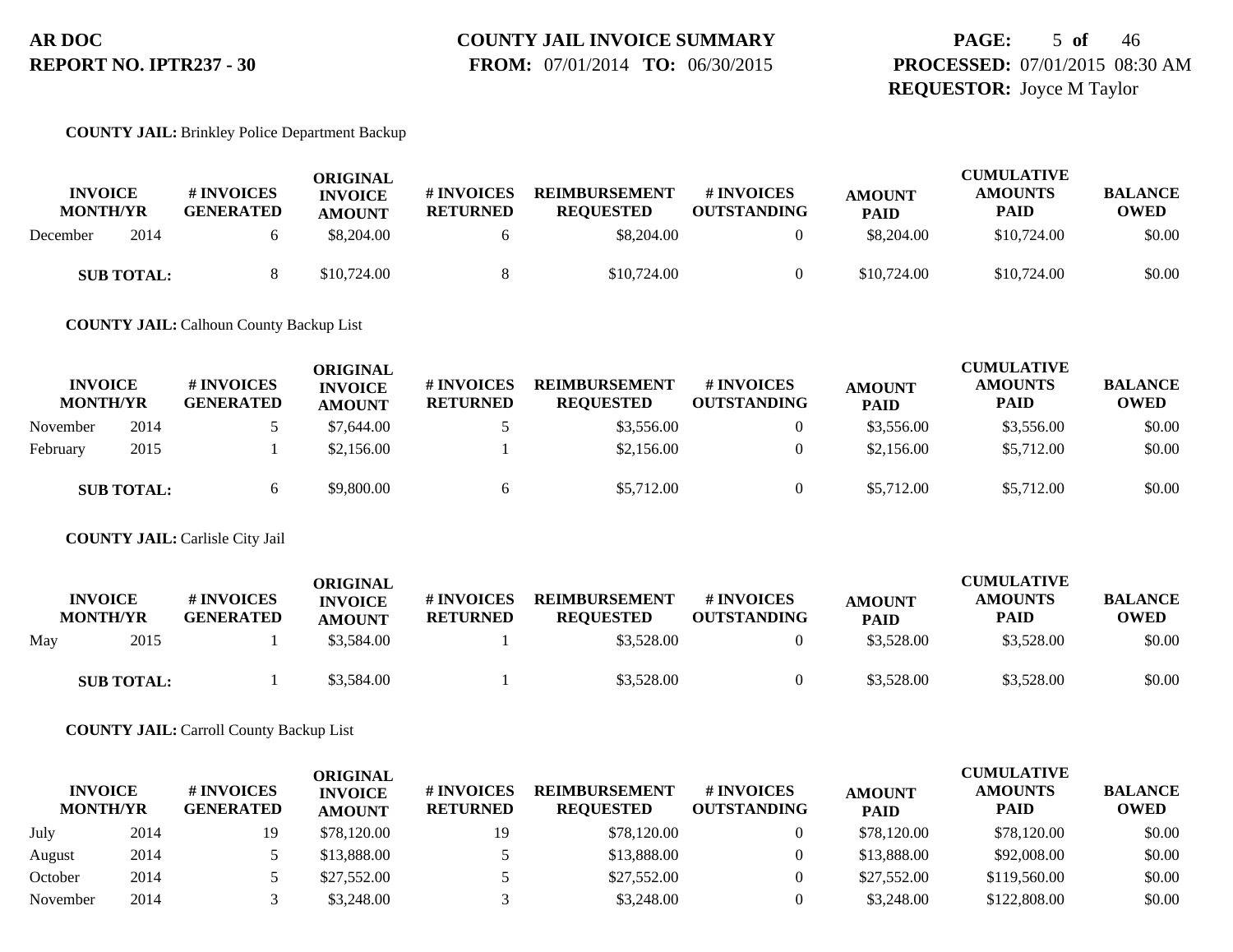# **COUNTY JAIL INVOICE SUMMARY**

 **FROM:** 07/01/2014 **TO:** 06/30/2015

### **PAGE:** 6 **of** 46 **PROCESSED:** 07/01/2015 08:30 AM **REQUESTOR:** Joyce M Taylor

#### **COUNTY JAIL:** Carroll County Backup List

| <b>INVOICE</b><br><b>MONTH/YR</b> |                   | # INVOICES<br><b>GENERATED</b> | ORIGINAL<br><b>INVOICE</b><br><b>AMOUNT</b> | <b># INVOICES</b><br><b>RETURNED</b> | <b>REIMBURSEMENT</b><br><b>REQUESTED</b> | <b>#INVOICES</b><br><b>OUTSTANDING</b> | <b>AMOUNT</b><br><b>PAID</b> | <b>CUMULATIVE</b><br><b>AMOUNTS</b><br><b>PAID</b> | <b>BALANCE</b><br><b>OWED</b> |
|-----------------------------------|-------------------|--------------------------------|---------------------------------------------|--------------------------------------|------------------------------------------|----------------------------------------|------------------------------|----------------------------------------------------|-------------------------------|
| December                          | 2014              | 10                             | \$52,276.00                                 | 10                                   | \$52,276.00                              | $\overline{0}$                         | \$52,276.00                  | \$175,084.00                                       | \$0.00                        |
| January                           | 2015              | 6                              | \$30,380.00                                 | 6                                    | \$23,100.00                              | $\theta$                               | \$23,100.00                  | \$198,184.00                                       | \$0.00                        |
| February                          | 2015              |                                | \$1,932.00                                  |                                      | \$1,932.00                               | $\overline{0}$                         | \$1,932.00                   | \$200,116.00                                       | \$0.00                        |
| April                             | 2015              | 11                             | \$52,948.00                                 | 11                                   | \$51,576.00                              | $\overline{0}$                         | \$51,576.00                  | \$251,692.00                                       | \$0.00                        |
| May                               | 2015              | 5                              | \$23,156.00                                 |                                      | \$23,156.00                              | $\overline{0}$                         | \$23,156.00                  | \$274,848.00                                       | \$0.00                        |
| June                              | 2015              | $\gamma$<br>∠                  | \$4,620.00                                  |                                      | \$4,620.00                               | $\overline{0}$                         | \$4,620.00                   | \$279,468.00                                       | \$0.00                        |
|                                   | <b>SUB TOTAL:</b> | 67                             | \$288,120.00                                | 67                                   | \$279,468.00                             | $\Omega$                               | \$279,468.00                 | \$279,468.00                                       | \$0.00                        |

#### **COUNTY JAIL:** Chicot County Backup List

| <b>INVOICE</b><br><b>MONTH/YR</b> |                   | # INVOICES<br><b>GENERATED</b> | <b>ORIGINAL</b><br><b>INVOICE</b><br><b>AMOUNT</b> | # INVOICES<br><b>RETURNED</b> | <b>REIMBURSEMENT</b><br><b>REQUESTED</b> | <b># INVOICES</b><br><b>OUTSTANDING</b> | <b>AMOUNT</b><br><b>PAID</b> | <b>CUMULATIVE</b><br><b>AMOUNTS</b><br><b>PAID</b> | <b>BALANCE</b><br><b>OWED</b> |
|-----------------------------------|-------------------|--------------------------------|----------------------------------------------------|-------------------------------|------------------------------------------|-----------------------------------------|------------------------------|----------------------------------------------------|-------------------------------|
| July                              | 2014              | 6                              | \$15,932.00                                        | 6                             | \$15,820.00                              | $\overline{0}$                          | \$15,820.00                  | \$15,820.00                                        | \$0.00                        |
| August                            | 2014              |                                | \$1,008.00                                         |                               | \$0.00                                   | $\overline{0}$                          | \$0.00                       | \$15,820.00                                        | \$0.00                        |
| October                           | 2014              |                                | \$1,344.00                                         |                               | \$1,344.00                               | $\overline{0}$                          | \$1,344.00                   | \$17,164.00                                        | \$0.00                        |
| November                          | 2014              |                                | \$3,136.00                                         |                               | \$3,136.00                               | $\overline{0}$                          | \$3,136.00                   | \$20,300.00                                        | \$0.00                        |
| January                           | 2015              | 13                             | \$21,784.00                                        | 13                            | \$22,680.00                              | $\overline{0}$                          | \$22,680.00                  | \$42,980.00                                        | \$0.00                        |
| April                             | 2015              |                                | \$392.00                                           | 2                             | \$0.00                                   | $\overline{0}$                          | \$0.00                       | \$42,980.00                                        | \$0.00                        |
| May                               | 2015              | 4                              | \$12,544.00                                        | 4                             | \$12,544.00                              | $\overline{0}$                          | \$12,544.00                  | \$55,524.00                                        | \$0.00                        |
|                                   | <b>SUB TOTAL:</b> | 28                             | \$56,140.00                                        | 28                            | \$55,524.00                              | $\Omega$                                | \$55,524.00                  | \$55,524.00                                        | \$0.00                        |

#### **COUNTY JAIL:** Clark County Backup List

|                                   |      |                                | ORIGINAL                        |                               |                                          |                                  |                              | <b>CUMULATIVE</b>             |                               |
|-----------------------------------|------|--------------------------------|---------------------------------|-------------------------------|------------------------------------------|----------------------------------|------------------------------|-------------------------------|-------------------------------|
| <b>INVOICE</b><br><b>MONTH/YR</b> |      | # INVOICES<br><b>GENERATED</b> | <b>INVOICE</b><br><b>AMOUNT</b> | # INVOICES<br><b>RETURNED</b> | <b>REIMBURSEMENT</b><br><b>REOUESTED</b> | # INVOICES<br><b>OUTSTANDING</b> | <b>AMOUNT</b><br><b>PAID</b> | <b>AMOUNTS</b><br><b>PAID</b> | <b>BALANCE</b><br><b>OWED</b> |
| July                              | 2014 |                                | \$8,624.00                      |                               | \$8,624.00                               |                                  | \$8,624.00                   | \$8,624.00                    | \$0.00                        |
| August                            | 2014 |                                | \$3,304.00                      |                               | \$3,304.00                               |                                  | \$3,304.00                   | \$11,928.00                   | \$0.00                        |
| September                         | 2014 |                                | \$7.616.00                      |                               | \$7,616.00                               |                                  | \$7,616.00                   | \$19,544.00                   | \$0.00                        |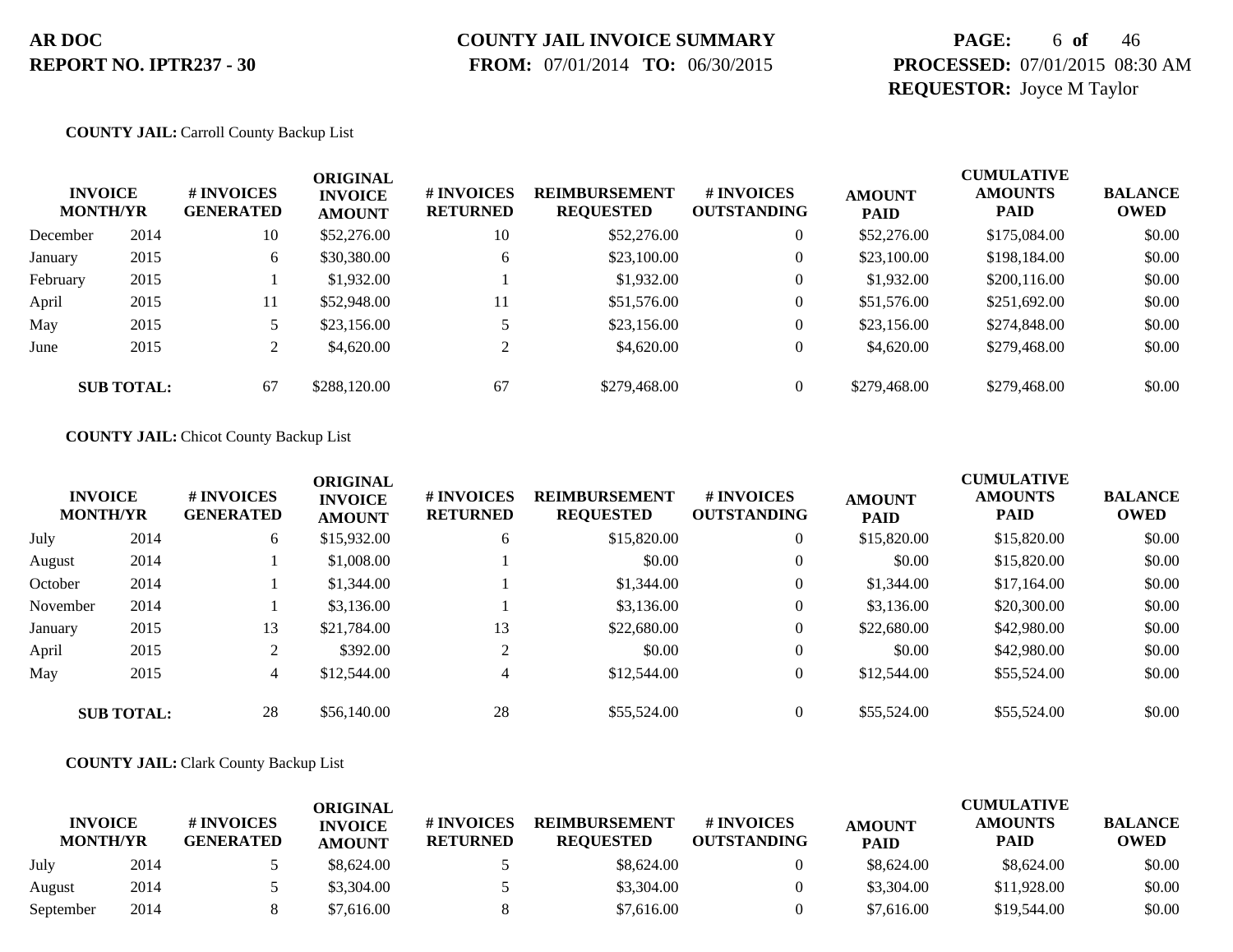### **COUNTY JAIL INVOICE SUMMARY**

 **FROM:** 07/01/2014 **TO:** 06/30/2015

### **PAGE:** 7 **of** 46 **PROCESSED:** 07/01/2015 08:30 AM **REQUESTOR:** Joyce M Taylor

#### **COUNTY JAIL:** Clark County Backup List

|          | <b>INVOICE</b><br><b>MONTH/YR</b> | # INVOICES<br><b>GENERATED</b>  | <b>ORIGINAL</b><br><b>INVOICE</b><br><b>AMOUNT</b> | # INVOICES<br><b>RETURNED</b> | <b>REIMBURSEMENT</b><br><b>REQUESTED</b> | # INVOICES<br><b>OUTSTANDING</b> | <b>AMOUNT</b><br><b>PAID</b> | <b>CUMULATIVE</b><br><b>AMOUNTS</b><br><b>PAID</b> | <b>BALANCE</b><br><b>OWED</b> |
|----------|-----------------------------------|---------------------------------|----------------------------------------------------|-------------------------------|------------------------------------------|----------------------------------|------------------------------|----------------------------------------------------|-------------------------------|
| October  | 2014                              | 9                               | \$18,396.00                                        | 9                             | \$18,396.00                              | $\overline{0}$                   | \$18,396.00                  | \$37,940.00                                        | \$0.00                        |
| November | 2014                              |                                 | \$9,212.00                                         |                               | \$9,212.00                               | $\boldsymbol{0}$                 | \$9,212.00                   | \$47,152.00                                        | \$0.00                        |
| December | 2014                              | <sup><math>\supset</math></sup> | \$532.00                                           |                               | \$532.00                                 | 0                                | \$532.00                     | \$47,684.00                                        | \$0.00                        |
| January  | 2015                              |                                 | \$3,192.00                                         |                               | \$2,772.00                               | 0                                | \$2,772.00                   | \$50,456.00                                        | \$0.00                        |
| March    | 2015                              |                                 | \$3,668.00                                         |                               | \$3,668.00                               | 0                                | \$3,668.00                   | \$54,124.00                                        | \$0.00                        |
| April    | 2015                              | 8                               | \$10,724.00                                        | 8                             | \$10,640.00                              | 0                                | \$10,640.00                  | \$64,764.00                                        | \$0.00                        |
| May      | 2015                              |                                 | \$224.00                                           |                               | \$224.00                                 | $\mathbf{0}$                     | \$224.00                     | \$64,988,00                                        | \$0.00                        |
| June     | 2015                              | 2                               | \$2,436.00                                         | 2                             | \$2,436.00                               | $\mathbf{0}$                     | \$2,436.00                   | \$67,424.00                                        | \$0.00                        |
|          | <b>SUB TOTAL:</b>                 | 59                              | \$67,928.00                                        | 59                            | \$67,424.00                              | $\Omega$                         | \$67,424.00                  | \$67,424.00                                        | \$0.00                        |

#### **COUNTY JAIL:** Clay County Backup List

|           |                                   |                                | <b>ORIGINAL</b>                 |                               |                                          |                                  |                              | <b>CUMULATIVE</b>             |                               |
|-----------|-----------------------------------|--------------------------------|---------------------------------|-------------------------------|------------------------------------------|----------------------------------|------------------------------|-------------------------------|-------------------------------|
|           | <b>INVOICE</b><br><b>MONTH/YR</b> | # INVOICES<br><b>GENERATED</b> | <b>INVOICE</b><br><b>AMOUNT</b> | # INVOICES<br><b>RETURNED</b> | <b>REIMBURSEMENT</b><br><b>REQUESTED</b> | # INVOICES<br><b>OUTSTANDING</b> | <b>AMOUNT</b><br><b>PAID</b> | <b>AMOUNTS</b><br><b>PAID</b> | <b>BALANCE</b><br><b>OWED</b> |
| July      | 2014                              | 9                              | \$26,404.00                     | 9                             | \$26,404.00                              | $\overline{0}$                   | \$26,404.00                  | \$26,404.00                   | \$0.00                        |
| August    | 2014                              |                                | \$2,184.00                      |                               | \$2,184.00                               | 0                                | \$2,184.00                   | \$28,588.00                   | \$0.00                        |
| September | 2014                              |                                | \$18,228.00                     |                               | \$15,148.00                              | $\overline{0}$                   | \$15,148.00                  | \$43,736.00                   | \$0.00                        |
| October   | 2014                              |                                | \$16,548.00                     |                               | \$16,548.00                              | $\overline{0}$                   | \$16,548.00                  | \$60,284.00                   | \$0.00                        |
| November  | 2014                              | 3                              | \$14,728.00                     | 3                             | \$14,728.00                              | $\overline{0}$                   | \$14,728.00                  | \$75,012.00                   | \$0.00                        |
| January   | 2015                              | 5                              | \$26,460.00                     |                               | \$26,432.00                              | $\overline{0}$                   | \$26,432.00                  | \$101,444.00                  | \$0.00                        |
| February  | 2015                              | 7                              | \$28,196.00                     |                               | \$28,112.00                              | $\overline{0}$                   | \$28,112.00                  | \$129,556.00                  | \$0.00                        |
| March     | 2015                              | 11                             | \$44,268.00                     | 11                            | \$44,100.00                              | $\overline{0}$                   | \$44,100.00                  | \$173,656.00                  | \$0.00                        |
| April     | 2015                              |                                | \$16,688.00                     |                               | \$16,632.00                              | $\overline{0}$                   | \$16,632.00                  | \$190,288.00                  | \$0.00                        |
| May       | 2015                              | 2                              | \$1,624.00                      | $\mathbf{0}$                  | \$0.00                                   | $\overline{0}$                   | \$0.00                       | \$190,288.00                  | \$0.00                        |
| June      | 2015                              | 2                              | \$3,836.00                      | 2                             | \$3,836.00                               | $\overline{0}$                   | \$3,836.00                   | \$194,124.00                  | \$0.00                        |
|           | <b>SUB TOTAL:</b>                 | 55                             | \$199,164.00                    | 53                            | \$194,124.00                             | $\overline{0}$                   | \$194,124.00                 | \$194,124.00                  | \$0.00                        |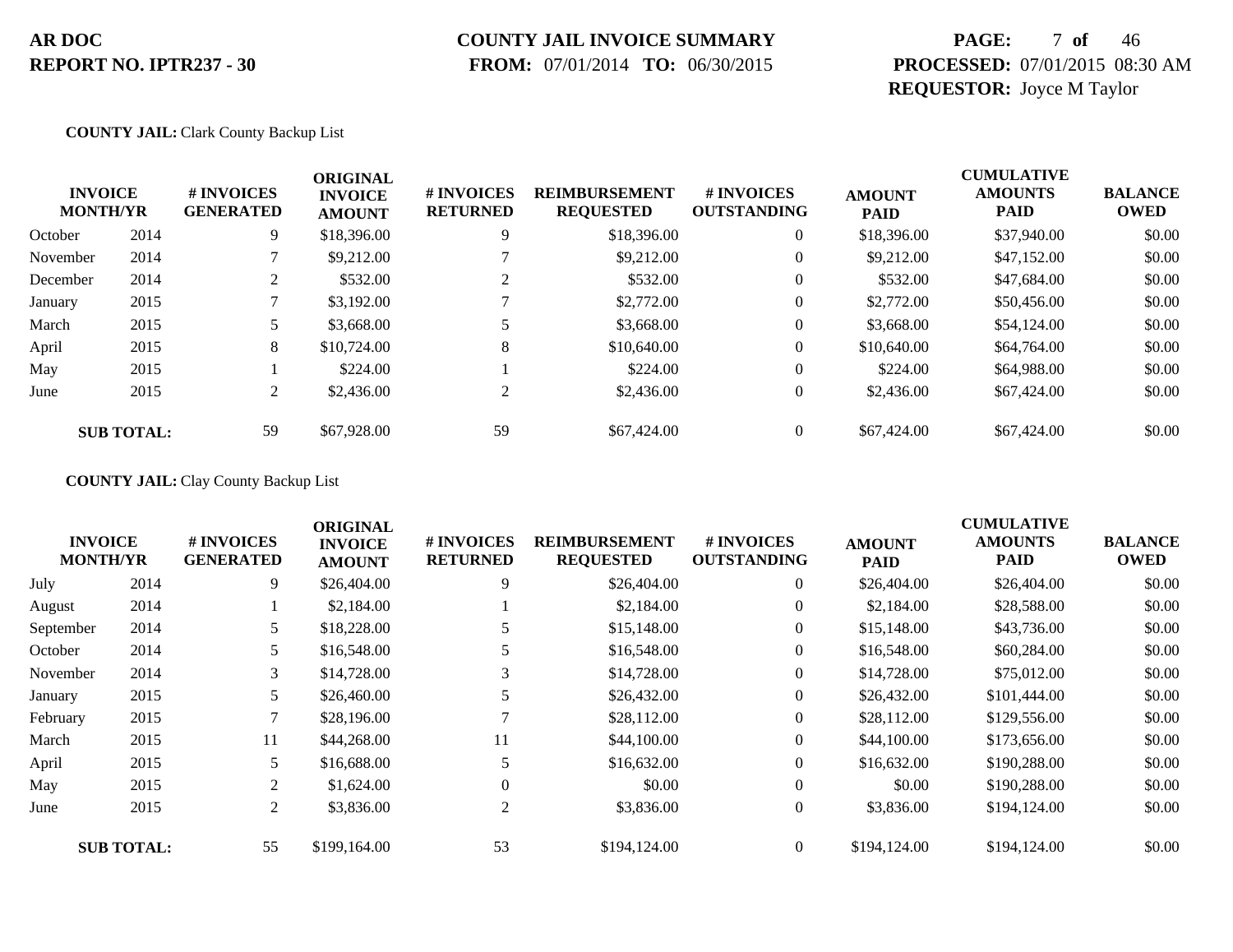### **COUNTY JAIL INVOICE SUMMARY**

 **FROM:** 07/01/2014 **TO:** 06/30/2015

### **PAGE:** 8 **of** 46 **PROCESSED:** 07/01/2015 08:30 AM **REQUESTOR:** Joyce M Taylor

#### **COUNTY JAIL:** Cleburne County Backup List

|           | <b>INVOICE</b><br><b>MONTH/YR</b> | # INVOICES<br><b>GENERATED</b> | <b>ORIGINAL</b><br><b>INVOICE</b><br><b>AMOUNT</b> | # INVOICES<br><b>RETURNED</b> | <b>REIMBURSEMENT</b><br><b>REQUESTED</b> | # INVOICES<br><b>OUTSTANDING</b> | <b>AMOUNT</b><br><b>PAID</b> | <b>CUMULATIVE</b><br><b>AMOUNTS</b><br><b>PAID</b> | <b>BALANCE</b><br><b>OWED</b> |
|-----------|-----------------------------------|--------------------------------|----------------------------------------------------|-------------------------------|------------------------------------------|----------------------------------|------------------------------|----------------------------------------------------|-------------------------------|
| July      | 2014                              | 10                             | \$28,784.00                                        | 10                            | \$28,784.00                              | $\boldsymbol{0}$                 | \$28,784.00                  | \$28,784.00                                        | \$0.00                        |
| August    | 2014                              | 8                              | \$15,512.00                                        | 8                             | \$15,512.00                              | $\overline{0}$                   | \$15,512.00                  | \$44,296.00                                        | \$0.00                        |
| September | 2014                              | 6                              | \$8,736.00                                         | 6                             | \$8,540.00                               | $\overline{0}$                   | \$8,540.00                   | \$52,836.00                                        | \$0.00                        |
| October   | 2014                              | 6                              | \$7,672.00                                         | 6                             | \$7,672.00                               | $\overline{0}$                   | \$7,672.00                   | \$60,508.00                                        | \$0.00                        |
| November  | 2014                              | 5                              | \$11,116.00                                        |                               | \$11,116.00                              | $\boldsymbol{0}$                 | \$11,116.00                  | \$71,624.00                                        | \$0.00                        |
| December  | 2014                              | 2                              | \$4,172.00                                         | $\overline{c}$                | \$4,172.00                               | $\overline{0}$                   | \$4,172.00                   | \$75,796.00                                        | \$0.00                        |
| January   | 2015                              | 10                             | \$16,660.00                                        | 10                            | \$16,128.00                              | $\overline{0}$                   | \$16,128.00                  | \$91,924.00                                        | \$0.00                        |
| February  | 2015                              | 4                              | \$9,268.00                                         | 4                             | \$9,212.00                               | $\boldsymbol{0}$                 | \$9,212.00                   | \$101,136.00                                       | \$0.00                        |
| March     | 2015                              | 6                              | \$6,944.00                                         | 6                             | \$6,776.00                               | $\boldsymbol{0}$                 | \$6,776.00                   | \$107,912.00                                       | \$0.00                        |
| April     | 2015                              | 4                              | \$6,888.00                                         | 4                             | \$6,888.00                               | $\overline{0}$                   | \$6,888.00                   | \$114,800.00                                       | \$0.00                        |
| May       | 2015                              | 8                              | \$8,568.00                                         | 8                             | \$8,372.00                               | $\overline{0}$                   | \$8,372.00                   | \$123,172.00                                       | \$0.00                        |
| June      | 2015                              | 5                              | \$9,884.00                                         | 5                             | \$9,884.00                               | $\boldsymbol{0}$                 | \$9,884.00                   | \$133,056.00                                       | \$0.00                        |
|           | <b>SUB TOTAL:</b>                 | 74                             | \$134,204.00                                       | 74                            | \$133,056.00                             | $\overline{0}$                   | \$133,056.00                 | \$133,056.00                                       | \$0.00                        |

#### **COUNTY JAIL:** Cleveland Cnty Backup List

| <b>INVOICE</b><br><b>MONTH/YR</b> |                   | # INVOICES<br><b>GENERATED</b> | <b>ORIGINAL</b><br><b>INVOICE</b><br><b>AMOUNT</b> | # INVOICES<br><b>RETURNED</b> | <b>REIMBURSEMENT</b><br><b>REQUESTED</b> | <b>#INVOICES</b><br><b>OUTSTANDING</b> | <b>AMOUNT</b><br><b>PAID</b> | <b>CUMULATIVE</b><br><b>AMOUNTS</b><br><b>PAID</b> | <b>BALANCE</b><br><b>OWED</b> |
|-----------------------------------|-------------------|--------------------------------|----------------------------------------------------|-------------------------------|------------------------------------------|----------------------------------------|------------------------------|----------------------------------------------------|-------------------------------|
| July                              | 2014              | 5                              | \$3,304.00                                         |                               | \$2,240.00                               | $\overline{0}$                         | \$2,240.00                   | \$2,240.00                                         | \$0.00                        |
| August                            | 2014              |                                | \$3,024.00                                         |                               | \$0.00                                   | $\overline{0}$                         | \$0.00                       | \$2,240.00                                         | \$0.00                        |
| September                         | 2014              |                                | \$9,352.00                                         |                               | \$9,352.00                               | $\overline{0}$                         | \$9,352.00                   | \$11,592.00                                        | \$0.00                        |
| October                           | 2014              |                                | \$2,856.00                                         |                               | \$3,136.00                               | $\overline{0}$                         | \$3,136.00                   | \$14,728.00                                        | \$0.00                        |
| December                          | 2014              | 2                              | \$1,764.00                                         |                               | \$1,764.00                               | $\overline{0}$                         | \$1,764.00                   | \$16,492.00                                        | \$0.00                        |
| March                             | 2015              | $\overline{4}$                 | \$7,336.00                                         | 4                             | \$7,336.00                               | $\overline{0}$                         | \$7,336.00                   | \$23,828.00                                        | \$0.00                        |
| April                             | 2015              | 6                              | \$5,824.00                                         | 6                             | \$4,396.00                               | $\overline{0}$                         | \$4,396.00                   | \$28,224.00                                        | \$0.00                        |
| June                              | 2015              |                                | \$840.00                                           |                               | \$840.00                                 | $\overline{0}$                         | \$840.00                     | \$29,064.00                                        | \$0.00                        |
|                                   | <b>SUB TOTAL:</b> | 27                             | \$34,300.00                                        | 27                            | \$29,064.00                              | $\Omega$                               | \$29,064.00                  | \$29,064.00                                        | \$0.00                        |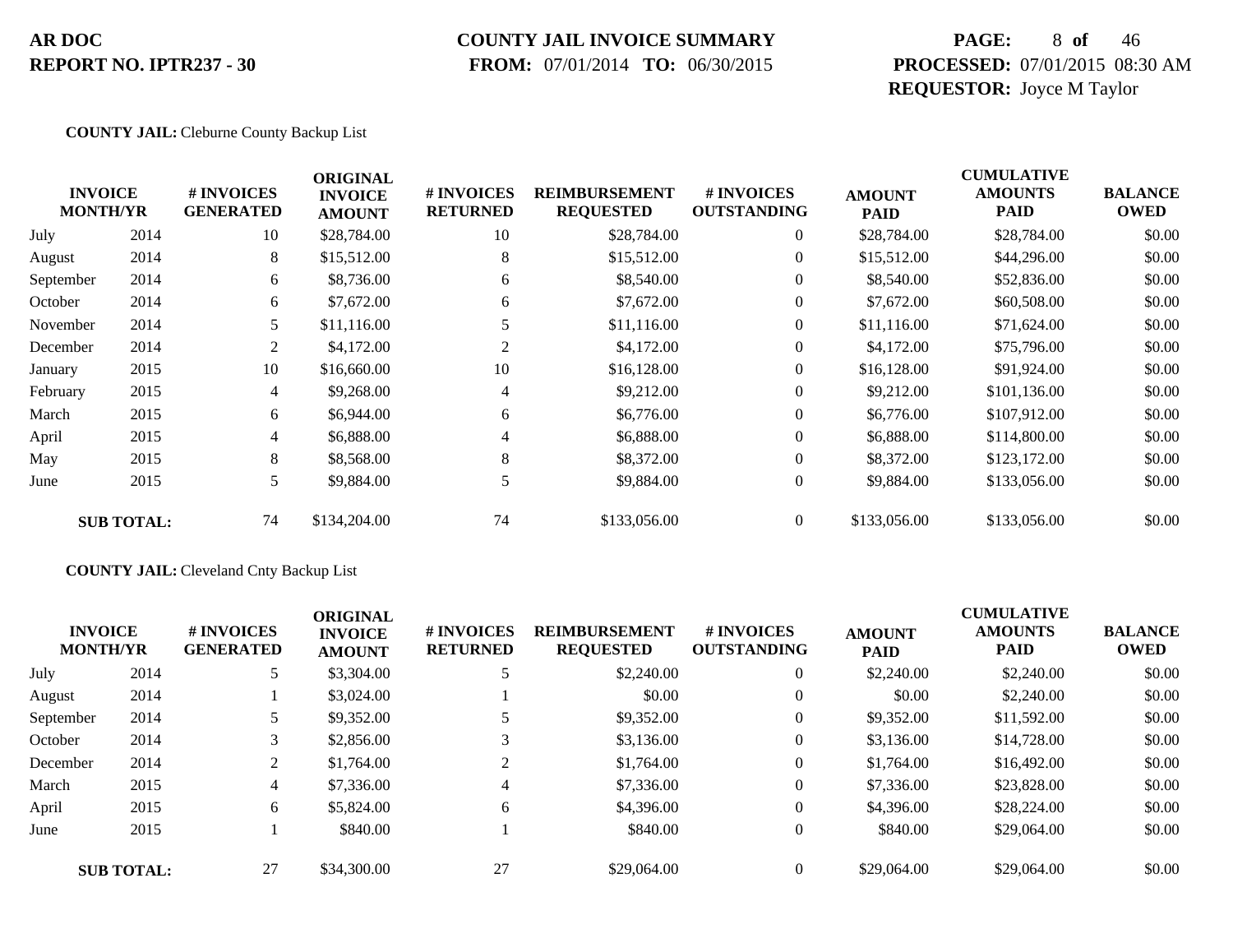# **COUNTY JAIL INVOICE SUMMARY**

 **FROM:** 07/01/2014 **TO:** 06/30/2015

### **PAGE:** 9 **of** 46 **PROCESSED:** 07/01/2015 08:30 AM **REQUESTOR:** Joyce M Taylor

#### **COUNTY JAIL:** Columbia County Backup List

|                                   |                   |                                | <b>ORIGINAL</b>                 |                               |                                          |                                  |                              | <b>CUMULATIVE</b>             |                               |
|-----------------------------------|-------------------|--------------------------------|---------------------------------|-------------------------------|------------------------------------------|----------------------------------|------------------------------|-------------------------------|-------------------------------|
| <b>INVOICE</b><br><b>MONTH/YR</b> |                   | # INVOICES<br><b>GENERATED</b> | <b>INVOICE</b><br><b>AMOUNT</b> | # INVOICES<br><b>RETURNED</b> | <b>REIMBURSEMENT</b><br><b>REQUESTED</b> | # INVOICES<br><b>OUTSTANDING</b> | <b>AMOUNT</b><br><b>PAID</b> | <b>AMOUNTS</b><br><b>PAID</b> | <b>BALANCE</b><br><b>OWED</b> |
| July                              | 2014              | 10                             | \$33,908.00                     | 10                            | \$28,448.00                              | $\overline{0}$                   | \$28,448.00                  | \$28,448.00                   | \$0.00                        |
| August                            | 2014              | 9                              | \$37,436.00                     | 9                             | \$31,696.00                              | $\overline{0}$                   | \$31,696.00                  | \$60,144.00                   | \$0.00                        |
| September                         | 2014              | 11                             | \$26,152.00                     | 11                            | \$26,152.00                              | $\mathbf{0}$                     | \$26,152.00                  | \$86,296.00                   | \$0.00                        |
| October                           | 2014              | 3                              | \$4,508.00                      | 3                             | \$4,508.00                               | $\theta$                         | \$4,508.00                   | \$90,804.00                   | \$0.00                        |
| December                          | 2014              |                                | \$1,680.00                      |                               | \$1,680.00                               | $\overline{0}$                   | \$1,680.00                   | \$92,484.00                   | \$0.00                        |
| January                           | 2015              | 6                              | \$11,676.00                     | 6                             | \$10,948.00                              | $\mathbf{0}$                     | \$10,948.00                  | \$103,432.00                  | \$0.00                        |
| February                          | 2015              | 4                              | \$4,228.00                      | 4                             | \$2,520.00                               | $\mathbf{0}$                     | \$2,520.00                   | \$105,952.00                  | \$0.00                        |
| March                             | 2015              | 4                              | \$9,072.00                      | 4                             | \$8,736.00                               | $\overline{0}$                   | \$8,736.00                   | \$114,688.00                  | \$0.00                        |
| April                             | 2015              | 9                              | \$9,632.00                      | 9                             | \$7,532.00                               | $\overline{0}$                   | \$7,532.00                   | \$122,220.00                  | \$0.00                        |
| June                              | 2015              | 8                              | \$14,056.00                     | 8                             | \$13,580.00                              | $\boldsymbol{0}$                 | \$13,580.00                  | \$135,800.00                  | \$0.00                        |
|                                   | <b>SUB TOTAL:</b> | 65                             | \$152,348.00                    | 65                            | \$135,800.00                             | $\Omega$                         | \$135,800.00                 | \$135,800.00                  | \$0.00                        |

#### **COUNTY JAIL:** Conway County Backup List

|           | <b>INVOICE</b><br><b>MONTH/YR</b> | # INVOICES<br><b>GENERATED</b> | <b>ORIGINAL</b><br><b>INVOICE</b><br><b>AMOUNT</b> | # INVOICES<br><b>RETURNED</b> | <b>REIMBURSEMENT</b><br><b>REQUESTED</b> | # INVOICES<br><b>OUTSTANDING</b> | <b>AMOUNT</b><br><b>PAID</b> | <b>CUMULATIVE</b><br><b>AMOUNTS</b><br><b>PAID</b> | <b>BALANCE</b><br><b>OWED</b> |
|-----------|-----------------------------------|--------------------------------|----------------------------------------------------|-------------------------------|------------------------------------------|----------------------------------|------------------------------|----------------------------------------------------|-------------------------------|
| July      | 2014                              | 10                             | \$27,272.00                                        | 10                            | \$22,260.00                              |                                  | \$22,260.00                  | \$22,260.00                                        | \$0.00                        |
| August    | 2014                              |                                | \$20,328.00                                        |                               | \$18,144.00                              | $\theta$                         | \$18,144.00                  | \$40,404.00                                        | \$0.00                        |
| September | 2014                              |                                | \$196.00                                           |                               | \$196.00                                 | $\theta$                         | \$196.00                     | \$40,600.00                                        | \$0.00                        |
| October   | 2014                              |                                | \$15,540.00                                        |                               | \$15,540.00                              |                                  | \$15,540.00                  | \$56,140.00                                        | \$0.00                        |
| December  | 2014                              |                                | \$2,492.00                                         |                               | \$336.00                                 | $\theta$                         | \$336.00                     | \$56,476.00                                        | \$0.00                        |
| February  | 2015                              | 15                             | \$48,468.00                                        | 15                            | \$38,024.00                              | $\overline{0}$                   | \$38,024.00                  | \$94,500.00                                        | \$0.00                        |
| April     | 2015                              | 13                             | \$39,536.00                                        | 13                            | \$27,132.00                              | $\overline{0}$                   | \$27,132.00                  | \$121,632.00                                       | \$0.00                        |
| May       | 2015                              |                                | \$84.00                                            |                               | \$84.00                                  | $\overline{0}$                   | \$84.00                      | \$121,716.00                                       | \$0.00                        |
| June      | 2015                              | 3                              | \$3,528.00                                         | 3                             | \$1,260.00                               | $\overline{0}$                   | \$1,260.00                   | \$122,976.00                                       | \$0.00                        |
|           | <b>SUB TOTAL:</b>                 | 54                             | \$157,444.00                                       | 54                            | \$122,976.00                             |                                  | \$122,976.00                 | \$122,976.00                                       | \$0.00                        |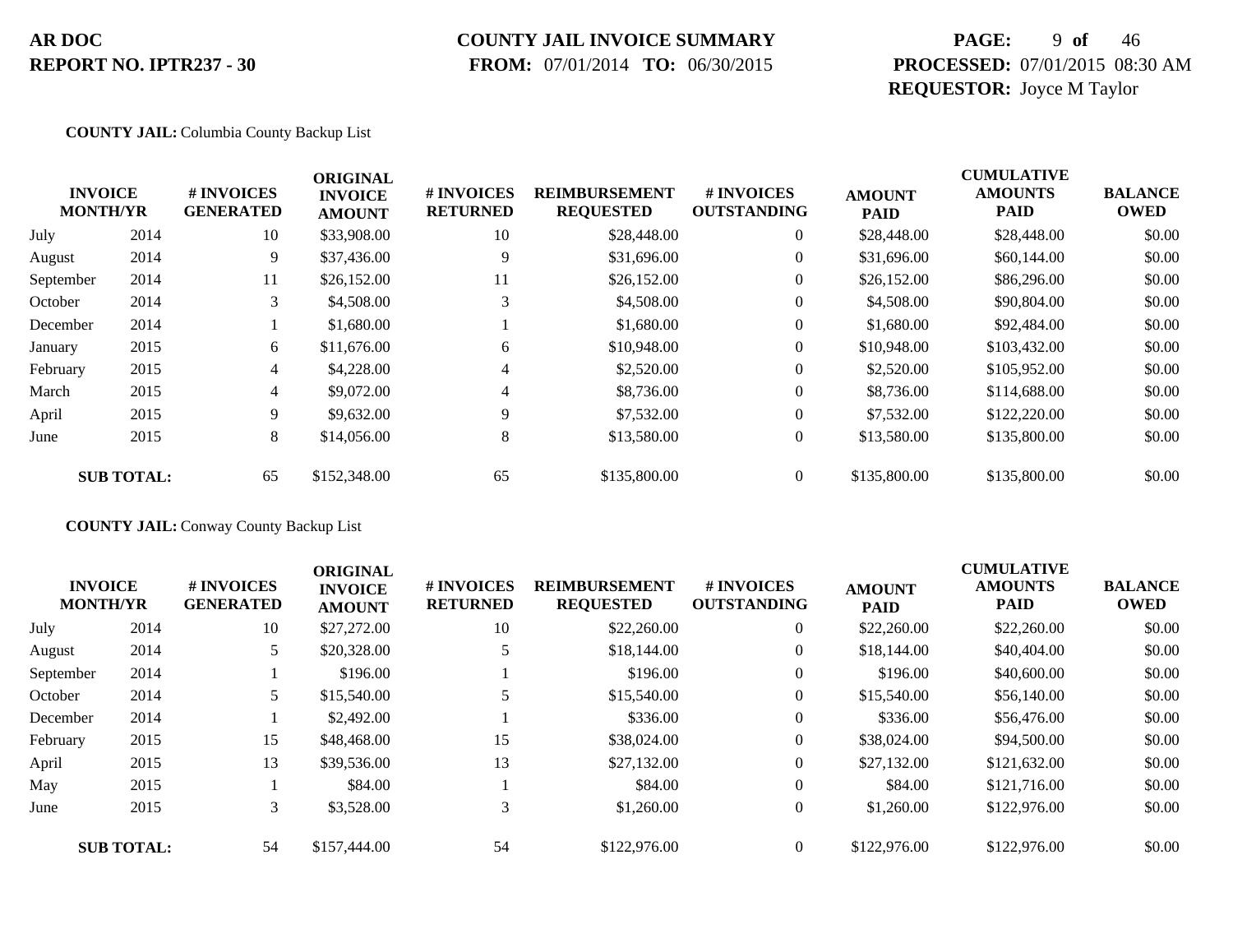# **COUNTY JAIL INVOICE SUMMARY**

 **FROM:** 07/01/2014 **TO:** 06/30/2015

### **PAGE:** 10 **of** 46 **PROCESSED:** 07/01/2015 08:30 AM **REQUESTOR:** Joyce M Taylor

#### **COUNTY JAIL:** Craighead Cnty Backup List

|           | <b>INVOICE</b><br><b>MONTH/YR</b> | # INVOICES<br><b>GENERATED</b> | <b>ORIGINAL</b><br><b>INVOICE</b><br><b>AMOUNT</b> | # INVOICES<br><b>RETURNED</b> | <b>REIMBURSEMENT</b><br><b>REQUESTED</b> | # INVOICES<br><b>OUTSTANDING</b> | <b>AMOUNT</b><br><b>PAID</b> | <b>CUMULATIVE</b><br><b>AMOUNTS</b><br><b>PAID</b> | <b>BALANCE</b><br><b>OWED</b> |
|-----------|-----------------------------------|--------------------------------|----------------------------------------------------|-------------------------------|------------------------------------------|----------------------------------|------------------------------|----------------------------------------------------|-------------------------------|
| July      | 2014                              | 33                             | \$117,320.00                                       | 33                            | \$117,320.00                             | $\overline{0}$                   | \$117,320.00                 | \$117,320.00                                       | \$0.00                        |
| August    | 2014                              | 11                             | \$23,184.00                                        | 11                            | \$23,184.00                              | $\overline{0}$                   | \$23,184.00                  | \$140,504.00                                       | \$0.00                        |
| September | 2014                              | 27                             | \$100,800.00                                       | 27                            | \$100,800.00                             | $\overline{0}$                   | \$100,800.00                 | \$241,304.00                                       | \$0.00                        |
| October   | 2014                              | 37                             | \$141,988.00                                       | 37                            | \$141,988.00                             | $\overline{0}$                   | \$141,988.00                 | \$383,292.00                                       | \$0.00                        |
| November  | 2014                              | 18                             | \$46,116.00                                        | 18                            | \$46,116.00                              | $\overline{0}$                   | \$46,116.00                  | \$429,408.00                                       | \$0.00                        |
| December  | 2014                              | 13                             | \$41,300.00                                        | 13                            | \$41,104.00                              | $\overline{0}$                   | \$41,104.00                  | \$470,512.00                                       | \$0.00                        |
| January   | 2015                              | 18                             | \$48,608.00                                        | 18                            | \$48,244.00                              | $\overline{0}$                   | \$48,244.00                  | \$518,756.00                                       | \$0.00                        |
| February  | 2015                              | 20                             | \$75,432.00                                        | 20                            | \$73,528.00                              | $\overline{0}$                   | \$73,528.00                  | \$592,284.00                                       | \$0.00                        |
| March     | 2015                              | 16                             | \$46,032.00                                        | 16                            | \$44,800.00                              | $\overline{0}$                   | \$44,800.00                  | \$637,084.00                                       | \$0.00                        |
| April     | 2015                              | 31                             | \$150,892.00                                       | 31                            | \$145,068.00                             | $\overline{0}$                   | \$145,068.00                 | \$782,152.00                                       | \$0.00                        |
| May       | 2015                              | 25                             | \$80,612.00                                        | 25                            | \$80,416.00                              | $\overline{0}$                   | \$80,416.00                  | \$862,568.00                                       | \$0.00                        |
| June      | 2015                              | 10                             | \$35,000.00                                        | 10                            | \$34,972.00                              | $\overline{0}$                   | \$34,972.00                  | \$897,540.00                                       | \$0.00                        |
|           | <b>SUB TOTAL:</b>                 | 259                            | \$907,284.00                                       | 259                           | \$897,540.00                             | $\overline{0}$                   | \$897,540.00                 | \$897,540.00                                       | \$0.00                        |

#### **COUNTY JAIL:** Crawford County Backup List

| <b>INVOICE</b><br><b>MONTH/YR</b> |      | <b>#INVOICES</b><br><b>GENERATED</b> | <b>ORIGINAL</b><br><b>INVOICE</b><br><b>AMOUNT</b> | <b># INVOICES</b><br><b>RETURNED</b> | <b>REIMBURSEMENT</b><br><b>REQUESTED</b> | # INVOICES<br><b>OUTSTANDING</b> | <b>AMOUNT</b><br><b>PAID</b> | <b>CUMULATIVE</b><br><b>AMOUNTS</b><br><b>PAID</b> | <b>BALANCE</b><br><b>OWED</b> |
|-----------------------------------|------|--------------------------------------|----------------------------------------------------|--------------------------------------|------------------------------------------|----------------------------------|------------------------------|----------------------------------------------------|-------------------------------|
| July                              | 2014 | 30                                   | \$49,812.00                                        | 30                                   | \$36,484.00                              | $\overline{0}$                   | \$36,484.00                  | \$36,484.00                                        | \$0.00                        |
| August                            | 2014 | 10                                   | \$13,272.00                                        | 10                                   | \$9,072.00                               | $\overline{0}$                   | \$9,072.00                   | \$45,556.00                                        | \$0.00                        |
| September                         | 2014 | 2                                    | \$5,040.00                                         | 2                                    | \$5,040.00                               | $\overline{0}$                   | \$5,040.00                   | \$50,596.00                                        | \$0.00                        |
| October                           | 2014 | 23                                   | \$54,292.00                                        | 23                                   | \$31,052.00                              | $\overline{0}$                   | \$31,052.00                  | \$81,648.00                                        | \$0.00                        |
| November                          | 2014 | 11                                   | \$12,684.00                                        | 11                                   | \$12,684.00                              | $\overline{0}$                   | \$12,684.00                  | \$94,332.00                                        | \$0.00                        |
| December                          | 2014 | 10                                   | \$8,484.00                                         | 10                                   | \$8,484.00                               | $\overline{0}$                   | \$8,484.00                   | \$102,816.00                                       | \$0.00                        |
| January                           | 2015 | 13                                   | \$14,504.00                                        | 13                                   | \$14,084.00                              | $\overline{0}$                   | \$14,084.00                  | \$116,900.00                                       | \$0.00                        |
| February                          | 2015 | 16                                   | \$28,504.00                                        | 16                                   | \$18,452.00                              | $\overline{0}$                   | \$18,452.00                  | \$135,352.00                                       | \$0.00                        |
| March                             | 2015 | 28                                   | \$29,260.00                                        | 28                                   | \$25,956.00                              | $\overline{0}$                   | \$25,956.00                  | \$161,308,00                                       | \$0.00                        |
| April                             | 2015 |                                      | \$3,808.00                                         |                                      | \$3,472.00                               | $\Omega$                         | \$3,472.00                   | \$164,780.00                                       | \$0.00                        |
| May                               | 2015 |                                      | \$4,144.00                                         |                                      | \$4,144.00                               | $\overline{0}$                   | \$4,144.00                   | \$168,924.00                                       | \$0.00                        |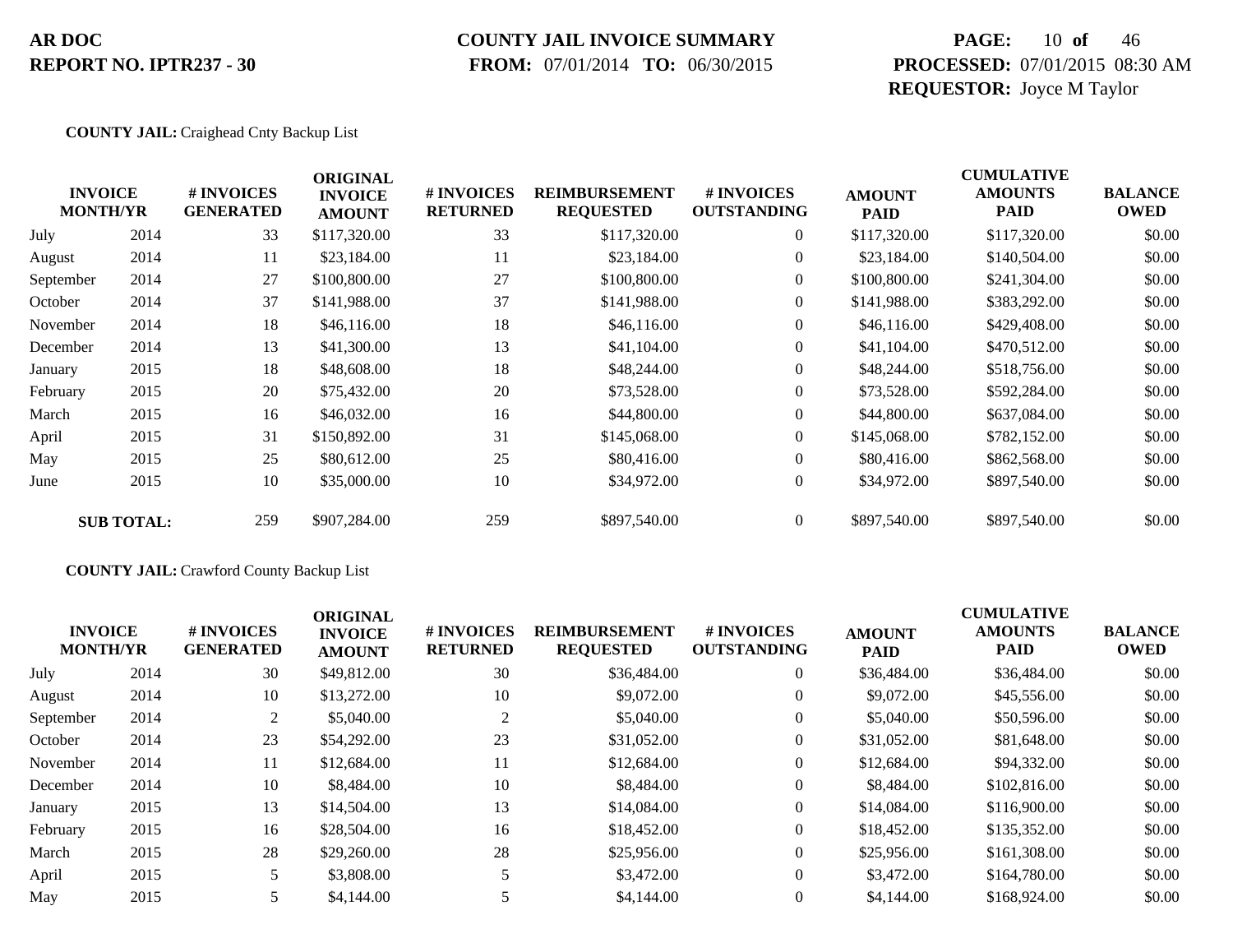#### **COUNTY JAIL INVOICE SUMMARY FROM:** 07/01/2014 **TO:** 06/30/2015

**PAGE:** 11 **of** 46 **PROCESSED:** 07/01/2015 08:30 AM **REQUESTOR:** Joyce M Taylor

#### **COUNTY JAIL:** Crawford County Backup List

|      | <b>INVOICE</b><br><b>MONTH/YR</b> | # INVOICES<br><b>GENERATED</b> | ORIGINAL<br><b>INVOICE</b><br><b>AMOUNT</b> | # INVOICES<br><b>RETURNED</b> | <b>REIMBURSEMENT</b><br><b>REQUESTED</b> | # INVOICES<br><b>OUTSTANDING</b> | <b>AMOUNT</b><br><b>PAID</b> | <b>CUMULATIVE</b><br><b>AMOUNTS</b><br><b>PAID</b> | <b>BALANCE</b><br>OWED |
|------|-----------------------------------|--------------------------------|---------------------------------------------|-------------------------------|------------------------------------------|----------------------------------|------------------------------|----------------------------------------------------|------------------------|
| June | 2015                              | 25                             | \$51,548.00                                 |                               | \$0.00                                   |                                  | \$0.00                       | \$168,924.00                                       | \$0.00                 |
|      | <b>SUB TOTAL:</b>                 | 178                            | \$275,352.00                                | 153                           | \$168,924.00                             |                                  | \$168,924.00                 | \$168,924.00                                       | \$0.00                 |

**COUNTY JAIL:** Crittenden Cnty Backup List

| <b>INVOICE</b><br><b>MONTH/YR</b> |                   | # INVOICES<br><b>GENERATED</b> | <b>ORIGINAL</b><br><b>INVOICE</b><br><b>AMOUNT</b> | # INVOICES<br><b>RETURNED</b> | <b>REIMBURSEMENT</b><br><b>REQUESTED</b> | # INVOICES<br><b>OUTSTANDING</b> | <b>AMOUNT</b><br><b>PAID</b> | <b>CUMULATIVE</b><br><b>AMOUNTS</b><br><b>PAID</b> | <b>BALANCE</b><br><b>OWED</b> |
|-----------------------------------|-------------------|--------------------------------|----------------------------------------------------|-------------------------------|------------------------------------------|----------------------------------|------------------------------|----------------------------------------------------|-------------------------------|
| July                              | 2014              | 25                             | \$115,612.00                                       | 25                            | \$115,612.00                             | $\overline{0}$                   | \$115,612.00                 | \$115,612.00                                       | \$0.00                        |
| August                            | 2014              | 55                             | \$164,164.00                                       | 55                            | \$163,216.00                             | $\overline{0}$                   | \$163,216.00                 | \$278,828.00                                       | \$0.00                        |
| September                         | 2014              | 26                             | \$20,664.00                                        | 26                            | \$21,336.00                              | $\overline{0}$                   | \$21,336.00                  | \$300,164.00                                       | \$0.00                        |
| October                           | 2014              | 35                             | \$151,088.00                                       | 35                            | \$150,836.00                             | $\overline{0}$                   | \$150,836.00                 | \$451,000.00                                       | \$0.00                        |
| November                          | 2014              | 5                              | \$7,336.00                                         | $\theta$                      | \$0.00                                   | $\overline{0}$                   | \$0.00                       | \$451,000.00                                       | \$0.00                        |
| December                          | 2014              | 4                              | \$24,920.00                                        | 4                             | \$24,920.00                              | $\overline{0}$                   | \$24,920.00                  | \$475,920.00                                       | \$0.00                        |
| January                           | 2015              | 26                             | \$97,412.00                                        | 26                            | \$97,468.00                              | 0                                | \$97,468.00                  | \$573,388.00                                       | \$0.00                        |
| February                          | 2015              | 23                             | \$73,836.00                                        | $\Omega$                      | \$0.00                                   | $\overline{0}$                   | \$0.00                       | \$573,388.00                                       | \$0.00                        |
| March                             | 2015              | 20                             | \$103,516.00                                       | $\Omega$                      | \$0.00                                   | $\boldsymbol{0}$                 | \$0.00                       | \$573,388.00                                       | \$0.00                        |
| April                             | 2015              | 17                             | \$69,832.00                                        | $\theta$                      | \$0.00                                   | $\overline{0}$                   | \$0.00                       | \$573,388.00                                       | \$0.00                        |
| May                               | 2015              | 21                             | \$87,612.00                                        | $\Omega$                      | \$0.00                                   | $\overline{0}$                   | \$0.00                       | \$573,388.00                                       | \$0.00                        |
| June                              | 2015              | 29                             | \$102,900.00                                       | $\mathbf{0}$                  | \$0.00                                   | $\overline{0}$                   | \$0.00                       | \$573,388.00                                       | \$0.00                        |
|                                   | <b>SUB TOTAL:</b> | 286                            | \$1,018,892.00                                     | 171                           | \$573,388.00                             | $\overline{0}$                   | \$573,388.00                 | \$573,388.00                                       | \$0.00                        |

#### **COUNTY JAIL:** Cross County Backup List

|                                   |      |                                | ORIGINAL                        |                               |                                          |                                  |                              | <b>CUMULATIVE</b>             |                               |
|-----------------------------------|------|--------------------------------|---------------------------------|-------------------------------|------------------------------------------|----------------------------------|------------------------------|-------------------------------|-------------------------------|
| <b>INVOICE</b><br><b>MONTH/YR</b> |      | # INVOICES<br><b>GENERATED</b> | <b>INVOICE</b><br><b>AMOUNT</b> | # INVOICES<br><b>RETURNED</b> | <b>REIMBURSEMENT</b><br><b>REOUESTED</b> | # INVOICES<br><b>OUTSTANDING</b> | <b>AMOUNT</b><br><b>PAID</b> | <b>AMOUNTS</b><br><b>PAID</b> | <b>BALANCE</b><br><b>OWED</b> |
| July                              | 2014 |                                | \$22,708.00                     |                               | \$22,708.00                              |                                  | \$22,708.00                  | \$22,708.00                   | \$0.00                        |
| August                            | 2014 |                                | \$12,264.00                     |                               | \$12,264.00                              |                                  | \$12,264.00                  | \$34,972.00                   | \$0.00                        |
| September                         | 2014 |                                | \$6.076.00                      |                               | \$6,076.00                               |                                  | \$6,076.00                   | \$41,048.00                   | \$0.00                        |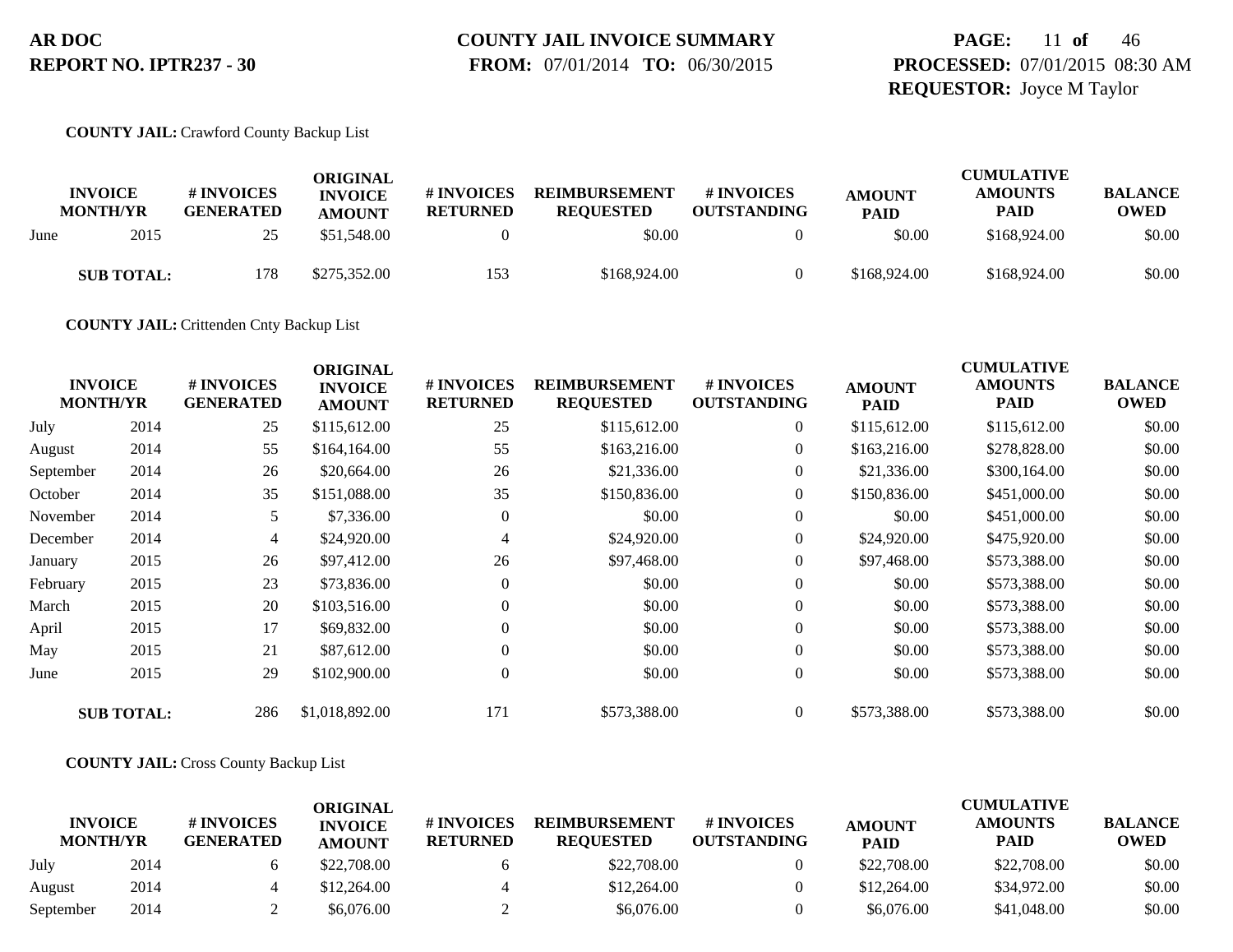### **COUNTY JAIL INVOICE SUMMARY**

 **FROM:** 07/01/2014 **TO:** 06/30/2015

### **PAGE:** 12 **of** 46 **PROCESSED:** 07/01/2015 08:30 AM **REQUESTOR:** Joyce M Taylor

#### **COUNTY JAIL:** Cross County Backup List

| <b>INVOICE</b><br><b>MONTH/YR</b> |                   | # INVOICES<br><b>GENERATED</b> | <b>ORIGINAL</b><br><b>INVOICE</b><br><b>AMOUNT</b> | <b># INVOICES</b><br><b>RETURNED</b> | <b>REIMBURSEMENT</b><br><b>REQUESTED</b> | # INVOICES<br><b>OUTSTANDING</b> | <b>AMOUNT</b><br><b>PAID</b> | <b>CUMULATIVE</b><br><b>AMOUNTS</b><br><b>PAID</b> | <b>BALANCE</b><br><b>OWED</b> |
|-----------------------------------|-------------------|--------------------------------|----------------------------------------------------|--------------------------------------|------------------------------------------|----------------------------------|------------------------------|----------------------------------------------------|-------------------------------|
| October                           | 2014              | 6                              | \$30,324.00                                        | 6                                    | \$30,324.00                              |                                  | \$30,324.00                  | \$71,372.00                                        | \$0.00                        |
| November                          | 2014              | 10                             | \$22,120.00                                        | 10                                   | \$22,120.00                              |                                  | \$22,120.00                  | \$93,492.00                                        | \$0.00                        |
| January                           | 2015              | 12                             | \$21,000.00                                        | 12                                   | \$20,804.00                              |                                  | \$20,804.00                  | \$114,296.00                                       | \$0.00                        |
| March                             | 2015              |                                | \$2,128.00                                         |                                      | \$2,128.00                               | 0                                | \$2,128.00                   | \$116,424.00                                       | \$0.00                        |
| April                             | 2015              | 3                              | \$7,560.00                                         |                                      | \$7,560.00                               |                                  | \$7,560.00                   | \$123,984.00                                       | \$0.00                        |
| June                              | 2015              | 3                              | \$3,304.00                                         |                                      | \$3,248.00                               |                                  | \$3,248.00                   | \$127,232.00                                       | \$0.00                        |
|                                   | <b>SUB TOTAL:</b> | 47                             | \$127,484.00                                       | 47                                   | \$127,232.00                             |                                  | \$127,232.00                 | \$127,232.00                                       | \$0.00                        |

#### **COUNTY JAIL:** Dallas County Backup List

| <b>INVOICE</b><br><b>MONTH/YR</b> |                   | # INVOICES<br><b>GENERATED</b> | <b>ORIGINAL</b><br><b>INVOICE</b><br><b>AMOUNT</b> | # INVOICES<br><b>RETURNED</b> | <b>REIMBURSEMENT</b><br><b>REQUESTED</b> | # INVOICES<br><b>OUTSTANDING</b> | <b>AMOUNT</b><br><b>PAID</b> | <b>CUMULATIVE</b><br><b>AMOUNTS</b><br><b>PAID</b> | <b>BALANCE</b><br><b>OWED</b> |
|-----------------------------------|-------------------|--------------------------------|----------------------------------------------------|-------------------------------|------------------------------------------|----------------------------------|------------------------------|----------------------------------------------------|-------------------------------|
| July                              | 2014              | 8                              | \$29,260.00                                        | 8                             | \$29,260.00                              | $\overline{0}$                   | \$29,260.00                  | \$29,260.00                                        | \$0.00                        |
| September                         | 2014              |                                | \$1,064.00                                         |                               | \$1,064.00                               | $\theta$                         | \$1,064.00                   | \$30,324.00                                        | \$0.00                        |
| October                           | 2014              |                                | \$22,064.00                                        |                               | \$20,048.00                              | $\theta$                         | \$20,048.00                  | \$50,372.00                                        | \$0.00                        |
| February                          | 2015              | 5                              | \$20,300.00                                        |                               | \$13,580.00                              | $\boldsymbol{0}$                 | \$13,580.00                  | \$63,952.00                                        | \$0.00                        |
| March                             | 2015              |                                | \$4,144.00                                         |                               | \$4,004.00                               | $\boldsymbol{0}$                 | \$4,004.00                   | \$67,956.00                                        | \$0.00                        |
| April                             | 2015              | 3                              | \$7,140.00                                         | 3                             | \$3,976.00                               | $\theta$                         | \$3,976.00                   | \$71,932.00                                        | \$0.00                        |
| May                               | 2015              | 5                              | \$21,000.00                                        |                               | \$17,780.00                              | $\overline{0}$                   | \$17,780.00                  | \$89,712.00                                        | \$0.00                        |
| June                              | 2015              | 6                              | \$15,652.00                                        | 6                             | \$15,652.00                              | $\overline{0}$                   | \$15,652.00                  | \$105,364.00                                       | \$0.00                        |
|                                   | <b>SUB TOTAL:</b> | 36                             | \$120,624.00                                       | 36                            | \$105,364.00                             |                                  | \$105,364.00                 | \$105,364.00                                       | \$0.00                        |

#### **COUNTY JAIL:** Desha County Backup List

| <b>INVOICE</b><br><b>MONTH/YR</b> |      | # INVOICES<br><b>GENERATED</b> | ORIGINAL<br><b>INVOICE</b><br><b>AMOUNT</b> | # INVOICES<br><b>RETURNED</b> | <b>REIMBURSEMENT</b><br><b>REOUESTED</b> | # INVOICES<br><b>OUTSTANDING</b> | <b>AMOUNT</b><br><b>PAID</b> | <b>CUMULATIVE</b><br><b>AMOUNTS</b><br>PAID | <b>BALANCE</b><br><b>OWED</b> |
|-----------------------------------|------|--------------------------------|---------------------------------------------|-------------------------------|------------------------------------------|----------------------------------|------------------------------|---------------------------------------------|-------------------------------|
| July                              | 2014 |                                | \$40,628.00                                 |                               | \$40,572.00                              |                                  | \$40,572.00                  | \$40,572.00                                 | \$0.00                        |
| August                            | 2014 |                                | \$1.456.00                                  |                               | \$1,456.00                               |                                  | \$1,456.00                   | \$42,028.00                                 | \$0.00                        |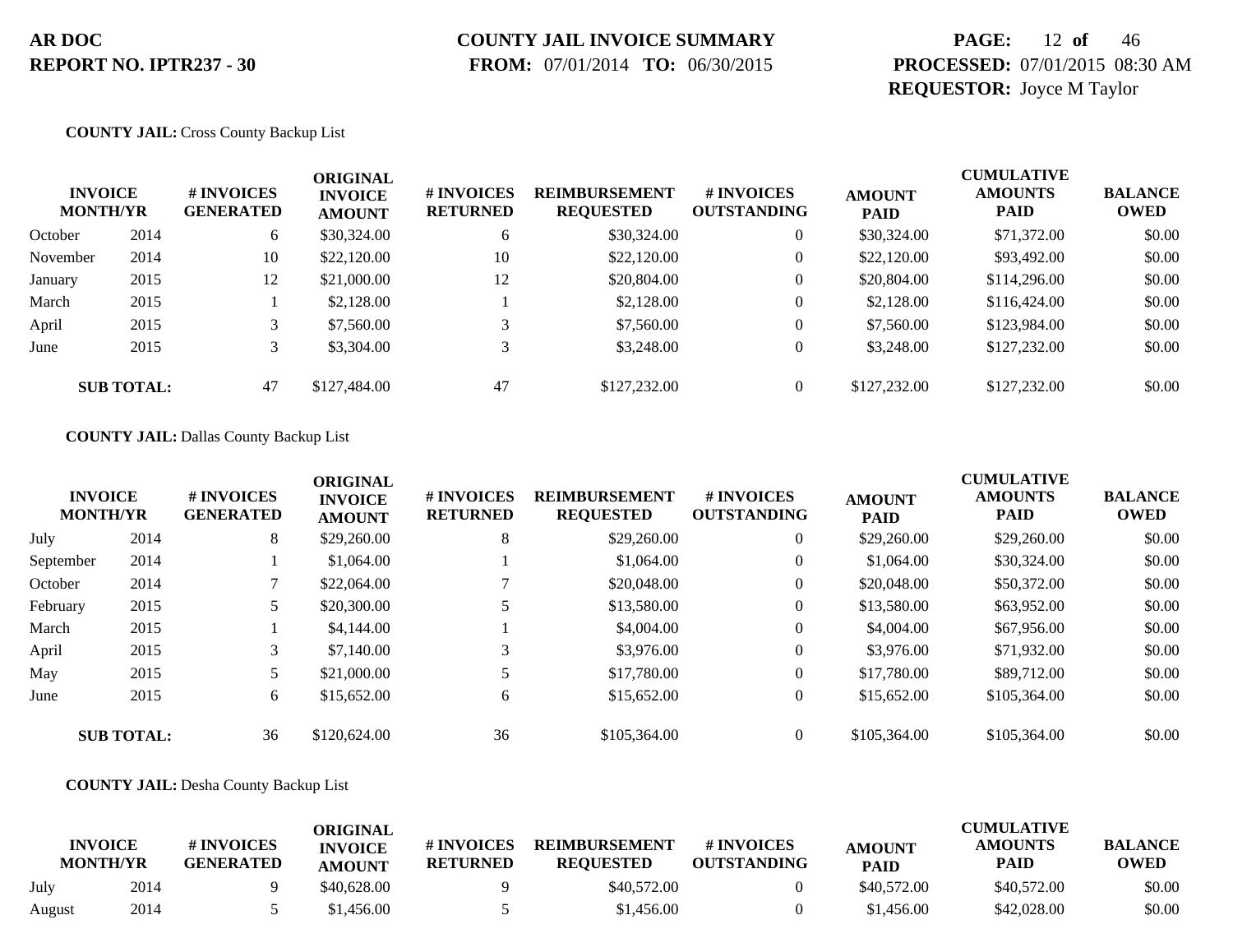# **COUNTY JAIL INVOICE SUMMARY**

 **FROM:** 07/01/2014 **TO:** 06/30/2015

### **PAGE:** 13 **of** 46 **PROCESSED:** 07/01/2015 08:30 AM **REQUESTOR:** Joyce M Taylor

#### **COUNTY JAIL:** Desha County Backup List

| <b>INVOICE</b><br><b>MONTH/YR</b> |                   | # INVOICES<br><b>GENERATED</b> | ORIGINAL<br><b>INVOICE</b><br><b>AMOUNT</b> | # INVOICES<br><b>RETURNED</b> | <b>REIMBURSEMENT</b><br><b>REQUESTED</b> | # INVOICES<br><b>OUTSTANDING</b> | <b>AMOUNT</b><br><b>PAID</b> | <b>CUMULATIVE</b><br><b>AMOUNTS</b><br><b>PAID</b> | <b>BALANCE</b><br><b>OWED</b> |
|-----------------------------------|-------------------|--------------------------------|---------------------------------------------|-------------------------------|------------------------------------------|----------------------------------|------------------------------|----------------------------------------------------|-------------------------------|
| September                         | 2014              | 6                              | \$14,448.00                                 | 6                             | \$16,576.00                              | 0                                | \$16,576.00                  | \$58,604.00                                        | \$0.00                        |
| October                           | 2014              | 9.                             | \$16,240.00                                 | 9                             | \$14,896.00                              | $\mathbf{0}$                     | \$14,896.00                  | \$73,500.00                                        | \$0.00                        |
| November                          | 2014              |                                | \$420.00                                    |                               | \$420.00                                 | $\mathbf{0}$                     | \$420.00                     | \$73,920.00                                        | \$0.00                        |
| December                          | 2014              | ◠                              | \$2,520.00                                  | $\gamma$                      | \$1,260.00                               | 0                                | \$1,260.00                   | \$75,180.00                                        | \$0.00                        |
| February                          | 2015              |                                | \$10,080.00                                 |                               | \$9,996.00                               | $\mathbf{0}$                     | \$9,996.00                   | \$85,176.00                                        | \$0.00                        |
| May                               | 2015              | 6                              | \$37,884.00                                 | 6                             | \$37,884.00                              | 0                                | \$37,884.00                  | \$123,060.00                                       | \$0.00                        |
| June                              | 2015              | 2                              | \$5,544.00                                  | 2                             | \$2,800.00                               | $\mathbf{0}$                     | \$2,800.00                   | \$125,860.00                                       | \$0.00                        |
|                                   | <b>SUB TOTAL:</b> | 42                             | \$129,220.00                                | 42                            | \$125,860.00                             | 0                                | \$125,860.00                 | \$125,860.00                                       | \$0.00                        |

**COUNTY JAIL:** Diagnostic New Comm.

| <b>INVOICE</b><br><b>MONTH/YR</b> |                   | # INVOICES<br><b>GENERATED</b> | ORIGINAL<br><b>INVOICE</b><br><b>AMOUNT</b> | # INVOICES<br><b>RETURNED</b> | <b>REIMBURSEMENT</b><br><b>REOUESTED</b> | # INVOICES<br><b>OUTSTANDING</b> | <b>AMOUNT</b><br><b>PAID</b> | <b>CUMULATIVE</b><br><b>AMOUNTS</b><br><b>PAID</b> | <b>BALANCE</b><br><b>OWED</b> |
|-----------------------------------|-------------------|--------------------------------|---------------------------------------------|-------------------------------|------------------------------------------|----------------------------------|------------------------------|----------------------------------------------------|-------------------------------|
| September                         | 2014              |                                | \$224.00                                    |                               | \$0.00                                   |                                  | \$0.00                       | \$0.00                                             | \$0.00                        |
|                                   | <b>SUB TOTAL:</b> |                                | \$224.00                                    |                               | \$0.00                                   |                                  | \$0.00                       | \$0.00                                             | \$0.00                        |

**COUNTY JAIL:** Drew County Backup List

| <b>INVOICE</b><br><b>MONTH/YR</b> |      | # INVOICES<br><b>GENERATED</b> | ORIGINAL<br><b>INVOICE</b><br><b>AMOUNT</b> | # INVOICES<br><b>RETURNED</b> | <b>REIMBURSEMENT</b><br><b>REQUESTED</b> | <b># INVOICES</b><br><b>OUTSTANDING</b> | <b>AMOUNT</b><br><b>PAID</b> | <b>CUMULATIVE</b><br><b>AMOUNTS</b><br><b>PAID</b> | <b>BALANCE</b><br>OWED |
|-----------------------------------|------|--------------------------------|---------------------------------------------|-------------------------------|------------------------------------------|-----------------------------------------|------------------------------|----------------------------------------------------|------------------------|
| July                              | 2014 | 10                             | \$14,084.00                                 | 10                            | \$13,104.00                              | 0                                       | \$13,104.00                  | \$13,104.00                                        | \$0.00                 |
| August                            | 2014 |                                | \$6,132.00                                  |                               | \$6,132.00                               | 0                                       | \$6,132.00                   | \$19,236.00                                        | \$0.00                 |
| October                           | 2014 | 9                              | \$5,684.00                                  | Q                             | \$4,452.00                               | 0                                       | \$4,452.00                   | \$23,688.00                                        | \$0.00                 |
| November                          | 2014 | ◠                              | \$1,316.00                                  |                               | \$1,316.00                               | 0                                       | \$1,316.00                   | \$25,004.00                                        | \$0.00                 |
| December                          | 2014 | 6                              | \$4,368.00                                  | h.                            | \$4,368.00                               | 0                                       | \$4,368.00                   | \$29,372.00                                        | \$0.00                 |
| January                           | 2015 | 14                             | \$17,780.00                                 | 11                            | \$4,676.00                               | 0                                       | \$4,676.00                   | \$34,048.00                                        | \$0.00                 |
| February                          | 2015 |                                | \$3,556.00                                  |                               | \$3,556.00                               | $\mathbf{0}$                            | \$3,556.00                   | \$37,604.00                                        | \$0.00                 |
| March                             | 2015 |                                | \$6,496.00                                  |                               | \$4,228.00                               | 0                                       | \$4,228.00                   | \$41,832.00                                        | \$0.00                 |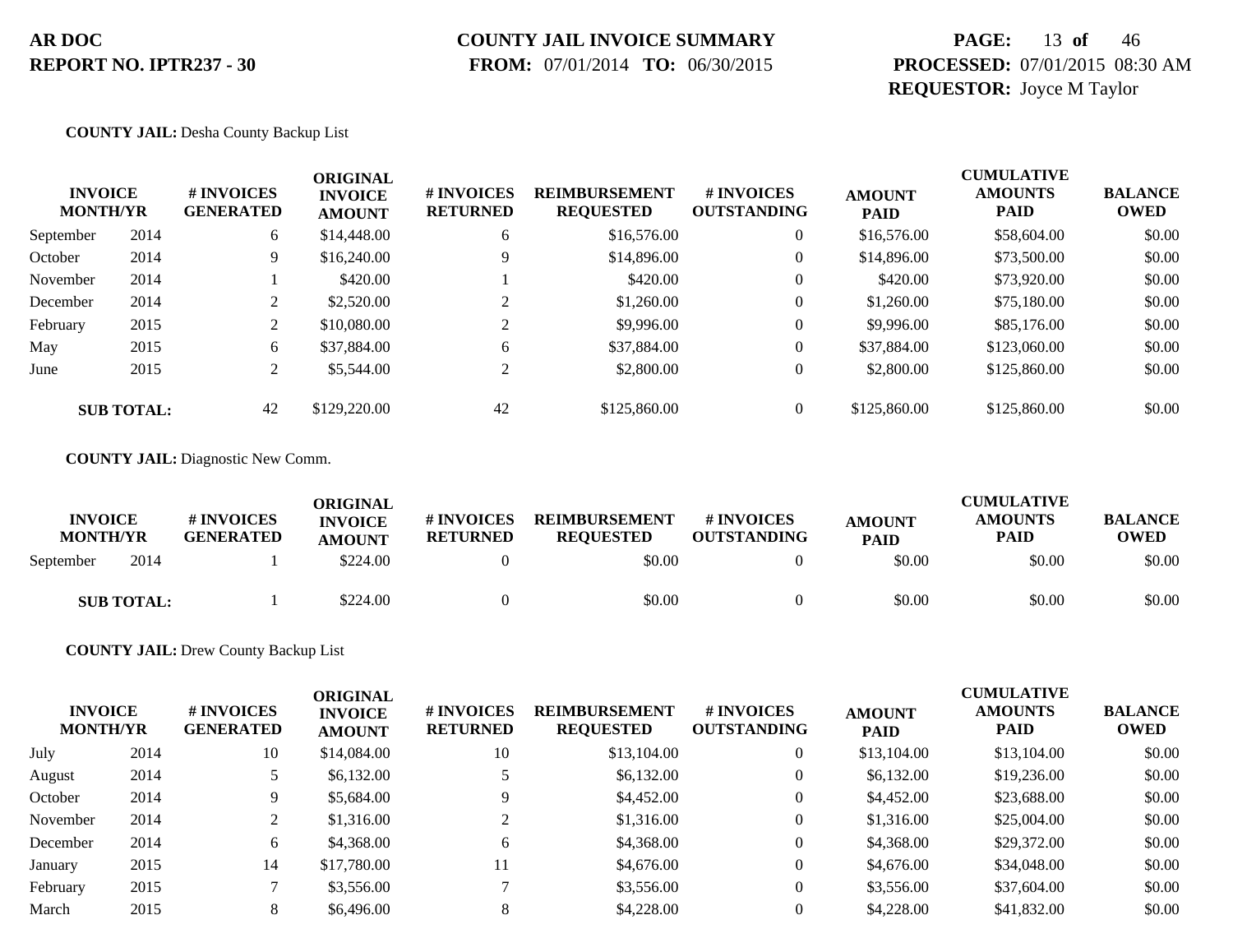# **COUNTY JAIL INVOICE SUMMARY**

 **FROM:** 07/01/2014 **TO:** 06/30/2015

### **PAGE:** 14 **of** 46 **PROCESSED:** 07/01/2015 08:30 AM **REQUESTOR:** Joyce M Taylor

#### **COUNTY JAIL:** Drew County Backup List

|       | <b>INVOICE</b><br><b>MONTH/YR</b> | # INVOICES<br><b>GENERATED</b> | ORIGINAL<br><b>INVOICE</b><br><b>AMOUNT</b> | # INVOICES<br><b>RETURNED</b> | <b>REIMBURSEMENT</b><br><b>REQUESTED</b> | <b>#INVOICES</b><br><b>OUTSTANDING</b> | <b>AMOUNT</b><br><b>PAID</b> | <b>CUMULATIVE</b><br><b>AMOUNTS</b><br><b>PAID</b> | <b>BALANCE</b><br><b>OWED</b> |
|-------|-----------------------------------|--------------------------------|---------------------------------------------|-------------------------------|------------------------------------------|----------------------------------------|------------------------------|----------------------------------------------------|-------------------------------|
| April | 2015                              |                                | \$5,796.00                                  |                               | \$5,796.00                               | $\overline{0}$                         | \$5,796.00                   | \$47,628.00                                        | \$0.00                        |
| May   | 2015                              |                                | \$3,500.00                                  |                               | \$3,500.00                               |                                        | \$3,500.00                   | \$51,128.00                                        | \$0.00                        |
| June  | 2015                              |                                | \$15,848.00                                 | 13                            | \$15,848.00                              | $\Omega$                               | \$15,848.00                  | \$66,976.00                                        | \$0.00                        |
|       | <b>SUB TOTAL:</b>                 | 84                             | \$84,560.00                                 | 81                            | \$66,976.00                              |                                        | \$66,976.00                  | \$66,976.00                                        | \$0.00                        |

**COUNTY JAIL:** Dumas City Jail

|          | <b>INVOICE</b><br><b>MONTH/YR</b> | # INVOICES<br><b>GENERATED</b> | ORIGINAL<br><b>INVOICE</b><br><b>AMOUNT</b> | # INVOICES<br><b>RETURNED</b> | <b>REIMBURSEMENT</b><br><b>REOUESTED</b> | # INVOICES<br><b>OUTSTANDING</b> | <b>AMOUNT</b><br><b>PAID</b> | <b>CUMULATIVE</b><br><b>AMOUNTS</b><br><b>PAID</b> | <b>BALANCE</b><br><b>OWED</b> |
|----------|-----------------------------------|--------------------------------|---------------------------------------------|-------------------------------|------------------------------------------|----------------------------------|------------------------------|----------------------------------------------------|-------------------------------|
| August   | 2014                              |                                | \$4,760.00                                  |                               | \$4,760.00                               |                                  | \$4,760.00                   | \$4,760.00                                         | \$0.00                        |
| October  | 2014                              | 4                              | \$18,284.00                                 | 4                             | \$18,284.00                              |                                  | \$18,284.00                  | \$23,044.00                                        | \$0.00                        |
| February | 2015                              |                                | \$5,068.00                                  |                               | \$5,040.00                               |                                  | \$5,040.00                   | \$28,084.00                                        | \$0.00                        |
| March    | 2015                              |                                | \$13,944.00                                 |                               | \$13,944.00                              |                                  | \$13,944.00                  | \$42,028.00                                        | \$0.00                        |
|          | <b>SUB TOTAL:</b>                 |                                | \$42,056.00                                 |                               | \$42,028.00                              |                                  | \$42,028.00                  | \$42,028.00                                        | \$0.00                        |

**COUNTY JAIL:** East AR Region. Unit

| <b>INVOICE</b><br><b>MONTH/YR</b> | # INVOICES<br><b>GENERATED</b> | ORIGINAL<br><b>INVOICE</b><br><b>AMOUNT</b> | # INVOICES<br><b>RETURNED</b> | <b>REIMBURSEMENT</b><br><b>REOUESTED</b> | # INVOICES<br><b>OUTSTANDING</b> | <b>AMOUNT</b><br><b>PAID</b> | <b>CUMULATIVE</b><br><b>AMOUNTS</b><br><b>PAID</b> | <b>BALANCE</b><br><b>OWED</b> |
|-----------------------------------|--------------------------------|---------------------------------------------|-------------------------------|------------------------------------------|----------------------------------|------------------------------|----------------------------------------------------|-------------------------------|
| 2014<br>September                 |                                | \$308.00                                    |                               | \$0.00                                   |                                  | \$0.00                       | \$0.00                                             | \$0.00                        |
| <b>SUB TOTAL:</b>                 |                                | \$308.00                                    |                               | \$0.00                                   |                                  | \$0.00                       | \$0.00                                             | \$0.00                        |

**COUNTY JAIL:** England City Jail Backup

|                 |                  | <b>ORIGINAL</b> |                 |                          |                    |               | <b>CUMULATIVE</b> |                |
|-----------------|------------------|-----------------|-----------------|--------------------------|--------------------|---------------|-------------------|----------------|
| <b>INVOICE</b>  | # INVOICES       | <b>INVOICE</b>  |                 | # INVOICES REIMBURSEMENT | # INVOICES         | <b>AMOUNT</b> | <b>AMOUNTS</b>    | <b>BALANCE</b> |
| <b>MONTH/YR</b> | <b>GENERATED</b> | <b>AMOUNT</b>   | <b>RETURNED</b> | <b>REOUESTED</b>         | <b>OUTSTANDING</b> | <b>PAID</b>   | PAID              | <b>OWED</b>    |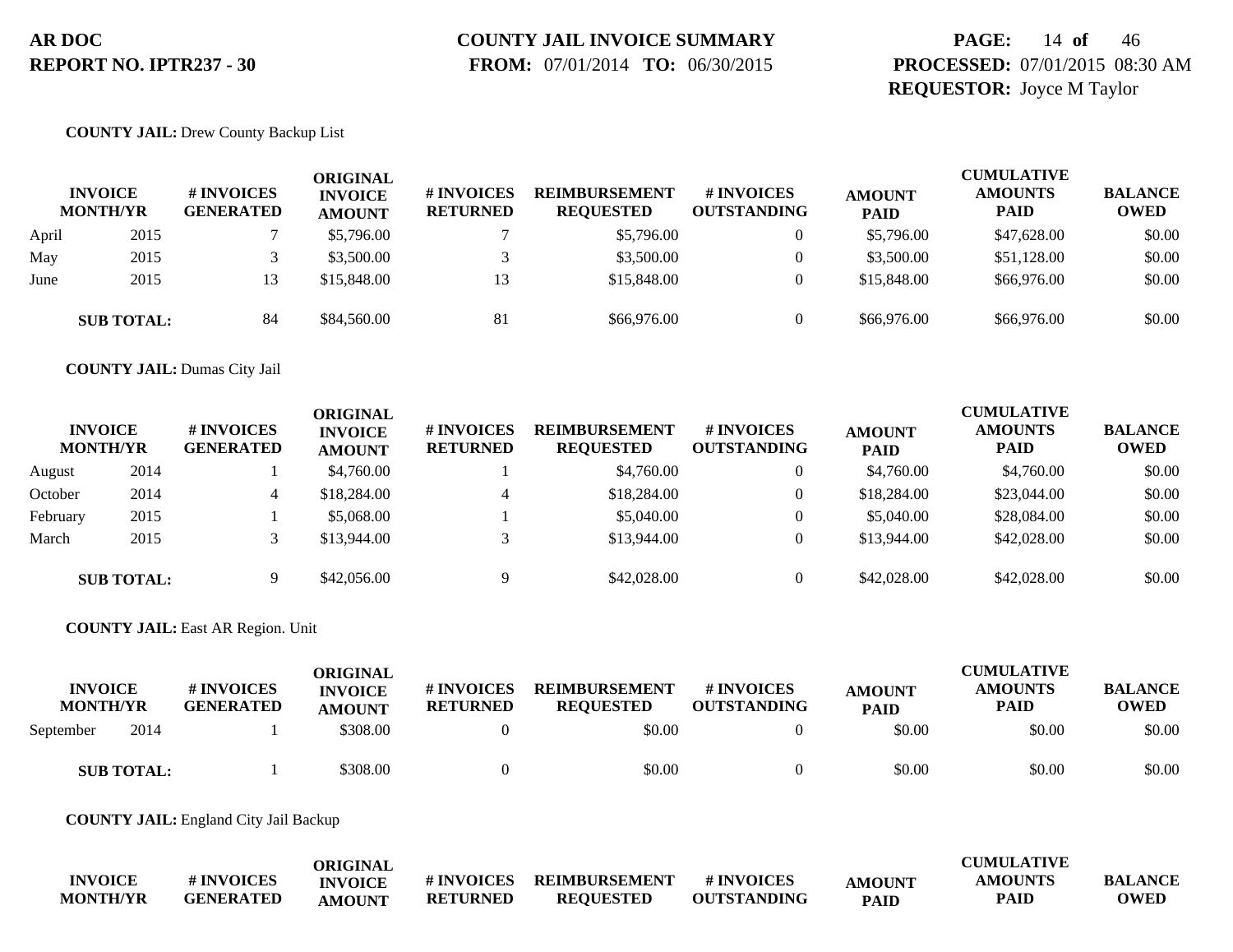# **COUNTY JAIL INVOICE SUMMARY**

 **FROM:** 07/01/2014 **TO:** 06/30/2015

### **PAGE:** 15 **of** 46 **PROCESSED:** 07/01/2015 08:30 AM **REQUESTOR:** Joyce M Taylor

#### **COUNTY JAIL:** England City Jail Backup

|           | <b>INVOICE</b><br><b>MONTH/YR</b> | # INVOICES<br><b>GENERATED</b> | ORIGINAL<br><b>INVOICE</b><br><b>AMOUNT</b> | # INVOICES<br><b>RETURNED</b> | <b>REIMBURSEMENT</b><br><b>REQUESTED</b> | <b>#INVOICES</b><br><b>OUTSTANDING</b> | <b>AMOUNT</b><br><b>PAID</b> | <b>CUMULATIVE</b><br><b>AMOUNTS</b><br><b>PAID</b> | <b>BALANCE</b><br><b>OWED</b> |
|-----------|-----------------------------------|--------------------------------|---------------------------------------------|-------------------------------|------------------------------------------|----------------------------------------|------------------------------|----------------------------------------------------|-------------------------------|
| July      | 2014                              |                                | \$1,932.00                                  | 3                             | \$1,932.00                               | $\overline{0}$                         | \$1,932.00                   | \$1,932.00                                         | \$0.00                        |
| September | 2014                              | $\overline{ }$                 | \$1,288.00                                  |                               | \$1,288.00                               | $\overline{0}$                         | \$1,288.00                   | \$3,220.00                                         | \$0.00                        |
| January   | 2015                              | 4                              | \$13,832.00                                 | 4                             | \$13,664.00                              | $\overline{0}$                         | \$13,664.00                  | \$16,884.00                                        | \$0.00                        |
| March     | 2015                              |                                | \$5,152.00                                  |                               | \$5,152.00                               | $\overline{0}$                         | \$5,152.00                   | \$22,036.00                                        | \$0.00                        |
| April     | 2015                              | ∠                              | \$5,908.00                                  | $\bigcap$                     | \$5,880.00                               | $\overline{0}$                         | \$5,880.00                   | \$27,916.00                                        | \$0.00                        |
| May       | 2015                              |                                | \$1,568.00                                  |                               | \$1,568.00                               | $\overline{0}$                         | \$1,568.00                   | \$29,484.00                                        | \$0.00                        |
|           | <b>SUB TOTAL:</b>                 | 13                             | \$29,680.00                                 | 13                            | \$29,484.00                              | $\overline{0}$                         | \$29,484.00                  | \$29,484.00                                        | \$0.00                        |

#### **COUNTY JAIL:** Faulkner County Backup List

| <b>INVOICE</b><br><b>MONTH/YR</b> |                   | # INVOICES<br><b>GENERATED</b> | <b>ORIGINAL</b><br><b>INVOICE</b><br><b>AMOUNT</b> | # INVOICES<br><b>RETURNED</b> | <b>REIMBURSEMENT</b><br><b>REQUESTED</b> | # INVOICES<br><b>OUTSTANDING</b> | <b>AMOUNT</b><br><b>PAID</b> | <b>CUMULATIVE</b><br><b>AMOUNTS</b><br><b>PAID</b> | <b>BALANCE</b><br><b>OWED</b> |
|-----------------------------------|-------------------|--------------------------------|----------------------------------------------------|-------------------------------|------------------------------------------|----------------------------------|------------------------------|----------------------------------------------------|-------------------------------|
| July                              | 2014              | 47                             | \$189,952.00                                       | 47                            | \$176,148.00                             | $\boldsymbol{0}$                 | \$176,148.00                 | \$176,148.00                                       | \$0.00                        |
| August                            | 2014              | 28                             | \$54,768.00                                        | 28                            | \$45,444.00                              | $\overline{0}$                   | \$45,444.00                  | \$221,592.00                                       | \$0.00                        |
| September                         | 2014              | 31                             | \$83,048.00                                        | 31                            | \$72,408.00                              | $\overline{0}$                   | \$72,408.00                  | \$294,000.00                                       | \$0.00                        |
| October                           | 2014              | 14                             | \$35,504.00                                        | 14                            | \$31,500.00                              | $\boldsymbol{0}$                 | \$31,500.00                  | \$325,500.00                                       | \$0.00                        |
| November                          | 2014              | 49                             | \$97,944.00                                        | 49                            | \$93,548.00                              | $\boldsymbol{0}$                 | \$93,548.00                  | \$419,048.00                                       | \$0.00                        |
| December                          | 2014              | 23                             | \$61,964.00                                        | 23                            | \$27,524.00                              | $\overline{0}$                   | \$27,524.00                  | \$446,572.00                                       | \$0.00                        |
| January                           | 2015              | 57                             | \$137,732.00                                       | 56                            | \$118,188.00                             | $\mathbf{0}$                     | \$118,188.00                 | \$564,760.00                                       | \$0.00                        |
| February                          | 2015              | 2                              | \$896.00                                           | 2                             | \$672.00                                 | $\overline{0}$                   | \$672.00                     | \$565,432.00                                       | \$0.00                        |
| March                             | 2015              | 9                              | \$14,420.00                                        | $\Omega$                      | \$0.00                                   | $\mathbf{0}$                     | \$0.00                       | \$565,432.00                                       | \$0.00                        |
| April                             | 2015              | 28                             | \$37,688.00                                        | 28                            | \$36,456.00                              | $\overline{0}$                   | \$36,456.00                  | \$601,888.00                                       | \$0.00                        |
| May                               | 2015              | 10                             | \$19,432.00                                        | 10                            | \$12,796.00                              | $\overline{0}$                   | \$12,796.00                  | \$614,684.00                                       | \$0.00                        |
| June                              | 2015              | 27                             | \$57,680.00                                        | $\Omega$                      | \$0.00                                   | $\mathbf{0}$                     | \$0.00                       | \$614,684.00                                       | \$0.00                        |
|                                   | <b>SUB TOTAL:</b> | 325                            | \$791,028.00                                       | 288                           | \$614,684.00                             | $\overline{0}$                   | \$614,684.00                 | \$614,684.00                                       | \$0.00                        |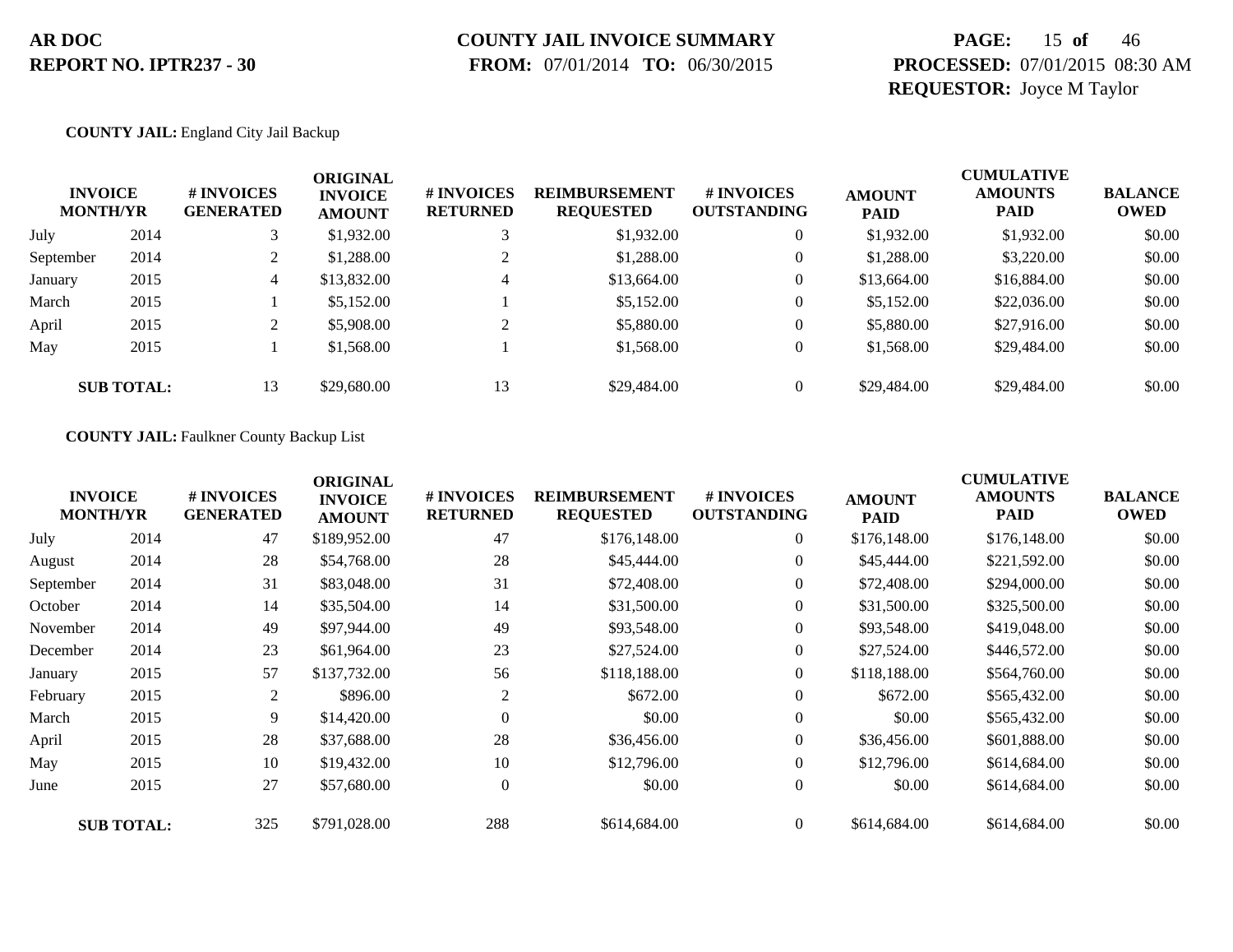# **COUNTY JAIL INVOICE SUMMARY**

 **FROM:** 07/01/2014 **TO:** 06/30/2015

### **PAGE:** 16 **of** 46 **PROCESSED:** 07/01/2015 08:30 AM **REQUESTOR:** Joyce M Taylor

#### **COUNTY JAIL:** Franklin County Backup List

|                                   |                   |                                | <b>ORIGINAL</b>                 |                               |                                          |                                  |                              | <b>CUMULATIVE</b>             |                               |
|-----------------------------------|-------------------|--------------------------------|---------------------------------|-------------------------------|------------------------------------------|----------------------------------|------------------------------|-------------------------------|-------------------------------|
| <b>INVOICE</b><br><b>MONTH/YR</b> |                   | # INVOICES<br><b>GENERATED</b> | <b>INVOICE</b><br><b>AMOUNT</b> | # INVOICES<br><b>RETURNED</b> | <b>REIMBURSEMENT</b><br><b>REQUESTED</b> | # INVOICES<br><b>OUTSTANDING</b> | <b>AMOUNT</b><br><b>PAID</b> | <b>AMOUNTS</b><br><b>PAID</b> | <b>BALANCE</b><br><b>OWED</b> |
| July                              | 2014              | 3                              | \$8,372.00                      | 3                             | \$8,372.00                               | $\overline{0}$                   | \$8,372.00                   | \$8,372.00                    | \$0.00                        |
| August                            | 2014              | 6                              | \$12,096.00                     | 6                             | \$12,096.00                              | $\overline{0}$                   | \$12,096.00                  | \$20,468.00                   | \$0.00                        |
| September                         | 2014              | 3                              | \$3,192.00                      | 3                             | \$2,492.00                               | $\theta$                         | \$2,492.00                   | \$22,960.00                   | \$0.00                        |
| October                           | 2014              | 17                             | \$21,056.00                     | 17                            | \$21,056.00                              | 0                                | \$21,056.00                  | \$44,016.00                   | \$0.00                        |
| November                          | 2014              | 6                              | \$7,560.00                      | 6                             | \$7,560.00                               | $\overline{0}$                   | \$7,560.00                   | \$51,576.00                   | \$0.00                        |
| December                          | 2014              |                                | \$5,348.00                      |                               | \$5,348.00                               | $\theta$                         | \$5,348.00                   | \$56,924.00                   | \$0.00                        |
| February                          | 2015              | 3                              | \$5,096.00                      | 3                             | \$5,068.00                               | 0                                | \$5,068.00                   | \$61,992.00                   | \$0.00                        |
| March                             | 2015              | 17                             | \$31,108.00                     | 17                            | \$28,056.00                              | 0                                | \$28,056.00                  | \$90,048.00                   | \$0.00                        |
| April                             | 2015              | ⇁                              | \$2,548.00                      |                               | \$2,240.00                               | $\overline{0}$                   | \$2,240.00                   | \$92,288.00                   | \$0.00                        |
| June                              | 2015              | 16                             | \$20,160.00                     | $\overline{0}$                | \$0.00                                   | $\overline{0}$                   | \$0.00                       | \$92,288.00                   | \$0.00                        |
|                                   | <b>SUB TOTAL:</b> | 83                             | \$116,536.00                    | 67                            | \$92,288.00                              | $\Omega$                         | \$92,288.00                  | \$92,288.00                   | \$0.00                        |

**COUNTY JAIL:** Fulton County Backup List

| <b>INVOICE</b><br><b>MONTH/YR</b> |                   | # INVOICES<br><b>GENERATED</b> | <b>ORIGINAL</b><br><b>INVOICE</b><br><b>AMOUNT</b> | # INVOICES<br><b>RETURNED</b> | <b>REIMBURSEMENT</b><br><b>REQUESTED</b> | <b>#INVOICES</b><br><b>OUTSTANDING</b> | <b>AMOUNT</b><br><b>PAID</b> | <b>CUMULATIVE</b><br><b>AMOUNTS</b><br><b>PAID</b> | <b>BALANCE</b><br><b>OWED</b> |
|-----------------------------------|-------------------|--------------------------------|----------------------------------------------------|-------------------------------|------------------------------------------|----------------------------------------|------------------------------|----------------------------------------------------|-------------------------------|
| July                              | 2014              |                                | \$1,064.00                                         |                               | \$1,064.00                               | $\overline{0}$                         | \$1,064.00                   | \$1,064.00                                         | \$0.00                        |
| August                            | 2014              |                                | \$448.00                                           |                               | \$448.00                                 | $\overline{0}$                         | \$448.00                     | \$1,512.00                                         | \$0.00                        |
| September                         | 2014              | 4                              | \$4,760.00                                         | 4                             | \$4,760.00                               | $\overline{0}$                         | \$4,760.00                   | \$6,272.00                                         | \$0.00                        |
| November                          | 2014              | 6                              | \$5,796.00                                         | 6                             | \$5,796.00                               | $\overline{0}$                         | \$5,796.00                   | \$12,068.00                                        | \$0.00                        |
| January                           | 2015              | 4                              | \$5,852.00                                         |                               | \$5,656.00                               | $\overline{0}$                         | \$2,912.00                   | \$14,980.00                                        | \$0.00                        |
| April                             | 2015              | $\overline{4}$                 | \$11,676.00                                        | 4                             | \$11,088.00                              | $\overline{0}$                         | \$11,088.00                  | \$26,068.00                                        | \$0.00                        |
| June                              | 2015              |                                | \$812.00                                           |                               | \$812.00                                 | $\overline{0}$                         | \$812.00                     | \$26,880.00                                        | \$0.00                        |
|                                   | <b>SUB TOTAL:</b> | 21                             | \$30,408.00                                        | 19                            | \$29,624.00                              | $\Omega$                               | \$26,880.00                  | \$26,880.00                                        | \$0.00                        |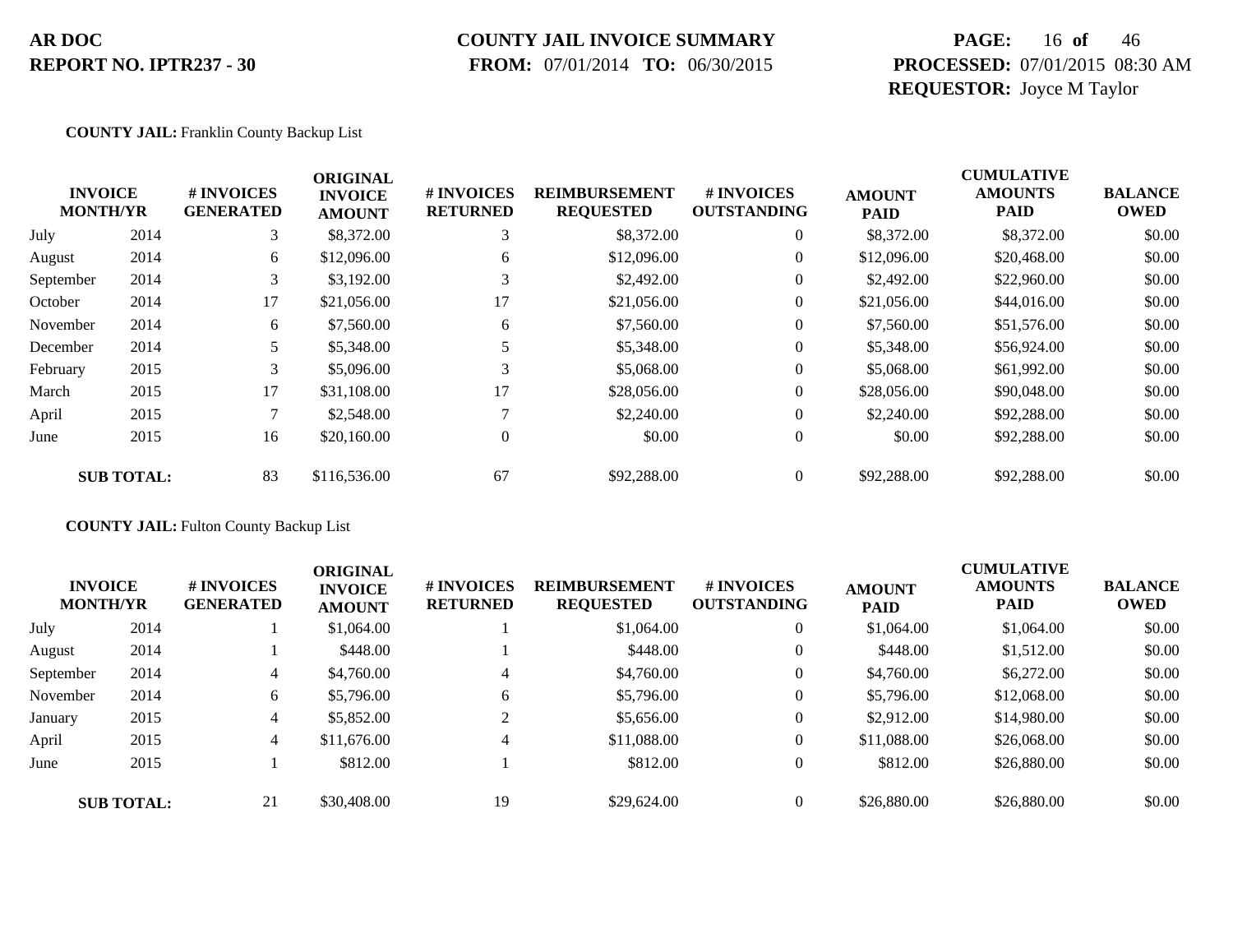### **COUNTY JAIL INVOICE SUMMARY**

 **FROM:** 07/01/2014 **TO:** 06/30/2015

### **PAGE:** 17 **of** 46 **PROCESSED:** 07/01/2015 08:30 AM **REQUESTOR:** Joyce M Taylor

#### **COUNTY JAIL:** Garland County Backup List

|           | <b>INVOICE</b><br><b>MONTH/YR</b> | # INVOICES<br><b>GENERATED</b> | <b>ORIGINAL</b><br><b>INVOICE</b><br><b>AMOUNT</b> | # INVOICES<br><b>RETURNED</b> | <b>REIMBURSEMENT</b><br><b>REQUESTED</b> | # INVOICES<br><b>OUTSTANDING</b> | <b>AMOUNT</b><br><b>PAID</b> | <b>CUMULATIVE</b><br><b>AMOUNTS</b><br>PAID | <b>BALANCE</b><br><b>OWED</b> |
|-----------|-----------------------------------|--------------------------------|----------------------------------------------------|-------------------------------|------------------------------------------|----------------------------------|------------------------------|---------------------------------------------|-------------------------------|
| July      | 2014                              | 36                             | \$79,772.00                                        | 36                            | \$79,772.00                              | $\overline{0}$                   | \$79,772.00                  | \$79,772.00                                 | \$0.00                        |
| August    | 2014                              | 15                             | \$34,664.00                                        | 15                            | \$34,664.00                              | $\overline{0}$                   | \$34,664.00                  | \$114,436.00                                | \$0.00                        |
| September | 2014                              | 28                             | \$71,484.00                                        | 28                            | \$69,328.00                              | $\overline{0}$                   | \$69,328.00                  | \$183,764.00                                | \$0.00                        |
| October   | 2014                              | 26                             | \$50,232.00                                        | 26                            | \$50,232.00                              | $\overline{0}$                   | \$50,232.00                  | \$233,996.00                                | \$0.00                        |
| November  | 2014                              | 33                             | \$67,928.00                                        | 33                            | \$58,688.00                              | $\overline{0}$                   | \$58,688.00                  | \$292,684.00                                | \$0.00                        |
| December  | 2014                              | 10                             | \$12,292.00                                        | 10                            | \$12,292.00                              | $\overline{0}$                   | \$12,292.00                  | \$304,976.00                                | \$0.00                        |
| January   | 2015                              | 28                             | \$52,500.00                                        | 28                            | \$48,468.00                              | $\overline{0}$                   | \$48,468.00                  | \$353,444.00                                | \$0.00                        |
| February  | 2015                              | 17                             | \$13,916.00                                        | 17                            | \$13,412.00                              | $\overline{0}$                   | \$13,412.00                  | \$366,856.00                                | \$0.00                        |
| March     | 2015                              | 10                             | \$17,416.00                                        | 10                            | \$13,860.00                              | $\overline{0}$                   | \$13,860.00                  | \$380,716.00                                | \$0.00                        |
| April     | 2015                              | 24                             | \$38,696.00                                        | 24                            | \$38,556.00                              | $\overline{0}$                   | \$38,556.00                  | \$419,272.00                                | \$0.00                        |
| May       | 2015                              | 37                             | \$32,648.00                                        | 37                            | \$31,192.00                              | $\overline{0}$                   | \$31,192.00                  | \$450,464.00                                | \$0.00                        |
| June      | 2015                              | 15                             | \$18,340.00                                        | 15                            | \$18,144.00                              | $\overline{0}$                   | \$18,144.00                  | \$468,608.00                                | \$0.00                        |
|           | <b>SUB TOTAL:</b>                 | 279                            | \$489,888.00                                       | 279                           | \$468,608.00                             | $\overline{0}$                   | \$468,608.00                 | \$468,608.00                                | \$0.00                        |

#### **COUNTY JAIL:** Grant County Backup List

|           | <b>INVOICE</b><br><b>MONTH/YR</b> | <b>#INVOICES</b><br><b>GENERATED</b> | <b>ORIGINAL</b><br><b>INVOICE</b><br><b>AMOUNT</b> | <b># INVOICES</b><br><b>RETURNED</b> | <b>REIMBURSEMENT</b><br><b>REQUESTED</b> | # INVOICES<br><b>OUTSTANDING</b> | <b>AMOUNT</b><br><b>PAID</b> | <b>CUMULATIVE</b><br><b>AMOUNTS</b><br><b>PAID</b> | <b>BALANCE</b><br><b>OWED</b> |
|-----------|-----------------------------------|--------------------------------------|----------------------------------------------------|--------------------------------------|------------------------------------------|----------------------------------|------------------------------|----------------------------------------------------|-------------------------------|
| July      | 2014                              | 5                                    | \$21,672.00                                        |                                      | \$12,544.00                              | $\overline{0}$                   | \$12,544.00                  | \$12,544.00                                        | \$0.00                        |
| August    | 2014                              | 2                                    | \$2,688.00                                         |                                      | \$2,688.00                               | $\theta$                         | \$2,688.00                   | \$15,232.00                                        | \$0.00                        |
| September | 2014                              | 6                                    | \$12,964.00                                        | 6                                    | \$8,848.00                               | $\theta$                         | \$8,848.00                   | \$24,080.00                                        | \$0.00                        |
| October   | 2014                              | 4                                    | \$1,372.00                                         | 4                                    | \$308.00                                 | $\theta$                         | \$308.00                     | \$24,388.00                                        | \$0.00                        |
| November  | 2014                              | 3                                    | \$3,416.00                                         |                                      | \$2,408.00                               | $\theta$                         | \$2,408.00                   | \$26,796.00                                        | \$0.00                        |
| December  | 2014                              |                                      | \$33,376.00                                        |                                      | \$28,924.00                              | $\theta$                         | \$28,924.00                  | \$55,720.00                                        | \$0.00                        |
| January   | 2015                              | 3                                    | \$4,116.00                                         |                                      | \$4,116.00                               | $\overline{0}$                   | \$4,116.00                   | \$59,836.00                                        | \$0.00                        |
| February  | 2015                              |                                      | \$1,008.00                                         |                                      | \$0.00                                   | $\theta$                         | \$0.00                       | \$59,836.00                                        | \$0.00                        |
| March     | 2015                              |                                      | \$18,396.00                                        |                                      | \$13,832.00                              | $\overline{0}$                   | \$13,832.00                  | \$73,668.00                                        | \$0.00                        |
| April     | 2015                              | 6                                    | \$12,628.00                                        | 6                                    | \$11,816.00                              | $\Omega$                         | \$11,816.00                  | \$85,484.00                                        | \$0.00                        |
| June      | 2015                              | 2                                    | \$2,156.00                                         |                                      | \$2,044.00                               | $\theta$                         | \$2,044.00                   | \$87,528.00                                        | \$0.00                        |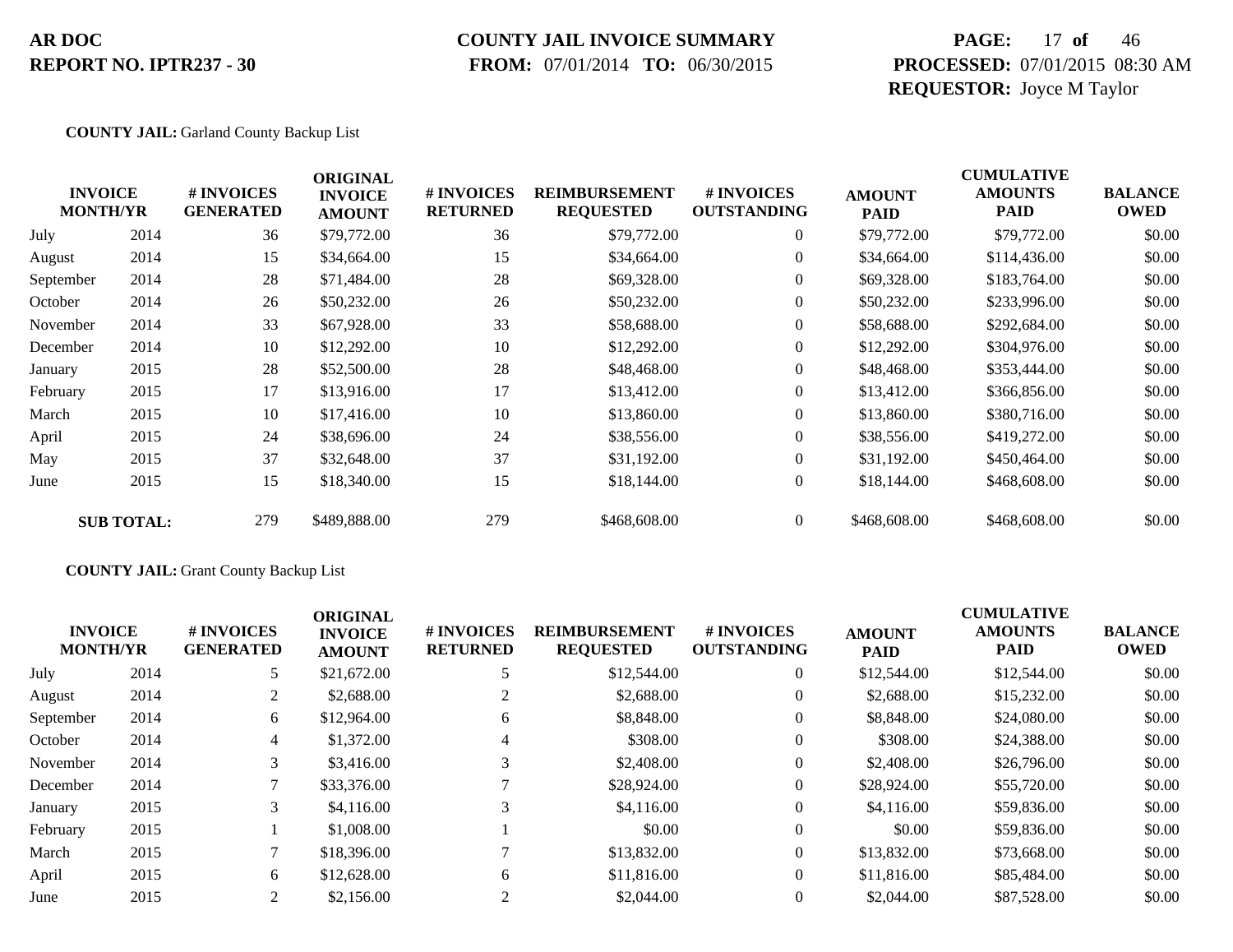### **PAGE:** 18 **of** 46 **PROCESSED:** 07/01/2015 08:30 AM **REQUESTOR:** Joyce M Taylor

**COUNTY JAIL:** Grant County Backup List

| <b>INVOICE</b><br><b>MONTH/YR</b> | # INVOICES<br><b>GENERATED</b> | ORIGINAL<br><b>INVOICE</b><br><b>AMOUNT</b> | # INVOICES<br><b>RETURNED</b> | <b>REIMBURSEMENT</b><br><b>REOUESTED</b> | # INVOICES<br><b>OUTSTANDING</b> | <b>AMOUNT</b><br><b>PAID</b> | <b>CUMULATIVE</b><br><b>AMOUNTS</b><br>PAID | <b>BALANCE</b><br><b>OWED</b> |
|-----------------------------------|--------------------------------|---------------------------------------------|-------------------------------|------------------------------------------|----------------------------------|------------------------------|---------------------------------------------|-------------------------------|
| <b>SUB TOTAL:</b>                 | 46                             | \$113,792.00                                | 46                            | \$87,528.00                              |                                  | \$87,528.00                  | \$87,528.00                                 | \$0.00                        |

**COUNTY JAIL:** Greene County Backup List

| <b>INVOICE</b><br><b>MONTH/YR</b> |                   | # INVOICES<br><b>GENERATED</b> | <b>ORIGINAL</b><br><b>INVOICE</b><br><b>AMOUNT</b> | # INVOICES<br><b>RETURNED</b> | <b>REIMBURSEMENT</b><br><b>REQUESTED</b> | # INVOICES<br><b>OUTSTANDING</b> | <b>AMOUNT</b><br><b>PAID</b> | <b>CUMULATIVE</b><br><b>AMOUNTS</b><br><b>PAID</b> | <b>BALANCE</b><br><b>OWED</b> |
|-----------------------------------|-------------------|--------------------------------|----------------------------------------------------|-------------------------------|------------------------------------------|----------------------------------|------------------------------|----------------------------------------------------|-------------------------------|
| July                              | 2014              | 18                             | \$46,396.00                                        | 18                            | \$46,396.00                              | $\overline{0}$                   | \$46,396.00                  | \$46,396.00                                        | \$0.00                        |
| August                            | 2014              | 10                             | \$24,640.00                                        | 10                            | \$24,640.00                              | $\boldsymbol{0}$                 | \$24,640.00                  | \$71,036.00                                        | \$0.00                        |
| September                         | 2014              | 5                              | \$17,724.00                                        |                               | \$17,724.00                              | $\overline{0}$                   | \$17,724.00                  | \$88,760.00                                        | \$0.00                        |
| October                           | 2014              | 12                             | \$34,916.00                                        | 12                            | \$34,916.00                              | $\boldsymbol{0}$                 | \$34,916.00                  | \$123,676.00                                       | \$0.00                        |
| November                          | 2014              | 16                             | \$14,728.00                                        | 16                            | \$14,560.00                              | $\boldsymbol{0}$                 | \$14,560.00                  | \$138,236.00                                       | \$0.00                        |
| December                          | 2014              | 37                             | \$108,080.00                                       | 37                            | \$104,244.00                             | $\overline{0}$                   | \$104,244.00                 | \$242,480.00                                       | \$0.00                        |
| January                           | 2015              | 24                             | \$56,196.00                                        | 24                            | \$55,692.00                              | $\overline{0}$                   | \$55,692.00                  | \$298,172.00                                       | \$0.00                        |
| February                          | 2015              | 13                             | \$36,736.00                                        | 13                            | \$35,308.00                              | $\boldsymbol{0}$                 | \$35,308.00                  | \$333,480.00                                       | \$0.00                        |
| March                             | 2015              | 28                             | \$90,160.00                                        | 28                            | \$89,432.00                              | $\overline{0}$                   | \$89,432.00                  | \$422,912.00                                       | \$0.00                        |
| April                             | 2015              | 16                             | \$65,632.00                                        | 16                            | \$65,380.00                              | $\overline{0}$                   | \$65,380.00                  | \$488,292.00                                       | \$0.00                        |
| May                               | 2015              | 21                             | \$47,152.00                                        | 21                            | \$46,928.00                              | $\overline{0}$                   | \$46,928.00                  | \$535,220.00                                       | \$0.00                        |
| June                              | 2015              | 13                             | \$53,060.00                                        | 13                            | \$52,780.00                              | $\boldsymbol{0}$                 | \$52,780.00                  | \$588,000.00                                       | \$0.00                        |
|                                   | <b>SUB TOTAL:</b> | 213                            | \$595,420.00                                       | 213                           | \$588,000.00                             | $\overline{0}$                   | \$588,000.00                 | \$588,000.00                                       | \$0.00                        |

**COUNTY JAIL:** Hempstead County Backup List

| <b>INVOICE</b><br><b>MONTH/YR</b> |      | # INVOICES<br><b>GENERATED</b> | ORIGINAL<br><b>INVOICE</b><br><b>AMOUNT</b> | # INVOICES<br><b>RETURNED</b> | <b>REIMBURSEMENT</b><br><b>REQUESTED</b> | # INVOICES<br><b>OUTSTANDING</b> | <b>AMOUNT</b><br><b>PAID</b> | <b>CUMULATIVE</b><br><b>AMOUNTS</b><br><b>PAID</b> | <b>BALANCE</b><br><b>OWED</b> |
|-----------------------------------|------|--------------------------------|---------------------------------------------|-------------------------------|------------------------------------------|----------------------------------|------------------------------|----------------------------------------------------|-------------------------------|
| July                              | 2014 |                                | \$54,656.00                                 | 13                            | \$54,656.00                              |                                  | \$54,656.00                  | \$54,656.00                                        | \$0.00                        |
| August                            | 2014 |                                | \$4,200.00                                  |                               | \$4,200.00                               |                                  | \$4,200.00                   | \$58,856.00                                        | \$0.00                        |
| September                         | 2014 | 19                             | \$58,996.00                                 | 19                            | \$58,996.00                              |                                  | \$58,996.00                  | \$117,852.00                                       | \$0.00                        |
| October                           | 2014 |                                | \$24,668.00                                 |                               | \$24,668.00                              |                                  | \$24,668.00                  | \$142,520.00                                       | \$0.00                        |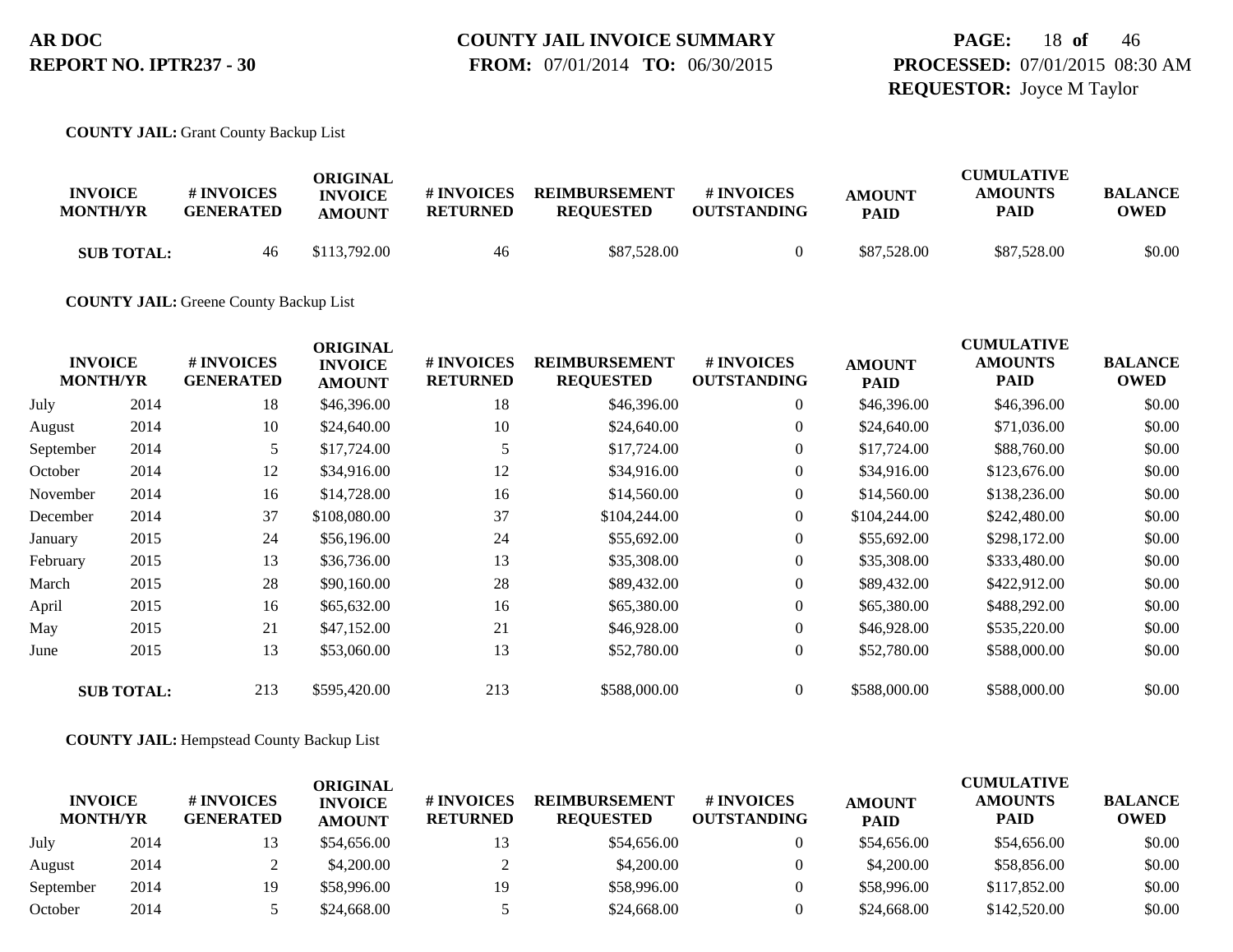# **COUNTY JAIL INVOICE SUMMARY**

 **FROM:** 07/01/2014 **TO:** 06/30/2015

### **PAGE:** 19 **of** 46 **PROCESSED:** 07/01/2015 08:30 AM **REQUESTOR:** Joyce M Taylor

#### **COUNTY JAIL:** Hempstead County Backup List

|          | <b>INVOICE</b><br><b>MONTH/YR</b> | # INVOICES<br><b>GENERATED</b> | <b>ORIGINAL</b><br><b>INVOICE</b><br><b>AMOUNT</b> | # INVOICES<br><b>RETURNED</b> | <b>REIMBURSEMENT</b><br><b>REQUESTED</b> | # INVOICES<br><b>OUTSTANDING</b> | <b>AMOUNT</b><br><b>PAID</b> | <b>CUMULATIVE</b><br><b>AMOUNTS</b><br><b>PAID</b> | <b>BALANCE</b><br><b>OWED</b> |
|----------|-----------------------------------|--------------------------------|----------------------------------------------------|-------------------------------|------------------------------------------|----------------------------------|------------------------------|----------------------------------------------------|-------------------------------|
| November | 2014                              | 9.                             | \$31,584.00                                        | 9                             | \$31,584.00                              | $\theta$                         | \$31,584.00                  | \$174,104.00                                       | \$0.00                        |
| December | 2014                              |                                | \$23,492.00                                        |                               | \$23,492.00                              | $\theta$                         | \$23,492.00                  | \$197,596.00                                       | \$0.00                        |
| January  | 2015                              | 9.                             | \$29,624.00                                        | Q                             | \$26,908.00                              | 0                                | \$26,908.00                  | \$224,504.00                                       | \$0.00                        |
| February | 2015                              |                                | \$23,240.00                                        |                               | \$22,960.00                              | 0                                | \$22,960.00                  | \$247,464.00                                       | \$0.00                        |
| March    | 2015                              | 9.                             | \$30,352.00                                        | q                             | \$28,952.00                              | $\boldsymbol{0}$                 | \$28,952.00                  | \$276,416.00                                       | \$0.00                        |
| April    | 2015                              | 8                              | \$22,764.00                                        | 8                             | \$22,568.00                              | $\boldsymbol{0}$                 | \$22,568.00                  | \$298,984.00                                       | \$0.00                        |
| May      | 2015                              | 12                             | \$21,980.00                                        | 12                            | \$20,804.00                              | $\overline{0}$                   | \$20,804.00                  | \$319,788.00                                       | \$0.00                        |
| June     | 2015                              | 11                             | \$44,100.00                                        | 11                            | \$44,100.00                              | $\overline{0}$                   | \$44,100.00                  | \$363,888.00                                       | \$0.00                        |
|          | <b>SUB TOTAL:</b>                 | 111                            | \$369,656.00                                       | 111                           | \$363,888.00                             |                                  | \$363,888.00                 | \$363,888.00                                       | \$0.00                        |

**COUNTY JAIL:** Hot Spring County Backup List

|           | <b>INVOICE</b><br><b>MONTH/YR</b> | # INVOICES<br><b>GENERATED</b> | <b>ORIGINAL</b><br><b>INVOICE</b><br><b>AMOUNT</b> | # INVOICES<br><b>RETURNED</b> | <b>REIMBURSEMENT</b><br><b>REQUESTED</b> | <b>#INVOICES</b><br><b>OUTSTANDING</b> | <b>AMOUNT</b><br><b>PAID</b> | <b>CUMULATIVE</b><br><b>AMOUNTS</b><br><b>PAID</b> | <b>BALANCE</b><br><b>OWED</b> |
|-----------|-----------------------------------|--------------------------------|----------------------------------------------------|-------------------------------|------------------------------------------|----------------------------------------|------------------------------|----------------------------------------------------|-------------------------------|
| July      | 2014                              | 14                             | \$23,492.00                                        | 14                            | \$15,792.00                              | $\boldsymbol{0}$                       | \$15,792.00                  | \$15,792.00                                        | \$0.00                        |
| August    | 2014                              | 6                              | \$7,672.00                                         | 6                             | \$7,420.00                               | $\overline{0}$                         | \$7,420.00                   | \$23,212.00                                        | \$0.00                        |
| September | 2014                              | 16                             | \$20,916.00                                        | 16                            | \$20,916.00                              | $\overline{0}$                         | \$20,916.00                  | \$44,128.00                                        | \$0.00                        |
| October   | 2014                              | 25                             | \$34,888.00                                        | 25                            | \$34,580.00                              | $\boldsymbol{0}$                       | \$34,580.00                  | \$78,708.00                                        | \$0.00                        |
| November  | 2014                              | 11                             | \$15,344.00                                        | 11                            | \$13,748.00                              | $\boldsymbol{0}$                       | \$13,748.00                  | \$92,456.00                                        | \$0.00                        |
| December  | 2014                              | 6                              | \$10,276.00                                        | 6                             | \$10,276.00                              | $\overline{0}$                         | \$10,276.00                  | \$102,732.00                                       | \$0.00                        |
| January   | 2015                              | 12                             | \$17,584.00                                        | 12                            | \$17,388.00                              | $\overline{0}$                         | \$17,388.00                  | \$120,120.00                                       | \$0.00                        |
| February  | 2015                              | 10                             | \$11,312.00                                        | 10                            | \$7,784.00                               | $\overline{0}$                         | \$7,784.00                   | \$127,904.00                                       | \$0.00                        |
| March     | 2015                              | 2                              | \$364.00                                           | $\Omega$                      | \$0.00                                   | $\overline{0}$                         | \$0.00                       | \$127,904.00                                       | \$0.00                        |
| April     | 2015                              | 9                              | \$11,536.00                                        | 9                             | \$11,200.00                              | $\overline{0}$                         | \$11,200.00                  | \$139,104.00                                       | \$0.00                        |
| May       | 2015                              | 8                              | \$15,036.00                                        | 8                             | \$15,008.00                              | $\overline{0}$                         | \$15,008.00                  | \$154,112.00                                       | \$0.00                        |
| June      | 2015                              | 7                              | \$7,728.00                                         | $\Omega$                      | \$0.00                                   | $\overline{0}$                         | \$0.00                       | \$154,112.00                                       | \$0.00                        |
|           | <b>SUB TOTAL:</b>                 | 126                            | \$176,148.00                                       | 117                           | \$154,112.00                             | $\overline{0}$                         | \$154,112.00                 | \$154,112.00                                       | \$0.00                        |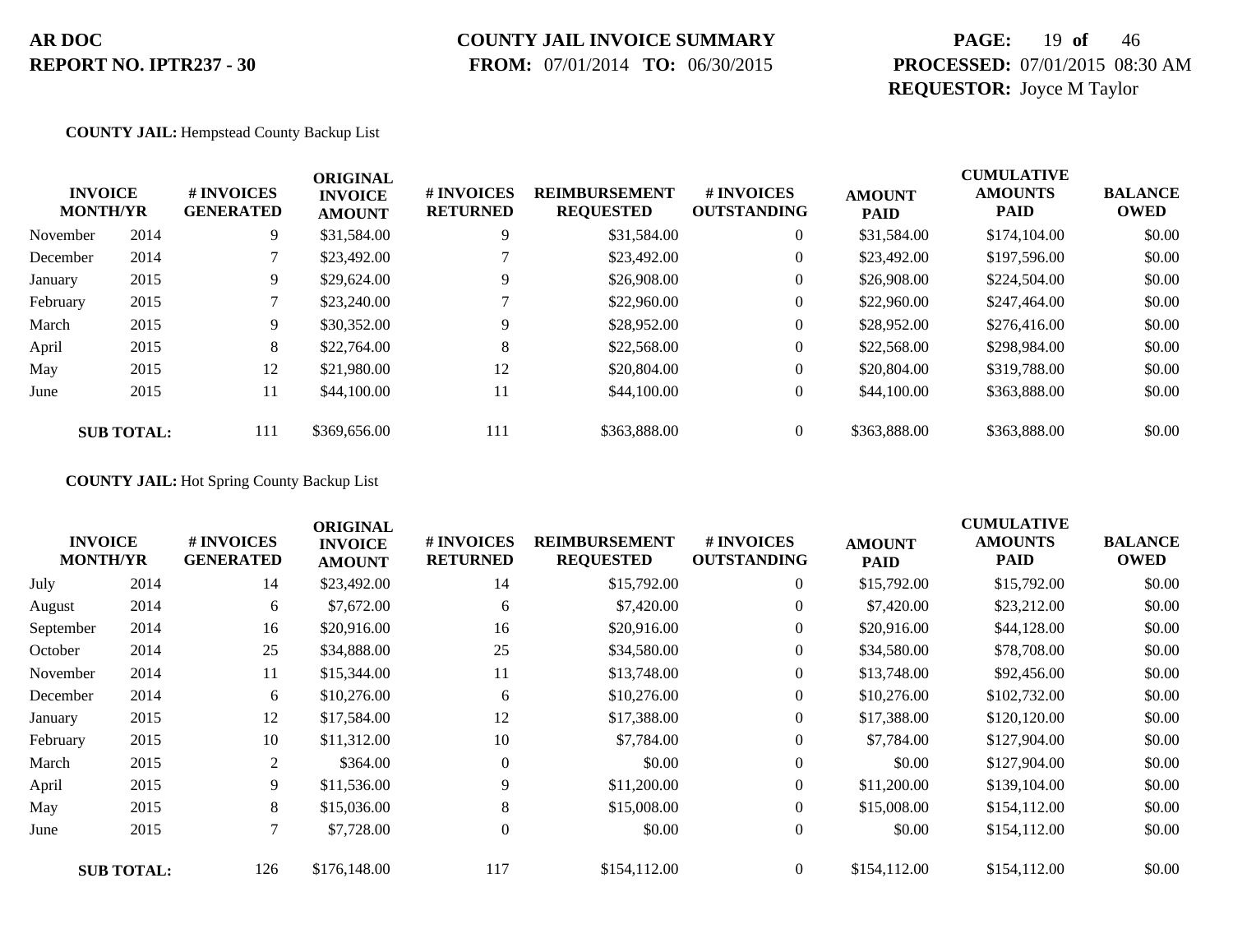### **COUNTY JAIL INVOICE SUMMARY**

 **FROM:** 07/01/2014 **TO:** 06/30/2015

### **PAGE:** 20 **of** 46 **PROCESSED:** 07/01/2015 08:30 AM **REQUESTOR:** Joyce M Taylor

#### **COUNTY JAIL:** Howard County Backup List

|                                   |                   |                                | <b>ORIGINAL</b>                 |                               |                                          |                                  |                              | <b>CUMULATIVE</b>             |                               |
|-----------------------------------|-------------------|--------------------------------|---------------------------------|-------------------------------|------------------------------------------|----------------------------------|------------------------------|-------------------------------|-------------------------------|
| <b>INVOICE</b><br><b>MONTH/YR</b> |                   | # INVOICES<br><b>GENERATED</b> | <b>INVOICE</b><br><b>AMOUNT</b> | # INVOICES<br><b>RETURNED</b> | <b>REIMBURSEMENT</b><br><b>REQUESTED</b> | # INVOICES<br><b>OUTSTANDING</b> | <b>AMOUNT</b><br><b>PAID</b> | <b>AMOUNTS</b><br><b>PAID</b> | <b>BALANCE</b><br><b>OWED</b> |
| July                              | 2014              | 11                             | \$25,592.00                     | 11                            | \$25,228.00                              | $\overline{0}$                   | \$25,228.00                  | \$25,228.00                   | \$0.00                        |
| August                            | 2014              | 10                             | \$18,200.00                     | 10                            | \$18,200.00                              | $\overline{0}$                   | \$18,200.00                  | \$43,428.00                   | \$0.00                        |
| September                         | 2014              | 5                              | \$5,264.00                      |                               | \$5,264.00                               | $\overline{0}$                   | \$5,264.00                   | \$48,692.00                   | \$0.00                        |
| October                           | 2014              | 8                              | \$14,672.00                     | 8                             | \$13,272.00                              | 0                                | \$13,272.00                  | \$61,964.00                   | \$0.00                        |
| November                          | 2014              | 10                             | \$17,052.00                     | 10                            | \$17,052.00                              | $\overline{0}$                   | \$17,052.00                  | \$79,016.00                   | \$0.00                        |
| December                          | 2014              | 8                              | \$13,692.00                     | 8                             | \$13,692.00                              | $\overline{0}$                   | \$13,692.00                  | \$92,708.00                   | \$0.00                        |
| January                           | 2015              | 8                              | \$15,960.00                     | 8                             | \$9,072.00                               | $\overline{0}$                   | \$9,072.00                   | \$101,780.00                  | \$0.00                        |
| February                          | 2015              |                                | \$11,676.00                     | $\theta$                      | \$0.00                                   | $\overline{0}$                   | \$0.00                       | \$101,780.00                  | \$0.00                        |
| April                             | 2015              | 15                             | \$40,068.00                     | $\Omega$                      | \$0.00                                   | $\theta$                         | \$0.00                       | \$101,780.00                  | \$0.00                        |
| May                               | 2015              |                                | \$140.00                        |                               | \$0.00                                   |                                  | \$0.00                       | \$101,780.00                  | \$0.00                        |
|                                   | <b>SUB TOTAL:</b> | 83                             | \$162,316.00                    | 61                            | \$101,780.00                             |                                  | \$101,780.00                 | \$101,780.00                  | \$0.00                        |

**COUNTY JAIL:** Independence County Backup List

|                                   |                   |                                       | <b>ORIGINAL</b>                 |                               |                                          |                                  |                              | <b>CUMULATIVE</b>             |                               |
|-----------------------------------|-------------------|---------------------------------------|---------------------------------|-------------------------------|------------------------------------------|----------------------------------|------------------------------|-------------------------------|-------------------------------|
| <b>INVOICE</b><br><b>MONTH/YR</b> |                   | <b># INVOICES</b><br><b>GENERATED</b> | <b>INVOICE</b><br><b>AMOUNT</b> | # INVOICES<br><b>RETURNED</b> | <b>REIMBURSEMENT</b><br><b>REQUESTED</b> | # INVOICES<br><b>OUTSTANDING</b> | <b>AMOUNT</b><br><b>PAID</b> | <b>AMOUNTS</b><br><b>PAID</b> | <b>BALANCE</b><br><b>OWED</b> |
| July                              | 2014              | 17                                    | \$70,560.00                     | 17                            | \$70,560.00                              | $\boldsymbol{0}$                 | \$70,560.00                  | \$70,560.00                   | \$0.00                        |
| September                         | 2014              | 19                                    | \$61,180.00                     | 19                            | \$61,180.00                              | $\boldsymbol{0}$                 | \$61,180.00                  | \$131,740.00                  | \$0.00                        |
| October                           | 2014              | 20                                    | \$68,404.00                     | 20                            | \$68,404.00                              | $\overline{0}$                   | \$68,404.00                  | \$200,144.00                  | \$0.00                        |
| November                          | 2014              | 9                                     | \$18,200.00                     | 9                             | \$18,200.00                              | $\overline{0}$                   | \$18,200.00                  | \$218,344.00                  | \$0.00                        |
| December                          | 2014              | 10                                    | \$33,348.00                     | 10                            | \$33,348.00                              | $\overline{0}$                   | \$33,348.00                  | \$251,692.00                  | \$0.00                        |
| January                           | 2015              | 5                                     | \$6,328.00                      | 5                             | \$6,328.00                               | $\boldsymbol{0}$                 | \$6,328.00                   | \$258,020.00                  | \$0.00                        |
| February                          | 2015              | 8                                     | \$26,824.00                     | 8                             | \$26,656.00                              | $\boldsymbol{0}$                 | \$26,656.00                  | \$284,676.00                  | \$0.00                        |
| March                             | 2015              | 9                                     | \$23,912.00                     | 9                             | \$23,408.00                              | $\boldsymbol{0}$                 | \$23,408.00                  | \$308,084.00                  | \$0.00                        |
| April                             | 2015              | 23                                    | \$101,444.00                    | 23                            | \$100,604.00                             | $\overline{0}$                   | \$100,604.00                 | \$408,688.00                  | \$0.00                        |
| May                               | 2015              | 3                                     | \$7,140.00                      | 3                             | \$6,972.00                               | $\overline{0}$                   | \$6,972.00                   | \$415,660.00                  | \$0.00                        |
| June                              | 2015              | 12                                    | \$37,968.00                     | 12                            | \$37,436.00                              | $\boldsymbol{0}$                 | \$37,436.00                  | \$453,096.00                  | \$0.00                        |
|                                   | <b>SUB TOTAL:</b> | 135                                   | \$455,308.00                    | 135                           | \$453,096.00                             | $\overline{0}$                   | \$453,096.00                 | \$453,096.00                  | \$0.00                        |
|                                   |                   |                                       |                                 |                               |                                          |                                  |                              |                               |                               |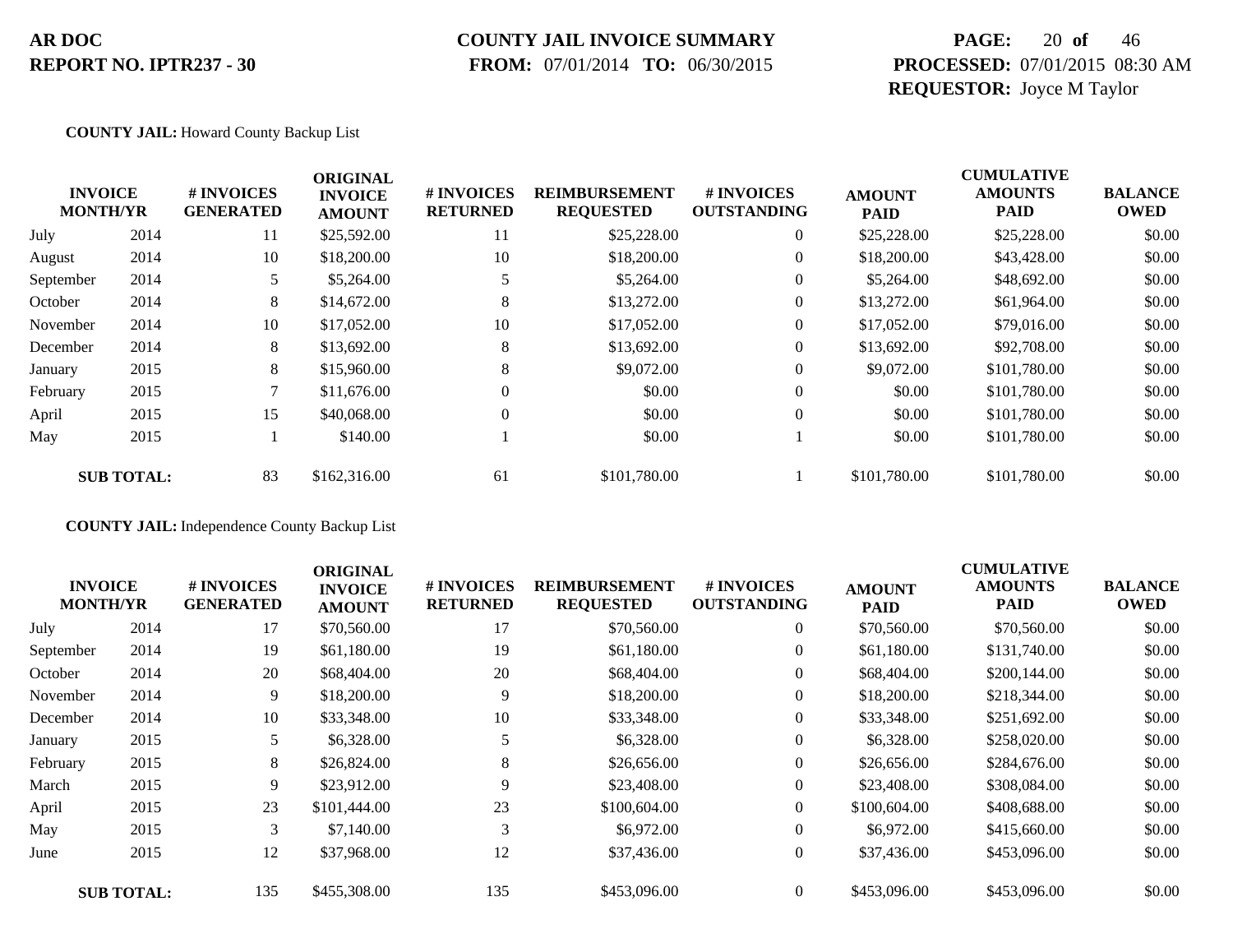### **COUNTY JAIL INVOICE SUMMARY**

 **FROM:** 07/01/2014 **TO:** 06/30/2015

### **PAGE:** 21 **of** 46 **PROCESSED:** 07/01/2015 08:30 AM **REQUESTOR:** Joyce M Taylor

**COUNTY JAIL:** Izard County Backup List

| <b>INVOICE</b><br><b>MONTH/YR</b> |                   | # INVOICES<br><b>GENERATED</b> | <b>ORIGINAL</b><br><b>INVOICE</b><br><b>AMOUNT</b> | # INVOICES<br><b>RETURNED</b> | <b>REIMBURSEMENT</b><br><b>REQUESTED</b> | # INVOICES<br><b>OUTSTANDING</b> | <b>AMOUNT</b><br><b>PAID</b> | <b>CUMULATIVE</b><br><b>AMOUNTS</b><br><b>PAID</b> | <b>BALANCE</b><br><b>OWED</b> |
|-----------------------------------|-------------------|--------------------------------|----------------------------------------------------|-------------------------------|------------------------------------------|----------------------------------|------------------------------|----------------------------------------------------|-------------------------------|
| July                              | 2014              |                                | \$23,044.00                                        |                               | \$23,044.00                              | $\theta$                         | \$23,044.00                  | \$23,044.00                                        | \$0.00                        |
| October                           | 2014              | 8                              | \$28,448.00                                        | 8                             | \$28,448.00                              | $\theta$                         | \$28,448.00                  | \$51,492.00                                        | \$0.00                        |
| December                          | 2014              | 3                              | \$7,812.00                                         |                               | \$7,812.00                               | 0                                | \$7,812.00                   | \$59,304.00                                        | \$0.00                        |
| January                           | 2015              |                                | \$13,692.00                                        |                               | \$13,244.00                              | $\theta$                         | \$13,244.00                  | \$72,548.00                                        | \$0.00                        |
| March                             | 2015              |                                | \$11,144.00                                        |                               | \$7,784.00                               | $\theta$                         | \$7,784.00                   | \$80,332.00                                        | \$0.00                        |
| April                             | 2015              |                                | \$392.00                                           |                               | \$392.00                                 | $\theta$                         | \$392.00                     | \$80,724.00                                        | \$0.00                        |
| May                               | 2015              | 2                              | \$1,344.00                                         |                               | \$1,344.00                               | $\overline{0}$                   | \$1,344.00                   | \$82,068.00                                        | \$0.00                        |
|                                   | <b>SUB TOTAL:</b> | 29                             | \$85,876.00                                        | 29                            | \$82,068.00                              |                                  | \$82,068.00                  | \$82,068.00                                        | \$0.00                        |

#### **COUNTY JAIL:** Jackson County Backup List

| <b>INVOICE</b><br><b>MONTH/YR</b> |                   | # INVOICES<br><b>GENERATED</b> | <b>ORIGINAL</b><br><b>INVOICE</b><br><b>AMOUNT</b> | # INVOICES<br><b>RETURNED</b> | <b>REIMBURSEMENT</b><br><b>REQUESTED</b> | # INVOICES<br><b>OUTSTANDING</b> | <b>AMOUNT</b><br>PAID | <b>CUMULATIVE</b><br><b>AMOUNTS</b><br><b>PAID</b> | <b>BALANCE</b><br><b>OWED</b> |
|-----------------------------------|-------------------|--------------------------------|----------------------------------------------------|-------------------------------|------------------------------------------|----------------------------------|-----------------------|----------------------------------------------------|-------------------------------|
| July                              | 2014              | 6                              | \$2,100.00                                         | 6                             | \$2,100.00                               | $\boldsymbol{0}$                 | \$2,100.00            | \$2,100.00                                         | \$0.00                        |
| August                            | 2014              | 6                              | \$4,788.00                                         | 6                             | \$4,788.00                               | 0                                | \$4,788.00            | \$6,888.00                                         | \$0.00                        |
| September                         | 2014              | 6                              | \$4,760.00                                         | 6                             | \$4,760.00                               | $\overline{0}$                   | \$4,760.00            | \$11,648.00                                        | \$0.00                        |
| October                           | 2014              | 12                             | \$9,016.00                                         | 12                            | \$9,016.00                               | 0                                | \$9,016.00            | \$20,664.00                                        | \$0.00                        |
| November                          | 2014              | 12                             | \$6,356.00                                         | 12                            | \$6,356.00                               | $\overline{0}$                   | \$6,356.00            | \$27,020.00                                        | \$0.00                        |
| December                          | 2014              | 8                              | \$1,260.00                                         | 8                             | \$1,260.00                               | $\overline{0}$                   | \$1,260.00            | \$28,280.00                                        | \$0.00                        |
| January                           | 2015              | 10                             | \$5,656.00                                         | 10                            | \$5,572.00                               | 0                                | \$5,572.00            | \$33,852.00                                        | \$0.00                        |
| February                          | 2015              | 4                              | \$1,512.00                                         | $\overline{4}$                | \$1,512.00                               | $\boldsymbol{0}$                 | \$1,512.00            | \$35,364.00                                        | \$0.00                        |
| March                             | 2015              | 6                              | \$1,988.00                                         | 6                             | \$1,848.00                               | 0                                | \$1,848.00            | \$37,212.00                                        | \$0.00                        |
| April                             | 2015              | 7                              | \$5,852.00                                         |                               | \$5,852.00                               | $\overline{0}$                   | \$5,852.00            | \$43,064.00                                        | \$0.00                        |
| May                               | 2015              | 10                             | \$4,032.00                                         | 10                            | \$3,640.00                               | $\overline{0}$                   | \$3,640.00            | \$46,704.00                                        | \$0.00                        |
| June                              | 2015              | 11                             | \$4,872.00                                         | 11                            | \$4,704.00                               | $\boldsymbol{0}$                 | \$4,704.00            | \$51,408.00                                        | \$0.00                        |
|                                   | <b>SUB TOTAL:</b> | 98                             | \$52,192.00                                        | 98                            | \$51,408.00                              | $\overline{0}$                   | \$51,408.00           | \$51,408.00                                        | \$0.00                        |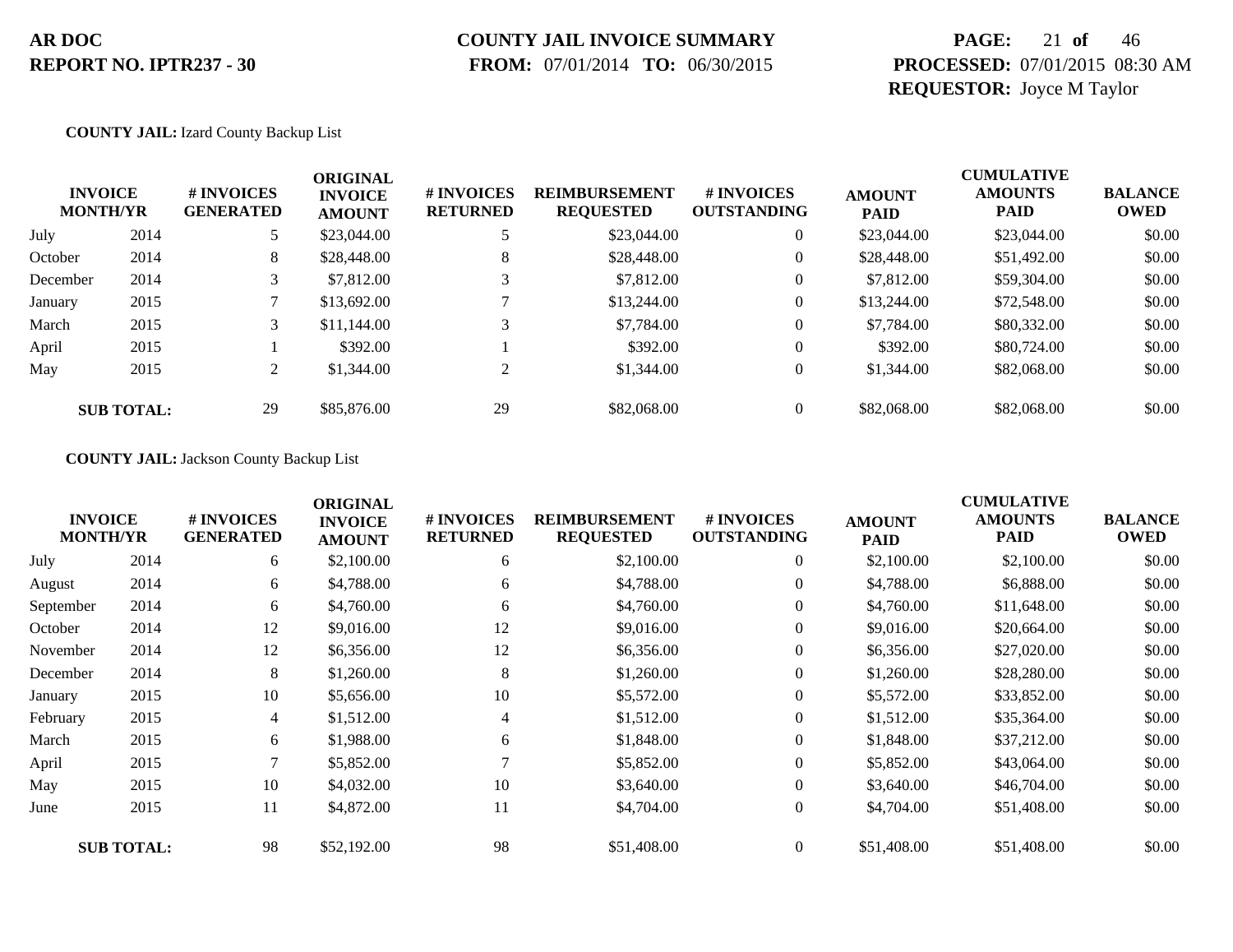# **COUNTY JAIL INVOICE SUMMARY**

 **FROM:** 07/01/2014 **TO:** 06/30/2015

### **PAGE:** 22 **of** 46 **PROCESSED:** 07/01/2015 08:30 AM **REQUESTOR:** Joyce M Taylor

#### **COUNTY JAIL:** Jefferson County Backup List

|           | <b>INVOICE</b><br><b>MONTH/YR</b> | # INVOICES<br><b>GENERATED</b> | <b>ORIGINAL</b><br><b>INVOICE</b><br><b>AMOUNT</b> | # INVOICES<br><b>RETURNED</b> | <b>REIMBURSEMENT</b><br><b>REQUESTED</b> | # INVOICES<br><b>OUTSTANDING</b> | <b>AMOUNT</b><br><b>PAID</b> | <b>CUMULATIVE</b><br><b>AMOUNTS</b><br>PAID | <b>BALANCE</b><br><b>OWED</b> |
|-----------|-----------------------------------|--------------------------------|----------------------------------------------------|-------------------------------|------------------------------------------|----------------------------------|------------------------------|---------------------------------------------|-------------------------------|
| July      | 2014                              | 31                             | \$96,600.00                                        | 31                            | \$96,600.00                              | $\overline{0}$                   | \$96,600.00                  | \$96,600.00                                 | \$0.00                        |
| August    | 2014                              | 63                             | \$198,352.00                                       | 63                            | \$198,352.00                             | $\overline{0}$                   | \$198,352.00                 | \$294,952.00                                | \$0.00                        |
| September | 2014                              | 33                             | \$32,536.00                                        | 32                            | \$30,212.00                              | $\overline{0}$                   | \$30,212.00                  | \$325,164.00                                | \$0.00                        |
| October   | 2014                              | 22                             | \$105,616.00                                       | 22                            | \$105,616.00                             | $\overline{0}$                   | \$105,616.00                 | \$430,780.00                                | \$0.00                        |
| November  | 2014                              | 9                              | \$18,452.00                                        | 9                             | \$18,452.00                              | $\overline{0}$                   | \$18,452.00                  | \$449,232.00                                | \$0.00                        |
| December  | 2014                              | 3                              | \$5,852.00                                         | 3                             | \$5,852.00                               | $\overline{0}$                   | \$5,852.00                   | \$455,084.00                                | \$0.00                        |
| January   | 2015                              | 55                             | \$210,056.00                                       | 55                            | \$206,836.00                             | $\overline{0}$                   | \$206,836.00                 | \$661,920.00                                | \$0.00                        |
| February  | 2015                              | 2                              | \$3,668.00                                         | 2                             | \$3,640.00                               | $\overline{0}$                   | \$3,640.00                   | \$665,560.00                                | \$0.00                        |
| March     | 2015                              | 18                             | \$63,616.00                                        | 18                            | \$54,208.00                              | $\overline{0}$                   | \$54,208.00                  | \$719,768.00                                | \$0.00                        |
| April     | 2015                              | 44                             | \$199,696.00                                       | 44                            | \$188,496.00                             | 0                                | \$188,496.00                 | \$908,264.00                                | \$0.00                        |
| May       | 2015                              | 17                             | \$55,720.00                                        | 17                            | \$55,580.00                              | $\overline{0}$                   | \$55,580.00                  | \$963,844.00                                | \$0.00                        |
| June      | 2015                              | 13                             | \$29,988.00                                        | 13                            | \$26,040.00                              | $\boldsymbol{0}$                 | \$26,040.00                  | \$989,884.00                                | \$0.00                        |
|           | <b>SUB TOTAL:</b>                 | 310                            | \$1,020,152.00                                     | 309                           | \$989,884.00                             | $\boldsymbol{0}$                 | \$989,884.00                 | \$989,884.00                                | \$0.00                        |

#### **COUNTY JAIL:** Johnson County Backup List

| <b>INVOICE</b><br><b>MONTH/YR</b> |      | # INVOICES<br><b>GENERATED</b> | <b>ORIGINAL</b><br><b>INVOICE</b><br><b>AMOUNT</b> | # INVOICES<br><b>RETURNED</b> | <b>REIMBURSEMENT</b><br><b>REQUESTED</b> | # INVOICES<br><b>OUTSTANDING</b> | <b>AMOUNT</b><br><b>PAID</b> | <b>CUMULATIVE</b><br><b>AMOUNTS</b><br>PAID | <b>BALANCE</b><br><b>OWED</b> |
|-----------------------------------|------|--------------------------------|----------------------------------------------------|-------------------------------|------------------------------------------|----------------------------------|------------------------------|---------------------------------------------|-------------------------------|
| July                              | 2014 | 10                             | \$31,668.00                                        | 10                            | \$31,668.00                              | $\overline{0}$                   | \$31,668.00                  | \$31,668.00                                 | \$0.00                        |
| August                            | 2014 | 13                             | \$37,772.00                                        | 13                            | \$34,664.00                              | $\overline{0}$                   | \$34,664.00                  | \$66,332.00                                 | \$0.00                        |
| October                           | 2014 | 13                             | \$30,576.00                                        | 13                            | \$30,576.00                              | $\overline{0}$                   | \$30,576.00                  | \$96,908.00                                 | \$0.00                        |
| November                          | 2014 | $\overline{4}$                 | \$8,260.00                                         | 4                             | \$8,260.00                               | $\theta$                         | \$8,260.00                   | \$105,168.00                                | \$0.00                        |
| December                          | 2014 |                                | \$8,792.00                                         |                               | \$8,792.00                               | $\overline{0}$                   | \$8,792.00                   | \$113,960.00                                | \$0.00                        |
| January                           | 2015 | 11                             | \$25,928.00                                        | 11                            | \$25,564.00                              | $\overline{0}$                   | \$25,564.00                  | \$139,524.00                                | \$0.00                        |
| February                          | 2015 |                                | \$8,932.00                                         |                               | \$8,876.00                               | $\overline{0}$                   | \$8,876.00                   | \$148,400.00                                | \$0.00                        |
| March                             | 2015 | 10                             | \$22,904.00                                        | 10                            | \$22,540.00                              | $\overline{0}$                   | \$22,540.00                  | \$170,940.00                                | \$0.00                        |
| April                             | 2015 | 12                             | \$22,764.00                                        | 12                            | \$18,900.00                              | $\overline{0}$                   | \$18,900.00                  | \$189,840.00                                | \$0.00                        |
| June                              | 2015 |                                | \$1,904.00                                         |                               | \$0.00                                   | $\overline{0}$                   | \$0.00                       | \$189,840.00                                | \$0.00                        |
|                                   |      |                                |                                                    |                               |                                          |                                  |                              |                                             |                               |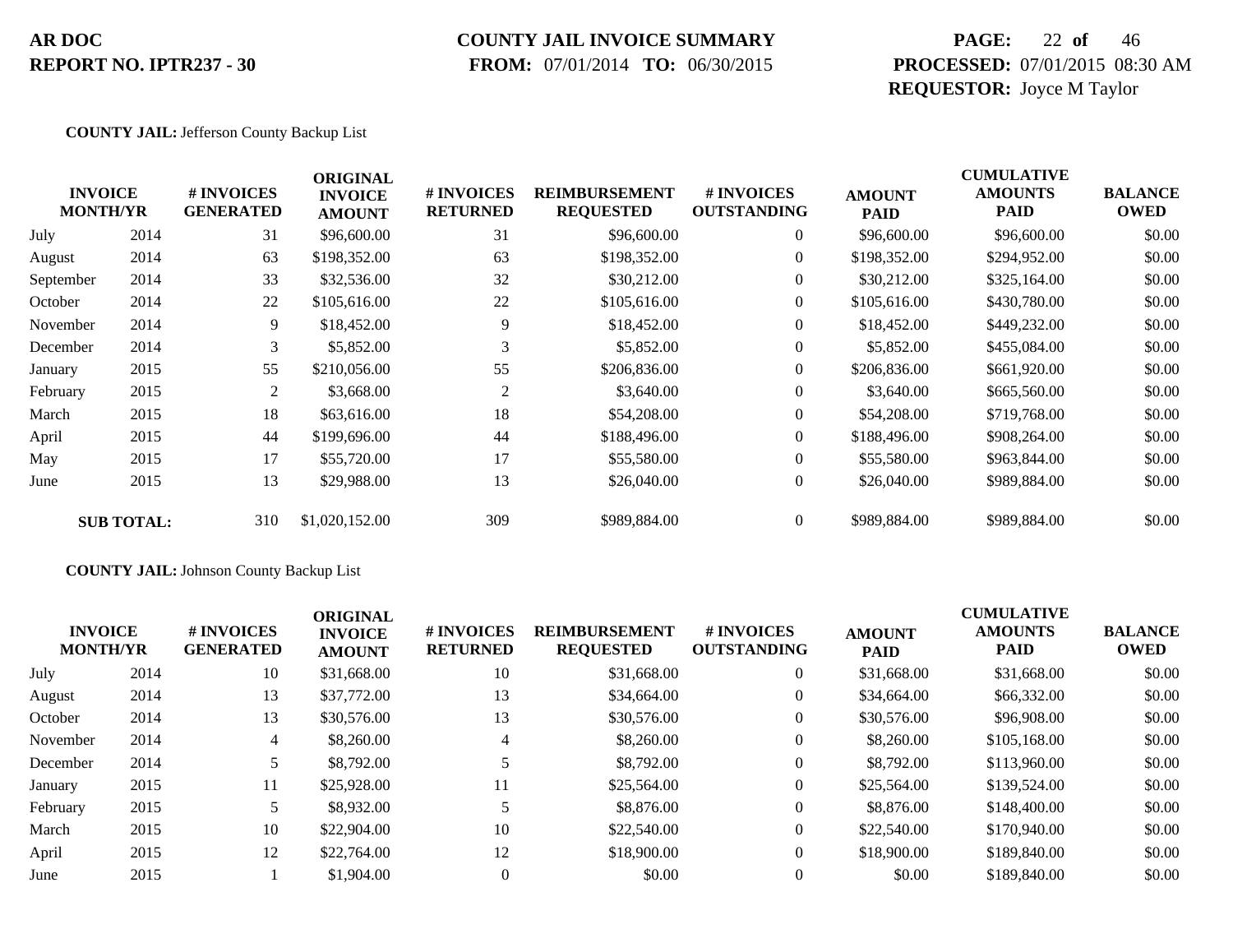### **PAGE:** 23 **of** 46 **PROCESSED:** 07/01/2015 08:30 AM **REQUESTOR:** Joyce M Taylor

**COUNTY JAIL:** Johnson County Backup List

| <b>INVOICE</b><br><b>MONTH/YR</b> | # INVOICES<br><b>GENERATED</b> | ORIGINAL<br><b>INVOICE</b><br><b>AMOUNT</b> | # INVOICES<br>RETURNED | <b>REIMBURSEMENT</b><br><b>REOUESTED</b> | <b>#INVOICES</b><br><b>OUTSTANDING</b> | <b>AMOUNT</b><br><b>PAID</b> | <b>CUMULATIVE</b><br><b>AMOUNTS</b><br><b>PAID</b> | <b>BALANCE</b><br><b>OWED</b> |
|-----------------------------------|--------------------------------|---------------------------------------------|------------------------|------------------------------------------|----------------------------------------|------------------------------|----------------------------------------------------|-------------------------------|
| <b>SUB TOTAL:</b>                 | 84                             | \$199,500.00                                | 83                     | \$189,840.00                             |                                        | \$189,840.00                 | \$189,840.00                                       | \$0.00                        |

**COUNTY JAIL:** Lafayette County Backup List

|                                   |                   |                                | <b>ORIGINAL</b>                 |                               |                                          |                                  |                              | <b>CUMULATIVE</b>      |                               |
|-----------------------------------|-------------------|--------------------------------|---------------------------------|-------------------------------|------------------------------------------|----------------------------------|------------------------------|------------------------|-------------------------------|
| <b>INVOICE</b><br><b>MONTH/YR</b> |                   | # INVOICES<br><b>GENERATED</b> | <b>INVOICE</b><br><b>AMOUNT</b> | # INVOICES<br><b>RETURNED</b> | <b>REIMBURSEMENT</b><br><b>REQUESTED</b> | # INVOICES<br><b>OUTSTANDING</b> | <b>AMOUNT</b><br><b>PAID</b> | <b>AMOUNTS</b><br>PAID | <b>BALANCE</b><br><b>OWED</b> |
| July                              | 2014              |                                | \$10,780.00                     |                               | \$10,780.00                              | $\overline{0}$                   | \$10,780.00                  | \$10,780.00            | \$0.00                        |
| September                         | 2014              | 5                              | \$6,384.00                      |                               | \$6,384.00                               | $\boldsymbol{0}$                 | \$6,384.00                   | \$17,164.00            | \$0.00                        |
| October                           | 2014              | 3                              | \$4,704.00                      | 3                             | \$4,704.00                               | $\overline{0}$                   | \$4,704.00                   | \$21,868.00            | \$0.00                        |
| November                          | 2014              | 2                              | \$1,148.00                      |                               | \$1,148.00                               | $\overline{0}$                   | \$1,148.00                   | \$23,016.00            | \$0.00                        |
| December                          | 2014              | 5                              | \$8,932.00                      |                               | \$8,932.00                               | $\overline{0}$                   | \$8,932.00                   | \$31,948.00            | \$0.00                        |
| January                           | 2015              |                                | \$252.00                        |                               | \$252.00                                 | $\overline{0}$                   | \$252.00                     | \$32,200.00            | \$0.00                        |
| February                          | 2015              | 4                              | \$10,332.00                     | 4                             | \$9,520.00                               | $\overline{0}$                   | \$9,520.00                   | \$41,720.00            | \$0.00                        |
| March                             | 2015              | 5                              | \$3,584.00                      |                               | \$3,500.00                               | $\overline{0}$                   | \$3,500.00                   | \$45,220.00            | \$0.00                        |
| April                             | 2015              | 2                              | \$1,596.00                      |                               | \$1,596.00                               | $\overline{0}$                   | \$1,596.00                   | \$46,816.00            | \$0.00                        |
| May                               | 2015              | 3                              | \$12,068.00                     | 3                             | \$8,680.00                               | $\overline{0}$                   | \$8,680.00                   | \$55,496.00            | \$0.00                        |
| June                              | 2015              | 5                              | \$4,620.00                      |                               | \$4,592.00                               | $\mathbf{0}$                     | \$4,592.00                   | \$60,088.00            | \$0.00                        |
|                                   | <b>SUB TOTAL:</b> | 42                             | \$64,400.00                     | 42                            | \$60,088,00                              | $\overline{0}$                   | \$60,088.00                  | \$60,088.00            | \$0.00                        |

**COUNTY JAIL:** Lawrence County Backup List

| <b>INVOICE</b><br><b>MONTH/YR</b> |      | # INVOICES<br><b>GENERATED</b> | ORIGINAL<br><b>INVOICE</b><br><b>AMOUNT</b> | # INVOICES<br><b>RETURNED</b> | <b>REIMBURSEMENT</b><br><b>REOUESTED</b> | # INVOICES<br><b>OUTSTANDING</b> | <b>AMOUNT</b><br><b>PAID</b> | <b>CUMULATIVE</b><br><b>AMOUNTS</b><br><b>PAID</b> | <b>BALANCE</b><br><b>OWED</b> |
|-----------------------------------|------|--------------------------------|---------------------------------------------|-------------------------------|------------------------------------------|----------------------------------|------------------------------|----------------------------------------------------|-------------------------------|
| July                              | 2014 |                                | \$9,744.00                                  |                               | \$9,744.00                               |                                  | \$9,744.00                   | \$9,744.00                                         | \$0.00                        |
| August                            | 2014 | 10                             | \$20,272.00                                 | 10                            | \$20,272.00                              |                                  | \$20,272.00                  | \$30,016.00                                        | \$0.00                        |
| September                         | 2014 | 12                             | \$14,588.00                                 | 12                            | \$14,588,00                              |                                  | \$14,588.00                  | \$44,604.00                                        | \$0.00                        |
| October                           | 2014 |                                | \$2,996.00                                  |                               | \$2,996.00                               |                                  | \$2,996.00                   | \$47,600.00                                        | \$0.00                        |
| November                          | 2014 |                                | \$1,960.00                                  |                               | \$1,960.00                               |                                  | \$1,960.00                   | \$49,560.00                                        | \$0.00                        |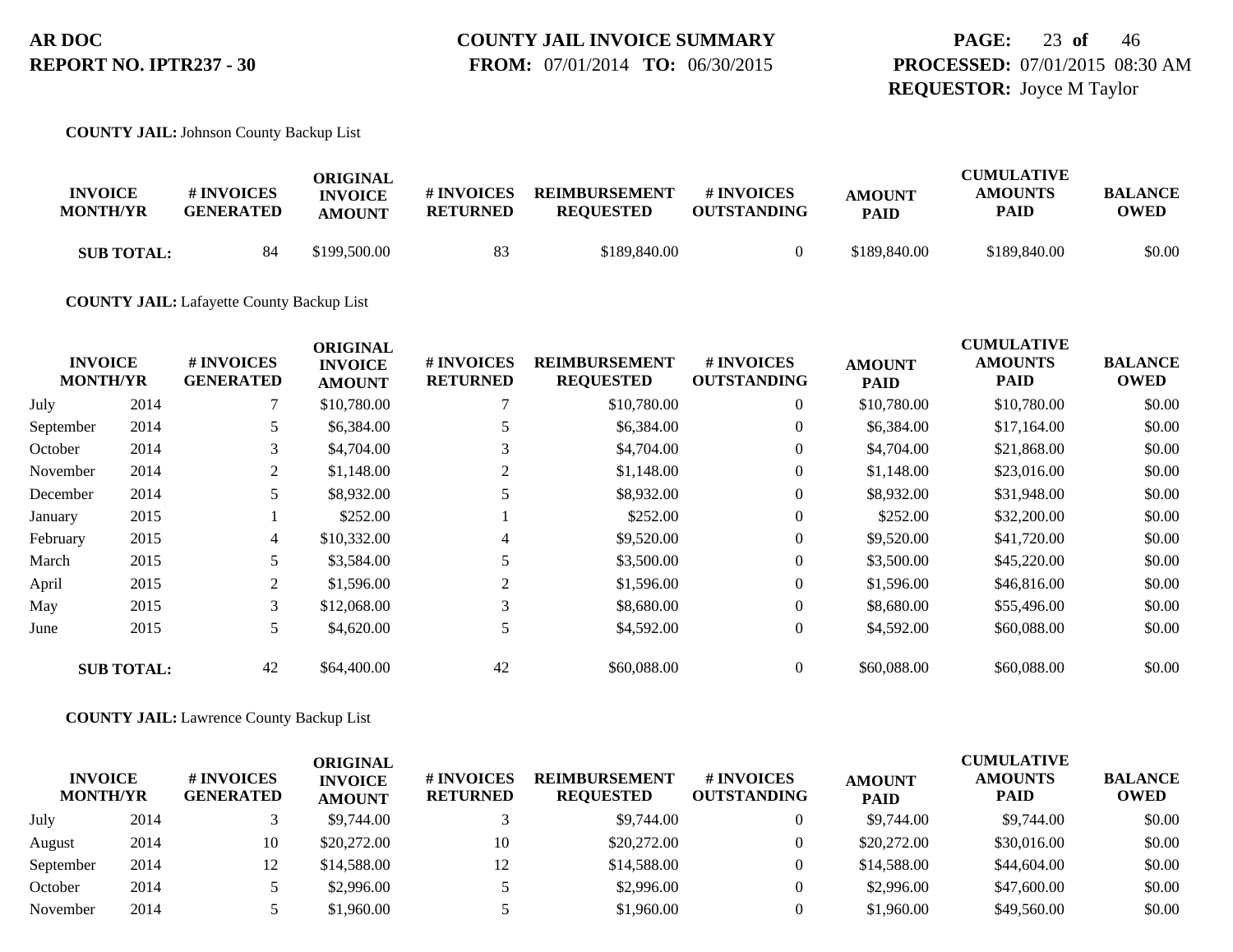# **COUNTY JAIL INVOICE SUMMARY**

 **FROM:** 07/01/2014 **TO:** 06/30/2015

### **PAGE:** 24 **of** 46 **PROCESSED:** 07/01/2015 08:30 AM **REQUESTOR:** Joyce M Taylor

#### **COUNTY JAIL:** Lawrence County Backup List

| <b>INVOICE</b><br><b>MONTH/YR</b> |                   | # INVOICES<br><b>GENERATED</b> | <b>ORIGINAL</b><br><b>INVOICE</b><br><b>AMOUNT</b> | # INVOICES<br><b>RETURNED</b> | <b>REIMBURSEMENT</b><br><b>REQUESTED</b> | # INVOICES<br><b>OUTSTANDING</b> | <b>AMOUNT</b><br><b>PAID</b> | <b>CUMULATIVE</b><br><b>AMOUNTS</b><br><b>PAID</b> | <b>BALANCE</b><br>OWED |
|-----------------------------------|-------------------|--------------------------------|----------------------------------------------------|-------------------------------|------------------------------------------|----------------------------------|------------------------------|----------------------------------------------------|------------------------|
| December                          | 2014              | 16                             | \$14,056.00                                        | 16                            | \$14,056.00                              | $\overline{0}$                   | \$14,056.00                  | \$63,616.00                                        | \$0.00                 |
| January                           | 2015              | 6                              | \$5,208.00                                         | 6                             | \$5,152.00                               | $\mathbf{0}$                     | \$5,152.00                   | \$68,768.00                                        | \$0.00                 |
| February                          | 2015              |                                | \$7,140.00                                         |                               | \$6,972.00                               | 0                                | \$6,972.00                   | \$75,740.00                                        | \$0.00                 |
| March                             | 2015              | 16                             | \$24,108.00                                        | 16                            | \$20,972.00                              | $\mathbf{0}$                     | \$20,972.00                  | \$96,712.00                                        | \$0.00                 |
| April                             | 2015              |                                | \$3,696.00                                         |                               | \$3,668.00                               | $\mathbf{0}$                     | \$3,668.00                   | \$100,380.00                                       | \$0.00                 |
| May                               | 2015              | 9                              | \$9,772.00                                         | Q                             | \$9,548.00                               | $\mathbf{0}$                     | \$9,548.00                   | \$109,928.00                                       | \$0.00                 |
| June                              | 2015              | 4                              | \$3,808.00                                         | 4                             | \$3,808.00                               | $\overline{0}$                   | \$3,808.00                   | \$113,736.00                                       | \$0.00                 |
|                                   | <b>SUB TOTAL:</b> | 98                             | \$117,348.00                                       | 98                            | \$113,736.00                             | $\Omega$                         | \$113,736.00                 | \$113,736.00                                       | \$0.00                 |

#### **COUNTY JAIL:** Lee County Backup List

|                                   |                   |                                | <b>ORIGINAL</b>                 |                               |                                          |                                  |                              | <b>CUMULATIVE</b>             |                               |
|-----------------------------------|-------------------|--------------------------------|---------------------------------|-------------------------------|------------------------------------------|----------------------------------|------------------------------|-------------------------------|-------------------------------|
| <b>INVOICE</b><br><b>MONTH/YR</b> |                   | # INVOICES<br><b>GENERATED</b> | <b>INVOICE</b><br><b>AMOUNT</b> | # INVOICES<br><b>RETURNED</b> | <b>REIMBURSEMENT</b><br><b>REQUESTED</b> | # INVOICES<br><b>OUTSTANDING</b> | <b>AMOUNT</b><br><b>PAID</b> | <b>AMOUNTS</b><br><b>PAID</b> | <b>BALANCE</b><br><b>OWED</b> |
| July                              | 2014              |                                | \$392.00                        |                               | \$392.00                                 | $\overline{0}$                   | \$392.00                     | \$392.00                      | \$0.00                        |
| August                            | 2014              | 4                              | \$1,680.00                      | 4                             | \$1,428.00                               | $\overline{0}$                   | \$1,428.00                   | \$1,820.00                    | \$0.00                        |
| September                         | 2014              | 3                              | \$1,848.00                      | 3                             | \$1,848.00                               | $\overline{0}$                   | \$1,848.00                   | \$3,668.00                    | \$0.00                        |
| October                           | 2014              | 4                              | \$4,424.00                      | 4                             | \$4,424.00                               | $\overline{0}$                   | \$4,424.00                   | \$8,092.00                    | \$0.00                        |
| November                          | 2014              | $\overline{c}$                 | \$5,264.00                      | 2                             | \$5,264.00                               | $\overline{0}$                   | \$5,264.00                   | \$13,356.00                   | \$0.00                        |
| January                           | 2015              |                                | \$28.00                         |                               | \$28.00                                  | $\overline{0}$                   | \$28.00                      | \$13,384.00                   | \$0.00                        |
| February                          | 2015              | $\overline{c}$                 | \$3,108.00                      | 2                             | \$2,968.00                               | $\overline{0}$                   | \$2,968.00                   | \$16,352.00                   | \$0.00                        |
| March                             | 2015              |                                | \$56.00                         |                               | \$56.00                                  | $\mathbf{0}$                     | \$56.00                      | \$16,408.00                   | \$0.00                        |
| April                             | 2015              |                                | \$336.00                        |                               | \$336.00                                 | $\overline{0}$                   | \$336.00                     | \$16,744.00                   | \$0.00                        |
| May                               | 2015              |                                | \$3,388.00                      |                               | \$3,388.00                               | $\overline{0}$                   | \$3,388.00                   | \$20,132.00                   | \$0.00                        |
| June                              | 2015              |                                | \$84.00                         |                               | \$84.00                                  | $\mathbf{0}$                     | \$84.00                      | \$20,216.00                   | \$0.00                        |
|                                   | <b>SUB TOTAL:</b> | 25                             | \$20,608.00                     | 25                            | \$20,216.00                              | $\overline{0}$                   | \$20,216.00                  | \$20,216.00                   | \$0.00                        |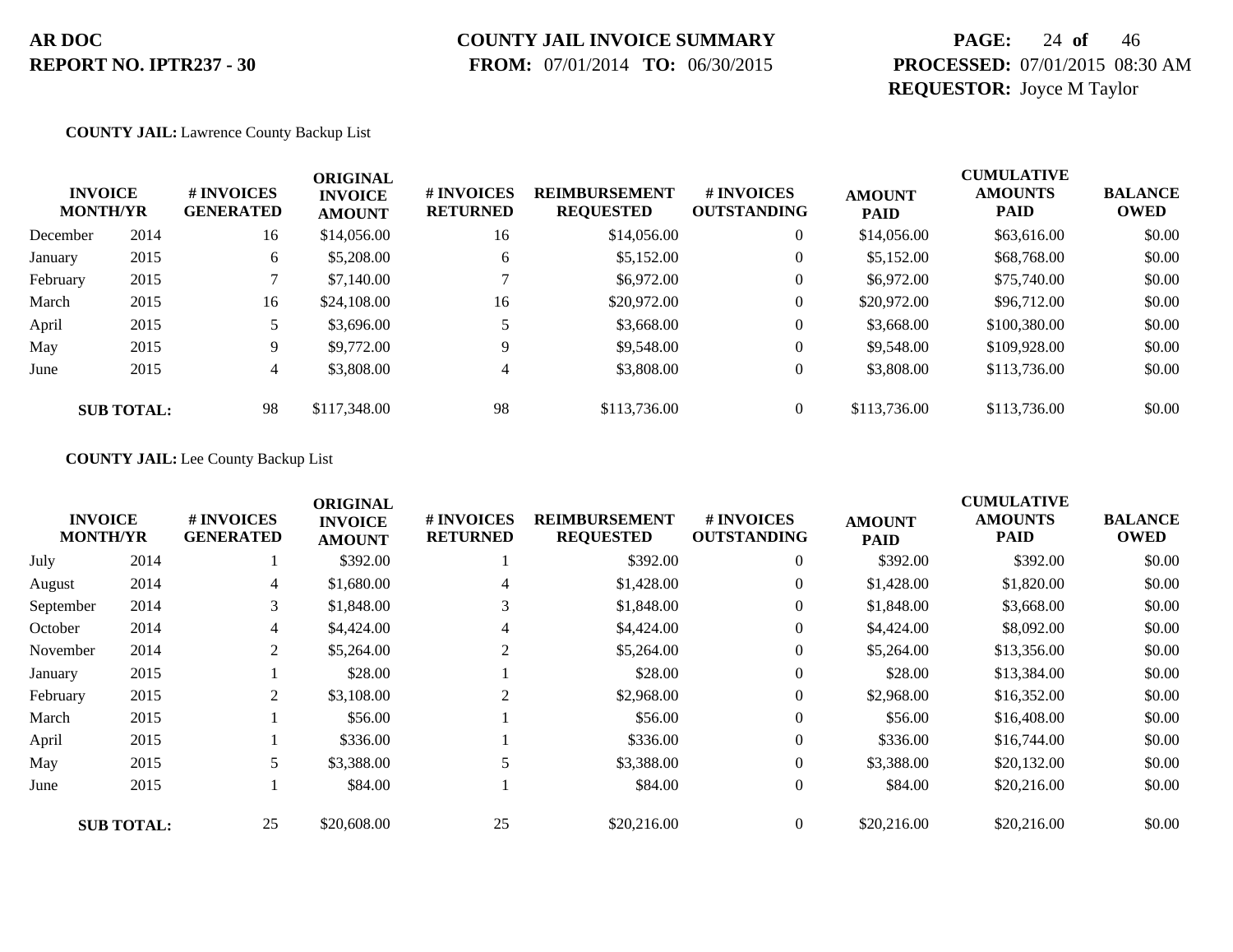# **COUNTY JAIL INVOICE SUMMARY**

 **FROM:** 07/01/2014 **TO:** 06/30/2015

### **PAGE:** 25 **of** 46 **PROCESSED:** 07/01/2015 08:30 AM **REQUESTOR:** Joyce M Taylor

#### **COUNTY JAIL:** Lincoln County Backup List

| <b>INVOICE</b><br><b>MONTH/YR</b> |                   | # INVOICES<br><b>GENERATED</b> | ORIGINAL<br><b>INVOICE</b><br><b>AMOUNT</b> | <b># INVOICES</b><br><b>RETURNED</b> | <b>REIMBURSEMENT</b><br><b>REQUESTED</b> | <b>#INVOICES</b><br><b>OUTSTANDING</b> | <b>AMOUNT</b><br><b>PAID</b> | <b>CUMULATIVE</b><br><b>AMOUNTS</b><br><b>PAID</b> | <b>BALANCE</b><br><b>OWED</b> |
|-----------------------------------|-------------------|--------------------------------|---------------------------------------------|--------------------------------------|------------------------------------------|----------------------------------------|------------------------------|----------------------------------------------------|-------------------------------|
| August                            | 2014              |                                | \$12,460.00                                 |                                      | \$12,460.00                              |                                        | \$12,460.00                  | \$12,460.00                                        | \$0.00                        |
| October                           | 2014              |                                | \$7,056.00                                  |                                      | \$7,056.00                               |                                        | \$7,056.00                   | \$19,516.00                                        | \$0.00                        |
| November                          | 2014              |                                | \$2,044.00                                  |                                      | \$2,044.00                               |                                        | \$2,044.00                   | \$21,560.00                                        | \$0.00                        |
| April                             | 2015              |                                | \$9,352.00                                  |                                      | \$9,212.00                               |                                        | \$9,212.00                   | \$30,772.00                                        | \$0.00                        |
| May                               | 2015              |                                | \$1,204.00                                  |                                      | \$1,204.00                               |                                        | \$1,204.00                   | \$31,976.00                                        | \$0.00                        |
|                                   | <b>SUB TOTAL:</b> | 16                             | \$32,116.00                                 | 16                                   | \$31,976.00                              |                                        | \$31,976.00                  | \$31,976.00                                        | \$0.00                        |

**COUNTY JAIL:** Little River County Backup List

|           |                                   |                                | <b>ORIGINAL</b>                 |                               |                                          |                                        |                              | <b>CUMULATIVE</b>             |                               |
|-----------|-----------------------------------|--------------------------------|---------------------------------|-------------------------------|------------------------------------------|----------------------------------------|------------------------------|-------------------------------|-------------------------------|
|           | <b>INVOICE</b><br><b>MONTH/YR</b> | # INVOICES<br><b>GENERATED</b> | <b>INVOICE</b><br><b>AMOUNT</b> | # INVOICES<br><b>RETURNED</b> | <b>REIMBURSEMENT</b><br><b>REQUESTED</b> | <b>#INVOICES</b><br><b>OUTSTANDING</b> | <b>AMOUNT</b><br><b>PAID</b> | <b>AMOUNTS</b><br><b>PAID</b> | <b>BALANCE</b><br><b>OWED</b> |
| July      | 2014                              | 9                              | \$18,508.00                     | 9                             | \$18,508.00                              | $\overline{0}$                         | \$18,508.00                  | \$18,508.00                   | \$0.00                        |
| August    | 2014                              | 9                              | \$14,224.00                     | 9                             | \$14,224.00                              |                                        | \$14,224.00                  | \$32,732.00                   | \$0.00                        |
| September | 2014                              | 13                             | \$17,304.00                     | 13                            | \$17,304.00                              | $\theta$                               | \$17,304.00                  | \$50,036.00                   | \$0.00                        |
| October   | 2014                              | 5.                             | \$5,040.00                      |                               | \$5,040.00                               |                                        | \$5,040.00                   | \$55,076.00                   | \$0.00                        |
| November  | 2014                              | 10                             | \$14,364.00                     | 10                            | \$14,364.00                              | $\overline{0}$                         | \$14,364.00                  | \$69,440.00                   | \$0.00                        |
| January   | 2015                              | 14                             | \$18,004.00                     | 14                            | \$17,948.00                              | $\overline{0}$                         | \$17,948.00                  | \$87,388.00                   | \$0.00                        |
| March     | 2015                              |                                | \$10,164.00                     |                               | \$9,968.00                               | $\overline{0}$                         | \$9,968.00                   | \$97,356.00                   | \$0.00                        |
| April     | 2015                              | 10                             | \$10,948.00                     | $\Omega$                      | \$0.00                                   | $\overline{0}$                         | \$0.00                       | \$97,356.00                   | \$0.00                        |
| May       | 2015                              | 20                             | \$22,372.00                     | 20                            | \$19,908.00                              | $\Omega$                               | \$19,908.00                  | \$117,264.00                  | \$0.00                        |
| June      | 2015                              | 2                              | \$952.00                        | $\overline{0}$                | \$0.00                                   | $\overline{0}$                         | \$0.00                       | \$117,264.00                  | \$0.00                        |
|           | <b>SUB TOTAL:</b>                 | 99                             | \$131,880.00                    | 87                            | \$117,264.00                             | $\Omega$                               | \$117,264.00                 | \$117,264.00                  | \$0.00                        |

#### **COUNTY JAIL:** Logan County Backup List

|      | <b>INVOICE</b><br><b>MONTH/YR</b> | # INVOICES<br><b>GENERATED</b> | ORIGINAL<br><b>INVOICE</b><br><b>AMOUNT</b> | # INVOICES<br><b>RETURNED</b> | <b>REIMBURSEMENT</b><br><b>REOUESTED</b> | # INVOICES<br><b>OUTSTANDING</b> | <b>AMOUNT</b><br><b>PAID</b> | <b>CUMULATIVE</b><br><b>AMOUNTS</b><br>PAID | <b>BALANCE</b><br><b>OWED</b> |
|------|-----------------------------------|--------------------------------|---------------------------------------------|-------------------------------|------------------------------------------|----------------------------------|------------------------------|---------------------------------------------|-------------------------------|
| July | 2014                              |                                | \$9,212.00                                  |                               | \$9,212.00                               |                                  | \$9,212.00                   | \$9,212.00                                  | \$0.00                        |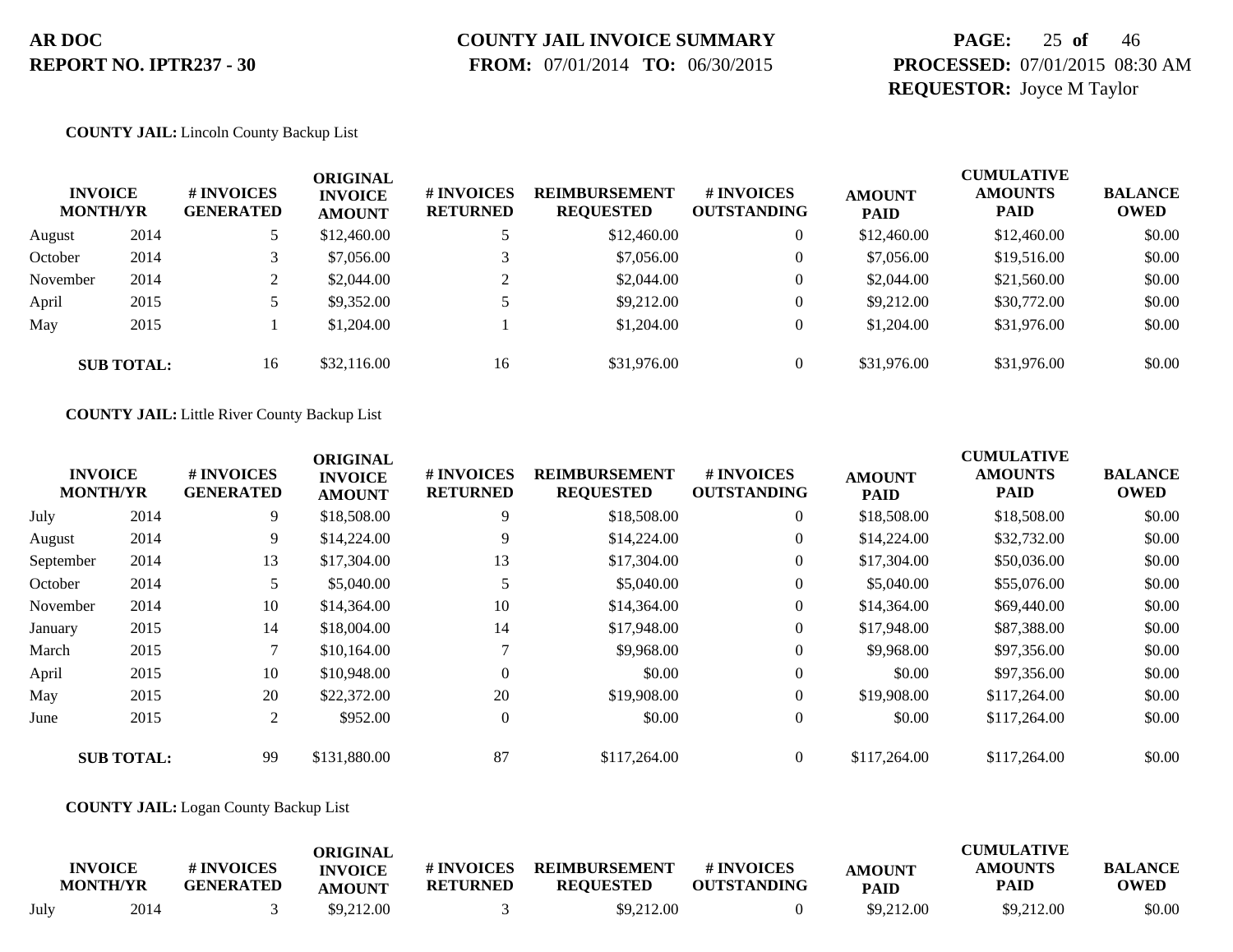### **COUNTY JAIL INVOICE SUMMARY**

 **FROM:** 07/01/2014 **TO:** 06/30/2015

### **PAGE:** 26 **of** 46 **PROCESSED:** 07/01/2015 08:30 AM **REQUESTOR:** Joyce M Taylor

#### **COUNTY JAIL:** Logan County Backup List

|          | <b>INVOICE</b><br><b>MONTH/YR</b> | # INVOICES<br><b>GENERATED</b> | <b>ORIGINAL</b><br><b>INVOICE</b><br><b>AMOUNT</b> | # INVOICES<br><b>RETURNED</b> | <b>REIMBURSEMENT</b><br><b>REQUESTED</b> | # INVOICES<br><b>OUTSTANDING</b> | <b>AMOUNT</b><br><b>PAID</b> | <b>CUMULATIVE</b><br><b>AMOUNTS</b><br><b>PAID</b> | <b>BALANCE</b><br><b>OWED</b> |
|----------|-----------------------------------|--------------------------------|----------------------------------------------------|-------------------------------|------------------------------------------|----------------------------------|------------------------------|----------------------------------------------------|-------------------------------|
| August   | 2014                              |                                | \$23,408.00                                        | 5                             | \$19,040.00                              | $\overline{0}$                   | \$19,040.00                  | \$28,252.00                                        | \$0.00                        |
| October  | 2014                              | 9                              | \$21,700.00                                        |                               | \$14,868,00                              | $\mathbf{0}$                     | \$14,868,00                  | \$43,120.00                                        | \$0.00                        |
| November | 2014                              |                                | \$56.00                                            | 0                             | \$0.00                                   | $\boldsymbol{0}$                 | \$0.00                       | \$43,120.00                                        | \$0.00                        |
| February | 2015                              | 3                              | \$10,136.00                                        |                               | \$9,884.00                               | 0                                | \$9,884.00                   | \$53,004.00                                        | \$0.00                        |
| March    | 2015                              | 10                             | \$15,260.00                                        | 10                            | \$9,436.00                               | 0                                | \$9,436.00                   | \$62,440.00                                        | \$0.00                        |
| April    | 2015                              | 10                             | \$13,188.00                                        | 10                            | \$13,076.00                              | 0                                | \$13,076.00                  | \$75,516.00                                        | \$0.00                        |
| May      | 2015                              | 2                              | \$13,972.00                                        | $\sim$                        | \$2,240.00                               | $\mathbf{0}$                     | \$2,240.00                   | \$77,756.00                                        | \$0.00                        |
| June     | 2015                              | 3                              | \$5,096.00                                         | 3                             | \$2,968.00                               | $\theta$                         | \$2,968.00                   | \$80,724.00                                        | \$0.00                        |
|          | <b>SUB TOTAL:</b>                 | 46                             | \$112,028.00                                       | 43                            | \$80,724.00                              |                                  | \$80,724.00                  | \$80,724.00                                        | \$0.00                        |

**COUNTY JAIL:** Lonoke County Backup List

| <b>INVOICE</b><br><b>MONTH/YR</b> |                   | # INVOICES<br><b>GENERATED</b> | <b>ORIGINAL</b><br><b>INVOICE</b><br><b>AMOUNT</b> | # INVOICES<br><b>RETURNED</b> | <b>REIMBURSEMENT</b><br><b>REQUESTED</b> | # INVOICES<br><b>OUTSTANDING</b> | <b>AMOUNT</b><br><b>PAID</b> | <b>CUMULATIVE</b><br><b>AMOUNTS</b><br><b>PAID</b> | <b>BALANCE</b><br><b>OWED</b> |
|-----------------------------------|-------------------|--------------------------------|----------------------------------------------------|-------------------------------|------------------------------------------|----------------------------------|------------------------------|----------------------------------------------------|-------------------------------|
| July                              | 2014              | 20                             | \$45,780.00                                        | 20                            | \$45,780.00                              | $\overline{0}$                   | \$45,780.00                  | \$45,780.00                                        | \$0.00                        |
| August                            | 2014              | 13                             | \$40,880.00                                        | 13                            | \$40,320.00                              | $\overline{0}$                   | \$40,320.00                  | \$86,100.00                                        | \$0.00                        |
| September                         | 2014              | 10                             | \$23,380.00                                        | 10                            | \$21,196.00                              | $\overline{0}$                   | \$21,196.00                  | \$107,296.00                                       | \$0.00                        |
| October                           | 2014              | 36                             | \$103,404.00                                       | 36                            | \$101,864.00                             | $\overline{0}$                   | \$101,864.00                 | \$209,160.00                                       | \$0.00                        |
| November                          | 2014              | 25                             | \$34,384.00                                        | 25                            | \$31,948.00                              | $\overline{0}$                   | \$31,948.00                  | \$241,108.00                                       | \$0.00                        |
| December                          | 2014              | 19                             | \$35,896.00                                        | 19                            | \$30,688.00                              | $\overline{0}$                   | \$30,688.00                  | \$271,796.00                                       | \$0.00                        |
| January                           | 2015              | 41                             | \$75,936.00                                        | 41                            | \$75,040.00                              | $\boldsymbol{0}$                 | \$75,040.00                  | \$346,836.00                                       | \$0.00                        |
| February                          | 2015              | 20                             | \$28,504.00                                        | 20                            | \$26,908.00                              | $\overline{0}$                   | \$26,908.00                  | \$373,744.00                                       | \$0.00                        |
| March                             | 2015              | 28                             | \$45,948.00                                        | 28                            | \$43,736.00                              | $\overline{0}$                   | \$43,736.00                  | \$417,480.00                                       | \$0.00                        |
| April                             | 2015              | 26                             | \$34,804.00                                        | 26                            | \$32,844.00                              | $\boldsymbol{0}$                 | \$32,844.00                  | \$450,324.00                                       | \$0.00                        |
| May                               | 2015              | 33                             | \$39,424.00                                        | 33                            | \$38,948.00                              | $\boldsymbol{0}$                 | \$38,948.00                  | \$489,272.00                                       | \$0.00                        |
| June                              | 2015              | 11                             | \$11,480.00                                        | 11                            | \$11,256.00                              | $\overline{0}$                   | \$11,256.00                  | \$500,528.00                                       | \$0.00                        |
|                                   | <b>SUB TOTAL:</b> | 282                            | \$519,820.00                                       | 282                           | \$500,528.00                             | $\overline{0}$                   | \$500,528.00                 | \$500,528.00                                       | \$0.00                        |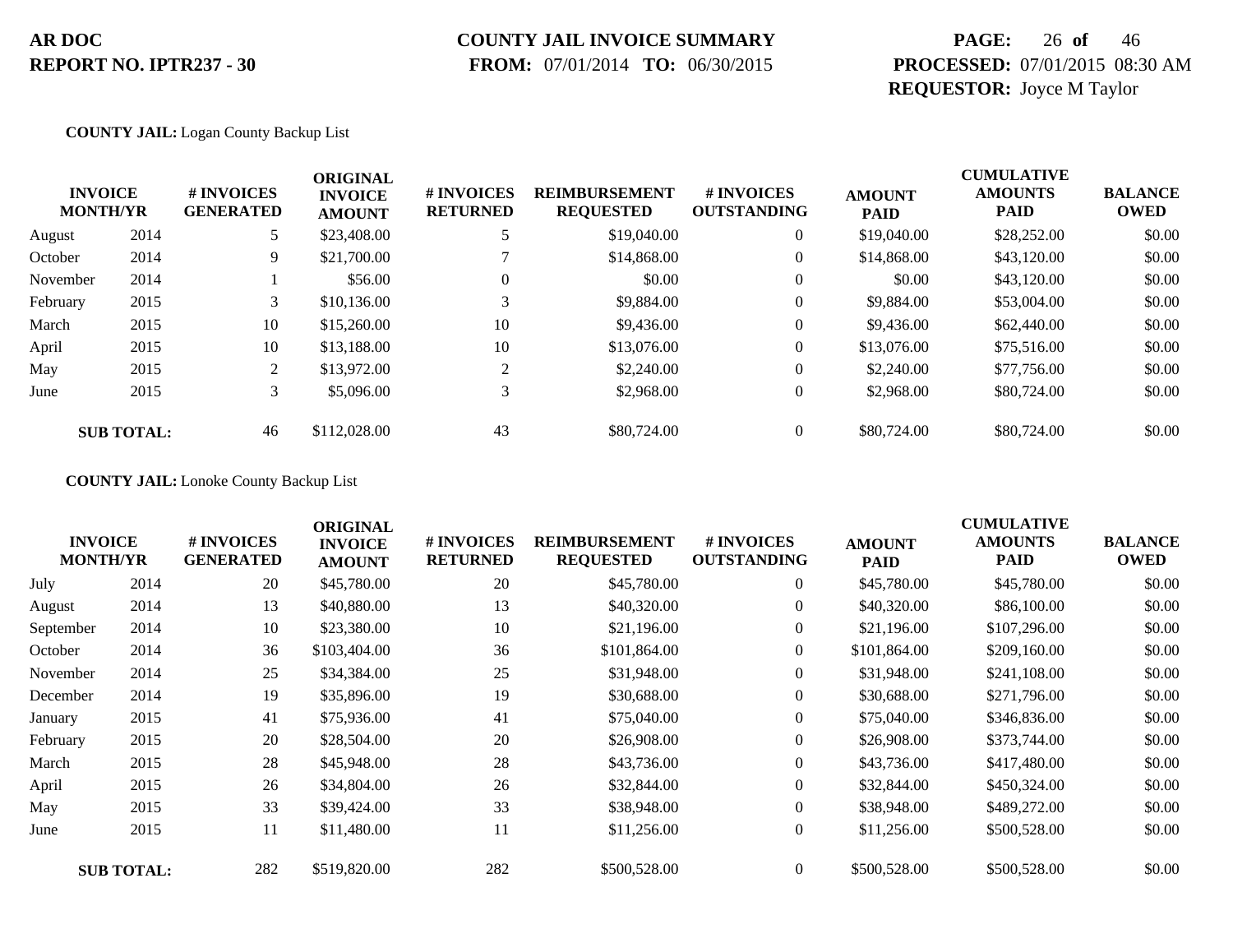# **COUNTY JAIL INVOICE SUMMARY**

 **FROM:** 07/01/2014 **TO:** 06/30/2015

### **PAGE:** 27 **of** 46 **PROCESSED:** 07/01/2015 08:30 AM **REQUESTOR:** Joyce M Taylor

#### **COUNTY JAIL:** Madison County Backup List

|          | <b>INVOICE</b><br><b>MONTH/YR</b> | # INVOICES<br><b>GENERATED</b> | <b>ORIGINAL</b><br><b>INVOICE</b><br><b>AMOUNT</b> | # INVOICES<br><b>RETURNED</b> | <b>REIMBURSEMENT</b><br><b>REQUESTED</b> | # INVOICES<br><b>OUTSTANDING</b> | <b>AMOUNT</b><br><b>PAID</b> | <b>CUMULATIVE</b><br><b>AMOUNTS</b><br><b>PAID</b> | <b>BALANCE</b><br><b>OWED</b> |
|----------|-----------------------------------|--------------------------------|----------------------------------------------------|-------------------------------|------------------------------------------|----------------------------------|------------------------------|----------------------------------------------------|-------------------------------|
| July     | 2014                              | 4                              | \$3,752.00                                         | 4                             | \$224.00                                 | $\theta$                         | \$224.00                     | \$224.00                                           | \$0.00                        |
| October  | 2014                              | 3                              | \$7,392.00                                         |                               | \$2,744.00                               | $\theta$                         | \$2,744.00                   | \$2,968.00                                         | \$0.00                        |
| November | 2014                              |                                | \$2,856.00                                         |                               | \$1,064.00                               | $\mathbf{0}$                     | \$1,064.00                   | \$4,032.00                                         | \$0.00                        |
| February | 2015                              | 3                              | \$3,472.00                                         |                               | \$784.00                                 | $\overline{0}$                   | \$784.00                     | \$4,816.00                                         | \$0.00                        |
| March    | 2015                              |                                | \$2,016.00                                         |                               | \$56.00                                  | $\overline{0}$                   | \$56.00                      | \$4,872.00                                         | \$0.00                        |
| April    | 2015                              |                                | \$3,808.00                                         |                               | \$3,808,00                               | $\mathbf{0}$                     | \$3,808.00                   | \$8,680.00                                         | \$0.00                        |
| May      | 2015                              | 4                              | \$2,212.00                                         | 4                             | \$252.00                                 | $\mathbf{0}$                     | \$252.00                     | \$8,932.00                                         | \$0.00                        |
| June     | 2015                              | 3                              | \$3,584.00                                         | $\bigcap$                     | \$2,464.00                               | $\overline{0}$                   | \$2,464.00                   | \$11,396.00                                        | \$0.00                        |
|          | <b>SUB TOTAL:</b>                 | 22                             | \$29,092.00                                        | 22                            | \$11,396.00                              |                                  | \$11,396.00                  | \$11,396.00                                        | \$0.00                        |

**COUNTY JAIL:** Marion County Backup List

|          | <b>INVOICE</b><br><b>MONTH/YR</b> | # INVOICES<br><b>GENERATED</b> | <b>ORIGINAL</b><br><b>INVOICE</b><br><b>AMOUNT</b> | <b>#INVOICES</b><br><b>RETURNED</b> | <b>REIMBURSEMENT</b><br><b>REQUESTED</b> | # INVOICES<br><b>OUTSTANDING</b> | <b>AMOUNT</b><br><b>PAID</b> | <b>CUMULATIVE</b><br><b>AMOUNTS</b><br><b>PAID</b> | <b>BALANCE</b><br><b>OWED</b> |
|----------|-----------------------------------|--------------------------------|----------------------------------------------------|-------------------------------------|------------------------------------------|----------------------------------|------------------------------|----------------------------------------------------|-------------------------------|
| August   | 2014                              |                                | \$896.00                                           |                                     | \$896.00                                 | $\overline{0}$                   | \$896.00                     | \$896.00                                           | \$0.00                        |
| October  | 2014                              |                                | \$616.00                                           |                                     | \$616.00                                 |                                  | \$616.00                     | \$1,512.00                                         | \$0.00                        |
| January  | 2015                              |                                | \$10,220.00                                        |                                     | \$3,724.00                               | $\overline{0}$                   | \$3,724.00                   | \$5,236.00                                         | \$0.00                        |
| February | 2015                              |                                | \$700.00                                           |                                     | \$700.00                                 | $\overline{0}$                   | \$700.00                     | \$5,936.00                                         | \$0.00                        |
| May      | 2015                              |                                | \$168.00                                           |                                     | \$168.00                                 |                                  | \$168.00                     | \$6,104.00                                         | \$0.00                        |
| June     | 2015                              |                                | \$448.00                                           |                                     | \$364.00                                 |                                  | \$364.00                     | \$6,468.00                                         | \$0.00                        |
|          | <b>SUB TOTAL:</b>                 | 8                              | \$13,048.00                                        |                                     | \$6,468.00                               |                                  | \$6,468.00                   | \$6,468.00                                         | \$0.00                        |

#### **COUNTY JAIL:** McGehee City Jail

| <b>INVOICE</b><br><b>MONTH/YR</b> |      | # INVOICES<br><b>GENERATED</b> | ORIGINAL<br><b>INVOICE</b><br><b>AMOUNT</b> | # INVOICES<br><b>RETURNED</b> | <b>REIMBURSEMENT</b><br><b>REOUESTED</b> | # INVOICES<br><b>OUTSTANDING</b> | <b>AMOUNT</b><br><b>PAID</b> | <b>CUMULATIVE</b><br><b>AMOUNTS</b><br><b>PAID</b> | <b>BALANCE</b><br><b>OWED</b> |
|-----------------------------------|------|--------------------------------|---------------------------------------------|-------------------------------|------------------------------------------|----------------------------------|------------------------------|----------------------------------------------------|-------------------------------|
| September                         | 2014 |                                | \$2,128,00                                  |                               | \$0.00                                   |                                  | \$0.00                       | \$0.00                                             | \$0.00                        |
| December                          | 2014 |                                | \$168.00                                    |                               | \$168.00                                 |                                  | \$168.00                     | \$168.00                                           | \$0.00                        |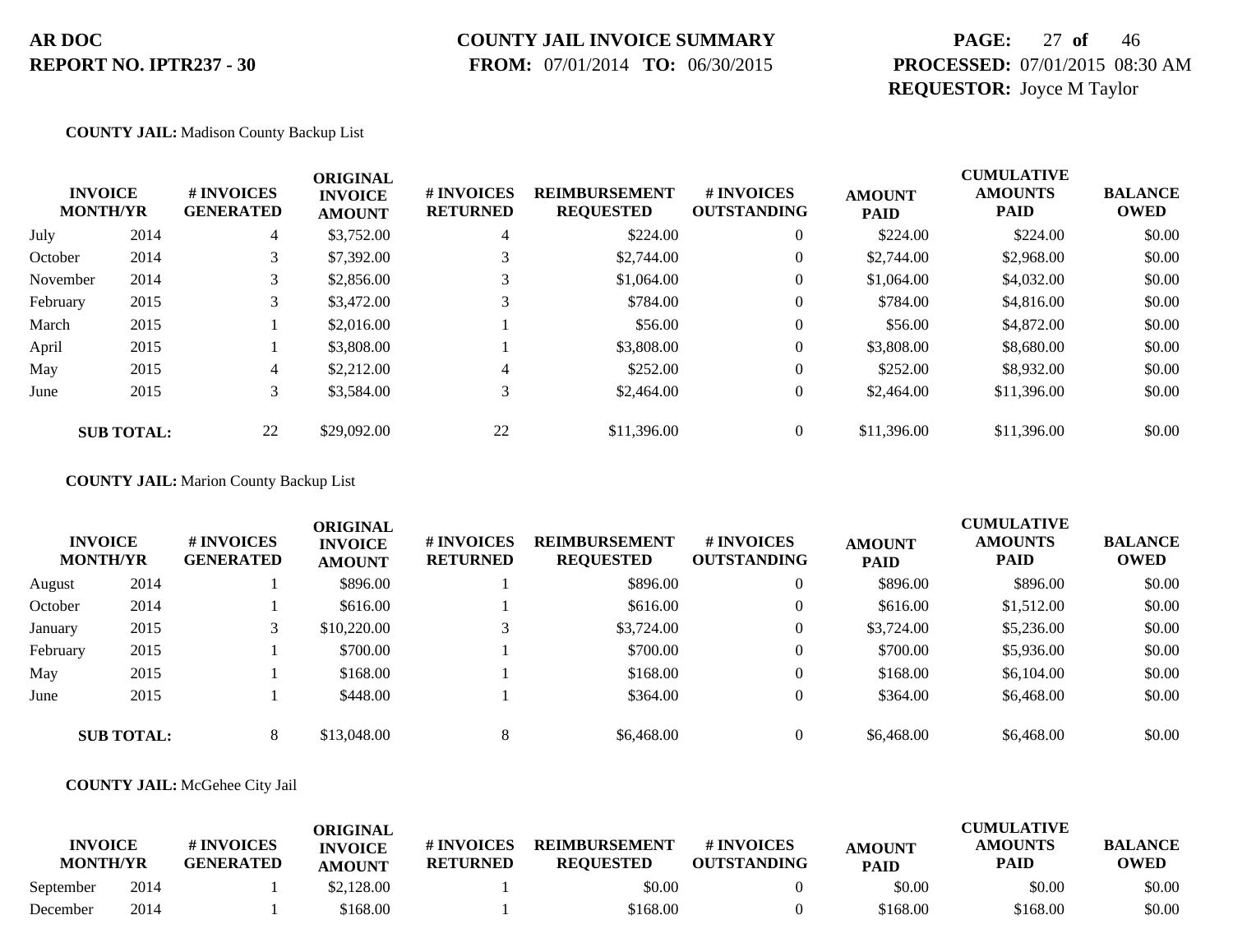# **COUNTY JAIL INVOICE SUMMARY**

 **FROM:** 07/01/2014 **TO:** 06/30/2015

### **PAGE:** 28 **of** 46 **PROCESSED:** 07/01/2015 08:30 AM **REQUESTOR:** Joyce M Taylor

**COUNTY JAIL:** McGehee City Jail

|     | <b>INVOICE</b><br><b>MONTH/YR</b> | # INVOICES<br><b>GENERATED</b> | ORIGINAL<br><b>INVOICE</b><br><b>AMOUNT</b> | # INVOICES<br><b>RETURNED</b> | <b>REIMBURSEMENT</b><br><b>REQUESTED</b> | # INVOICES<br><b>OUTSTANDING</b> | <b>AMOUNT</b><br><b>PAID</b> | <b>CUMULATIVE</b><br><b>AMOUNTS</b><br><b>PAID</b> | <b>BALANCE</b><br><b>OWED</b> |
|-----|-----------------------------------|--------------------------------|---------------------------------------------|-------------------------------|------------------------------------------|----------------------------------|------------------------------|----------------------------------------------------|-------------------------------|
| May | 2015                              |                                | \$9,772.00                                  |                               | \$9,772.00                               |                                  | \$9,772.00                   | \$9,940.00                                         | \$0.00                        |
|     | <b>SUB TOTAL:</b>                 |                                | \$12,068.00                                 |                               | \$9,940.00                               |                                  | \$9,940.00                   | \$9,940.00                                         | \$0.00                        |

**COUNTY JAIL:** Miller County Backup List

| <b>INVOICE</b><br><b>MONTH/YR</b> |                   | # INVOICES<br><b>GENERATED</b> | <b>ORIGINAL</b><br><b>INVOICE</b><br><b>AMOUNT</b> | # INVOICES<br><b>RETURNED</b> | <b>REIMBURSEMENT</b><br><b>REQUESTED</b> | # INVOICES<br><b>OUTSTANDING</b> | <b>AMOUNT</b><br><b>PAID</b> | <b>CUMULATIVE</b><br><b>AMOUNTS</b><br><b>PAID</b> | <b>BALANCE</b><br><b>OWED</b> |
|-----------------------------------|-------------------|--------------------------------|----------------------------------------------------|-------------------------------|------------------------------------------|----------------------------------|------------------------------|----------------------------------------------------|-------------------------------|
| July                              | 2014              | 38                             | \$188,720.00                                       | 38                            | \$188,720.00                             | $\overline{0}$                   | \$188,720.00                 | \$188,720.00                                       | \$0.00                        |
| August                            | 2014              | 16                             | \$47,572.00                                        | 16                            | \$47,488.00                              | $\boldsymbol{0}$                 | \$47,488.00                  | \$236,208.00                                       | \$0.00                        |
| September                         | 2014              | 22                             | \$95,396.00                                        | 22                            | \$91,588.00                              | $\overline{0}$                   | \$91,588.00                  | \$327,796.00                                       | \$0.00                        |
| October                           | 2014              | 44                             | \$130,592.00                                       | 44                            | \$130,592.00                             | $\overline{0}$                   | \$130,592.00                 | \$458,388.00                                       | \$0.00                        |
| November                          | 2014              | 13                             | \$35,476.00                                        | 13                            | \$35,476.00                              | $\overline{0}$                   | \$35,476.00                  | \$493,864.00                                       | \$0.00                        |
| December                          | 2014              | 22                             | \$68,880.00                                        | 22                            | \$68,880.00                              | $\overline{0}$                   | \$68,880.00                  | \$562,744.00                                       | \$0.00                        |
| January                           | 2015              | 30                             | \$134,344.00                                       | 30                            | \$118,748.00                             | $\overline{0}$                   | \$118,748.00                 | \$681,492.00                                       | \$0.00                        |
| February                          | 2015              | 7                              | \$13,272.00                                        |                               | \$12,964.00                              | $\overline{0}$                   | \$12,964.00                  | \$694,456.00                                       | \$0.00                        |
| March                             | 2015              | 38                             | \$137,200.00                                       | 38                            | \$135,548.00                             | $\overline{0}$                   | \$135,548.00                 | \$830,004.00                                       | \$0.00                        |
| April                             | 2015              | 51                             | \$192,584.00                                       | 51                            | \$187,740.00                             | $\overline{0}$                   | \$187,740.00                 | \$1,017,744.00                                     | \$0.00                        |
| May                               | 2015              | 28                             | \$91,196.00                                        | 28                            | \$90,076.00                              | $\overline{0}$                   | \$90,076.00                  | \$1,107,820.00                                     | \$0.00                        |
| June                              | 2015              | 13                             | \$34,524.00                                        | 13                            | \$34,524.00                              | $\overline{0}$                   | \$34,524.00                  | \$1,142,344.00                                     | \$0.00                        |
|                                   | <b>SUB TOTAL:</b> | 322                            | \$1,169,756.00                                     | 322                           | \$1,142,344.00                           | $\overline{0}$                   | \$1,142,344.00               | \$1,142,344.00                                     | \$0.00                        |

#### **COUNTY JAIL:** Mississippi County Backup List

|                                   |      |                                      | ORIGINAL                        |                               |                                          |                                  |                              | <b>CUMULATIVE</b>             |                               |
|-----------------------------------|------|--------------------------------------|---------------------------------|-------------------------------|------------------------------------------|----------------------------------|------------------------------|-------------------------------|-------------------------------|
| <b>INVOICE</b><br><b>MONTH/YR</b> |      | <b>#INVOICES</b><br><b>GENERATED</b> | <b>INVOICE</b><br><b>AMOUNT</b> | # INVOICES<br><b>RETURNED</b> | <b>REIMBURSEMENT</b><br><b>REOUESTED</b> | # INVOICES<br><b>OUTSTANDING</b> | <b>AMOUNT</b><br><b>PAID</b> | <b>AMOUNTS</b><br><b>PAID</b> | <b>BALANCE</b><br><b>OWED</b> |
| July                              | 2014 | 25                                   | \$113,456.00                    | 25                            | \$113,596.00                             |                                  | \$113,596.00                 | \$113,596.00                  | \$0.00                        |
| August                            | 2014 |                                      | \$34,720.00                     | 13                            | \$34,720.00                              |                                  | \$34,720.00                  | \$148,316.00                  | \$0.00                        |
| September                         | 2014 |                                      | \$83,888.00                     | 18                            | \$83,832.00                              |                                  | \$83,832.00                  | \$232,148.00                  | \$0.00                        |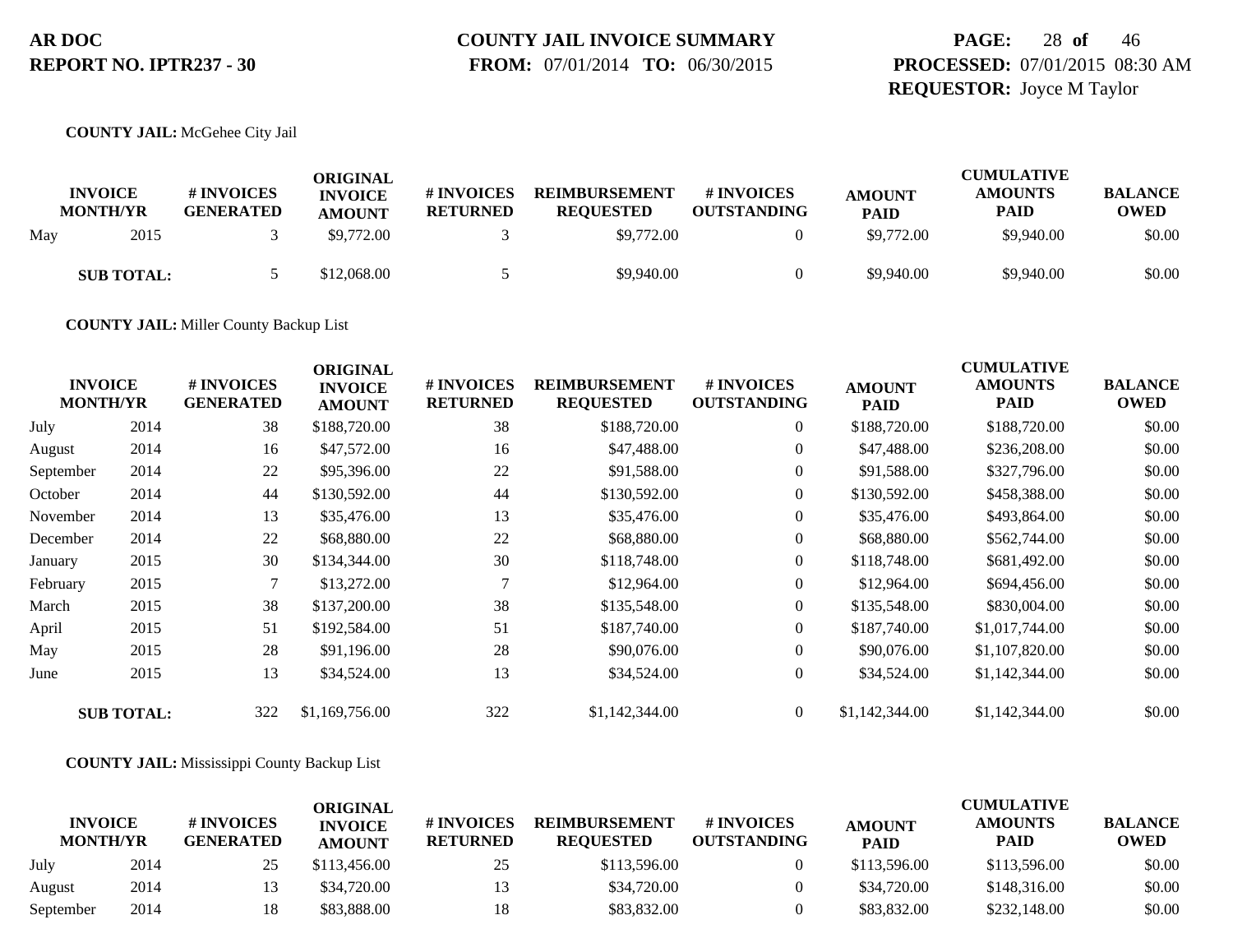# **COUNTY JAIL INVOICE SUMMARY**

 **FROM:** 07/01/2014 **TO:** 06/30/2015

### **PAGE:** 29 **of** 46 **PROCESSED:** 07/01/2015 08:30 AM **REQUESTOR:** Joyce M Taylor

**COUNTY JAIL:** Mississippi County Backup List

| <b>INVOICE</b><br><b>MONTH/YR</b> |                   | # INVOICES<br><b>GENERATED</b> | <b>ORIGINAL</b><br><b>INVOICE</b><br><b>AMOUNT</b> | # INVOICES<br><b>RETURNED</b> | <b>REIMBURSEMENT</b><br><b>REQUESTED</b> | # INVOICES<br><b>OUTSTANDING</b> | <b>AMOUNT</b><br><b>PAID</b> | <b>CUMULATIVE</b><br><b>AMOUNTS</b><br><b>PAID</b> | <b>BALANCE</b><br><b>OWED</b> |
|-----------------------------------|-------------------|--------------------------------|----------------------------------------------------|-------------------------------|------------------------------------------|----------------------------------|------------------------------|----------------------------------------------------|-------------------------------|
| October                           | 2014              | 8                              | \$26,992.00                                        | 8                             | \$26,992.00                              | $\overline{0}$                   | \$26,992.00                  | \$259,140.00                                       | \$0.00                        |
| November                          | 2014              | 10                             | \$30,044.00                                        | 10                            | \$30,044.00                              | $\overline{0}$                   | \$30,044.00                  | \$289,184.00                                       | \$0.00                        |
| December                          | 2014              | 16                             | \$64,680.00                                        | 16                            | \$64,540.00                              | $\boldsymbol{0}$                 | \$64,540.00                  | \$353,724.00                                       | \$0.00                        |
| January                           | 2015              | 20                             | \$92,708.00                                        | 20                            | \$92,512.00                              | $\overline{0}$                   | \$92,512.00                  | \$446,236.00                                       | \$0.00                        |
| February                          | 2015              | 16                             | \$59,528.00                                        | 16                            | \$59,248.00                              | $\boldsymbol{0}$                 | \$59,248.00                  | \$505,484.00                                       | \$0.00                        |
| April                             | 2015              | 20                             | \$88,060.00                                        | 20                            | \$86,576.00                              | $\boldsymbol{0}$                 | \$86,576.00                  | \$592,060.00                                       | \$0.00                        |
| May                               | 2015              | 9                              | \$26,236.00                                        | 9                             | \$26,180.00                              | $\overline{0}$                   | \$26,180.00                  | \$618,240.00                                       | \$0.00                        |
| June                              | 2015              | 18                             | \$78,120.00                                        | 18                            | \$77,728.00                              | $\overline{0}$                   | \$77,728.00                  | \$695,968.00                                       | \$0.00                        |
|                                   | <b>SUB TOTAL:</b> | 173                            | \$698,432.00                                       | 173                           | \$695,968.00                             | $\Omega$                         | \$695,968.00                 | \$695,968.00                                       | \$0.00                        |

**COUNTY JAIL:** Monroe County Backup List

|                                   |                   |                                | <b>ORIGINAL</b>                 |                               |                                          |                                  |                              | <b>CUMULATIVE</b>             |                               |
|-----------------------------------|-------------------|--------------------------------|---------------------------------|-------------------------------|------------------------------------------|----------------------------------|------------------------------|-------------------------------|-------------------------------|
| <b>INVOICE</b><br><b>MONTH/YR</b> |                   | # INVOICES<br><b>GENERATED</b> | <b>INVOICE</b><br><b>AMOUNT</b> | # INVOICES<br><b>RETURNED</b> | <b>REIMBURSEMENT</b><br><b>REQUESTED</b> | # INVOICES<br><b>OUTSTANDING</b> | <b>AMOUNT</b><br><b>PAID</b> | <b>AMOUNTS</b><br><b>PAID</b> | <b>BALANCE</b><br><b>OWED</b> |
| July                              | 2014              | 4                              | \$5,488.00                      | 4                             | \$3,724.00                               | $\overline{0}$                   | \$3,724.00                   | \$3,724.00                    | \$0.00                        |
| August                            | 2014              | 4                              | \$7,336.00                      |                               | \$0.00                                   | $\overline{0}$                   | \$0.00                       | \$3,724.00                    | \$0.00                        |
| September                         | 2014              | 5                              | \$3,388.00                      |                               | \$2,016.00                               | $\overline{0}$                   | \$2,016.00                   | \$5,740.00                    | \$0.00                        |
| October                           | 2014              |                                | \$1,064.00                      |                               | \$1,064.00                               | $\overline{0}$                   | \$1,064.00                   | \$6,804.00                    | \$0.00                        |
| November                          | 2014              | 3                              | \$1,428.00                      | 3                             | \$1,428.00                               | $\overline{0}$                   | \$1,428.00                   | \$8,232.00                    | \$0.00                        |
| January                           | 2015              | $\mathbf{r}$                   | \$10,808.00                     |                               | \$6,916.00                               | $\overline{0}$                   | \$6,916.00                   | \$15,148.00                   | \$0.00                        |
| February                          | 2015              | 4                              | \$6,636.00                      | 4                             | \$6,636.00                               | $\overline{0}$                   | \$6,636.00                   | \$21,784.00                   | \$0.00                        |
| March                             | 2015              |                                | \$140.00                        | $\theta$                      | \$0.00                                   | $\overline{0}$                   | \$0.00                       | \$21,784.00                   | \$0.00                        |
| April                             | 2015              |                                | \$11,676.00                     | 3                             | \$0.00                                   | 3                                | \$0.00                       | \$21,784.00                   | \$0.00                        |
| May                               | 2015              |                                | \$8,232.00                      |                               | \$0.00                                   | $\overline{0}$                   | \$0.00                       | \$21,784.00                   | \$0.00                        |
| June                              | 2015              | 8                              | \$8,204.00                      | $\theta$                      | \$0.00                                   | $\overline{0}$                   | \$0.00                       | \$21,784.00                   | \$0.00                        |
|                                   | <b>SUB TOTAL:</b> | 47                             | \$64,400.00                     | 29                            | \$21,784.00                              | 3                                | \$21,784.00                  | \$21,784.00                   | \$0.00                        |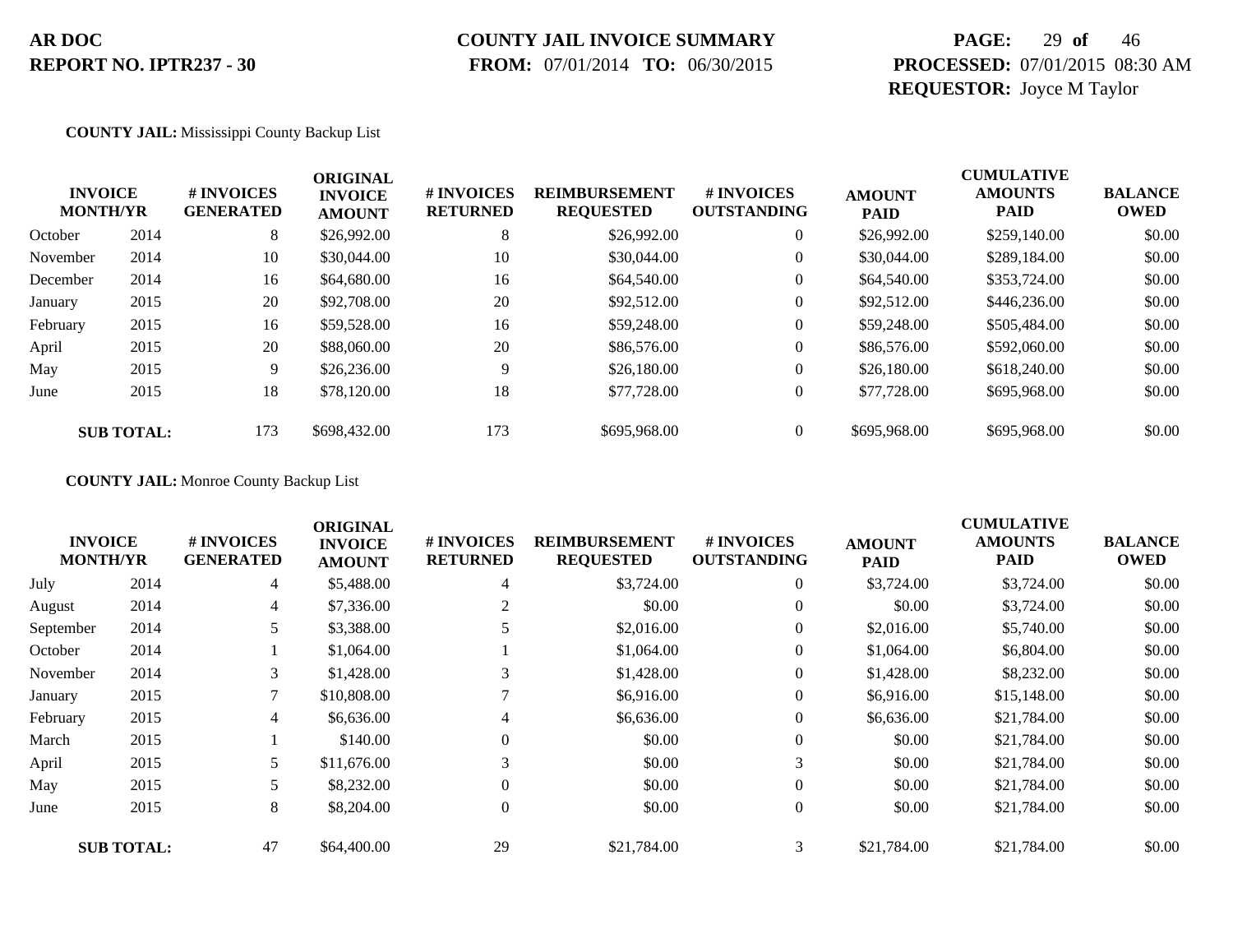# **COUNTY JAIL INVOICE SUMMARY**

 **FROM:** 07/01/2014 **TO:** 06/30/2015

### **PAGE:** 30 **of** 46 **PROCESSED:** 07/01/2015 08:30 AM **REQUESTOR:** Joyce M Taylor

**COUNTY JAIL:** Montgomery County Backup List

| <b>INVOICE</b><br><b>MONTH/YR</b> |                   | # INVOICES<br><b>GENERATED</b> | <b>ORIGINAL</b><br><b>INVOICE</b><br><b>AMOUNT</b> | # INVOICES<br><b>RETURNED</b> | <b>REIMBURSEMENT</b><br><b>REQUESTED</b> | # INVOICES<br><b>OUTSTANDING</b> | <b>AMOUNT</b><br><b>PAID</b> | <b>CUMULATIVE</b><br><b>AMOUNTS</b><br><b>PAID</b> | <b>BALANCE</b><br><b>OWED</b> |
|-----------------------------------|-------------------|--------------------------------|----------------------------------------------------|-------------------------------|------------------------------------------|----------------------------------|------------------------------|----------------------------------------------------|-------------------------------|
| July                              | 2014              | 3                              | \$3,668.00                                         | 3                             | \$3,668.00                               | $\mathbf{0}$                     | \$3,668.00                   | \$3,668.00                                         | \$0.00                        |
| September                         | 2014              | $\rightarrow$                  | \$4,620.00                                         |                               | \$4,620.00                               | $\mathbf{0}$                     | \$4,620.00                   | \$8,288,00                                         | \$0.00                        |
| October                           | 2014              |                                | \$1,960.00                                         |                               | \$1,960.00                               | 0                                | \$1,960.00                   | \$10,248.00                                        | \$0.00                        |
| November                          | 2014              |                                | \$1,568.00                                         |                               | \$1,568.00                               | 0                                | \$1,568.00                   | \$11,816.00                                        | \$0.00                        |
| February                          | 2015              | ◠                              | \$2,744.00                                         | $\sim$                        | \$2,744.00                               | $\overline{0}$                   | \$2,744.00                   | \$14,560.00                                        | \$0.00                        |
| March                             | 2015              | ◠                              | \$2,408.00                                         | $\sim$                        | \$2,408.00                               | $\overline{0}$                   | \$2,408.00                   | \$16,968.00                                        | \$0.00                        |
| April                             | 2015              | 3                              | \$2,968.00                                         | 3                             | \$2,828.00                               | $\mathbf{0}$                     | \$2,828.00                   | \$19,796.00                                        | \$0.00                        |
| May                               | 2015              | 2                              | \$644.00                                           | 2                             | \$644.00                                 | $\overline{0}$                   | \$644.00                     | \$20,440.00                                        | \$0.00                        |
|                                   | <b>SUB TOTAL:</b> |                                | \$20,580.00                                        |                               | \$20,440.00                              |                                  | \$20,440.00                  | \$20,440.00                                        | \$0.00                        |

**COUNTY JAIL:** Nevada County Backup List

| <b>MONTH/YR</b> | <b>INVOICE</b>    | # INVOICES<br><b>GENERATED</b> | <b>ORIGINAL</b><br><b>INVOICE</b><br><b>AMOUNT</b> | # INVOICES<br><b>RETURNED</b> | <b>REIMBURSEMENT</b><br><b>REQUESTED</b> | # INVOICES<br><b>OUTSTANDING</b> | <b>AMOUNT</b><br><b>PAID</b> | <b>CUMULATIVE</b><br><b>AMOUNTS</b><br><b>PAID</b> | <b>BALANCE</b><br><b>OWED</b> |
|-----------------|-------------------|--------------------------------|----------------------------------------------------|-------------------------------|------------------------------------------|----------------------------------|------------------------------|----------------------------------------------------|-------------------------------|
| July            | 2014              | 2                              | \$2,604.00                                         |                               | \$2,604.00                               | $\mathbf{0}$                     | \$2,604.00                   | \$2,604.00                                         | \$0.00                        |
| August          | 2014              |                                | \$1,288.00                                         |                               | \$0.00                                   | $\mathbf{0}$                     | \$0.00                       | \$2,604.00                                         | \$0.00                        |
| September       | 2014              |                                | \$1,064.00                                         |                               | \$1,064.00                               | $\mathbf{0}$                     | \$1,064.00                   | \$3,668.00                                         | \$0.00                        |
| October         | 2014              |                                | \$1,736.00                                         |                               | \$1,736.00                               | $\mathbf{0}$                     | \$1,736.00                   | \$5,404.00                                         | \$0.00                        |
| November        | 2014              |                                | \$812.00                                           |                               | \$812.00                                 | $\mathbf{0}$                     | \$812.00                     | \$6,216.00                                         | \$0.00                        |
| December        | 2014              | $\overline{c}$                 | \$4,116.00                                         |                               | \$4,116.00                               | $\overline{0}$                   | \$4,116.00                   | \$10,332.00                                        | \$0.00                        |
| March           | 2015              | 2                              | \$1,400.00                                         | $\sim$                        | \$1,372.00                               | $\mathbf{0}$                     | \$1,372.00                   | \$11,704.00                                        | \$0.00                        |
| May             | 2015              | $\overline{4}$                 | \$7,476.00                                         | 4                             | \$7,112.00                               | $\overline{0}$                   | \$7,112.00                   | \$18,816.00                                        | \$0.00                        |
|                 | <b>SUB TOTAL:</b> | 14                             | \$20,496.00                                        | 14                            | \$18,816.00                              | $\mathbf{0}$                     | \$18,816.00                  | \$18,816.00                                        | \$0.00                        |

**COUNTY JAIL:** Newton County Backup List

|                 |                  | ORIGINAL       |                 |                      |                    |               | <b>CUMULATIVE</b> |                |
|-----------------|------------------|----------------|-----------------|----------------------|--------------------|---------------|-------------------|----------------|
| <b>INVOICE</b>  | # INVOICES       | <b>INVOICE</b> | # INVOICES      | <b>REIMBURSEMENT</b> | # INVOICES         | <b>AMOUNT</b> | <b>AMOUNTS</b>    | <b>BALANCE</b> |
| <b>MONTH/YR</b> | <b>GENERATED</b> | <b>AMOUNT</b>  | <b>RETURNED</b> | <b>REOUESTED</b>     | <b>OUTSTANDING</b> | <b>PAID</b>   | PAID              | <b>OWED</b>    |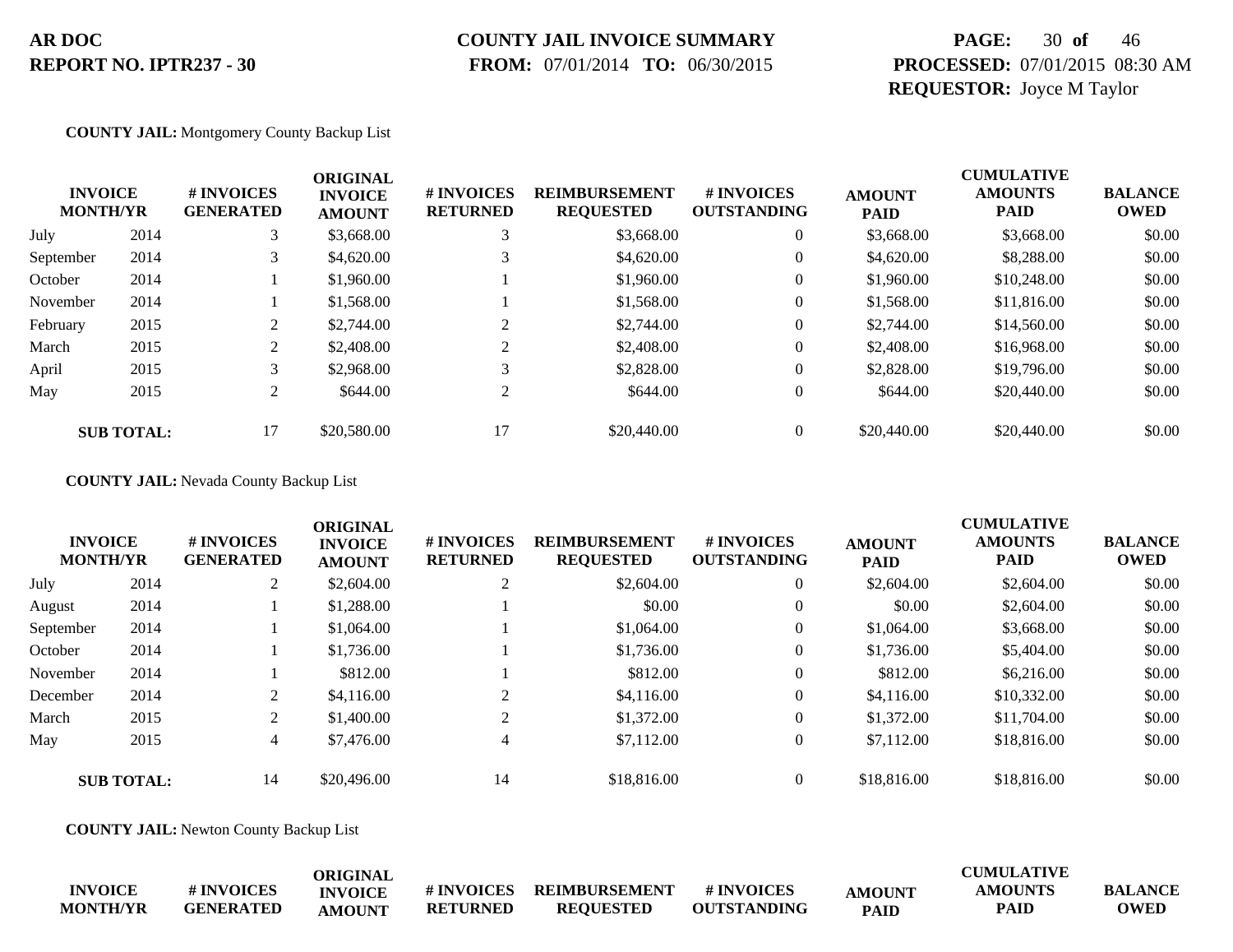### **COUNTY JAIL INVOICE SUMMARY**

 **FROM:** 07/01/2014 **TO:** 06/30/2015

### **PAGE:** 31 **of** 46 **PROCESSED:** 07/01/2015 08:30 AM **REQUESTOR:** Joyce M Taylor

#### **COUNTY JAIL:** Newton County Backup List

|          | <b>INVOICE</b><br><b>MONTH/YR</b> | # INVOICES<br><b>GENERATED</b> | <b>ORIGINAL</b><br><b>INVOICE</b><br><b>AMOUNT</b> | # INVOICES<br><b>RETURNED</b> | <b>REIMBURSEMENT</b><br><b>REQUESTED</b> | # INVOICES<br><b>OUTSTANDING</b> | <b>AMOUNT</b><br><b>PAID</b> | <b>CUMULATIVE</b><br><b>AMOUNTS</b><br><b>PAID</b> | <b>BALANCE</b><br><b>OWED</b> |
|----------|-----------------------------------|--------------------------------|----------------------------------------------------|-------------------------------|------------------------------------------|----------------------------------|------------------------------|----------------------------------------------------|-------------------------------|
| October  | 2014                              | 12                             | \$7,728.00                                         | 12                            | \$7,728.00                               | $\overline{0}$                   | \$7,728.00                   | \$7,728.00                                         | \$0.00                        |
| November | 2014                              | 16                             | \$13,384.00                                        | 16                            | \$13,384.00                              | 0                                | \$13,384.00                  | \$21,112.00                                        | \$0.00                        |
| December | 2014                              | 14                             | \$8,820.00                                         | 14                            | \$7,644.00                               | $\overline{0}$                   | \$7,644.00                   | \$28,756.00                                        | \$0.00                        |
| January  | 2015                              | 10                             | \$9,492.00                                         | 10                            | \$7,364.00                               | $\overline{0}$                   | \$7,364.00                   | \$36,120.00                                        | \$0.00                        |
| February | 2015                              | 16                             | \$15,848.00                                        | 16                            | \$16,436.00                              | 0                                | \$16,436.00                  | \$52,556.00                                        | \$0.00                        |
| March    | 2015                              | 19                             | \$21,140.00                                        | 19                            | \$21,140.00                              | $\overline{0}$                   | \$21,140.00                  | \$73,696.00                                        | \$0.00                        |
| April    | 2015                              | 19                             | \$13,440.00                                        | 19                            | \$14,028.00                              | 0                                | \$14,028.00                  | \$87,724.00                                        | \$0.00                        |
| May      | 2015                              | 12                             | \$7,364.00                                         | 12                            | \$7,924.00                               | $\overline{0}$                   | \$7,924.00                   | \$95,648.00                                        | \$0.00                        |
| June     | 2015                              | 8                              | \$48,580.00                                        | 8                             | \$7,336.00                               | $\overline{0}$                   | \$7,336.00                   | \$102,984.00                                       | \$0.00                        |
|          | <b>SUB TOTAL:</b>                 | 126                            | \$145,796.00                                       | 126                           | \$102,984.00                             | $\overline{0}$                   | \$102,984.00                 | \$102,984.00                                       | \$0.00                        |

**COUNTY JAIL:** Ouachita County Backup List

| <b>INVOICE</b><br><b>MONTH/YR</b> |                   | # INVOICES<br><b>GENERATED</b> | <b>ORIGINAL</b><br><b>INVOICE</b><br><b>AMOUNT</b> | # INVOICES<br><b>RETURNED</b> | <b>REIMBURSEMENT</b><br><b>REQUESTED</b> | # INVOICES<br><b>OUTSTANDING</b> | <b>AMOUNT</b><br><b>PAID</b> | <b>CUMULATIVE</b><br><b>AMOUNTS</b><br><b>PAID</b> | <b>BALANCE</b><br><b>OWED</b> |
|-----------------------------------|-------------------|--------------------------------|----------------------------------------------------|-------------------------------|------------------------------------------|----------------------------------|------------------------------|----------------------------------------------------|-------------------------------|
| July                              | 2014              | 46                             | \$165,312.00                                       | 46                            | \$155,484.00                             | $\boldsymbol{0}$                 | \$155,484.00                 | \$155,484.00                                       | \$0.00                        |
| August                            | 2014              | 16                             | \$37,436.00                                        | 16                            | \$37,436.00                              | $\overline{0}$                   | \$37,436.00                  | \$192,920.00                                       | \$0.00                        |
| September                         | 2014              | 28                             | \$113,316.00                                       | 28                            | \$113,316.00                             | $\Omega$                         | \$113,316.00                 | \$306,236.00                                       | \$0.00                        |
| October                           | 2014              | 22                             | \$70,588.00                                        | 22                            | \$70,588.00                              | $\boldsymbol{0}$                 | \$70,588.00                  | \$376,824.00                                       | \$0.00                        |
| November                          | 2014              | 40                             | \$140,868.00                                       | 40                            | \$140,868.00                             | $\overline{0}$                   | \$140,868.00                 | \$517,692.00                                       | \$0.00                        |
| December                          | 2014              | 12                             | \$24,976.00                                        | 12                            | \$24,976.00                              | $\overline{0}$                   | \$24,976.00                  | \$542,668.00                                       | \$0.00                        |
| January                           | 2015              | 38                             | \$107,884.00                                       | 38                            | \$107,716.00                             | $\overline{0}$                   | \$107,716.00                 | \$650,384.00                                       | \$0.00                        |
| February                          | 2015              | 19                             | \$40,264.00                                        | 19                            | \$38,864.00                              | $\overline{0}$                   | \$38,864.00                  | \$689,248.00                                       | \$0.00                        |
| March                             | 2015              | 36                             | \$122,752.00                                       | 36                            | \$122,724.00                             | $\Omega$                         | \$122,724.00                 | \$811,972.00                                       | \$0.00                        |
| April                             | 2015              | 48                             | \$101,640.00                                       | 48                            | \$100,240.00                             | $\Omega$                         | \$100,240.00                 | \$912,212.00                                       | \$0.00                        |
| May                               | 2015              |                                | \$1,428.00                                         |                               | \$1,428.00                               | $\overline{0}$                   | \$1,428.00                   | \$913,640.00                                       | \$0.00                        |
| June                              | 2015              | 26                             | \$80,108.00                                        | 26                            | \$80,108.00                              | $\boldsymbol{0}$                 | \$80,108.00                  | \$993,748.00                                       | \$0.00                        |
|                                   | <b>SUB TOTAL:</b> | 332                            | \$1,006,572.00                                     | 332                           | \$993,748.00                             | $\Omega$                         | \$993,748.00                 | \$993,748.00                                       | \$0.00                        |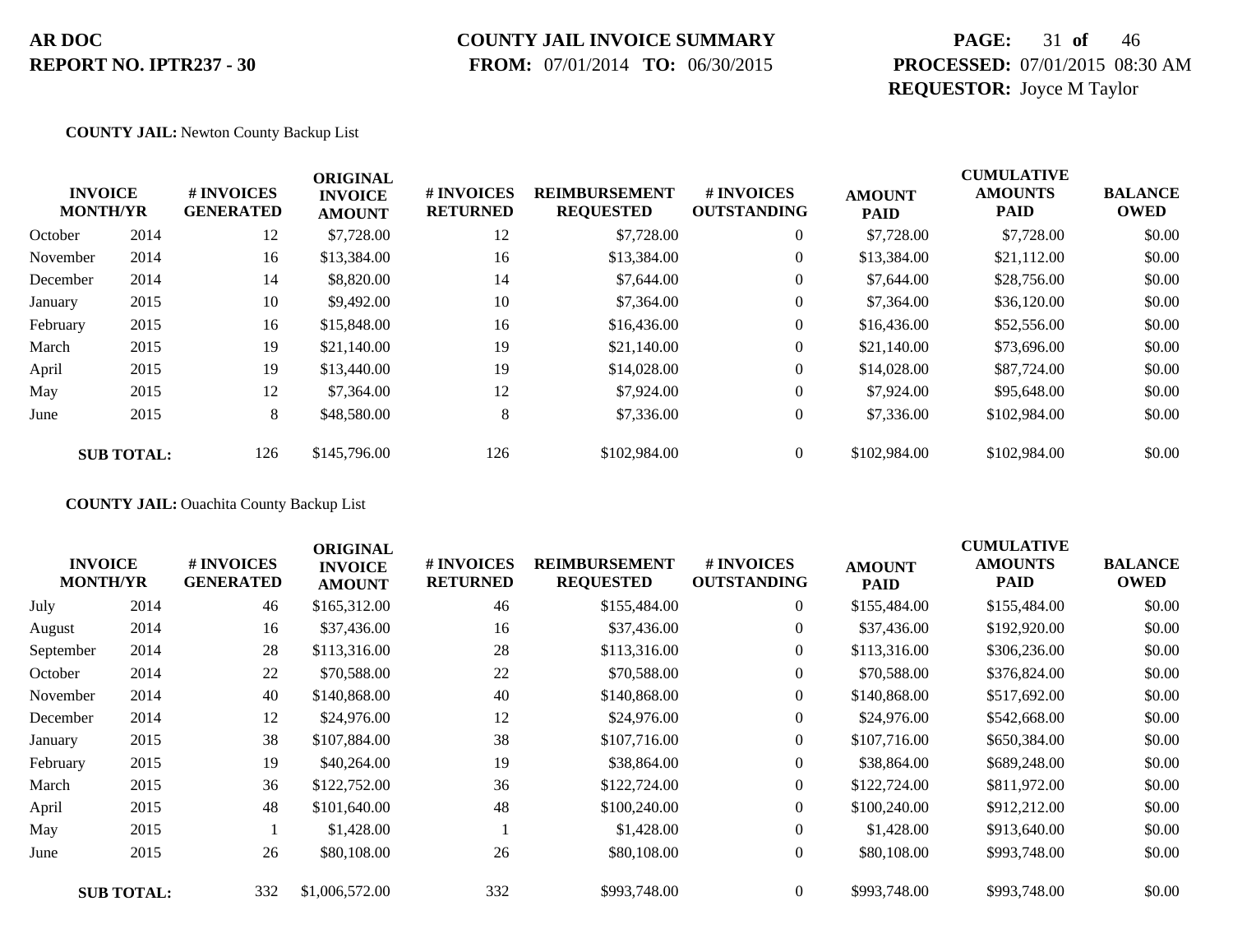#### **COUNTY JAIL INVOICE SUMMARY FROM:** 07/01/2014 **TO:** 06/30/2015

### **PAGE:** 32 **of** 46 **PROCESSED:** 07/01/2015 08:30 AM **REQUESTOR:** Joyce M Taylor

#### **COUNTY JAIL:** Ouachita River Correctional Unit Hospital

|      | <b>INVOICE</b><br><b>MONTH/YR</b> | # INVOICES<br><b>GENERATED</b> | ORIGINAL<br><b>INVOICE</b><br><b>AMOUNT</b> | <b># INVOICES</b><br><b>RETURNED</b> | <b>REIMBURSEMENT</b><br><b>REOUESTED</b> | # INVOICES<br><b>OUTSTANDING</b> | <b>AMOUNT</b><br><b>PAID</b> | <b>CUMULATIVE</b><br><b>AMOUNTS</b><br><b>PAID</b> | <b>BALANCE</b><br><b>OWED</b> |
|------|-----------------------------------|--------------------------------|---------------------------------------------|--------------------------------------|------------------------------------------|----------------------------------|------------------------------|----------------------------------------------------|-------------------------------|
| July | 2014                              |                                | \$140.00                                    |                                      | \$0.00                                   |                                  | \$0.00                       | \$0.00                                             | \$0.00                        |
|      | <b>SUB TOTAL:</b>                 |                                | \$140.00                                    |                                      | \$0.00                                   |                                  | \$0.00                       | \$0.00                                             | \$0.00                        |

**COUNTY JAIL:** Perry County Backup List

| <b>INVOICE</b><br><b>MONTH/YR</b> |                   | # INVOICES<br><b>GENERATED</b> | <b>ORIGINAL</b><br><b>INVOICE</b><br><b>AMOUNT</b> | # INVOICES<br><b>RETURNED</b> | <b>REIMBURSEMENT</b><br><b>REQUESTED</b> | <b>#INVOICES</b><br><b>OUTSTANDING</b> | <b>AMOUNT</b><br><b>PAID</b> | <b>CUMULATIVE</b><br><b>AMOUNTS</b><br><b>PAID</b> | <b>BALANCE</b><br><b>OWED</b> |
|-----------------------------------|-------------------|--------------------------------|----------------------------------------------------|-------------------------------|------------------------------------------|----------------------------------------|------------------------------|----------------------------------------------------|-------------------------------|
| July                              | 2014              |                                | \$17,444.00                                        |                               | \$17,444.00                              | $\overline{0}$                         | \$17,444.00                  | \$17,444.00                                        | \$0.00                        |
| August                            | 2014              |                                | \$2,212.00                                         |                               | \$2,212.00                               | $\boldsymbol{0}$                       | \$2,212.00                   | \$19,656.00                                        | \$0.00                        |
| September                         | 2014              |                                | \$7,812.00                                         |                               | \$7,812.00                               | $\theta$                               | \$7,812.00                   | \$27,468.00                                        | \$0.00                        |
| October                           | 2014              | 6                              | \$17,780.00                                        | 6                             | \$17,780.00                              | 0                                      | \$17,780.00                  | \$45,248.00                                        | \$0.00                        |
| December                          | 2014              | ◠                              | \$8,036.00                                         |                               | \$6,888.00                               | $\boldsymbol{0}$                       | \$6,888.00                   | \$52,136.00                                        | \$0.00                        |
| February                          | 2015              | 4                              | \$10,668.00                                        | 4                             | \$10,108.00                              | $\theta$                               | \$10,108.00                  | \$62,244.00                                        | \$0.00                        |
| May                               | 2015              | 3                              | \$11,564.00                                        | 3                             | \$11,424.00                              | $\overline{0}$                         | \$11,424.00                  | \$73,668.00                                        | \$0.00                        |
|                                   | <b>SUB TOTAL:</b> | 28                             | \$75,516.00                                        | 28                            | \$73,668.00                              | $\theta$                               | \$73,668.00                  | \$73,668.00                                        | \$0.00                        |

**COUNTY JAIL:** Phillips County Backup List

|         | <b>INVOICE</b><br><b>MONTH/YR</b> | # INVOICES<br><b>GENERATED</b> | ORIGINAL<br><b>INVOICE</b><br><b>AMOUNT</b> | # INVOICES<br><b>RETURNED</b> | <b>REIMBURSEMENT</b><br><b>REQUESTED</b> | # INVOICES<br><b>OUTSTANDING</b> | <b>AMOUNT</b><br><b>PAID</b> | <b>CUMULATIVE</b><br><b>AMOUNTS</b><br><b>PAID</b> | <b>BALANCE</b><br><b>OWED</b> |
|---------|-----------------------------------|--------------------------------|---------------------------------------------|-------------------------------|------------------------------------------|----------------------------------|------------------------------|----------------------------------------------------|-------------------------------|
| July    | 2014                              |                                | \$252.00                                    |                               | \$252.00                                 |                                  | \$252.00                     | \$252.00                                           | \$0.00                        |
| October | 2014                              |                                | \$1,820.00                                  |                               | \$1,820.00                               |                                  | \$1,820.00                   | \$2,072.00                                         | \$0.00                        |
| January | 2015                              |                                | \$5,040.00                                  |                               | \$5,040.00                               |                                  | \$5,040.00                   | \$7,112.00                                         | \$0.00                        |
| March   | 2015                              |                                | \$3,416.00                                  |                               | \$3,416.00                               |                                  | \$3,416.00                   | \$10,528.00                                        | \$0.00                        |
| May     | 2015                              |                                | \$2,436.00                                  |                               | \$2,436.00                               |                                  | \$2,436.00                   | \$12,964.00                                        | \$0.00                        |
| June    | 2015                              |                                | \$896.00                                    |                               | \$896.00                                 |                                  | \$896.00                     | \$13,860.00                                        | \$0.00                        |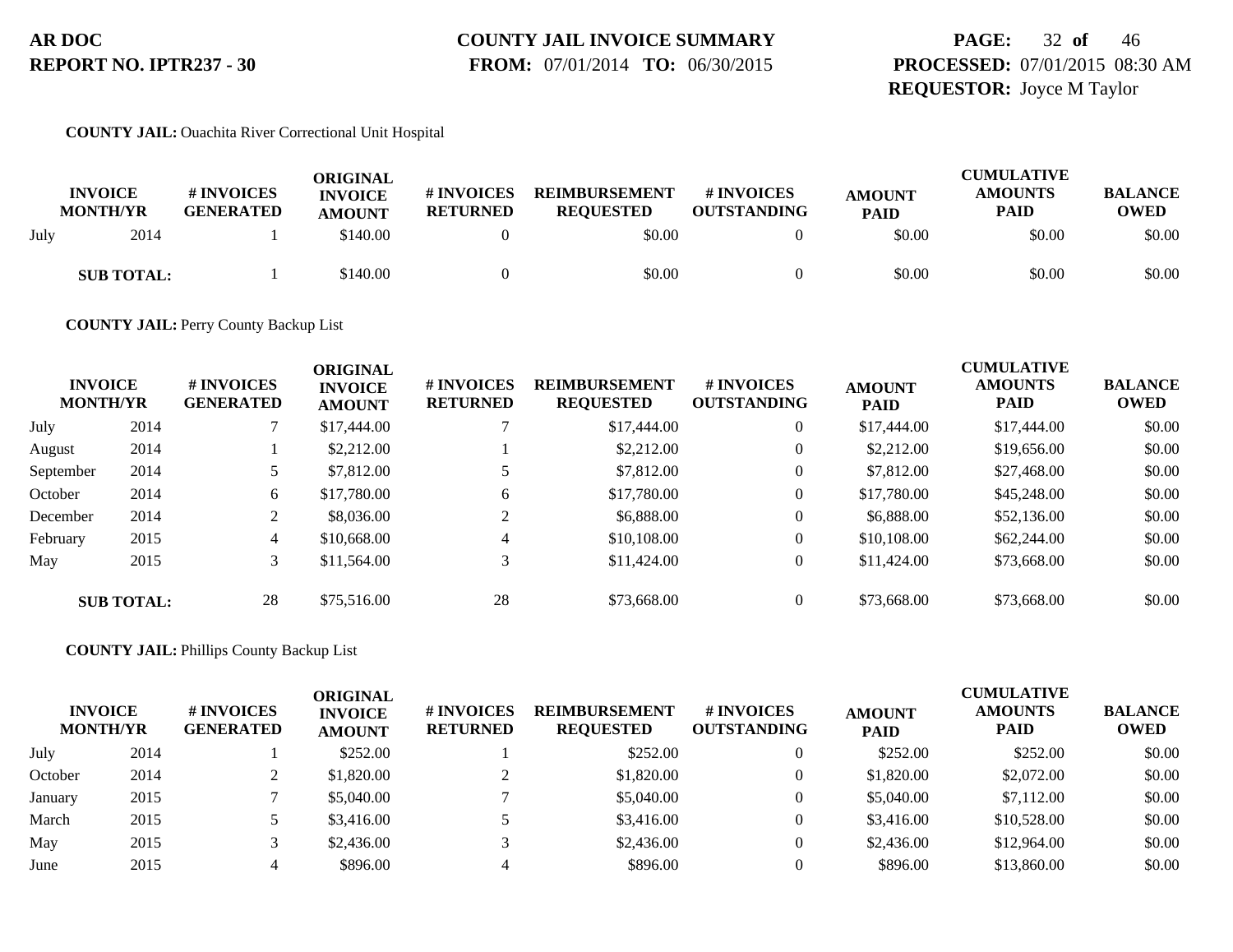#### **COUNTY JAIL INVOICE SUMMARY FROM:** 07/01/2014 **TO:** 06/30/2015

### **PAGE:** 33 **of** 46 **PROCESSED:** 07/01/2015 08:30 AM **REQUESTOR:** Joyce M Taylor

**COUNTY JAIL:** Phillips County Backup List

| <b>INVOICE</b><br><b>MONTH/YR</b> | # INVOICES<br><b>GENERATED</b> | ORIGINAL<br><b>INVOICE</b><br><b>AMOUNT</b> | # INVOICES<br><b>RETURNED</b> | <b>REIMBURSEMENT</b><br><b>REQUESTED</b> | # INVOICES<br><b>OUTSTANDING</b> | <b>AMOUNT</b><br><b>PAID</b> | <b>CUMULATIVE</b><br><b>AMOUNTS</b><br>PAID | <b>BALANCE</b><br>OWED |
|-----------------------------------|--------------------------------|---------------------------------------------|-------------------------------|------------------------------------------|----------------------------------|------------------------------|---------------------------------------------|------------------------|
| <b>SUB TOTAL:</b>                 | 22                             | \$13,860.00                                 | $\gamma\gamma$<br>∠∠          | \$13,860.00                              |                                  | \$13,860.00                  | \$13,860.00                                 | \$0.00                 |

**COUNTY JAIL:** Pike County Backup List

| <b>INVOICE</b><br><b>MONTH/YR</b> |                   | # INVOICES<br><b>GENERATED</b> | <b>ORIGINAL</b><br><b>INVOICE</b><br><b>AMOUNT</b> | # INVOICES<br><b>RETURNED</b> | <b>REIMBURSEMENT</b><br><b>REQUESTED</b> | # INVOICES<br><b>OUTSTANDING</b> | <b>AMOUNT</b><br><b>PAID</b> | <b>CUMULATIVE</b><br><b>AMOUNTS</b><br>PAID | <b>BALANCE</b><br><b>OWED</b> |
|-----------------------------------|-------------------|--------------------------------|----------------------------------------------------|-------------------------------|------------------------------------------|----------------------------------|------------------------------|---------------------------------------------|-------------------------------|
| July                              | 2014              | 3                              | \$5,068.00                                         | 3                             | \$5,068.00                               | $\overline{0}$                   | \$5,068.00                   | \$5,068.00                                  | \$0.00                        |
| August                            | 2014              | 3                              | \$6,300.00                                         | 3                             | \$6,300.00                               | 0                                | \$6,300.00                   | \$11,368.00                                 | \$0.00                        |
| September                         | 2014              | 12                             | \$34,664.00                                        | 12                            | \$32,648.00                              | $\overline{0}$                   | \$32,648.00                  | \$44,016.00                                 | \$0.00                        |
| October                           | 2014              | 12                             | \$33,124.00                                        | 12                            | \$30,436.00                              | $\overline{0}$                   | \$30,436.00                  | \$74,452.00                                 | \$0.00                        |
| November                          | 2014              | 5                              | \$13,384.00                                        | 5                             | \$13,384.00                              | 0                                | \$13,384.00                  | \$87,836.00                                 | \$0.00                        |
| December                          | 2014              | 5                              | \$13,972.00                                        | 5                             | \$13,972.00                              | $\overline{0}$                   | \$13,972.00                  | \$101,808.00                                | \$0.00                        |
| January                           | 2015              | 16                             | \$39,032.00                                        | 16                            | \$36,960.00                              | $\overline{0}$                   | \$36,960.00                  | \$138,768.00                                | \$0.00                        |
| February                          | 2015              |                                | \$5,516.00                                         |                               | \$5,516.00                               | $\overline{0}$                   | \$5,516.00                   | \$144,284.00                                | \$0.00                        |
| March                             | 2015              | 10                             | \$14,252.00                                        | 10                            | \$13,972.00                              | $\overline{0}$                   | \$13,972.00                  | \$158,256.00                                | \$0.00                        |
| April                             | 2015              | 12                             | \$10,892.00                                        | 12                            | \$10,864.00                              | $\overline{0}$                   | \$10,864.00                  | \$169,120.00                                | \$0.00                        |
| May                               | 2015              | 15                             | \$17,248.00                                        | 15                            | \$16,968.00                              | $\overline{0}$                   | \$16,968.00                  | \$186,088.00                                | \$0.00                        |
| June                              | 2015              | $\tau$                         | \$5,544.00                                         |                               | \$5,544.00                               | $\overline{0}$                   | \$5,544.00                   | \$191,632.00                                | \$0.00                        |
|                                   | <b>SUB TOTAL:</b> | 101                            | \$198,996.00                                       | 101                           | \$191,632.00                             | $\overline{0}$                   | \$191,632.00                 | \$191,632.00                                | \$0.00                        |

**COUNTY JAIL:** Poinsett County Backup List

| <b>INVOICE</b><br><b>MONTH/YR</b> |      | # INVOICES<br><b>GENERATED</b> | ORIGINAL<br><b>INVOICE</b><br><b>AMOUNT</b> | # INVOICES<br><b>RETURNED</b> | <b>REIMBURSEMENT</b><br><b>REQUESTED</b> | # INVOICES<br><b>OUTSTANDING</b> | <b>AMOUNT</b><br><b>PAID</b> | <b>CUMULATIVE</b><br><b>AMOUNTS</b><br><b>PAID</b> | <b>BALANCE</b><br><b>OWED</b> |
|-----------------------------------|------|--------------------------------|---------------------------------------------|-------------------------------|------------------------------------------|----------------------------------|------------------------------|----------------------------------------------------|-------------------------------|
| July                              | 2014 |                                | \$35,896.00                                 |                               | \$35,896.00                              |                                  | \$35,896.00                  | \$35,896.00                                        | \$0.00                        |
| August                            | 2014 |                                | \$1,316.00                                  |                               | \$1,316.00                               |                                  | \$1,316.00                   | \$37,212.00                                        | \$0.00                        |
| September                         | 2014 |                                | \$15,960.00                                 |                               | \$15,960.00                              |                                  | \$15,960.00                  | \$53,172.00                                        | \$0.00                        |
| October                           | 2014 | 10                             | \$11,396.00                                 | 10                            | \$8,428.00                               |                                  | \$8,428.00                   | \$61,600.00                                        | \$0.00                        |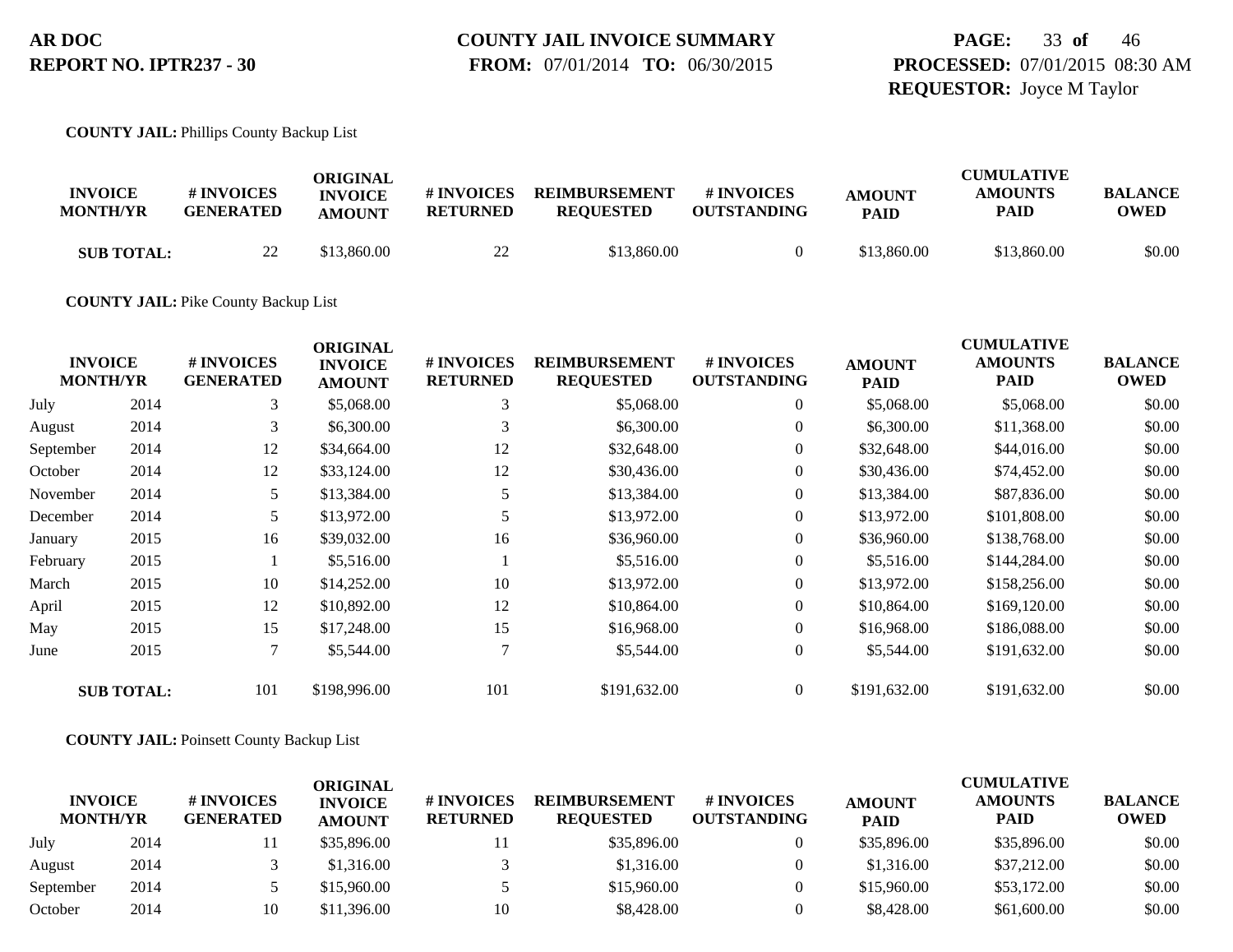# **COUNTY JAIL INVOICE SUMMARY**

 **FROM:** 07/01/2014 **TO:** 06/30/2015

### **PAGE:** 34 **of** 46 **PROCESSED:** 07/01/2015 08:30 AM **REQUESTOR:** Joyce M Taylor

#### **COUNTY JAIL:** Poinsett County Backup List

| <b>INVOICE</b><br><b>MONTH/YR</b> |                   | # INVOICES<br><b>GENERATED</b> | <b>ORIGINAL</b><br><b>INVOICE</b><br><b>AMOUNT</b> | # INVOICES<br><b>RETURNED</b> | <b>REIMBURSEMENT</b><br><b>REQUESTED</b> | # INVOICES<br><b>OUTSTANDING</b> | <b>AMOUNT</b><br><b>PAID</b> | <b>CUMULATIVE</b><br><b>AMOUNTS</b><br><b>PAID</b> | <b>BALANCE</b><br><b>OWED</b> |
|-----------------------------------|-------------------|--------------------------------|----------------------------------------------------|-------------------------------|------------------------------------------|----------------------------------|------------------------------|----------------------------------------------------|-------------------------------|
| November                          | 2014              | 9                              | \$4,872.00                                         | 9                             | \$4,872.00                               | $\theta$                         | \$4,872.00                   | \$66,472.00                                        | \$0.00                        |
| December                          | 2014              | 3                              | \$1,512.00                                         |                               | \$1,512.00                               | $\boldsymbol{0}$                 | \$1,512.00                   | \$67,984.00                                        | \$0.00                        |
| January                           | 2015              |                                | \$2,744.00                                         |                               | \$2,716.00                               | 0                                | \$2,716.00                   | \$70,700.00                                        | \$0.00                        |
| February                          | 2015              | 4                              | \$3,304.00                                         | 4                             | \$3,248.00                               | 0                                | \$3,248.00                   | \$73,948.00                                        | \$0.00                        |
| March                             | 2015              | 8                              | \$11,508.00                                        | 8                             | \$11,480.00                              | 0                                | \$11,480.00                  | \$85,428.00                                        | \$0.00                        |
| April                             | 2015              |                                | \$4,732.00                                         |                               | \$4,592.00                               | 0                                | \$4,592.00                   | \$90,020.00                                        | \$0.00                        |
| May                               | 2015              | 8                              | \$7,728.00                                         | 8                             | \$7,728.00                               | 0                                | \$7,728.00                   | \$97,748.00                                        | \$0.00                        |
| June                              | 2015              | 2                              | \$2,296.00                                         | $\gamma$                      | \$560.00                                 | $\theta$                         | \$560.00                     | \$98,308,00                                        | \$0.00                        |
|                                   | <b>SUB TOTAL:</b> | 73                             | \$103,264.00                                       | 73                            | \$98,308.00                              |                                  | \$98,308,00                  | \$98,308,00                                        | \$0.00                        |

#### **COUNTY JAIL:** Polk County Backup List

| <b>INVOICE</b><br><b>MONTH/YR</b> |                   | <b>#INVOICES</b><br><b>GENERATED</b> | <b>ORIGINAL</b><br><b>INVOICE</b><br><b>AMOUNT</b> | <b># INVOICES</b><br><b>RETURNED</b> | <b>REIMBURSEMENT</b><br><b>REQUESTED</b> | <b># INVOICES</b><br><b>OUTSTANDING</b> | <b>AMOUNT</b><br><b>PAID</b> | <b>CUMULATIVE</b><br><b>AMOUNTS</b><br>PAID | <b>BALANCE</b><br><b>OWED</b> |
|-----------------------------------|-------------------|--------------------------------------|----------------------------------------------------|--------------------------------------|------------------------------------------|-----------------------------------------|------------------------------|---------------------------------------------|-------------------------------|
| July                              | 2014              | 12                                   | \$21,336.00                                        | 12                                   | \$13,972.00                              | $\overline{0}$                          | \$13,972.00                  | \$13,972.00                                 | \$0.00                        |
| September                         | 2014              |                                      | \$11,956.00                                        |                                      | \$11,844.00                              | $\mathbf{0}$                            | \$11,844.00                  | \$25,816.00                                 | \$0.00                        |
| October                           | 2014              | 11                                   | \$17,640.00                                        | 11                                   | \$11,508.00                              | $\overline{0}$                          | \$11,508.00                  | \$37,324.00                                 | \$0.00                        |
| December                          | 2014              | 5.                                   | \$13,608.00                                        |                                      | \$10,332.00                              | $\overline{0}$                          | \$10,332.00                  | \$47,656.00                                 | \$0.00                        |
| February                          | 2015              | 8                                    | \$16,100.00                                        | 8                                    | \$15,904.00                              | $\mathbf{0}$                            | \$15,904.00                  | \$63,560.00                                 | \$0.00                        |
| April                             | 2015              | 11                                   | \$17,584.00                                        | 11                                   | \$17,024.00                              | $\overline{0}$                          | \$17,024.00                  | \$80,584.00                                 | \$0.00                        |
| May                               | 2015              | 4                                    | \$5,432.00                                         | 4                                    | \$5,292.00                               | $\overline{0}$                          | \$5,292.00                   | \$85,876.00                                 | \$0.00                        |
|                                   | <b>SUB TOTAL:</b> | 58                                   | \$103,656.00                                       | 58                                   | \$85,876.00                              |                                         | \$85,876.00                  | \$85,876.00                                 | \$0.00                        |

#### **COUNTY JAIL:** Pope County Backup List

|      | <b>INVOICE</b><br><b>MONTH/YR</b> | # INVOICES<br><b>GENERATED</b> | ORIGINAL<br><b>INVOICE</b><br><b>AMOUNT</b> | # INVOICES<br><b>RETURNED</b> | <b>REIMBURSEMENT</b><br><b>REOUESTED</b> | <b>#INVOICES</b><br><b>OUTSTANDING</b> | <b>AMOUNT</b><br><b>PAID</b> | <b>CUMULATIVE</b><br><b>AMOUNTS</b><br>PAID | <b>BALANCE</b><br>OWED |
|------|-----------------------------------|--------------------------------|---------------------------------------------|-------------------------------|------------------------------------------|----------------------------------------|------------------------------|---------------------------------------------|------------------------|
| July | 2014                              |                                | \$101,836,00                                |                               | \$101,836.00                             |                                        | \$101,836.00                 | \$101,836,00                                | \$0.00                 |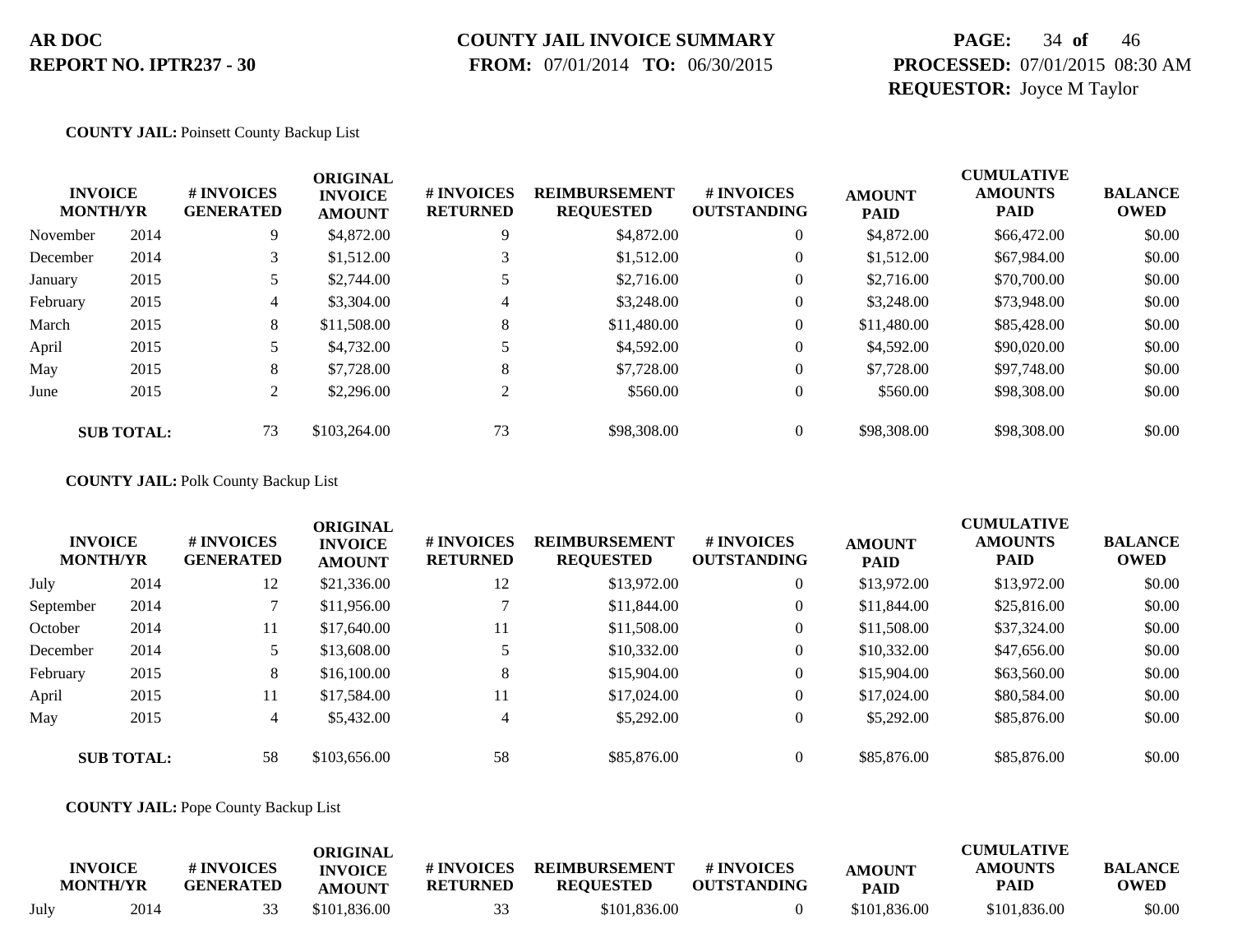#### **COUNTY JAIL INVOICE SUMMARY**

 **FROM:** 07/01/2014 **TO:** 06/30/2015

### **PAGE:** 35 **of** 46 **PROCESSED:** 07/01/2015 08:30 AM **REQUESTOR:** Joyce M Taylor

#### **COUNTY JAIL:** Pope County Backup List

|           |                                   |                                | <b>ORIGINAL</b>                 |                               |                                          |                                  |                              | <b>CUMULATIVE</b>             |                               |
|-----------|-----------------------------------|--------------------------------|---------------------------------|-------------------------------|------------------------------------------|----------------------------------|------------------------------|-------------------------------|-------------------------------|
|           | <b>INVOICE</b><br><b>MONTH/YR</b> | # INVOICES<br><b>GENERATED</b> | <b>INVOICE</b><br><b>AMOUNT</b> | # INVOICES<br><b>RETURNED</b> | <b>REIMBURSEMENT</b><br><b>REQUESTED</b> | # INVOICES<br><b>OUTSTANDING</b> | <b>AMOUNT</b><br><b>PAID</b> | <b>AMOUNTS</b><br><b>PAID</b> | <b>BALANCE</b><br><b>OWED</b> |
| August    | 2014                              | 18                             | \$28,924.00                     | 18                            | \$28,924.00                              | $\overline{0}$                   | \$28,924.00                  | \$130,760.00                  | \$0.00                        |
| September | 2014                              | 10                             | \$33,348.00                     | 10                            | \$32,676.00                              | $\boldsymbol{0}$                 | \$32,676.00                  | \$163,436.00                  | \$0.00                        |
| October   | 2014                              | 20                             | \$70,840.00                     | 20                            | \$70,840.00                              | $\overline{0}$                   | \$70,840.00                  | \$234,276.00                  | \$0.00                        |
| November  | 2014                              | 22                             | \$57,120.00                     | 22                            | \$57,120.00                              | $\boldsymbol{0}$                 | \$57,120.00                  | \$291,396.00                  | \$0.00                        |
| December  | 2014                              | 15                             | \$33,600.00                     | 15                            | \$33,600.00                              | $\overline{0}$                   | \$33,600.00                  | \$324,996.00                  | \$0.00                        |
| January   | 2015                              | 13                             | \$36,344.00                     | 13                            | \$36,344.00                              | $\mathbf{0}$                     | \$36,344.00                  | \$361,340.00                  | \$0.00                        |
| February  | 2015                              | 16                             | \$38,220.00                     | 16                            | \$38,108.00                              | $\overline{0}$                   | \$38,108.00                  | \$399,448.00                  | \$0.00                        |
| March     | 2015                              | 27                             | \$84,896.00                     | 27                            | \$82,796.00                              | $\overline{0}$                   | \$82,796.00                  | \$482,244.00                  | \$0.00                        |
| April     | 2015                              | 22                             | \$65,464.00                     | 22                            | \$60,340.00                              | $\overline{0}$                   | \$60,340.00                  | \$542,584.00                  | \$0.00                        |
| May       | 2015                              | 11                             | \$15,652.00                     | 11                            | \$14,924.00                              | $\overline{0}$                   | \$14,924.00                  | \$557,508.00                  | \$0.00                        |
| June      | 2015                              | 23                             | \$64,036.00                     | 23                            | \$63,672.00                              | $\overline{0}$                   | \$63,672.00                  | \$621,180.00                  | \$0.00                        |
|           | <b>SUB TOTAL:</b>                 | 230                            | \$630,280.00                    | 230                           | \$621,180.00                             | $\theta$                         | \$621,180.00                 | \$621,180.00                  | \$0.00                        |

**COUNTY JAIL:** Prairie County Backup List

|          | <b>INVOICE</b><br><b>MONTH/YR</b> | # INVOICES<br><b>GENERATED</b> | <b>ORIGINAL</b><br><b>INVOICE</b><br><b>AMOUNT</b> | # INVOICES<br><b>RETURNED</b> | <b>REIMBURSEMENT</b><br><b>REQUESTED</b> | # INVOICES<br><b>OUTSTANDING</b> | <b>AMOUNT</b><br><b>PAID</b> | <b>CUMULATIVE</b><br><b>AMOUNTS</b><br><b>PAID</b> | <b>BALANCE</b><br><b>OWED</b> |
|----------|-----------------------------------|--------------------------------|----------------------------------------------------|-------------------------------|------------------------------------------|----------------------------------|------------------------------|----------------------------------------------------|-------------------------------|
| August   | 2014                              | 11                             | \$14,728.00                                        | 11                            | \$13,384.00                              | $\overline{0}$                   | \$13,384.00                  | \$13,384.00                                        | \$0.00                        |
| October  | 2014                              |                                | \$6,356.00                                         |                               | \$3,136.00                               | $\overline{0}$                   | \$3,136.00                   | \$16,520.00                                        | \$0.00                        |
| December | 2014                              | 6                              | \$2,268.00                                         | 6                             | \$2,268.00                               | $\overline{0}$                   | \$2,268.00                   | \$18,788.00                                        | \$0.00                        |
| January  | 2015                              | 3                              | \$3,976.00                                         | 3                             | \$3,976.00                               | $\overline{0}$                   | \$3,976.00                   | \$22,764.00                                        | \$0.00                        |
| March    | 2015                              | 4                              | \$9,464.00                                         | $\overline{4}$                | \$4,760.00                               | $\overline{0}$                   | \$4,760.00                   | \$27,524.00                                        | \$0.00                        |
| April    | 2015                              | 2                              | \$1,372.00                                         | $\mathfrak{D}$                | \$1,288.00                               | $\overline{0}$                   | \$1,288.00                   | \$28,812.00                                        | \$0.00                        |
| May      | 2015                              | 2                              | \$112.00                                           | $\overline{2}$                | \$112.00                                 | $\overline{0}$                   | \$112.00                     | \$28,924.00                                        | \$0.00                        |
| June     | 2015                              | 3                              | \$560.00                                           | 3                             | \$560.00                                 | $\overline{0}$                   | \$560.00                     | \$29,484.00                                        | \$0.00                        |
|          | <b>SUB TOTAL:</b>                 | 38                             | \$38,836.00                                        | 38                            | \$29,484.00                              | $\overline{0}$                   | \$29,484.00                  | \$29,484.00                                        | \$0.00                        |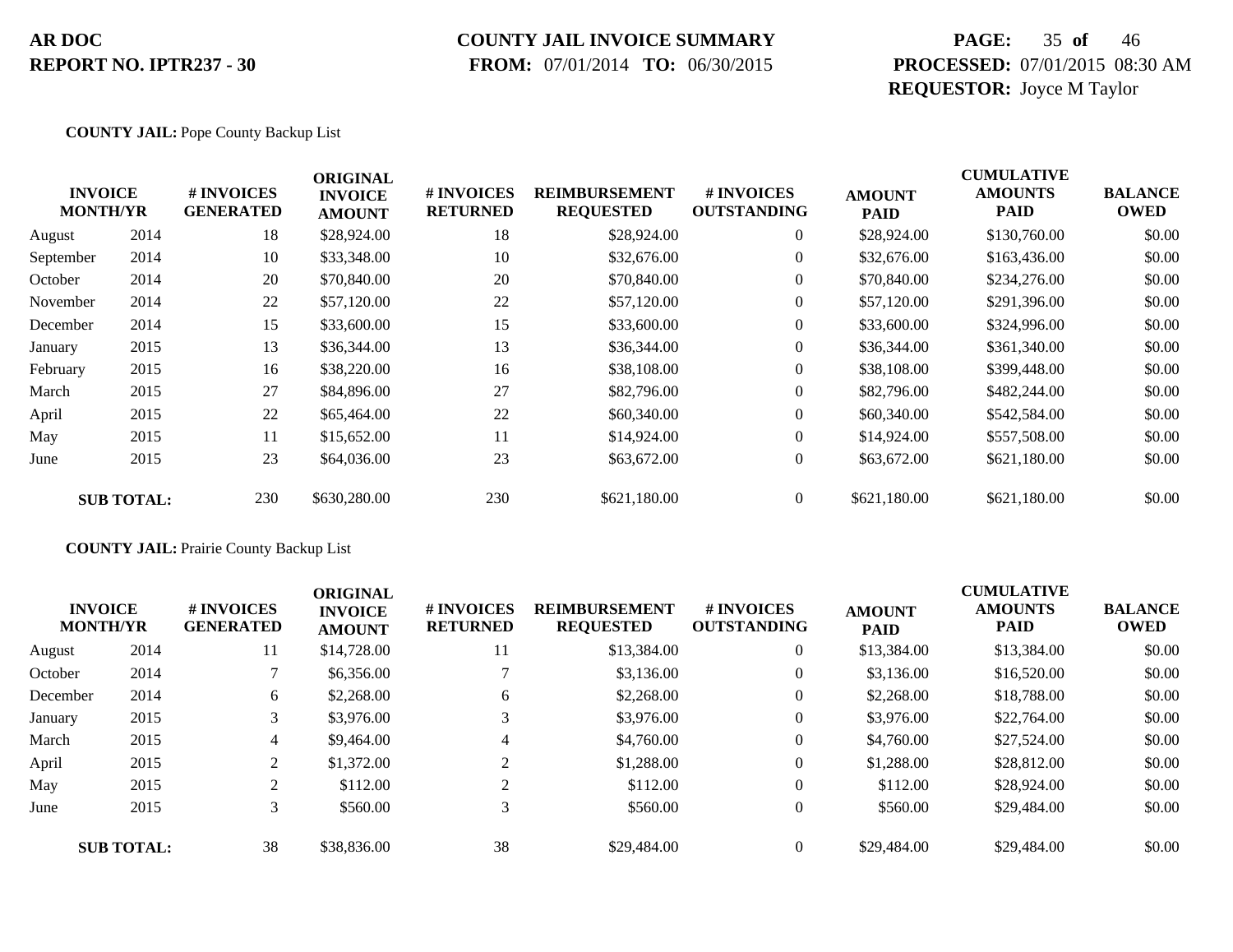# **COUNTY JAIL INVOICE SUMMARY**

 **FROM:** 07/01/2014 **TO:** 06/30/2015

### **PAGE:** 36 **of** 46 **PROCESSED:** 07/01/2015 08:30 AM **REQUESTOR:** Joyce M Taylor

#### **COUNTY JAIL:** Pulaski County Backup List

|           |                                   |                                | <b>ORIGINAL</b>                 |                               |                                          |                                  | <b>CUMULATIVE</b>            |                               |                               |  |
|-----------|-----------------------------------|--------------------------------|---------------------------------|-------------------------------|------------------------------------------|----------------------------------|------------------------------|-------------------------------|-------------------------------|--|
|           | <b>INVOICE</b><br><b>MONTH/YR</b> | # INVOICES<br><b>GENERATED</b> | <b>INVOICE</b><br><b>AMOUNT</b> | # INVOICES<br><b>RETURNED</b> | <b>REIMBURSEMENT</b><br><b>REQUESTED</b> | # INVOICES<br><b>OUTSTANDING</b> | <b>AMOUNT</b><br><b>PAID</b> | <b>AMOUNTS</b><br><b>PAID</b> | <b>BALANCE</b><br><b>OWED</b> |  |
| July      | 2014                              | 135                            | \$426,608.00                    | 135                           | \$421,792.00                             | $\boldsymbol{0}$                 | \$421,792.00                 | \$421,792.00                  | \$0.00                        |  |
| August    | 2014                              | 221                            | \$547,232.00                    | 221                           | \$539,280.00                             | $\overline{0}$                   | \$539,280.00                 | \$961,072.00                  | \$0.00                        |  |
| September | 2014                              | 185                            | \$380,044.00                    | 185                           | \$367,360.00                             | $\Omega$                         | \$367,360.00                 | \$1,328,432.00                | \$0.00                        |  |
| October   | 2014                              | 99                             | \$163,576.00                    | 99                            | \$157,164.00                             | $\overline{0}$                   | \$157,164.00                 | \$1,485,596.00                | \$0.00                        |  |
| November  | 2014                              | 96                             | \$161,056.00                    | 96                            | \$159,572.00                             | $\overline{0}$                   | \$159,572.00                 | \$1,645,168.00                | \$0.00                        |  |
| December  | 2014                              | 144                            | \$242,256.00                    | 144                           | \$240,604.00                             | $\Omega$                         | \$240,604.00                 | \$1,885,772.00                | \$0.00                        |  |
| January   | 2015                              | 123                            | \$465,444.00                    | 123                           | \$465,360.00                             | $\Omega$                         | \$465,360.00                 | \$2,351,132.00                | \$0.00                        |  |
| February  | 2015                              | 126                            | \$273,028.00                    | 126                           | \$270,672.00                             | $\boldsymbol{0}$                 | \$270,672.00                 | \$2,621,804.00                | \$0.00                        |  |
| March     | 2015                              | 111                            | \$307,860.00                    | 111                           | \$307,468.00                             | $\overline{0}$                   | \$307,468.00                 | \$2,929,272.00                | \$0.00                        |  |
| April     | 2015                              | 186                            | \$385,616.00                    | 186                           | \$382,144.00                             | $\overline{0}$                   | \$382,144.00                 | \$3,311,416.00                | \$0.00                        |  |
| May       | 2015                              | 50                             | \$104,244.00                    | 50                            | \$90,636.00                              | $\overline{0}$                   | \$90,636.00                  | \$3,402,052.00                | \$0.00                        |  |
| June      | 2015                              | 106                            | \$214,592.00                    | 106                           | \$211,596.00                             | $\boldsymbol{0}$                 | \$211,596.00                 | \$3,613,648.00                | \$0.00                        |  |
|           | <b>SUB TOTAL:</b>                 | 1582                           | \$3,671,556.00                  | 1582                          | \$3,613,648.00                           | $\overline{0}$                   | \$3,613,648.00               | \$3,613,648.00                | \$0.00                        |  |

#### **COUNTY JAIL:** Randall L. Williams Cor. Facility

| <b>INVOICE</b><br><b>MONTH/YR</b> |                   | # INVOICES<br><b>GENERATED</b> | ORIGINAL<br><b>INVOICE</b><br><b>AMOUNT</b> | # INVOICES<br><b>RETURNED</b> | <b>REIMBURSEMENT</b><br><b>REOUESTED</b> | # INVOICES<br><b>OUTSTANDING</b> | <b>AMOUNT</b><br><b>PAID</b> | <b>CUMULATIVE</b><br><b>AMOUNTS</b><br>PAID | <b>BALANCE</b><br><b>OWED</b> |
|-----------------------------------|-------------------|--------------------------------|---------------------------------------------|-------------------------------|------------------------------------------|----------------------------------|------------------------------|---------------------------------------------|-------------------------------|
| September                         | 2014              |                                | \$92,288,00                                 |                               | \$0.00                                   |                                  | \$0.00                       | \$0.00                                      | \$0.00                        |
|                                   | <b>SUB TOTAL:</b> |                                | \$92,288.00                                 |                               | \$0.00                                   |                                  | \$0.00                       | \$0.00                                      | \$0.00                        |

**COUNTY JAIL:** Randolph County Backup List

|                                   |      |                                | ORIGINAL                        |                               |                                          |                                  |                              | <b>CUMULATIVE</b>             |                               |
|-----------------------------------|------|--------------------------------|---------------------------------|-------------------------------|------------------------------------------|----------------------------------|------------------------------|-------------------------------|-------------------------------|
| <b>INVOICE</b><br><b>MONTH/YR</b> |      | # INVOICES<br><b>GENERATED</b> | <b>INVOICE</b><br><b>AMOUNT</b> | # INVOICES<br><b>RETURNED</b> | <b>REIMBURSEMENT</b><br><b>REOUESTED</b> | # INVOICES<br><b>OUTSTANDING</b> | <b>AMOUNT</b><br><b>PAID</b> | <b>AMOUNTS</b><br><b>PAID</b> | <b>BALANCE</b><br><b>OWED</b> |
| July                              | 2014 |                                | \$4,564.00                      |                               | \$4,564.00                               |                                  | \$4,564.00                   | \$4,564.00                    | \$0.00                        |
| September                         | 2014 |                                | \$5,936.00                      |                               | \$5,936.00                               |                                  | \$5,936.00                   | \$10,500.00                   | \$0.00                        |
| October                           | 2014 |                                | \$4,116.00                      |                               | \$4,116.00                               |                                  | \$4,116.00                   | \$14,616.00                   | \$0.00                        |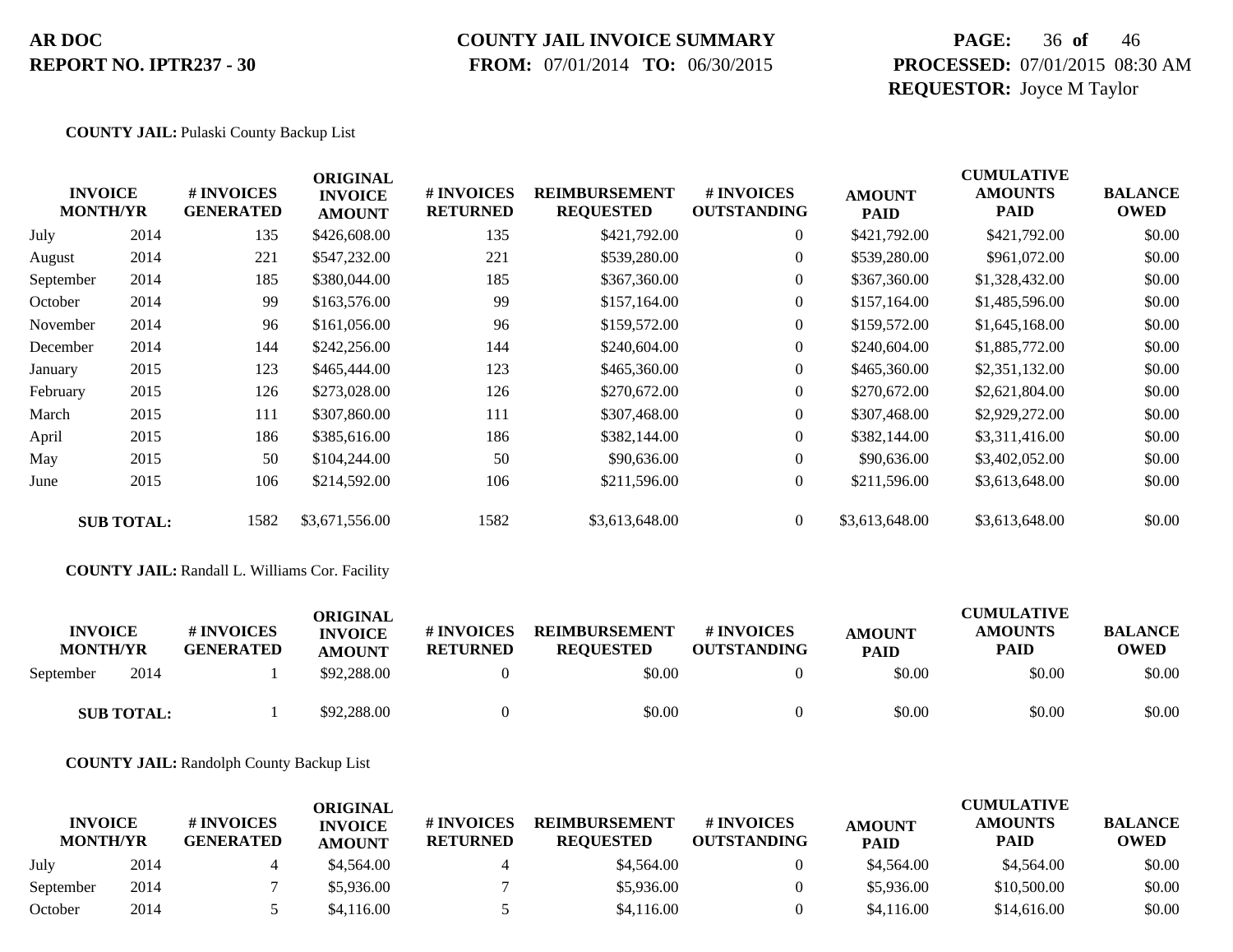# **COUNTY JAIL INVOICE SUMMARY**

 **FROM:** 07/01/2014 **TO:** 06/30/2015

### **PAGE:** 37 **of** 46 **PROCESSED:** 07/01/2015 08:30 AM **REQUESTOR:** Joyce M Taylor

#### **COUNTY JAIL:** Randolph County Backup List

| <b>INVOICE</b><br><b>MONTH/YR</b> |                   | # INVOICES<br><b>GENERATED</b> | ORIGINAL<br><b>INVOICE</b><br><b>AMOUNT</b> | <b># INVOICES</b><br><b>RETURNED</b> | <b>REIMBURSEMENT</b><br><b>REQUESTED</b> | # INVOICES<br><b>OUTSTANDING</b> | <b>AMOUNT</b><br><b>PAID</b> | <b>CUMULATIVE</b><br><b>AMOUNTS</b><br><b>PAID</b> | <b>BALANCE</b><br><b>OWED</b> |
|-----------------------------------|-------------------|--------------------------------|---------------------------------------------|--------------------------------------|------------------------------------------|----------------------------------|------------------------------|----------------------------------------------------|-------------------------------|
| November                          | 2014              | 2                              | \$1,764.00                                  | ∠                                    | \$1,764.00                               |                                  | \$1,764.00                   | \$16,380.00                                        | \$0.00                        |
| December                          | 2014              | 6                              | \$5,068.00                                  | 6                                    | \$5,068.00                               | $\boldsymbol{0}$                 | \$5,068.00                   | \$21,448.00                                        | \$0.00                        |
| January                           | 2015              | $\gamma$<br>∠                  | \$1,624.00                                  |                                      | \$1,624.00                               |                                  | \$1,624.00                   | \$23,072.00                                        | \$0.00                        |
| March                             | 2015              |                                | \$448.00                                    |                                      | \$448.00                                 | $\theta$                         | \$448.00                     | \$23,520.00                                        | \$0.00                        |
| April                             | 2015              |                                | \$1,288.00                                  |                                      | \$1,288.00                               |                                  | \$1,288.00                   | \$24,808.00                                        | \$0.00                        |
| May                               | 2015              | 3                              | \$1,680.00                                  |                                      | \$1,680.00                               | $\theta$                         | \$1,680.00                   | \$26,488.00                                        | \$0.00                        |
|                                   | <b>SUB TOTAL:</b> | 31                             | \$26,488.00                                 | 31                                   | \$26,488.00                              |                                  | \$26,488.00                  | \$26,488.00                                        | \$0.00                        |

#### **COUNTY JAIL:** Saline County Backup List

|           | <b>INVOICE</b><br><b>MONTH/YR</b> | # INVOICES<br><b>GENERATED</b> | <b>ORIGINAL</b><br><b>INVOICE</b><br><b>AMOUNT</b> | # INVOICES<br><b>RETURNED</b> | <b>REIMBURSEMENT</b><br><b>REQUESTED</b> | # INVOICES<br><b>OUTSTANDING</b> | <b>AMOUNT</b><br><b>PAID</b> | <b>CUMULATIVE</b><br><b>AMOUNTS</b><br><b>PAID</b> | <b>BALANCE</b><br><b>OWED</b> |
|-----------|-----------------------------------|--------------------------------|----------------------------------------------------|-------------------------------|------------------------------------------|----------------------------------|------------------------------|----------------------------------------------------|-------------------------------|
| July      | 2014                              | 36                             | \$140,392.00                                       | 36                            | \$128,996.00                             | $\boldsymbol{0}$                 | \$128,996.00                 | \$128,996.00                                       | \$0.00                        |
| August    | 2014                              | 15                             | \$33,292.00                                        | 15                            | \$33,264.00                              | $\overline{0}$                   | \$33,264.00                  | \$162,260.00                                       | \$0.00                        |
| September | 2014                              | 20                             | \$71,596.00                                        | 20                            | \$71,456.00                              | $\overline{0}$                   | \$71,456.00                  | \$233,716.00                                       | \$0.00                        |
| October   | 2014                              | 25                             | \$82,236.00                                        | 25                            | \$80,724.00                              | $\boldsymbol{0}$                 | \$80,724.00                  | \$314,440.00                                       | \$0.00                        |
| November  | 2014                              | 18                             | \$80,808.00                                        | 18                            | \$80,808.00                              | $\boldsymbol{0}$                 | \$80,808.00                  | \$395,248.00                                       | \$0.00                        |
| December  | 2014                              | 17                             | \$37,492.00                                        | 17                            | \$37,492.00                              | $\overline{0}$                   | \$37,492.00                  | \$432,740.00                                       | \$0.00                        |
| January   | 2015                              | 35                             | \$106,680.00                                       | 35                            | \$104,552.00                             | $\overline{0}$                   | \$104,552.00                 | \$537,292.00                                       | \$0.00                        |
| February  | 2015                              | 20                             | \$58,884.00                                        | 20                            | \$58,380.00                              | $\overline{0}$                   | \$58,380.00                  | \$595,672.00                                       | \$0.00                        |
| March     | 2015                              | 16                             | \$48,888.00                                        | 16                            | \$46,004.00                              | $\overline{0}$                   | \$46,004.00                  | \$641,676.00                                       | \$0.00                        |
| April     | 2015                              | 40                             | \$169,092.00                                       | 40                            | \$168,140.00                             | $\overline{0}$                   | \$168,140.00                 | \$809,816.00                                       | \$0.00                        |
| May       | 2015                              | 9                              | \$19,264.00                                        | 9                             | \$19,236.00                              | $\overline{0}$                   | \$19,236.00                  | \$829,052.00                                       | \$0.00                        |
| June      | 2015                              | 22                             | \$46,592.00                                        | 22                            | \$46,312.00                              | $\overline{0}$                   | \$46,312.00                  | \$875,364.00                                       | \$0.00                        |
|           | <b>SUB TOTAL:</b>                 | 273                            | \$895,216.00                                       | 273                           | \$875,364.00                             | $\overline{0}$                   | \$875,364.00                 | \$875,364.00                                       | \$0.00                        |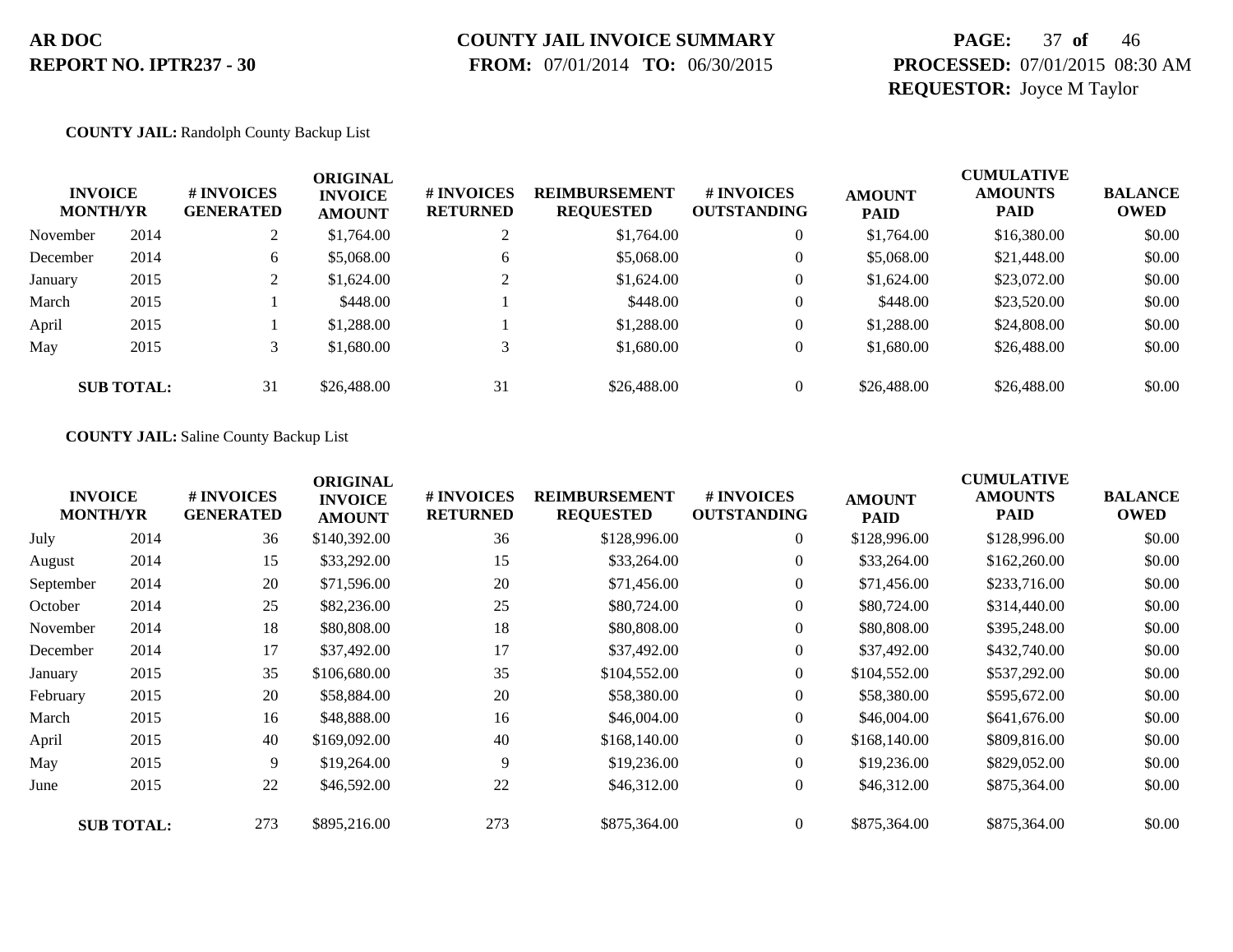#### **COUNTY JAIL INVOICE SUMMARY**

 **FROM:** 07/01/2014 **TO:** 06/30/2015

### **PAGE:** 38 **of** 46 **PROCESSED:** 07/01/2015 08:30 AM **REQUESTOR:** Joyce M Taylor

**COUNTY JAIL:** Scott County Backup List

|                                   |                   |                                | <b>ORIGINAL</b>                 |                               |                                          | <b>CUMULATIVE</b>                |                              |                               |                               |
|-----------------------------------|-------------------|--------------------------------|---------------------------------|-------------------------------|------------------------------------------|----------------------------------|------------------------------|-------------------------------|-------------------------------|
| <b>INVOICE</b><br><b>MONTH/YR</b> |                   | # INVOICES<br><b>GENERATED</b> | <b>INVOICE</b><br><b>AMOUNT</b> | # INVOICES<br><b>RETURNED</b> | <b>REIMBURSEMENT</b><br><b>REQUESTED</b> | # INVOICES<br><b>OUTSTANDING</b> | <b>AMOUNT</b><br><b>PAID</b> | <b>AMOUNTS</b><br><b>PAID</b> | <b>BALANCE</b><br><b>OWED</b> |
| July                              | 2014              |                                | \$1,008.00                      |                               | \$1,008.00                               | $\mathbf{0}$                     | \$1,008.00                   | \$1,008.00                    | \$0.00                        |
| September                         | 2014              |                                | \$5,936.00                      |                               | \$5,936.00                               | $\overline{0}$                   | \$5,936.00                   | \$6,944.00                    | \$0.00                        |
| November                          | 2014              |                                | \$196.00                        |                               | \$196.00                                 | 0                                | \$196.00                     | \$7,140.00                    | \$0.00                        |
| December                          | 2014              | 4                              | \$3,584.00                      |                               | \$3,584.00                               | $\mathbf{0}$                     | \$3,584.00                   | \$10,724.00                   | \$0.00                        |
| January                           | 2015              | 3                              | \$3,332.00                      | 3                             | \$3,332.00                               | $\overline{0}$                   | \$3,332.00                   | \$14,056.00                   | \$0.00                        |
| February                          | 2015              |                                | \$420.00                        |                               | \$28.00                                  | $\overline{0}$                   | \$28.00                      | \$14,084.00                   | \$0.00                        |
| March                             | 2015              | $\overline{c}$                 | \$756.00                        | 2                             | \$756.00                                 | $\overline{0}$                   | \$756.00                     | \$14,840.00                   | \$0.00                        |
| April                             | 2015              | 8                              | \$5,600.00                      | 8                             | \$5,180.00                               | $\overline{0}$                   | \$5,180.00                   | \$20,020.00                   | \$0.00                        |
| May                               | 2015              | 3                              | \$2,772.00                      | 3                             | \$2,744.00                               | $\mathbf{0}$                     | \$2,744.00                   | \$22,764.00                   | \$0.00                        |
| June                              | 2015              | 4                              | \$3,920.00                      | $\overline{4}$                | \$3,920.00                               | $\overline{0}$                   | \$3,920.00                   | \$26,684.00                   | \$0.00                        |
|                                   | <b>SUB TOTAL:</b> | 32                             | \$27,524.00                     | 32                            | \$26,684.00                              | 0                                | \$26,684.00                  | \$26,684.00                   | \$0.00                        |

**COUNTY JAIL:** Searcy County Backup List

| <b>INVOICE</b><br><b>MONTH/YR</b> |                   | # INVOICES<br><b>GENERATED</b> | ORIGINAL<br><b>INVOICE</b><br><b>AMOUNT</b> | # INVOICES<br><b>RETURNED</b> | <b>REIMBURSEMENT</b><br><b>REOUESTED</b> | # INVOICES<br><b>OUTSTANDING</b> | <b>AMOUNT</b><br><b>PAID</b> | <b>CUMULATIVE</b><br><b>AMOUNTS</b><br><b>PAID</b> | <b>BALANCE</b><br><b>OWED</b> |
|-----------------------------------|-------------------|--------------------------------|---------------------------------------------|-------------------------------|------------------------------------------|----------------------------------|------------------------------|----------------------------------------------------|-------------------------------|
| October                           | 2014              |                                | \$10,052.00                                 |                               | \$10,052.00                              | $\Omega$                         | \$10,052.00                  | \$10,052.00                                        | \$0.00                        |
| December                          | 2014              |                                | \$2,548.00                                  |                               | \$2,548.00                               |                                  | \$2,548.00                   | \$12,600.00                                        | \$0.00                        |
| February                          | 2015              |                                | \$4,564.00                                  |                               | \$700.00                                 |                                  | \$700.00                     | \$13,300.00                                        | \$0.00                        |
|                                   | <b>SUB TOTAL:</b> |                                | \$17,164.00                                 |                               | \$13,300.00                              |                                  | \$13,300.00                  | \$13,300.00                                        | \$0.00                        |

**COUNTY JAIL:** Sebastian County Backup List

|                                   |      |                                | ORIGINAL                        |                               |                                          |                                  |                              | <b>CUMULATIVE</b>             |                               |
|-----------------------------------|------|--------------------------------|---------------------------------|-------------------------------|------------------------------------------|----------------------------------|------------------------------|-------------------------------|-------------------------------|
| <b>INVOICE</b><br><b>MONTH/YR</b> |      | # INVOICES<br><b>GENERATED</b> | <b>INVOICE</b><br><b>AMOUNT</b> | # INVOICES<br><b>RETURNED</b> | <b>REIMBURSEMENT</b><br><b>REOUESTED</b> | # INVOICES<br><b>OUTSTANDING</b> | <b>AMOUNT</b><br><b>PAID</b> | <b>AMOUNTS</b><br><b>PAID</b> | <b>BALANCE</b><br><b>OWED</b> |
| July                              | 2014 |                                | \$129,220.00                    | 57                            | \$118,384,00                             |                                  | \$118,384.00                 | \$118,384.00                  | \$0.00                        |
| August                            | 2014 | 122                            | \$165,032.00                    | 122                           | \$165,144.00                             |                                  | \$165,144.00                 | \$283,528,00                  | \$0.00                        |
| September                         | 2014 | 32                             | \$45,612.00                     | 32                            | \$45,836.00                              |                                  | \$45,836.00                  | \$329,364.00                  | \$0.00                        |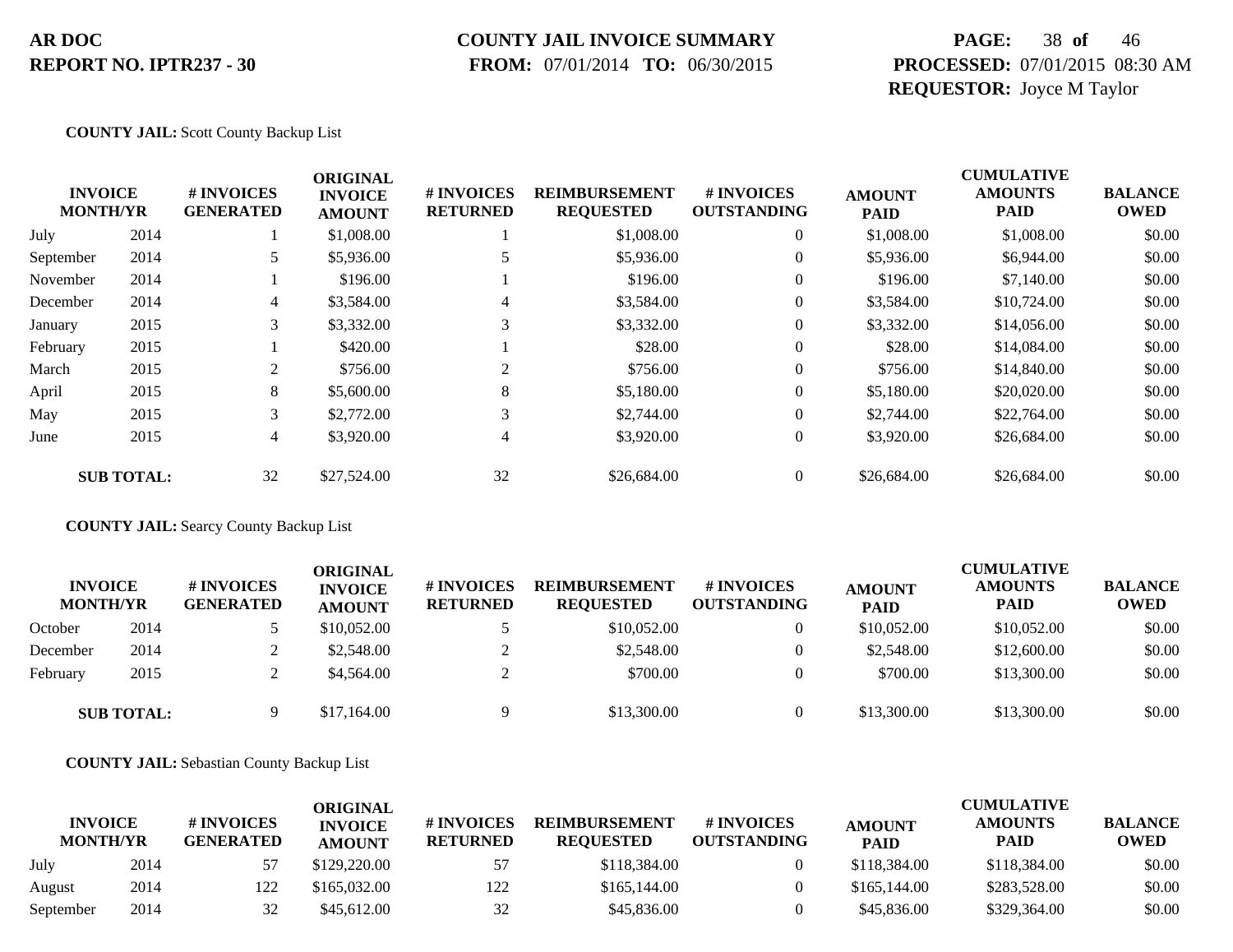# **COUNTY JAIL INVOICE SUMMARY**

 **FROM:** 07/01/2014 **TO:** 06/30/2015

### **PAGE:** 39 **of** 46 **PROCESSED:** 07/01/2015 08:30 AM **REQUESTOR:** Joyce M Taylor

#### **COUNTY JAIL:** Sebastian County Backup List

|          | <b>INVOICE</b><br><b>MONTH/YR</b> | # INVOICES<br><b>GENERATED</b> | <b>ORIGINAL</b><br><b>INVOICE</b><br><b>AMOUNT</b> | # INVOICES<br><b>RETURNED</b> | <b>REIMBURSEMENT</b><br><b>REQUESTED</b> | <b>#INVOICES</b><br><b>OUTSTANDING</b> | <b>AMOUNT</b><br><b>PAID</b> | <b>CUMULATIVE</b><br><b>AMOUNTS</b><br><b>PAID</b> | <b>BALANCE</b><br><b>OWED</b> |
|----------|-----------------------------------|--------------------------------|----------------------------------------------------|-------------------------------|------------------------------------------|----------------------------------------|------------------------------|----------------------------------------------------|-------------------------------|
| October  | 2014                              | 66                             | \$105,756.00                                       | 66                            | \$106,316.00                             | $\overline{0}$                         | \$106,316.00                 | \$435,680.00                                       | \$0.00                        |
| November | 2014                              | 60                             | \$93,100.00                                        | 60                            | \$90,916.00                              | $\overline{0}$                         | \$90,916.00                  | \$526,596.00                                       | \$0.00                        |
| December | 2014                              | 59                             | \$95,956.00                                        | 59                            | \$91,868.00                              | $\overline{0}$                         | \$91,868.00                  | \$618,464.00                                       | \$0.00                        |
| January  | 2015                              | 76                             | \$112,756.00                                       | 76                            | \$110,600.00                             | $\overline{0}$                         | \$110,600.00                 | \$729,064.00                                       | \$0.00                        |
| February | 2015                              | 51                             | \$97,916.00                                        | 51                            | \$95,452.00                              | $\overline{0}$                         | \$95,452.00                  | \$824,516.00                                       | \$0.00                        |
| March    | 2015                              | 59                             | \$89,460.00                                        | 59                            | \$88,004.00                              | $\overline{0}$                         | \$88,004.00                  | \$912,520.00                                       | \$0.00                        |
| April    | 2015                              | 91                             | \$124,852.00                                       | 90                            | \$122,500.00                             | $\Omega$                               | \$120,960.00                 | \$1,033,480.00                                     | \$0.00                        |
| May      | 2015                              | 45                             | \$70,728.00                                        | 45                            | \$67,032.00                              | $\overline{0}$                         | \$67,032.00                  | \$1,100,512.00                                     | \$0.00                        |
| June     | 2015                              | 57                             | \$86,688,00                                        | $\theta$                      | \$0.00                                   | $\overline{0}$                         | \$0.00                       | \$1,100,512.00                                     | \$0.00                        |
|          | <b>SUB TOTAL:</b>                 | 775                            | \$1,217,076.00                                     | 717                           | \$1,102,052.00                           | $\Omega$                               | \$1,100,512.00               | \$1,100,512.00                                     | \$0.00                        |

**COUNTY JAIL:** Sevier County Backup List

| <b>INVOICE</b><br># INVOICES |                   |                  | <b>ORIGINAL</b>                 |                               |                                          |                                  |                              | <b>CUMULATIVE</b>             |                               |
|------------------------------|-------------------|------------------|---------------------------------|-------------------------------|------------------------------------------|----------------------------------|------------------------------|-------------------------------|-------------------------------|
|                              | <b>MONTH/YR</b>   | <b>GENERATED</b> | <b>INVOICE</b><br><b>AMOUNT</b> | # INVOICES<br><b>RETURNED</b> | <b>REIMBURSEMENT</b><br><b>REQUESTED</b> | # INVOICES<br><b>OUTSTANDING</b> | <b>AMOUNT</b><br><b>PAID</b> | <b>AMOUNTS</b><br><b>PAID</b> | <b>BALANCE</b><br><b>OWED</b> |
| August                       | 2014              | 8                | \$10,668.00                     | 8                             | \$9,912.00                               | $\overline{0}$                   | \$9,912.00                   | \$9,912.00                    | \$0.00                        |
| September                    | 2014              |                  | \$5,796.00                      |                               | \$5,796.00                               | $\overline{0}$                   | \$5,796.00                   | \$15,708.00                   | \$0.00                        |
| October                      | 2014              | 17               | \$29,708.00                     | 17                            | \$22,652.00                              | $\theta$                         | \$22,652.00                  | \$38,360.00                   | \$0.00                        |
| November                     | 2014              |                  | \$5,544.00                      |                               | \$5,544.00                               | $\overline{0}$                   | \$5,544.00                   | \$43,904.00                   | \$0.00                        |
| January                      | 2015              | 8                | \$9,716.00                      | 8                             | \$9,296.00                               | $\mathbf{0}$                     | \$9,296.00                   | \$53,200.00                   | \$0.00                        |
| February                     | 2015              |                  | \$9,884.00                      |                               | \$9,576.00                               | $\mathbf{0}$                     | \$9,576.00                   | \$62,776.00                   | \$0.00                        |
| March                        | 2015              | 2                | \$1,148.00                      | $\sim$                        | \$1,036.00                               | $\boldsymbol{0}$                 | \$1,036.00                   | \$63,812.00                   | \$0.00                        |
| April                        | 2015              | 26               | \$32,144.00                     | 26                            | \$31,696.00                              | $\overline{0}$                   | \$31,696.00                  | \$95,508.00                   | \$0.00                        |
| May                          | 2015              | 7                | \$5,208.00                      |                               | \$5,208.00                               | $\mathbf{0}$                     | \$5,208.00                   | \$100,716.00                  | \$0.00                        |
| June                         | 2015              | 2                | \$2,072.00                      | 2                             | \$2,072.00                               | $\overline{0}$                   | \$2,072.00                   | \$102,788.00                  | \$0.00                        |
|                              | <b>SUB TOTAL:</b> | 89               | \$111,888.00                    | 89                            | \$102,788.00                             | $\Omega$                         | \$102,788.00                 | \$102,788.00                  | \$0.00                        |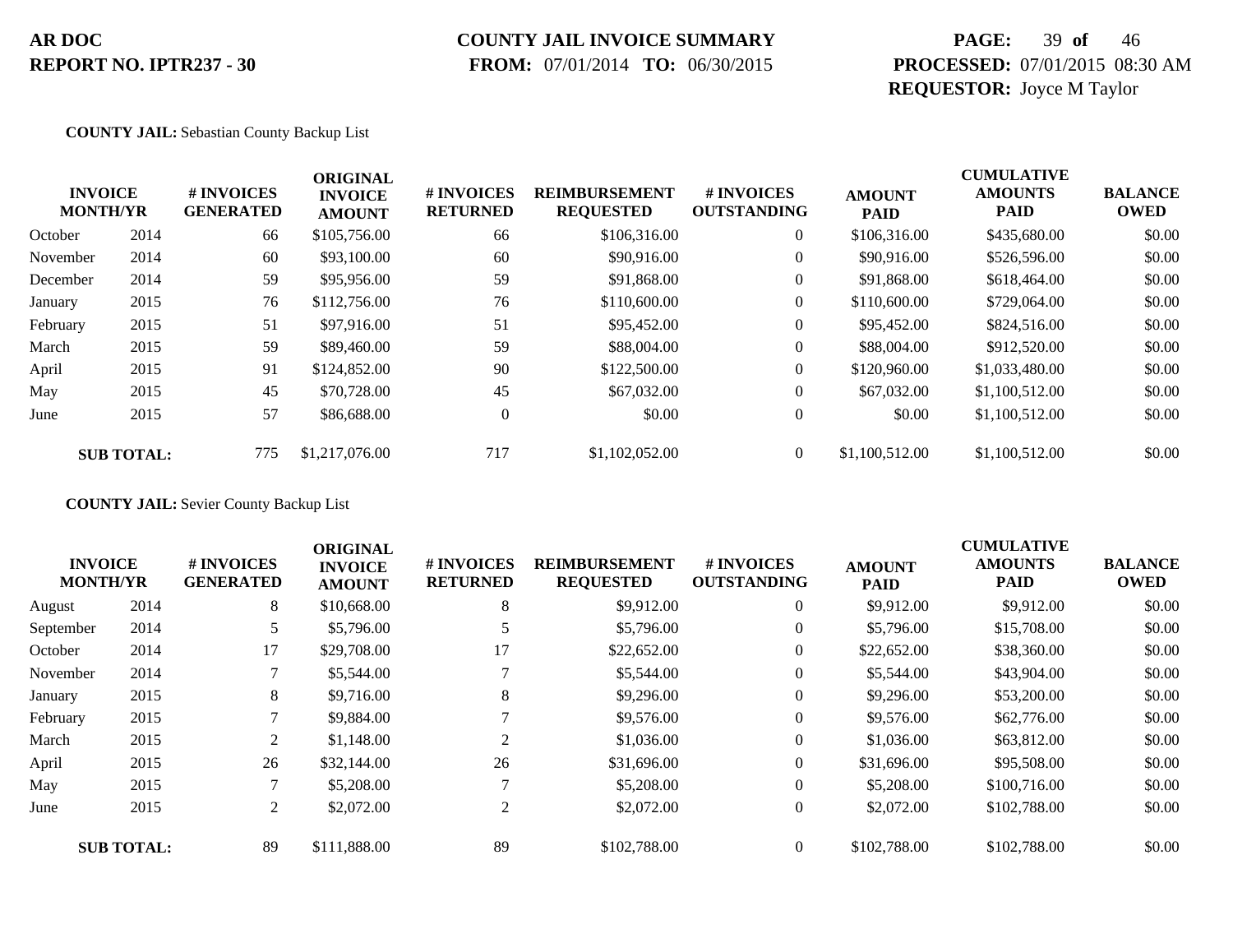### **COUNTY JAIL INVOICE SUMMARY**

 **FROM:** 07/01/2014 **TO:** 06/30/2015

### **PAGE:** 40 **of** 46 **PROCESSED:** 07/01/2015 08:30 AM **REQUESTOR:** Joyce M Taylor

**COUNTY JAIL:** Sharp County Backup List

|                                   |                   |                                | <b>ORIGINAL</b>                 |                               |                                          |                                  |                              | <b>CUMULATIVE</b>             |                               |
|-----------------------------------|-------------------|--------------------------------|---------------------------------|-------------------------------|------------------------------------------|----------------------------------|------------------------------|-------------------------------|-------------------------------|
| <b>INVOICE</b><br><b>MONTH/YR</b> |                   | # INVOICES<br><b>GENERATED</b> | <b>INVOICE</b><br><b>AMOUNT</b> | # INVOICES<br><b>RETURNED</b> | <b>REIMBURSEMENT</b><br><b>REQUESTED</b> | # INVOICES<br><b>OUTSTANDING</b> | <b>AMOUNT</b><br><b>PAID</b> | <b>AMOUNTS</b><br><b>PAID</b> | <b>BALANCE</b><br><b>OWED</b> |
| July                              | 2014              | 5                              | \$9,548.00                      |                               | \$9,548.00                               | $\overline{0}$                   | \$9,548.00                   | \$9,548.00                    | \$0.00                        |
| September                         | 2014              | 3                              | \$1,540.00                      | 3                             | \$1,540.00                               | $\overline{0}$                   | \$1,540.00                   | \$11,088.00                   | \$0.00                        |
| October                           | 2014              | 4                              | \$2,100.00                      | 4                             | \$2,100.00                               | 0                                | \$2,100.00                   | \$13,188.00                   | \$0.00                        |
| November                          | 2014              | 3                              | \$980.00                        |                               | \$980.00                                 | $\theta$                         | \$980.00                     | \$14,168.00                   | \$0.00                        |
| December                          | 2014              | 3                              | \$1,512.00                      | 3                             | \$1,512.00                               | $\overline{0}$                   | \$1,512.00                   | \$15,680.00                   | \$0.00                        |
| January                           | 2015              |                                | \$532.00                        |                               | \$532.00                                 | $\overline{0}$                   | \$532.00                     | \$16,212.00                   | \$0.00                        |
| February                          | 2015              | 6                              | \$1,260.00                      | 6                             | \$1,260.00                               | 0                                | \$1,260.00                   | \$17,472.00                   | \$0.00                        |
| April                             | 2015              | 3                              | \$2,156.00                      | 3                             | \$2,128.00                               | $\overline{0}$                   | \$2,128.00                   | \$19,600.00                   | \$0.00                        |
| May                               | 2015              |                                | \$2,044.00                      |                               | \$1,624.00                               | $\overline{0}$                   | \$1,624.00                   | \$21,224.00                   | \$0.00                        |
| June                              | 2015              | $\overline{2}$                 | \$1,176.00                      | 2                             | \$1,176.00                               | $\overline{0}$                   | \$1,176.00                   | \$22,400.00                   | \$0.00                        |
|                                   | <b>SUB TOTAL:</b> | 35                             | \$22,848.00                     | 35                            | \$22,400.00                              | 0                                | \$22,400.00                  | \$22,400.00                   | \$0.00                        |

**COUNTY JAIL:** Sheridan City Detention Center Backup

| <b>INVOICE</b><br><b>MONTH/YR</b> |                   | <b># INVOICES</b><br><b>GENERATED</b> | ORIGINAL<br><b>INVOICE</b><br><b>AMOUNT</b> | # INVOICES<br><b>RETURNED</b> | <b>REIMBURSEMENT</b><br><b>REOUESTED</b> | <b>#INVOICES</b><br><b>OUTSTANDING</b> | <b>AMOUNT</b><br><b>PAID</b> | <b>CUMULATIVE</b><br><b>AMOUNTS</b><br><b>PAID</b> | <b>BALANCE</b><br><b>OWED</b> |
|-----------------------------------|-------------------|---------------------------------------|---------------------------------------------|-------------------------------|------------------------------------------|----------------------------------------|------------------------------|----------------------------------------------------|-------------------------------|
| December                          | 2014              |                                       | \$952.00                                    |                               | \$0.00                                   |                                        | \$0.00                       | \$0.00                                             | \$0.00                        |
| April                             | 2015              |                                       | \$16,072.00                                 |                               | \$15,904.00                              | $\Omega$                               | \$15,904.00                  | \$15,904.00                                        | \$0.00                        |
|                                   | <b>SUB TOTAL:</b> |                                       | \$17,024.00                                 |                               | \$15,904.00                              | $\theta$                               | \$15,904.00                  | \$15,904.00                                        | \$0.00                        |

**COUNTY JAIL:** St Francis County Backup List

| <b>INVOICE</b><br><b>MONTH/YR</b> |      | # INVOICES<br><b>GENERATED</b> | ORIGINAL<br><b>INVOICE</b><br><b>AMOUNT</b> | <b># INVOICES</b><br><b>RETURNED</b> | <b>REIMBURSEMENT</b><br><b>REOUESTED</b> | <b>#INVOICES</b><br><b>OUTSTANDING</b> | <b>AMOUNT</b><br><b>PAID</b> | <b>CUMULATIVE</b><br><b>AMOUNTS</b><br><b>PAID</b> | <b>BALANCE</b><br><b>OWED</b> |
|-----------------------------------|------|--------------------------------|---------------------------------------------|--------------------------------------|------------------------------------------|----------------------------------------|------------------------------|----------------------------------------------------|-------------------------------|
| July                              | 2014 | h.                             | \$14,560.00                                 |                                      | \$14,560.00                              | $\theta$                               | \$14,560.00                  | \$14,560.00                                        | \$0.00                        |
| August                            | 2014 |                                | \$196.00                                    |                                      | \$196.00                                 |                                        | \$196.00                     | \$14,756.00                                        | \$0.00                        |
| September                         | 2014 | 4                              | \$12,348.00                                 |                                      | \$12,348.00                              | $\theta$                               | \$12,348.00                  | \$27,104.00                                        | \$0.00                        |
| November                          | 2014 | 4                              | \$4,956.00                                  |                                      | \$4,956.00                               |                                        | \$4,956.00                   | \$32,060.00                                        | \$0.00                        |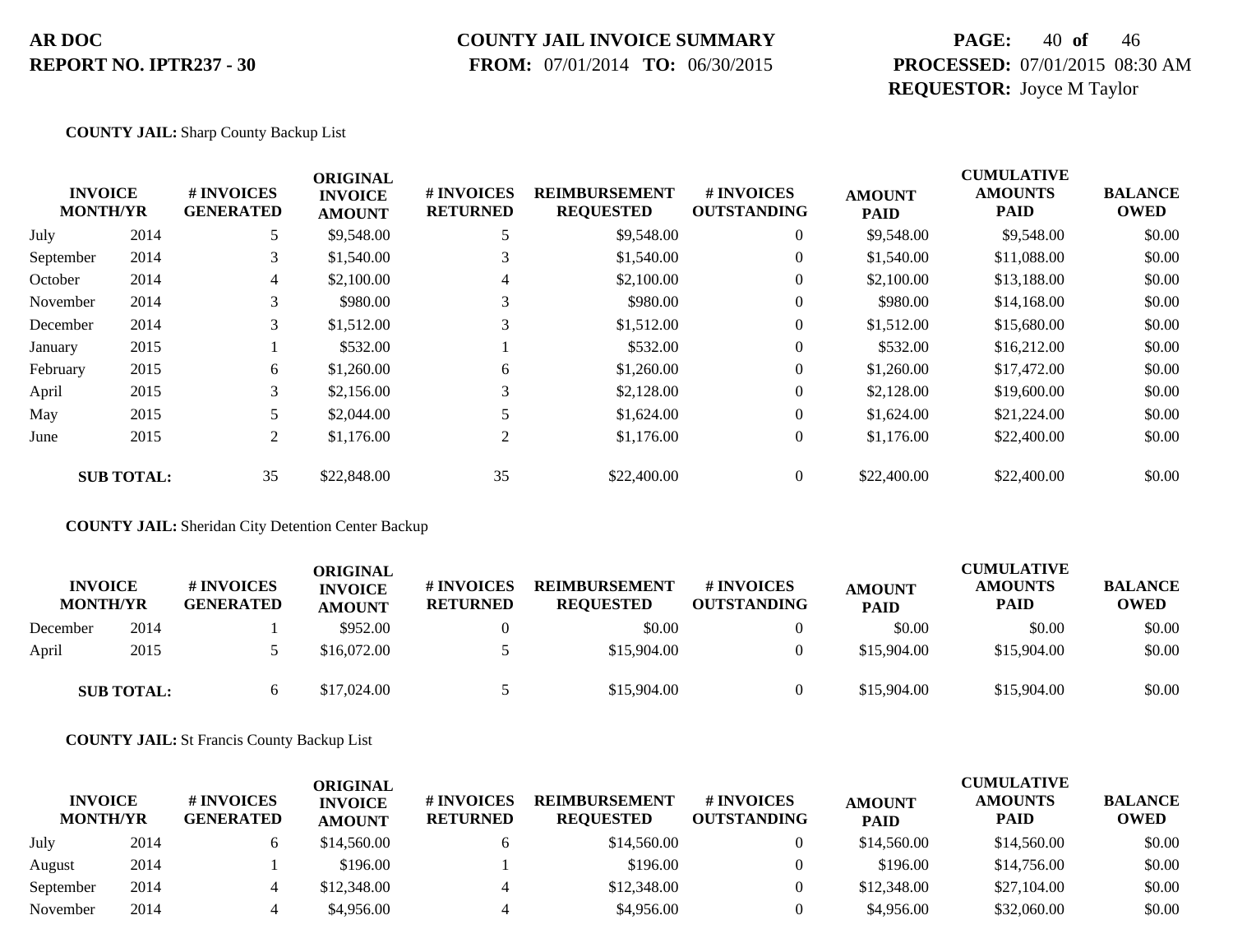# **COUNTY JAIL INVOICE SUMMARY**

 **FROM:** 07/01/2014 **TO:** 06/30/2015

### **PAGE:** 41 **of** 46 **PROCESSED:** 07/01/2015 08:30 AM **REQUESTOR:** Joyce M Taylor

#### **COUNTY JAIL:** St Francis County Backup List

|          | <b>INVOICE</b><br><b>MONTH/YR</b> | # INVOICES<br><b>GENERATED</b> | ORIGINAL<br><b>INVOICE</b><br><b>AMOUNT</b> | # INVOICES<br><b>RETURNED</b> | <b>REIMBURSEMENT</b><br><b>REOUESTED</b> | <b>#INVOICES</b><br><b>OUTSTANDING</b> | <b>AMOUNT</b><br><b>PAID</b> | <b>CUMULATIVE</b><br><b>AMOUNTS</b><br><b>PAID</b> | <b>BALANCE</b><br><b>OWED</b> |
|----------|-----------------------------------|--------------------------------|---------------------------------------------|-------------------------------|------------------------------------------|----------------------------------------|------------------------------|----------------------------------------------------|-------------------------------|
| January  | 2015                              |                                | \$16,968.00                                 |                               | \$16,968,00                              | 0                                      | \$16,968.00                  | \$49,028,00                                        | \$0.00                        |
| February | 2015                              | 13                             | \$22,540.00                                 |                               | \$21,924.00                              | 0                                      | \$21,924.00                  | \$70,952.00                                        | \$0.00                        |
| April    | 2015                              |                                | \$336.00                                    |                               | \$336.00                                 | $\Omega$                               | \$336.00                     | \$71,288.00                                        | \$0.00                        |
|          | <b>SUB TOTAL:</b>                 | 34                             | \$71,904.00                                 | 34                            | \$71,288.00                              | $\Omega$                               | \$71,288.00                  | \$71,288.00                                        | \$0.00                        |

**COUNTY JAIL:** Stone County Backup List

| <b>INVOICE</b><br><b>MONTH/YR</b> |                   | # INVOICES<br><b>GENERATED</b> | <b>ORIGINAL</b><br><b>INVOICE</b><br><b>AMOUNT</b> | # INVOICES<br><b>RETURNED</b> | <b>REIMBURSEMENT</b><br><b>REQUESTED</b> | # INVOICES<br><b>OUTSTANDING</b> | <b>AMOUNT</b><br><b>PAID</b> | <b>CUMULATIVE</b><br><b>AMOUNTS</b><br><b>PAID</b> | <b>BALANCE</b><br><b>OWED</b> |
|-----------------------------------|-------------------|--------------------------------|----------------------------------------------------|-------------------------------|------------------------------------------|----------------------------------|------------------------------|----------------------------------------------------|-------------------------------|
| July                              | 2014              | 3                              | \$1,960.00                                         | 3                             | \$1,960.00                               | $\overline{0}$                   | \$1,960.00                   | \$1,960.00                                         | \$0.00                        |
| August                            | 2014              | 2                              | \$1,176.00                                         | 2                             | \$1,176.00                               | $\overline{0}$                   | \$1,176.00                   | \$3,136.00                                         | \$0.00                        |
| September                         | 2014              |                                | \$1,456.00                                         |                               | \$1,456.00                               | $\overline{0}$                   | \$1,456.00                   | \$4,592.00                                         | \$0.00                        |
| October                           | 2014              | 8                              | \$3,388.00                                         | 8                             | \$3,388.00                               | $\overline{0}$                   | \$3,388.00                   | \$7,980.00                                         | \$0.00                        |
| November                          | 2014              | $\overline{4}$                 | \$1,232.00                                         | 4                             | \$1,232.00                               | $\overline{0}$                   | \$1,232.00                   | \$9,212.00                                         | \$0.00                        |
| December                          | 2014              | 2                              | \$1,372.00                                         | 2                             | \$1,372.00                               | $\overline{0}$                   | \$1,372.00                   | \$10,584.00                                        | \$0.00                        |
| January                           | 2015              | 2                              | \$2,016.00                                         | 2                             | \$2,016.00                               | $\overline{0}$                   | \$2,016.00                   | \$12,600.00                                        | \$0.00                        |
| February                          | 2015              |                                | \$168.00                                           |                               | \$168.00                                 | $\overline{0}$                   | \$168.00                     | \$12,768.00                                        | \$0.00                        |
| March                             | 2015              | 9                              | \$5,516.00                                         | 9                             | \$5,040.00                               | $\overline{0}$                   | \$5,040.00                   | \$17,808.00                                        | \$0.00                        |
| April                             | 2015              | 3                              | \$896.00                                           | 3                             | \$896.00                                 | $\overline{0}$                   | \$896.00                     | \$18,704.00                                        | \$0.00                        |
| May                               | 2015              | 2                              | \$560.00                                           | 2                             | \$560.00                                 | $\overline{0}$                   | \$560.00                     | \$19,264.00                                        | \$0.00                        |
| June                              | 2015              | 5                              | \$2,604.00                                         | 5                             | \$2,604.00                               | $\overline{0}$                   | \$2,604.00                   | \$21,868.00                                        | \$0.00                        |
|                                   | <b>SUB TOTAL:</b> | 46                             | \$22,344.00                                        | 46                            | \$21,868.00                              | $\overline{0}$                   | \$21,868.00                  | \$21,868.00                                        | \$0.00                        |

#### **COUNTY JAIL:** Union County Backup List

|      | <b>INVOICE</b><br><b>MONTH/YR</b> | # INVOICES<br><b>GENERATED</b> | ORIGINAL<br><b>INVOICE</b> | # INVOICES<br><b>RETURNED</b> | <b>REIMBURSEMENT</b><br><b>REOUESTED</b> | # INVOICES<br><b>OUTSTANDING</b> | <b>AMOUNT</b> | <b>CUMULATIVE</b><br><b>AMOUNTS</b><br>PAID | <b>BALANCE</b><br><b>OWED</b> |
|------|-----------------------------------|--------------------------------|----------------------------|-------------------------------|------------------------------------------|----------------------------------|---------------|---------------------------------------------|-------------------------------|
|      |                                   |                                | <b>AMOUNT</b>              |                               |                                          |                                  | <b>PAID</b>   |                                             |                               |
| July | 2014                              |                                | \$21,000.00                |                               | \$19.824.00                              |                                  | \$19.824.00   | \$19.824.00                                 | \$0.00                        |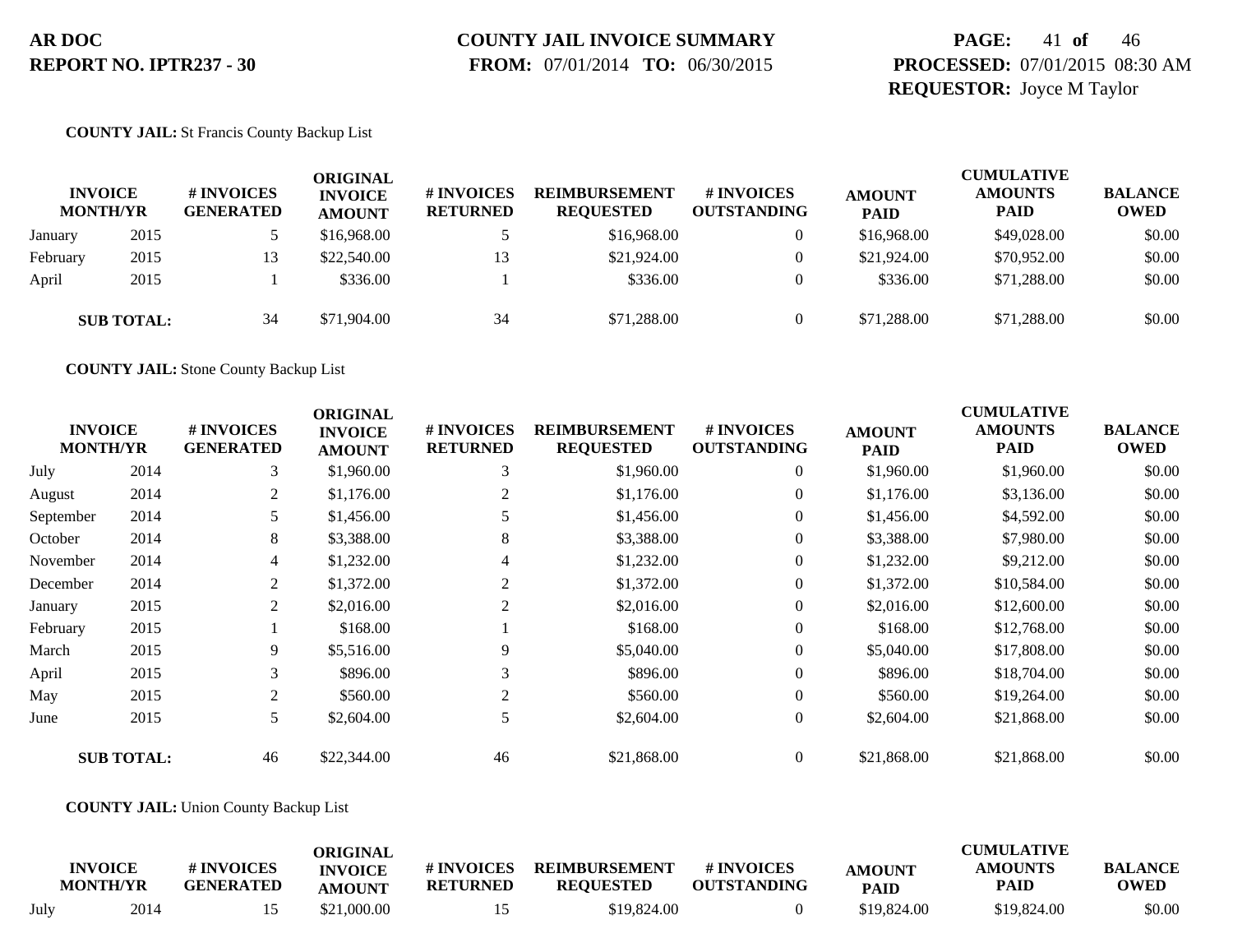### **COUNTY JAIL INVOICE SUMMARY**

 **FROM:** 07/01/2014 **TO:** 06/30/2015

### **PAGE:** 42 **of** 46 **PROCESSED:** 07/01/2015 08:30 AM **REQUESTOR:** Joyce M Taylor

#### **COUNTY JAIL:** Union County Backup List

|           |                                   |                                | <b>ORIGINAL</b>                 |                               |                                          |                                        |                              | <b>CUMULATIVE</b>      |                               |
|-----------|-----------------------------------|--------------------------------|---------------------------------|-------------------------------|------------------------------------------|----------------------------------------|------------------------------|------------------------|-------------------------------|
|           | <b>INVOICE</b><br><b>MONTH/YR</b> | # INVOICES<br><b>GENERATED</b> | <b>INVOICE</b><br><b>AMOUNT</b> | # INVOICES<br><b>RETURNED</b> | <b>REIMBURSEMENT</b><br><b>REQUESTED</b> | <b>#INVOICES</b><br><b>OUTSTANDING</b> | <b>AMOUNT</b><br><b>PAID</b> | <b>AMOUNTS</b><br>PAID | <b>BALANCE</b><br><b>OWED</b> |
| August    | 2014                              |                                | \$15,428.00                     |                               | \$10,920.00                              | $\overline{0}$                         | \$10,920.00                  | \$30,744.00            | \$0.00                        |
| September | 2014                              | 17                             | \$17,836.00                     | 17                            | \$15,428.00                              |                                        | \$15,428.00                  | \$46,172.00            | \$0.00                        |
| October   | 2014                              | 10                             | \$15,148.00                     | 10                            | \$13,860.00                              | $\overline{0}$                         | \$13,860.00                  | \$60,032.00            | \$0.00                        |
| November  | 2014                              | 23                             | \$30,212.00                     | 23                            | \$29,260.00                              | $\boldsymbol{0}$                       | \$29,260.00                  | \$89,292.00            | \$0.00                        |
| December  | 2014                              | 3                              | \$3,304.00                      | 3                             | \$3,136.00                               | $\overline{0}$                         | \$3,136.00                   | \$92,428.00            | \$0.00                        |
| January   | 2015                              | 12                             | \$12,908.00                     | 12                            | \$12,544.00                              | $\boldsymbol{0}$                       | \$12,544.00                  | \$104,972.00           | \$0.00                        |
| February  | 2015                              |                                | \$2,940.00                      |                               | \$2,324.00                               | $\overline{0}$                         | \$2,324.00                   | \$107,296.00           | \$0.00                        |
| March     | 2015                              | 17                             | \$16,044.00                     | 17                            | \$15,148.00                              | $\overline{0}$                         | \$15,148.00                  | \$122,444.00           | \$0.00                        |
| April     | 2015                              | 30                             | \$52,808.00                     | 30                            | \$53,732.00                              | $\overline{0}$                         | \$53,732.00                  | \$176,176.00           | \$0.00                        |
| May       | 2015                              | 3                              | \$2,352.00                      | 3                             | \$448.00                                 | $\overline{0}$                         | \$448.00                     | \$176,624.00           | \$0.00                        |
| June      | 2015                              | 10                             | \$14,560.00                     | 10                            | \$12,068.00                              | $\boldsymbol{0}$                       | \$12,068.00                  | \$188,692.00           | \$0.00                        |
|           | <b>SUB TOTAL:</b>                 | 154                            | \$204,540.00                    | 154                           | \$188,692.00                             | $\theta$                               | \$188,692.00                 | \$188,692.00           | \$0.00                        |

**COUNTY JAIL:** Van Buren County Backup List

|           | <b>INVOICE</b><br><b>MONTH/YR</b> | # INVOICES<br><b>GENERATED</b> | <b>ORIGINAL</b><br><b>INVOICE</b><br><b>AMOUNT</b> | # INVOICES<br><b>RETURNED</b> | <b>REIMBURSEMENT</b><br><b>REQUESTED</b> | <b>#INVOICES</b><br><b>OUTSTANDING</b> | <b>AMOUNT</b><br><b>PAID</b> | <b>CUMULATIVE</b><br><b>AMOUNTS</b><br><b>PAID</b> | <b>BALANCE</b><br><b>OWED</b> |
|-----------|-----------------------------------|--------------------------------|----------------------------------------------------|-------------------------------|------------------------------------------|----------------------------------------|------------------------------|----------------------------------------------------|-------------------------------|
| July      | 2014                              | 6                              | \$16,408.00                                        | 6                             | \$11,564.00                              | $\overline{0}$                         | \$11,564.00                  | \$11,564.00                                        | \$0.00                        |
| August    | 2014                              | 4                              | \$7,168.00                                         | 4                             | \$3,388.00                               | $\overline{0}$                         | \$3,388.00                   | \$14,952.00                                        | \$0.00                        |
| September | 2014                              | 4                              | \$8,568.00                                         | 4                             | \$8,568.00                               | $\overline{0}$                         | \$8,568.00                   | \$23,520.00                                        | \$0.00                        |
| October   | 2014                              | 4                              | \$8,344.00                                         | 4                             | \$6,692.00                               | $\overline{0}$                         | \$6,692.00                   | \$30,212.00                                        | \$0.00                        |
| November  | 2014                              | 4                              | \$1,960.00                                         | 4                             | \$1,960.00                               | $\overline{0}$                         | \$1,960.00                   | \$32,172.00                                        | \$0.00                        |
| December  | 2014                              |                                | \$364.00                                           |                               | \$364.00                                 | $\overline{0}$                         | \$364.00                     | \$32,536.00                                        | \$0.00                        |
| February  | 2015                              | 2                              | \$1,932.00                                         |                               | \$1,932.00                               | $\overline{0}$                         | \$1,932.00                   | \$34,468.00                                        | \$0.00                        |
| March     | 2015                              |                                | \$3,948.00                                         |                               | \$3,948.00                               | $\overline{0}$                         | \$3,948.00                   | \$38,416.00                                        | \$0.00                        |
| April     | 2015                              | 3                              | \$756.00                                           | 3                             | \$728.00                                 | $\overline{0}$                         | \$728.00                     | \$39,144.00                                        | \$0.00                        |
| May       | 2015                              |                                | \$14,364.00                                        |                               | \$14,308.00                              | $\overline{0}$                         | \$14,308.00                  | \$53,452.00                                        | \$0.00                        |
| June      | 2015                              | 3                              | \$420.00                                           | 3                             | \$420.00                                 | $\overline{0}$                         | \$420.00                     | \$53,872.00                                        | \$0.00                        |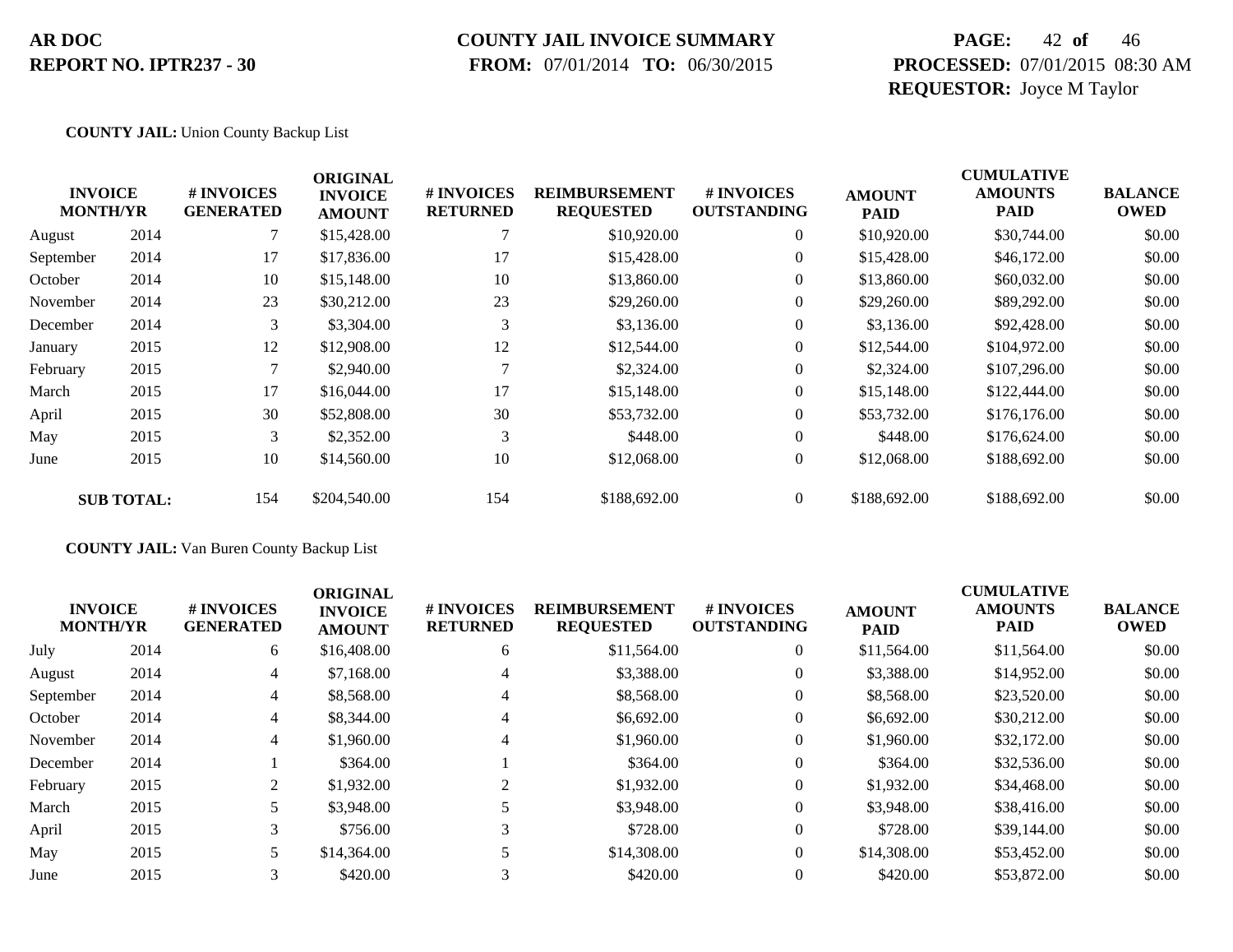#### **COUNTY JAIL INVOICE SUMMARY FROM:** 07/01/2014 **TO:** 06/30/2015

**PAGE:** 43 **of** 46 **PROCESSED:** 07/01/2015 08:30 AM **REQUESTOR:** Joyce M Taylor

**COUNTY JAIL:** Van Buren County Backup List

| <b>INVOICE</b><br><b>MONTH/YR</b> | # INVOICES       | ORIGINAL<br><b>INVOICE</b> | # INVOICES | <b>REIMBURSEMENT</b> | # INVOICES         | <b>AMOUNT</b> | <b>CUMULATIVE</b><br><b>AMOUNTS</b> | <b>BALANCE</b> |
|-----------------------------------|------------------|----------------------------|------------|----------------------|--------------------|---------------|-------------------------------------|----------------|
|                                   | <b>GENERATED</b> | <b>AMOUNT</b>              | RETURNED   | <b>REOUESTED</b>     | <b>OUTSTANDING</b> | <b>PAID</b>   | PAID                                | <b>OWED</b>    |
| <b>SUB TOTAL:</b>                 |                  | \$64,232,00                | 41         | \$53,872.00          |                    | \$53,872.00   | \$53,872.00                         | \$0.00         |

**COUNTY JAIL:** Washington County Backup List

|           | <b>INVOICE</b><br><b>MONTH/YR</b> | # INVOICES<br><b>GENERATED</b> | <b>ORIGINAL</b><br><b>INVOICE</b><br><b>AMOUNT</b> | # INVOICES<br><b>RETURNED</b> | <b>REIMBURSEMENT</b><br><b>REQUESTED</b> | # INVOICES<br><b>OUTSTANDING</b> | <b>AMOUNT</b><br><b>PAID</b> | <b>CUMULATIVE</b><br><b>AMOUNTS</b><br><b>PAID</b> | <b>BALANCE</b><br><b>OWED</b> |
|-----------|-----------------------------------|--------------------------------|----------------------------------------------------|-------------------------------|------------------------------------------|----------------------------------|------------------------------|----------------------------------------------------|-------------------------------|
| July      | 2014                              | 49                             | \$166,348.00                                       | 49                            | \$143,584.00                             | $\overline{0}$                   | \$143,584.00                 | \$143,584.00                                       | \$0.00                        |
| August    | 2014                              | 92                             | \$208,040.00                                       | 92                            | \$196,420.00                             | $\overline{0}$                   | \$196,420.00                 | \$340,004.00                                       | \$0.00                        |
| September | 2014                              | 12                             | \$16,492.00                                        | 12                            | \$7,448.00                               | $\overline{0}$                   | \$7,448.00                   | \$347,452.00                                       | \$0.00                        |
| October   | 2014                              | 44                             | \$141,540.00                                       | 44                            | \$129,472.00                             | $\overline{0}$                   | \$129,472.00                 | \$476,924.00                                       | \$0.00                        |
| November  | 2014                              | 46                             | \$144,816.00                                       | 46                            | \$135,408.00                             | $\overline{0}$                   | \$135,408.00                 | \$612,332.00                                       | \$0.00                        |
| December  | 2014                              | 71                             | \$209,860.00                                       | 71                            | \$184,072.00                             | $\overline{0}$                   | \$184,072.00                 | \$796,404.00                                       | \$0.00                        |
| January   | 2015                              | 58                             | \$197,764.00                                       | 58                            | \$159,964.00                             | $\overline{0}$                   | \$159,964.00                 | \$956,368.00                                       | \$0.00                        |
| February  | 2015                              | 38                             | \$154,364.00                                       | 38                            | \$110,740.00                             | $\overline{0}$                   | \$110,740.00                 | \$1,067,108.00                                     | \$0.00                        |
| March     | 2015                              | 11                             | \$44,268.00                                        | 11                            | \$30,464.00                              | $\overline{0}$                   | \$30,464.00                  | \$1,097,572.00                                     | \$0.00                        |
| April     | 2015                              | 95                             | \$363,300.00                                       | 95                            | \$332,752.00                             | $\overline{0}$                   | \$332,752.00                 | \$1,430,324.00                                     | \$0.00                        |
| May       | 2015                              | 15                             | \$57,988.00                                        | 15                            | \$34,272.00                              | $\overline{0}$                   | \$34,272.00                  | \$1,464,596.00                                     | \$0.00                        |
| June      | 2015                              | 43                             | \$149,184.00                                       | 43                            | \$136,556.00                             | $\overline{0}$                   | \$136,556.00                 | \$1,601,152.00                                     | \$0.00                        |
|           | <b>SUB TOTAL:</b>                 | 574                            | \$1,853,964.00                                     | 574                           | \$1,601,152.00                           | $\overline{0}$                   | \$1,601,152.00               | \$1,601,152.00                                     | \$0.00                        |

**COUNTY JAIL:** White County Backup List

| <b>INVOICE</b><br><b>MONTH/YR</b> |      | # INVOICES<br><b>GENERATED</b> | ORIGINAL<br><b>INVOICE</b><br><b>AMOUNT</b> | <b># INVOICES</b><br><b>RETURNED</b> | <b>REIMBURSEMENT</b><br><b>REQUESTED</b> | # INVOICES<br><b>OUTSTANDING</b> | <b>AMOUNT</b><br><b>PAID</b> | <b>CUMULATIVE</b><br><b>AMOUNTS</b><br><b>PAID</b> | <b>BALANCE</b><br><b>OWED</b> |
|-----------------------------------|------|--------------------------------|---------------------------------------------|--------------------------------------|------------------------------------------|----------------------------------|------------------------------|----------------------------------------------------|-------------------------------|
| July                              | 2014 | 19                             | \$83,608.00                                 | 19                                   | \$83,608.00                              |                                  | \$83,608.00                  | \$83,608,00                                        | \$0.00                        |
| August                            | 2014 | 24                             | \$73,976.00                                 | 24                                   | \$73,976.00                              |                                  | \$73,976.00                  | \$157,584.00                                       | \$0.00                        |
| September                         | 2014 | 22                             | \$43,624.00                                 | 22                                   | \$43,624.00                              | $\overline{0}$                   | \$43,624.00                  | \$201,208.00                                       | \$0.00                        |
| October                           | 2014 | 20                             | \$53,872.00                                 | 20                                   | \$53,872.00                              |                                  | \$53,872.00                  | \$255,080.00                                       | \$0.00                        |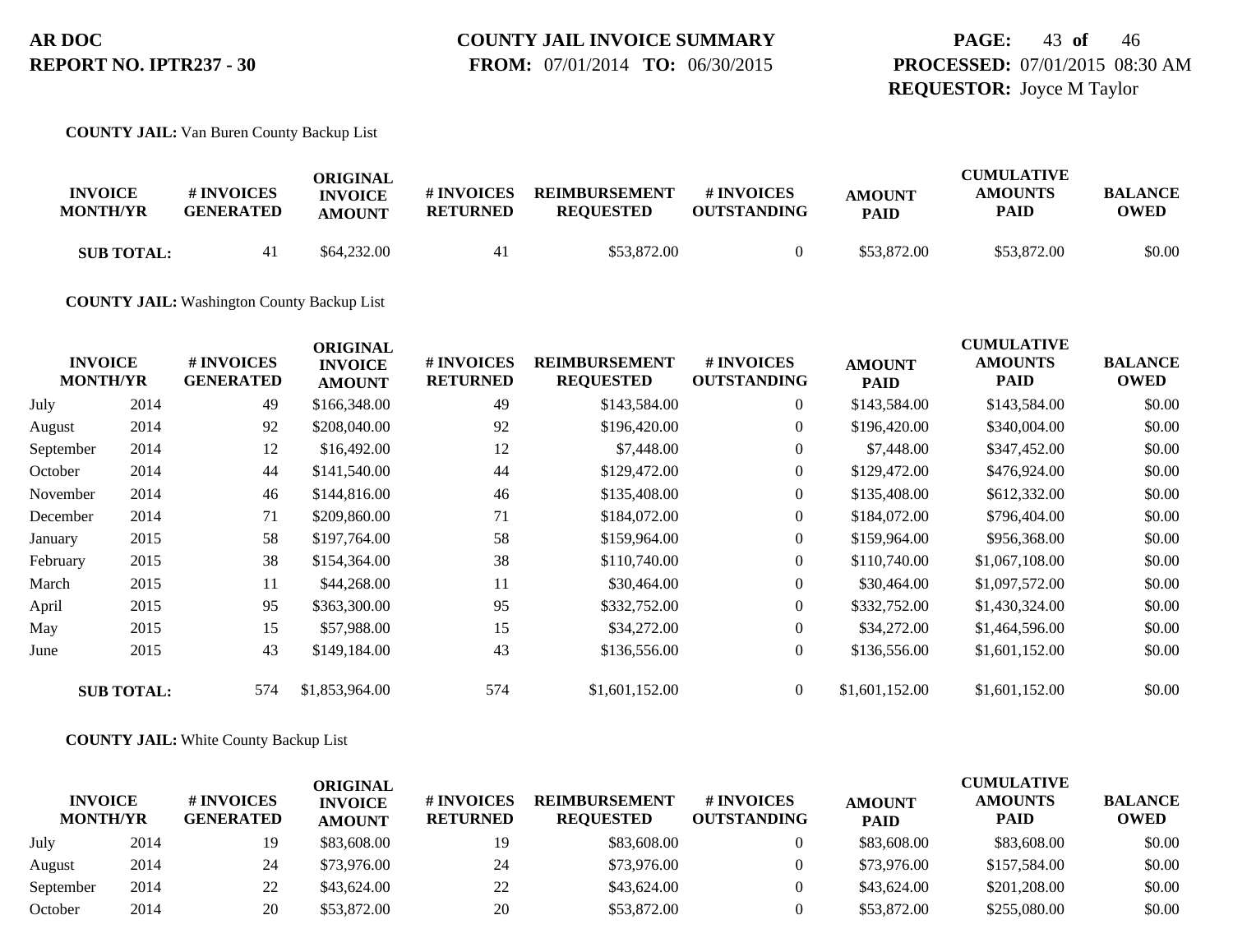# **COUNTY JAIL INVOICE SUMMARY**

 **FROM:** 07/01/2014 **TO:** 06/30/2015

### **PAGE:** 44 **of** 46 **PROCESSED:** 07/01/2015 08:30 AM **REQUESTOR:** Joyce M Taylor

#### **COUNTY JAIL:** White County Backup List

|          | <b>INVOICE</b><br><b>MONTH/YR</b> | # INVOICES<br><b>GENERATED</b> | <b>ORIGINAL</b><br><b>INVOICE</b><br><b>AMOUNT</b> | # INVOICES<br><b>RETURNED</b> | <b>REIMBURSEMENT</b><br><b>REQUESTED</b> | # INVOICES<br><b>OUTSTANDING</b> | <b>AMOUNT</b><br><b>PAID</b> | <b>CUMULATIVE</b><br><b>AMOUNTS</b><br><b>PAID</b> | <b>BALANCE</b><br><b>OWED</b> |
|----------|-----------------------------------|--------------------------------|----------------------------------------------------|-------------------------------|------------------------------------------|----------------------------------|------------------------------|----------------------------------------------------|-------------------------------|
| November | 2014                              | 9                              | \$10,276.00                                        | 9                             | \$10,276.00                              | $\overline{0}$                   | \$10,276.00                  | \$265,356.00                                       | \$0.00                        |
| December | 2014                              | 17                             | \$57,484.00                                        | 17                            | \$57,484.00                              | $\boldsymbol{0}$                 | \$57,484.00                  | \$322,840.00                                       | \$0.00                        |
| January  | 2015                              | 30                             | \$85,148.00                                        | 30                            | \$83,972.00                              | $\boldsymbol{0}$                 | \$83,972.00                  | \$406,812.00                                       | \$0.00                        |
| February | 2015                              | 6                              | \$24,304.00                                        | 6                             | \$24,304.00                              | 0                                | \$24,304.00                  | \$431,116.00                                       | \$0.00                        |
| March    | 2015                              | 17                             | \$45,472.00                                        | 17                            | \$43,344.00                              | $\boldsymbol{0}$                 | \$43,344.00                  | \$474,460.00                                       | \$0.00                        |
| April    | 2015                              | 34                             | \$121,352.00                                       | 34                            | \$118,412.00                             | $\boldsymbol{0}$                 | \$118,412.00                 | \$592,872.00                                       | \$0.00                        |
| May      | 2015                              | 22                             | \$64,904.00                                        | 22                            | \$64,232,00                              | $\overline{0}$                   | \$64,232.00                  | \$657,104.00                                       | \$0.00                        |
| June     | 2015                              | 16                             | \$45,472.00                                        | 16                            | \$35,728.00                              | $\overline{0}$                   | \$35,728.00                  | \$692,832.00                                       | \$0.00                        |
|          | <b>SUB TOTAL:</b>                 | 236                            | \$709,492.00                                       | 236                           | \$692,832.00                             | $\Omega$                         | \$692,832.00                 | \$692,832.00                                       | \$0.00                        |

#### **COUNTY JAIL:** Woodruff County Backup List

|                                   |                   |                                | <b>ORIGINAL</b>                 |                               |                                          |                                  |                              | <b>CUMULATIVE</b>             |                               |
|-----------------------------------|-------------------|--------------------------------|---------------------------------|-------------------------------|------------------------------------------|----------------------------------|------------------------------|-------------------------------|-------------------------------|
| <b>INVOICE</b><br><b>MONTH/YR</b> |                   | # INVOICES<br><b>GENERATED</b> | <b>INVOICE</b><br><b>AMOUNT</b> | # INVOICES<br><b>RETURNED</b> | <b>REIMBURSEMENT</b><br><b>REQUESTED</b> | # INVOICES<br><b>OUTSTANDING</b> | <b>AMOUNT</b><br><b>PAID</b> | <b>AMOUNTS</b><br><b>PAID</b> | <b>BALANCE</b><br><b>OWED</b> |
| July                              | 2014              |                                | \$2,128.00                      |                               | \$2,128.00                               | $\theta$                         | \$2,128.00                   | \$2,128.00                    | \$0.00                        |
| August                            | 2014              | 2                              | \$4,368.00                      |                               | \$4,368.00                               | $\theta$                         | \$4,368.00                   | \$6,496.00                    | \$0.00                        |
| September                         | 2014              | 2                              | \$1,176.00                      | 2                             | \$1,176.00                               | $\overline{0}$                   | \$1,176.00                   | \$7,672.00                    | \$0.00                        |
| October                           | 2014              |                                | \$9,268.00                      |                               | \$9,268.00                               | $\overline{0}$                   | \$9,268.00                   | \$16,940.00                   | \$0.00                        |
| November                          | 2014              | $\overline{c}$                 | \$1,988.00                      |                               | \$1,988.00                               | $\overline{0}$                   | \$1,988.00                   | \$18,928.00                   | \$0.00                        |
| December                          | 2014              | 3                              | \$1,820.00                      | 3                             | \$1,820.00                               | $\overline{0}$                   | \$1,820.00                   | \$20,748.00                   | \$0.00                        |
| January                           | 2015              | 3                              | \$6,020.00                      | 3                             | \$4,704.00                               | $\overline{0}$                   | \$4,704.00                   | \$25,452.00                   | \$0.00                        |
| February                          | 2015              | 2                              | \$756.00                        | $\sim$                        | \$588.00                                 | $\mathbf{0}$                     | \$588.00                     | \$26,040.00                   | \$0.00                        |
| March                             | 2015              | 2                              | \$672.00                        | 2                             | \$672.00                                 | $\overline{0}$                   | \$672.00                     | \$26,712.00                   | \$0.00                        |
| April                             | 2015              | 4                              | \$1,680.00                      | 4                             | \$1,680.00                               | $\overline{0}$                   | \$1,680.00                   | \$28,392.00                   | \$0.00                        |
| May                               | 2015              |                                | \$1,820.00                      |                               | \$1,820.00                               | $\mathbf{0}$                     | \$1,820.00                   | \$30,212.00                   | \$0.00                        |
|                                   | <b>SUB TOTAL:</b> | 27                             | \$31,696.00                     | 27                            | \$30,212.00                              | $\overline{0}$                   | \$30,212.00                  | \$30,212.00                   | \$0.00                        |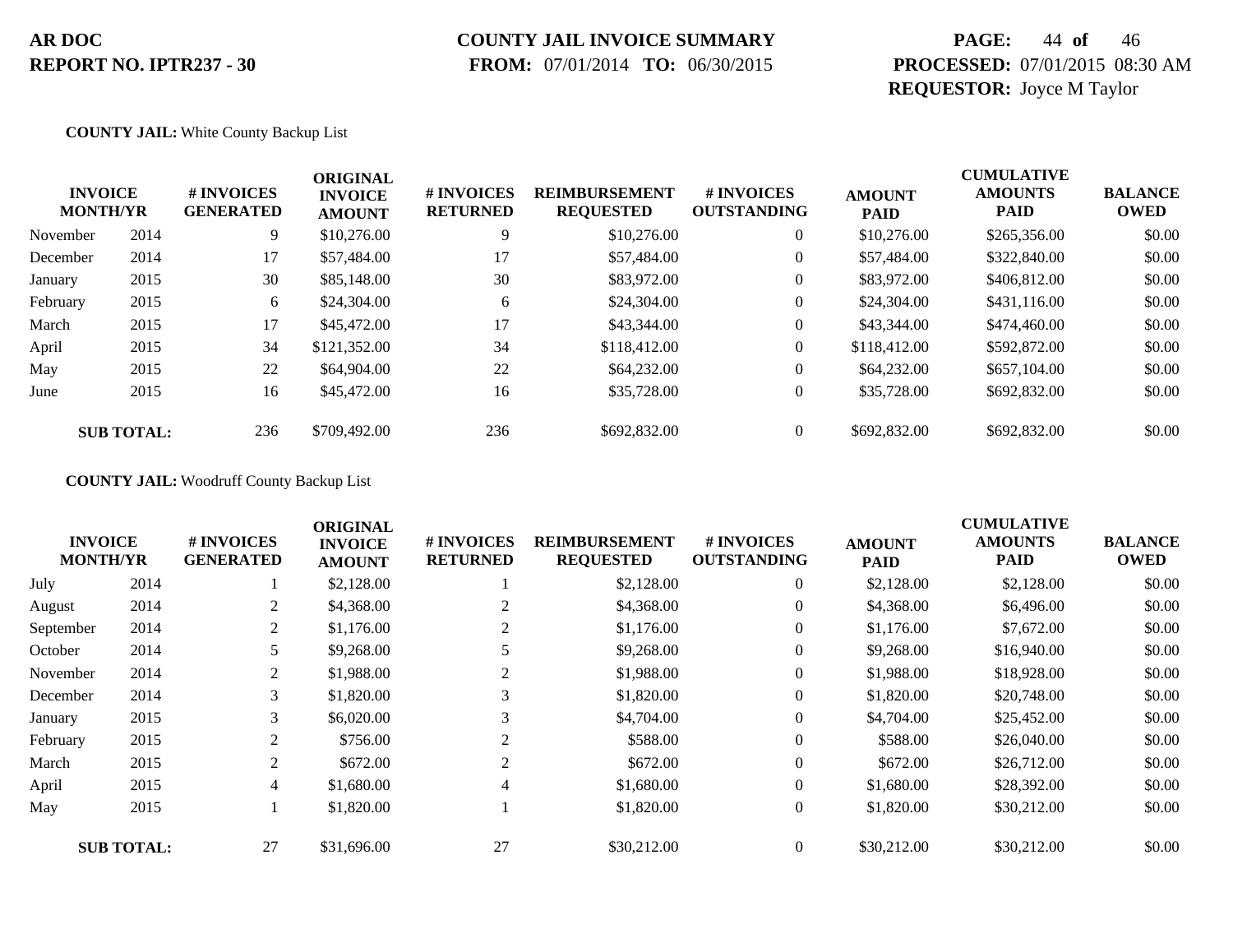#### **COUNTY JAIL INVOICE SUMMARY FROM:** 07/01/2014 **TO:** 06/30/2015

### **PAGE:** 45 **of** 46 **PROCESSED:** 07/01/2015 08:30 AM **REQUESTOR:** Joyce M Taylor

#### **COUNTY JAIL:** Wrightsville Boot Camp

| <b>INVOICE</b><br><b>MONTH/YR</b> | <b>#INVOICES</b><br><b>GENERATED</b> | <b>ORIGINAL</b><br><b>INVOICE</b><br><b>AMOUNT</b> | <b>#INVOICES</b><br><b>RETURNED</b> | <b>REIMBURSEMENT</b><br><b>REOUESTED</b> | # INVOICES<br><b>OUTSTANDING</b> | <b>AMOUNT</b><br><b>PAID</b> | <b>CUMULATIVE</b><br><b>AMOUNTS</b><br><b>PAID</b> | <b>BALANCE</b><br><b>OWED</b> |
|-----------------------------------|--------------------------------------|----------------------------------------------------|-------------------------------------|------------------------------------------|----------------------------------|------------------------------|----------------------------------------------------|-------------------------------|
| 2014<br>September                 |                                      | \$28.00                                            |                                     | \$0.00                                   |                                  | \$0.00                       | \$0.00                                             | \$0.00                        |
| <b>SUB TOTAL:</b>                 |                                      | \$28.00                                            |                                     | \$0.00                                   |                                  | \$0.00                       | \$0.00                                             | \$0.00                        |

**COUNTY JAIL:** Wrightsville Unit

| <b>INVOICE</b><br><b>MONTH/YR</b> | # INVOICES<br><b>GENERATED</b> | ORIGINAL<br><b>INVOICE</b><br><b>AMOUNT</b> | # INVOICES<br><b>RETURNED</b> | <b>REIMBURSEMENT</b><br><b>REOUESTED</b> | # INVOICES<br><b>OUTSTANDING</b> | <b>AMOUNT</b><br><b>PAID</b> | <b>CUMULATIVE</b><br><b>AMOUNTS</b><br><b>PAID</b> | <b>BALANCE</b><br><b>OWED</b> |
|-----------------------------------|--------------------------------|---------------------------------------------|-------------------------------|------------------------------------------|----------------------------------|------------------------------|----------------------------------------------------|-------------------------------|
| 2014<br>September                 |                                | \$224.00                                    |                               | \$0.00                                   |                                  | \$0.00                       | \$0.00                                             | \$0.00                        |
| <b>SUB TOTAL:</b>                 |                                | \$224.00                                    |                               | \$0.00                                   |                                  | \$0.00                       | \$0.00                                             | \$0.00                        |

**COUNTY JAIL:** Yell County Backup List

|           |                                   |                                | <b>ORIGINAL</b>                 |                               |                                          |                                  |                              | <b>CUMULATIVE</b>             |                               |
|-----------|-----------------------------------|--------------------------------|---------------------------------|-------------------------------|------------------------------------------|----------------------------------|------------------------------|-------------------------------|-------------------------------|
|           | <b>INVOICE</b><br><b>MONTH/YR</b> | # INVOICES<br><b>GENERATED</b> | <b>INVOICE</b><br><b>AMOUNT</b> | # INVOICES<br><b>RETURNED</b> | <b>REIMBURSEMENT</b><br><b>REQUESTED</b> | # INVOICES<br><b>OUTSTANDING</b> | <b>AMOUNT</b><br><b>PAID</b> | <b>AMOUNTS</b><br><b>PAID</b> | <b>BALANCE</b><br><b>OWED</b> |
| August    | 2014                              | 4                              | \$7,336.00                      | 4                             | \$7,336.00                               | $\overline{0}$                   | \$7,336.00                   | \$7,336.00                    | \$0.00                        |
| September | 2014                              | 4                              | \$2,268.00                      |                               | \$2,268.00                               | $\boldsymbol{0}$                 | \$2,268.00                   | \$9,604.00                    | \$0.00                        |
| October   | 2014                              | 8                              | \$3,976.00                      | 8                             | \$2,660.00                               | $\overline{0}$                   | \$2,660.00                   | \$12,264.00                   | \$0.00                        |
| November  | 2014                              | 4                              | \$1,484.00                      | 4                             | \$1,484.00                               | $\boldsymbol{0}$                 | \$1,484.00                   | \$13,748.00                   | \$0.00                        |
| December  | 2014                              | 4                              | \$2,940.00                      | 4                             | \$2,940.00                               | $\overline{0}$                   | \$2,940.00                   | \$16,688.00                   | \$0.00                        |
| January   | 2015                              | 9                              | \$6,608.00                      | 9                             | \$6,384.00                               | $\overline{0}$                   | \$6,384.00                   | \$23,072.00                   | \$0.00                        |
| February  | 2015                              | 3                              | \$1,456.00                      |                               | \$1,428.00                               | $\overline{0}$                   | \$1,428.00                   | \$24,500.00                   | \$0.00                        |
| March     | 2015                              |                                | \$1,428.00                      |                               | \$1,428.00                               | $\overline{0}$                   | \$1,428.00                   | \$25,928.00                   | \$0.00                        |
| April     | 2015                              |                                | \$4,088.00                      |                               | \$1,316.00                               | $\overline{0}$                   | \$1,316.00                   | \$27,244.00                   | \$0.00                        |
| May       | 2015                              | 4                              | \$1,092.00                      | 4                             | \$1,092.00                               | $\overline{0}$                   | \$1,092.00                   | \$28,336.00                   | \$0.00                        |
| June      | 2015                              | 5                              | \$756.00                        | 5                             | \$756.00                                 | $\overline{0}$                   | \$756.00                     | \$29,092.00                   | \$0.00                        |
|           | <b>SUB TOTAL:</b>                 | 57                             | \$33,432.00                     | 57                            | \$29,092.00                              | $\overline{0}$                   | \$29,092.00                  | \$29,092.00                   | \$0.00                        |